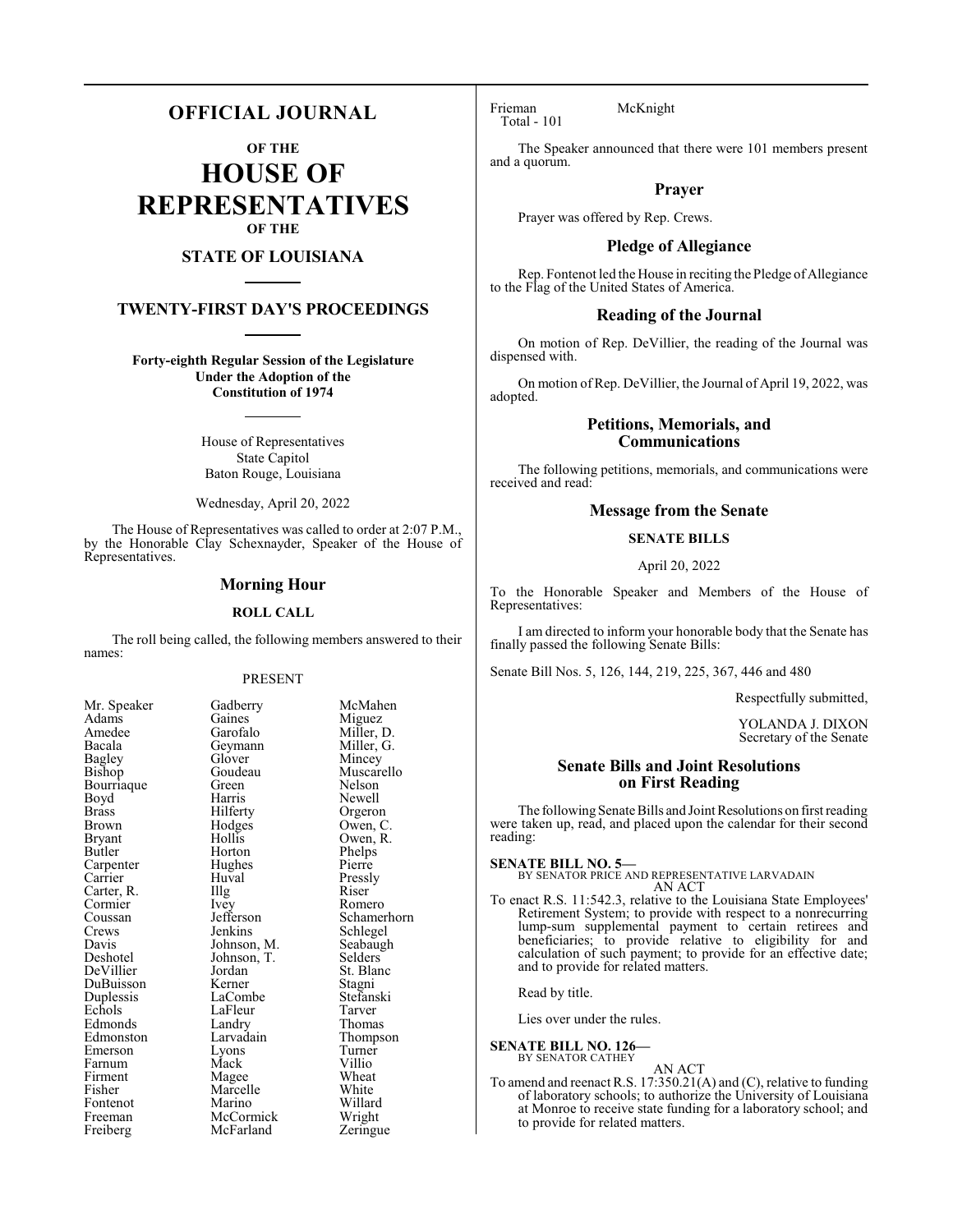# Page 2 HOUSE

21st Day's Proceedings - April 20, 2022

Read by title.

Lies over under the rules.

#### **SENATE BILL NO. 144—** BY SENATOR ROBERT MILLS

AN ACT

To amend and reenact R.S. 18:1308(B), relative to elections; to provide for hand delivery of absentee bymail ballots; to provide for the manner, location, and time periods for receiving hand delivered ballots; and to provide for related matters.

Read by title.

Lies over under the rules.

#### **SENATE BILL NO. 219—** BY SENATOR JACKSON

AN ACT

To enact R.S. 15:168(F), relative to the judicial district indigent defender fund; to provide for payments to expert witnesses; to provide for who qualifies for the funds; to provide for disbursement of the funds; and to provide for related matters.

Read by title.

Lies over under the rules.

#### **SENATE BILL NO. 225—** BY SENATOR HEWITT

A JOINT RESOLUTION

Proposing to amend Article XII, Section 11 of the Constitution of Louisiana, relative to continuity of government during periods of emergency; to provide relative to sessions, meetings, and proceedings of the legislature and legislative bodies; to provide relative to member participation and voting; to provide certain procedures, terms, conditions, and requirements; and to specify an election for submission of the proposition to electors and provide a ballot proposition.

Read by title.

Lies over under the rules.

#### **SENATE BILL NO. 367—** BY SENATOR HENRY

AN ACT

To amend and reenact the introductory paragraph of R.S. 37:3392, 3392(8) and (12) through (14),  $3393(A)$  through (E), (G), the introductory paragraph of 3393(I), 3393(J) through (L), 3394(B)(1)(b) and (c) and (B)(2), 3395(A)(1), (2), (4), (C) and (D), 3396(A), 3397, 3398(A), 3405, 3408(A), (B), the introductory paragraph of 3408(D), and 3408(F), the introductory paragraph of  $3409(A)$ ,  $3409(A)(6)$ ,  $(B)(2)$  and  $(3)$ ,  $(C)(2)$ ,  $(D)$ , the introductory paragraph of 3409 $(E)$  and 3409 $(F)$ , 3410, and 3411, to enact R.S. 37:3392 (15) through (27) and 3399, and to repeal R.S. 37:3392(11) and 3397.1, relative to the Louisiana Real Estate Appraisers Board; to provide for definitions; to provide relative to real estate appraisers; to provide relative to real estate appraisers board; and to provide for related matters.

Read by title.

Lies over under the rules.

#### **SENATE BILL NO. 446—** BY SENATOR FRED MILLS

AN ACT

To amend and reenact R.S. 6:337 and 338(A), (B), and (C), relative to insurance settlement monies paid for damages to property or contents; to require placement of certain insurance settlement monies in segregated accounts; to provide for disbursement of certain insurance settlement monies to the borrower-payee; and to provide for related matters.

Read by title.

Lies over under the rules.

#### **SENATE BILL NO. 480—**

BY SENATORS BOUDREAUX AND CORTEZ AN ACT

To amend and reenact the introductory paragraph of R.S.  $34:291(B)(1)$  and  $292(B)(1)(b)$  through (f), to enact R.S. 34:291(B)(3) and 292(B)(1)(g), and to repeal R.S. 34:291.1 and 295, relative to the Lafayette Economic Development Authority; to provide for oversight responsibility; to remove certain responsibilities for examinations and investigations; to provide for board appointment; to provide for transition; to provide for an effective date; and to provide for related matters.

Read by title.

Lies over under the rules.

## **Suspension of the Rules**

On motion of Rep. Stagni, the rules were suspended in order to take up and consider Introduction of Resolutions, House and House Concurrent at this time.

# **Introduction of Resolutions, House and House Concurrent**

The following members introduced the following entitled House and House Concurrent Resolutions, which were read the first time by their titles and placed upon the calendar for their second reading:

### **HOUSE RESOLUTION NO. 76—**

BY REPRESENTATIVE STAGNI

A RESOLUTION To commend Louisiana State University student Cale Locicero on being named a 2022 Goldwater Scholar.

Read by title.

On motion of Rep. Stagni, and under a suspension of the rules, the resolution was adopted.

HOUSE CONCURRENT RESOLUTION NO. 76—<br>BY REPRESENTATIVES PHELPS, ADAMS, BOYD, BRASS, BROWN, BRYANT, CARPENTER, ROBBY CARTER, WILFORD CARTER,<br>CORMIER, COX, DUPLESSIS, FISHER, FREEMAN, GAINES, GLOVER,<br>GREEN, HUGHES, JEFFERSON,

To express the support of the Legislature of Louisiana for equitable access to transformative therapies for sickle cell disease.

Read by title.

Lies over under the rules.

# **HOUSE CONCURRENT RESOLUTION NO. 77—** BY REPRESENTATIVE IVEY

A CONCURRENT RESOLUTION

To designate April 2022 as Sexual Assault Awareness Month in the state of Louisiana.

Read by title.

On motion of Rep. Ivey, and under a suspension of the rules, the resolution was adopted.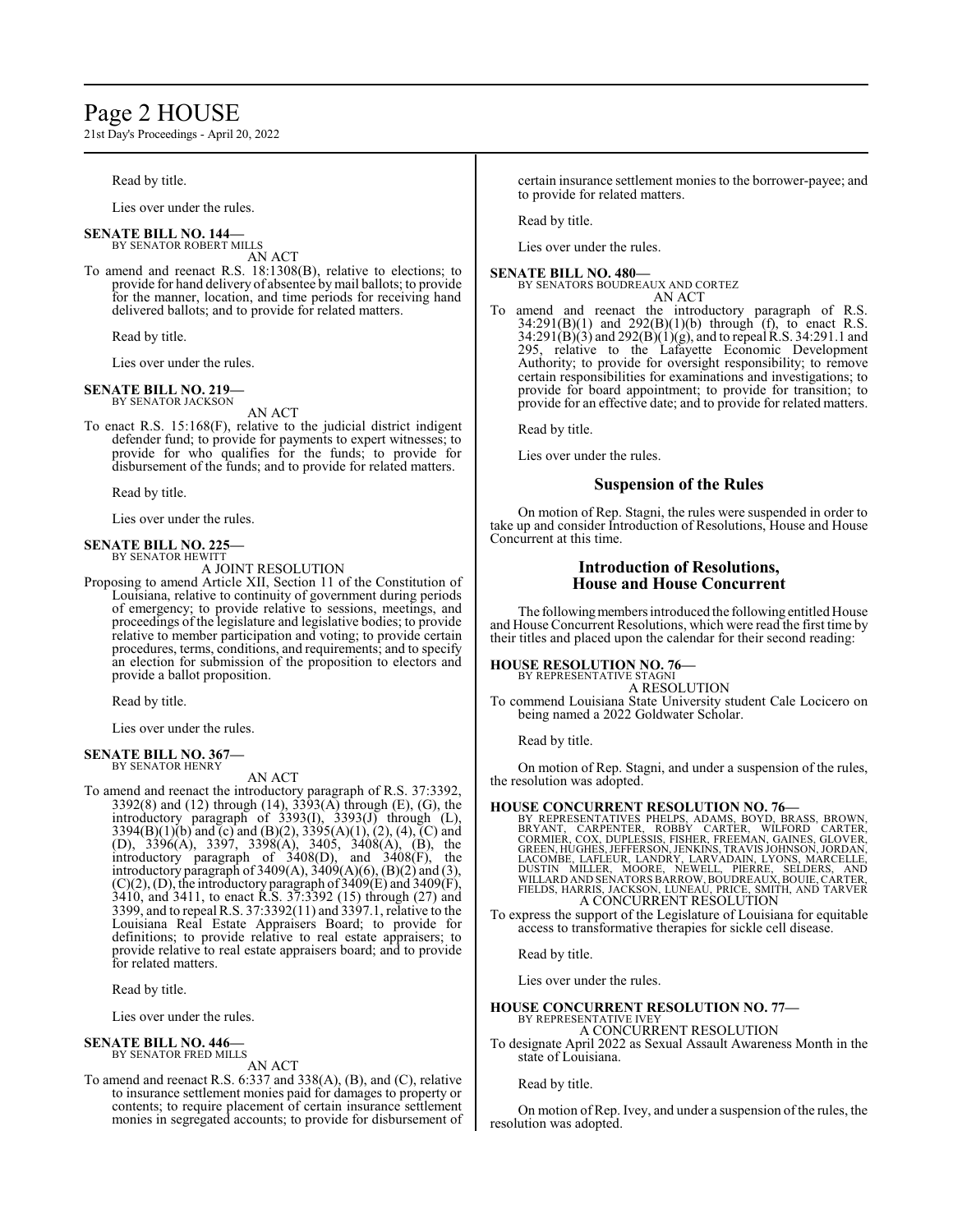21st Day's Proceedings - April 20, 2022

Ordered to the Senate.

#### **HOUSE CONCURRENT RESOLUTION NO. 78—**

BY REPRESENTATIVE KERNER A CONCURRENT RESOLUTION

To memorialize the United States Congress to support the Illegal Fishing and Forced Labor Prevention Act and to take such actions as are necessary to compel the United States Food and Drug Administration to fulfill its duties regarding inspection and testing of imported seafood.

Read by title.

Lies over under the rules.

### **Reports of Committees**

The following reports of committees were received and read:

Report of the Committee on

# Ways and Means

April 20, 2022

To the Speaker and Members of the House of Representatives:

Pursuant to a meeting held on April 19, 2022, I am directed by your Committee on Ways and Means to submit the following report:

House Bill No. 2, by Bishop, S. Reported with amendments. (13-0) (Special Order No. 1 for 4/21/22)

> STUART J. BISHOP Chairman

# **Suspension of the Rules**

On motion of Rep. Bishop, the rules were suspended in order to take up House Bills contained in the committee report at this time.

# **House Bills and Joint Resolutions on Second Reading Reported by Committee**

The following House Bills and Joint Resolutions on second reading reported by committee were taken up and acted upon as follows:

# **HOUSE BILL NO. 2—** BY REPRESENTATIVE BISHOP

AN ACT

To provide with respect to the capital outlay budget and the capital outlay program for state government, state institutions, and other public entities; to provide for the designation of projects and improvements; to provide for the financing thereof making appropriations from certain sources; and to provide for related matters.

Read by title.

Reported with amendments by the Committee on Ways and Means.

The committee amendments were read as follows:

### **HOUSE COMMITTEE AMENDMENTS**

Amendments proposed by House Committee on Ways and Means to Reengrossed House Bill No. 2 by Representative Bishop

# AMENDMENT NO. 1

On page 7, delete lines 16 through 18 in their entirety and insert the following:

"Priority 5 \$11,000,000"

# AMENDMENT NO. 2

On page 11, delete lines 40 and 41 in their entirety and insert the following:

| "Priority 5 | \$19,500,000  |
|-------------|---------------|
| Total       | \$34,500,000" |

### AMENDMENT NO. 3

On page 13, delete line 19 in its entirety and insert the following:

| "Priority 1 | \$20,094,290  |
|-------------|---------------|
| Priority 5  | \$10,000,000  |
| Total       | \$30,094,290" |

# AMENDMENT NO. 4

On page 16, delete lines 47 through 49 in their entirety and insert the following:

| "Priority 1 |  | \$9,600,086" |  |
|-------------|--|--------------|--|
|-------------|--|--------------|--|

# AMENDMENT NO. 5

On page 17, delete line 41 in its entirety and insert the following:

| "Priority 1 | \$1,500,000  |
|-------------|--------------|
| Priority 5  | \$3,000,000  |
| Total       | \$4,500,000" |

# AMENDMENT NO. 6

On page 20, delete lines 36 through 38 in their entirety and insert the following:

| "Priority 2 |  | \$4,700,000" |  |
|-------------|--|--------------|--|
|-------------|--|--------------|--|

AMENDMENT NO. 7

On page 21, delete line 11 in its entirety and insert the following:

| "Priority 1 | \$4,450,000  |
|-------------|--------------|
| Priority 5  | \$4.450,000  |
| Total       | \$8,900,000" |

#### AMENDMENT NO. 8

On page 22, delete lines 36 through 38 in their entirety and insert the following:

| "Priority 5 | \$12,600,000" |
|-------------|---------------|
|             |               |

#### AMENDMENT NO. 9

On page 23, between lines 8 and 9, insert the following:

"( ) Roundabout on LA 447 and LA 1025, Planning and Construction (Livingston) Payable from General Obligation Bonds<br>Priority 2 Priority 2 <br>
Priority 5 <br>
S 2,000,000  $$ 2,000,000$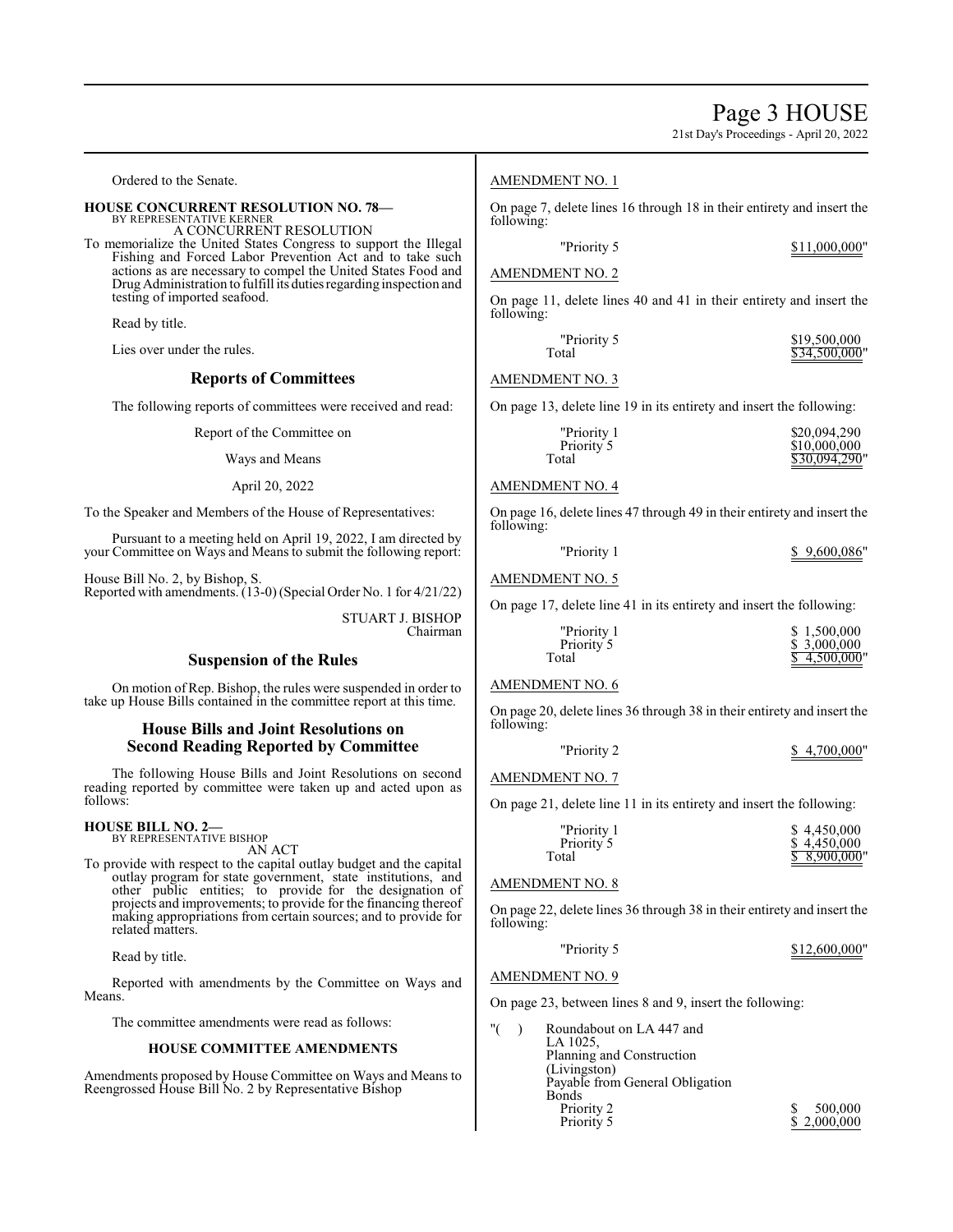# Page 4 HOUSE

21st Day's Proceedings - April 20, 2022

|                                                                                              | Total                                                                                              | \$2,500,000                   |                                                            | <b>AMENDMENT NO. 17</b>                                                                                        |                              |
|----------------------------------------------------------------------------------------------|----------------------------------------------------------------------------------------------------|-------------------------------|------------------------------------------------------------|----------------------------------------------------------------------------------------------------------------|------------------------------|
| Pending submittal of the capital outlay budget request pursuant to the                       |                                                                                                    |                               | On page 34, between lines 21 and 22, insert the following: |                                                                                                                |                              |
| provisions of R.S. 39:112. <sup>6</sup>                                                      |                                                                                                    |                               | " (322)                                                    | New Nursing Building,                                                                                          |                              |
| AMENDMENT NO. 10                                                                             |                                                                                                    |                               |                                                            | Planning and Construction<br>(Lafourche)                                                                       |                              |
| following:                                                                                   | On page 23, delete lines 40 and 41 in their entirety and insert the                                |                               |                                                            | Payable from General Obligation<br><b>Bonds</b>                                                                |                              |
|                                                                                              | "Priority 1                                                                                        | \$10,675,400                  |                                                            | Priority 2<br>Priority 5                                                                                       | \$9,250,000<br>\$10.750.000  |
|                                                                                              | Priority <sup>5</sup>                                                                              | \$30,500,000"                 |                                                            | Total                                                                                                          | \$20,000,000"                |
|                                                                                              | <b>AMENDMENT NO. 11</b>                                                                            |                               |                                                            | <b>AMENDMENT NO. 18</b>                                                                                        |                              |
| following:                                                                                   | On page 25, delete lines 20 and 21 in their entirety and insert the                                |                               |                                                            | On page 35, between lines 19 and 20 insert the following:                                                      |                              |
|                                                                                              | "Priority 1<br>Priority 5                                                                          | \$2,198,900<br>\$20,000,000"  |                                                            | "(1510) Athletic Academic Center,<br>Planning and Construction<br>(Lincoln)<br>Payable from General Obligation |                              |
|                                                                                              | <b>AMENDMENT NO. 12</b>                                                                            |                               |                                                            | Bonds<br>Priority 2                                                                                            | 500,000                      |
|                                                                                              | On page 27, between lines 14 and 15, insert the following:                                         |                               |                                                            | Priority 5<br>Total                                                                                            | \$7,000,000<br>7,500,000"    |
|                                                                                              | "09/325 ACADIANA AREA HUMAN SERVICES DISTRICT                                                      |                               |                                                            | <b>AMENDMENT NO. 19</b>                                                                                        |                              |
| (658)<br>Resurfacing of the Parking Lot -<br>Crowley Behavioral<br>Health Clinic (Region 4), |                                                                                                    |                               | following:                                                 | On page 35, delete lines 25 and 26 in their entirety and insert the                                            |                              |
|                                                                                              | Planning and Construction<br>(Acadia)<br>Payable from General Obligation<br><b>Bonds</b>           |                               |                                                            | "Priority 1<br>Priority 5                                                                                      | \$1,000,000<br>\$9,000,000"  |
|                                                                                              | Priority 5                                                                                         | 605,000"                      |                                                            | <b>AMENDMENT NO. 20</b>                                                                                        |                              |
| <b>AMENDMENT NO. 13</b>                                                                      |                                                                                                    |                               | following:                                                 | On page 35, delete lines 45 and 46 in their entirety and insert the                                            |                              |
| following:                                                                                   | On page 30, delete lines 6 and 7 in their entirety and insert the                                  |                               |                                                            | "Priority 1<br>Priority 5                                                                                      | \$9,722,729<br>\$2,600,000"  |
|                                                                                              | "Priority 1<br>Priority 5                                                                          | 125,000<br>\$<br>2,000,000"   |                                                            | <b>AMENDMENT NO. 21</b>                                                                                        |                              |
|                                                                                              | AMENDMENT NO. 14                                                                                   |                               |                                                            | On page 36, delete line 2 in its entirety and insert the following:                                            |                              |
|                                                                                              | On page 30, between lines 42 and 43, insert the following:                                         |                               | "(259)                                                     | Health Performance Center, Planning"                                                                           |                              |
| "(133)                                                                                       | STEAM Innovation Center,                                                                           |                               |                                                            | <b>AMENDMENT NO. 22</b>                                                                                        |                              |
|                                                                                              | Phase 1,<br>Planning and Construction<br>(Acadia)                                                  |                               | following:                                                 | On page 36, delete lines 10 through 12 in their entirety and insert the                                        |                              |
|                                                                                              | Payable from General Obligation<br><b>Bonds</b>                                                    | \$27,850,000"                 |                                                            | "Priority 5                                                                                                    | \$9,765,000"                 |
|                                                                                              | Priority 5                                                                                         |                               |                                                            | <b>AMENDMENT NO. 23</b>                                                                                        |                              |
| following:                                                                                   | <b>AMENDMENT NO. 15</b><br>On page 31, delete lines 42 through 46 in their entirety and insert the |                               | following:                                                 | On page 36, delete lines 17 and 18 in their entirety and insert the                                            |                              |
|                                                                                              | "Payable from State General Fund<br>(Direct) Non-Recurring                                         |                               |                                                            | "Priority 1<br>Priority 5                                                                                      | \$3,907,680<br>\$33,195,000" |
|                                                                                              | Revenues                                                                                           | 50,000"                       |                                                            | <b>AMENDMENT NO. 24</b>                                                                                        |                              |
|                                                                                              | <b>AMENDMENT NO. 16</b>                                                                            |                               | following:                                                 | On page 36, delete lines 32 and 33 in their entirety and insert the                                            |                              |
| following:                                                                                   | On page 33, delete lines 38 and 39 in their entirety and insert the                                |                               |                                                            | "Priority 1<br>Priority 5                                                                                      | 450,000<br>\$<br>9,550,000"  |
|                                                                                              | "Priority 1<br>Priority 5                                                                          | 224,961<br>\$<br>\$3,780,000" |                                                            |                                                                                                                |                              |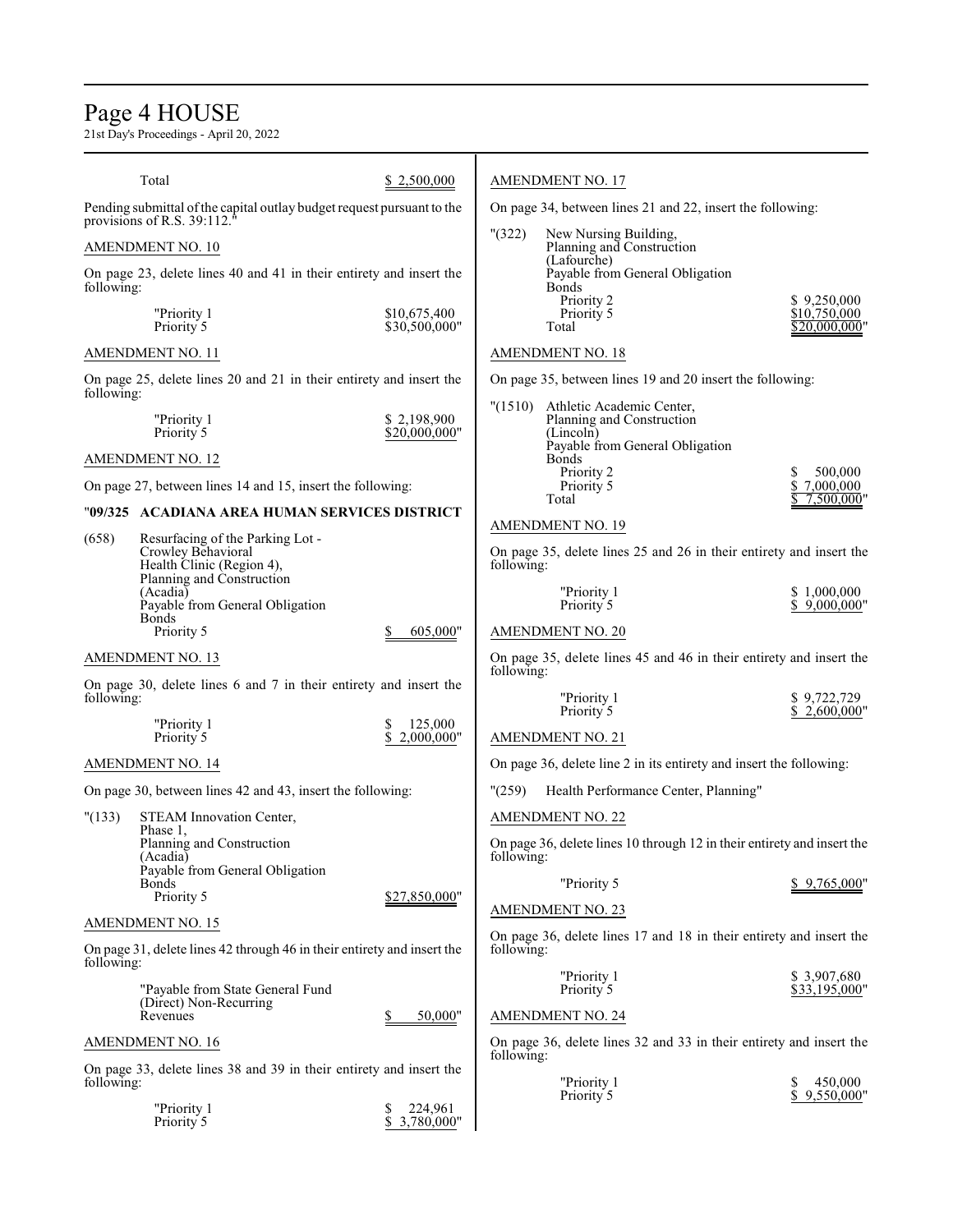21st Day's Proceedings - April 20, 2022

| <b>AMENDMENT NO. 25</b>                                                                             |                                                                                                     |    | <b>AMENDMENT NO. 32</b>                                              |                                                                      |                                                                         |  |                                             |
|-----------------------------------------------------------------------------------------------------|-----------------------------------------------------------------------------------------------------|----|----------------------------------------------------------------------|----------------------------------------------------------------------|-------------------------------------------------------------------------|--|---------------------------------------------|
| On page 36, delete lines 39 and 40 in their entirety and insert the<br>following:                   |                                                                                                     |    | On page 43, delete line 48 in its entirety and insert the following: |                                                                      |                                                                         |  |                                             |
|                                                                                                     | "Priority 1<br>Priority <sup>5</sup>                                                                | \$ | 470,000<br>\$12,830,000"                                             | Total                                                                | "Priority 1<br>Priority 2                                               |  | \$2,561,923<br>\$2,500,000<br>$5,061,923$ " |
|                                                                                                     | <b>AMENDMENT NO. 26</b>                                                                             |    |                                                                      | <b>AMENDMENT NO. 33</b>                                              |                                                                         |  |                                             |
|                                                                                                     | On page 40, delete lines 22 and 23 in their entirety and insert the                                 |    |                                                                      |                                                                      | On page 45, line 8, delete "460,000" and insert "745,000"               |  |                                             |
| following:                                                                                          | "Payable from General Obligation                                                                    |    |                                                                      | <b>AMENDMENT NO. 34</b>                                              |                                                                         |  |                                             |
|                                                                                                     | <b>Bonds</b><br>Priority 2                                                                          |    | \$5,000,000                                                          |                                                                      | On page 45, between lines 16 and 17, insert the following:              |  |                                             |
|                                                                                                     | Payable from State General Fund<br>(Direct) Non-Recurring<br>Revenues                               |    | \$ 5,000,000                                                         | "(1002)                                                              | Ye Olde Country Road and<br>Muskrat Road<br>Improvements,               |  |                                             |
|                                                                                                     | Total                                                                                               |    | \$10.000.000"                                                        |                                                                      | Planning and Construction<br>(Acadia)                                   |  |                                             |
|                                                                                                     | <b>AMENDMENT NO. 27</b>                                                                             |    |                                                                      | <b>Bonds</b>                                                         | Payable from General Obligation                                         |  |                                             |
|                                                                                                     | On page 41, delete line 29 in its entirety and insert the following:                                |    |                                                                      |                                                                      | Priority 5                                                              |  | \$1,374,000"                                |
|                                                                                                     | "Priority 1<br>Priority 2                                                                           | S  | 734,160<br>\$2,000,000                                               | <b>AMENDMENT NO. 35</b>                                              |                                                                         |  |                                             |
|                                                                                                     | Total                                                                                               |    | 2,734,160"                                                           |                                                                      | On page 46, delete lines 6 through 11 in their entirety                 |  |                                             |
|                                                                                                     | <b>AMENDMENT NO. 28</b>                                                                             |    |                                                                      | <b>AMENDMENT NO. 36</b>                                              |                                                                         |  |                                             |
| On page 41, delete line 43 in its entirety and insert the following:                                |                                                                                                     |    |                                                                      | On page 47, delete lines 11 through 17 in their entirety             |                                                                         |  |                                             |
| \$<br>100,000"<br>"Priority 1                                                                       |                                                                                                     |    | <b>AMENDMENT NO. 37</b>                                              |                                                                      |                                                                         |  |                                             |
|                                                                                                     | <b>AMENDMENT NO. 29</b>                                                                             |    |                                                                      | On page 49, delete line 37 in its entirety and insert the following: |                                                                         |  |                                             |
| On page 41, line 47, change "2,000,000" to "1,940,000"                                              |                                                                                                     |    | "Priority 1<br>Priority 5                                            |                                                                      | \$4,358,247<br>\$2,000,000                                              |  |                                             |
| AMENDMENT NO. 30                                                                                    |                                                                                                     |    |                                                                      | Total                                                                |                                                                         |  | 6,358,247                                   |
|                                                                                                     | On page 43, delete lines 12 through 15 in their entirety                                            |    |                                                                      | <b>AMENDMENT NO. 38</b>                                              |                                                                         |  |                                             |
|                                                                                                     | <b>AMENDMENT NO. 31</b>                                                                             |    |                                                                      | following:                                                           | On page 50, delete lines 41 and 42 in their entirety and insert the     |  |                                             |
|                                                                                                     | On page 43, between lines 42 and 43, insert the following:                                          |    |                                                                      |                                                                      | "Priority 5                                                             |  | \$16,090,000"                               |
| "(1551)                                                                                             | Globalplex Road Improvements and<br>Drainage                                                        |    |                                                                      | <b>AMENDMENT NO. 39</b>                                              |                                                                         |  |                                             |
|                                                                                                     | Between Globalplex Buildings<br>71 and 76,<br>Planning and Construction<br>(St. John the Baptist)   |    |                                                                      | following:                                                           | On page 51, delete lines 35 through 37 in their entirety and insert the |  |                                             |
|                                                                                                     | Payable from General Obligation<br><b>Bonds</b>                                                     |    |                                                                      |                                                                      | "Priority 5                                                             |  | \$19,800,000"                               |
|                                                                                                     | Priority 2                                                                                          |    | 500,000                                                              | <b>AMENDMENT NO. 40</b>                                              |                                                                         |  |                                             |
| Pending approval of the capital outlay budget request pursuant to the<br>provisions of R.S. 39:112. |                                                                                                     |    |                                                                      | following:                                                           | On page 52, delete lines 45 and 46 in their entirety and insert the     |  |                                             |
| (1554)                                                                                              | Globalplex Roadway Improve-<br>ments: Parking Area Near The<br>Marine Security Operation Center,    |    |                                                                      |                                                                      | "Priority 2<br>Priority 5                                               |  | \$4,500,000<br>\$3,100,000"                 |
|                                                                                                     | Planning and Construction<br>(St. John the Baptist)                                                 |    |                                                                      | <b>AMENDMENT NO. 41</b>                                              |                                                                         |  |                                             |
|                                                                                                     | Payable from General Obligation<br><b>Bonds</b><br>Priority 2                                       |    | 275,000                                                              | following:                                                           | On page 55, delete lines 34 through 36 in their entirety and insert the |  |                                             |
|                                                                                                     | Pending approval of the capital outlay budget request pursuant to the<br>provisions of R.S. 39:112. |    |                                                                      | Total                                                                | "Priority 1<br>Priority 5                                               |  | 500,000<br>\$4,600,000<br>5,100,000         |
|                                                                                                     |                                                                                                     |    |                                                                      |                                                                      |                                                                         |  |                                             |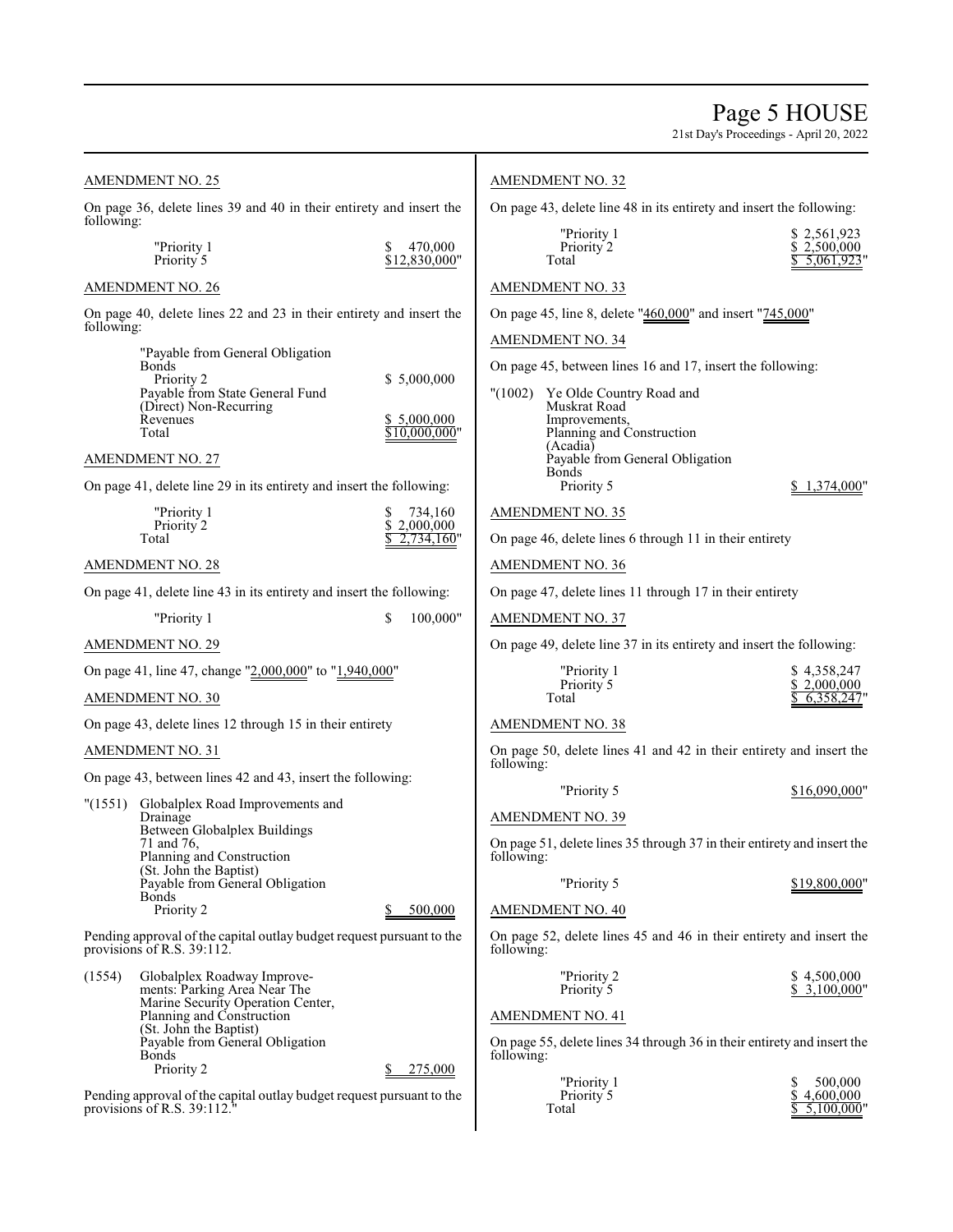# Page 6 HOUSE

21st Day's Proceedings - April 20, 2022

| <b>AMENDMENT NO. 42</b>                                                                                                                                      | Bo                            |
|--------------------------------------------------------------------------------------------------------------------------------------------------------------|-------------------------------|
| On page 56, delete line 5 in its entirety and insert the following:                                                                                          | Pa<br>(D                      |
| "Priority 1<br>\$<br>150,000"                                                                                                                                | Re<br>To                      |
| <b>AMENDMENT NO. 43</b>                                                                                                                                      | <b>AMENDME</b>                |
| On page 56, delete line 9 in its entirety and insert the following:                                                                                          |                               |
| "Total<br>825,000"                                                                                                                                           | On page $60,$<br>following:   |
| <b>AMENDMENT NO. 44</b>                                                                                                                                      |                               |
| On page 56, delete lines 30 through 33 in their entirety                                                                                                     | AMENDME                       |
| <b>AMENDMENT NO. 45</b>                                                                                                                                      | On page 61,                   |
| On page 56, after line 51, insert the following:                                                                                                             | "(1555)<br>Pe<br>Plε          |
| $"$ (<br>Storm Damage Repair to Dock on<br>$\lambda$<br>Blind<br>River, Planning and Construction<br>(St. James)<br>Payable from General Obligation<br>Bonds | Ac<br>(W<br>Pa<br>Bo          |
| Priority 2<br>\$1,000,000                                                                                                                                    | Pending appr<br>provisions of |
| Pending submittal and approval of the capital outlay budget request<br>pursuant to the provisions of R.S. $39:112."$                                         | AMENDME                       |
| <b>AMENDMENT NO. 46</b>                                                                                                                                      | On page 63,                   |
| On page 57, delete lines 11 through 13 in their entirety and insert the<br>following:                                                                        | AMENDME                       |
| "Priority 2<br>\$1,000,000"                                                                                                                                  | On page 63,                   |
| <b>AMENDMENT NO. 47</b>                                                                                                                                      | "50/M06 AN                    |
| On page 59, delete lines 27 and 28 in their entirety and insert the<br>following:                                                                            | (1043)<br>An<br>PΙa<br>(Ta    |
| "Priority 2<br>\$1,000,000<br>\$1,725,000"<br>Priority 5                                                                                                     | Pa<br>Bo<br>Pri<br>Pri        |
| <b>AMENDMENT NO. 48</b>                                                                                                                                      | Total<br>S.                   |
| On page 59, delete lines 47 and 48 in their entirety and insert the<br>following:                                                                            | AMENDME                       |
| "Priority 5<br>\$<br>278,000<br>Total<br><u>508,000"</u>                                                                                                     | On page $64,$<br>following:   |
| <b>AMENDMENT NO. 49</b>                                                                                                                                      |                               |
| On page 60, delete line 16 in its entirety and insert the following:                                                                                         | AMENDME                       |
| "Priority 1<br>\$<br>393,204<br>\$<br>Priority 2<br>250,000<br>643,204"<br>Total                                                                             | On page 65,<br>"50/M38 CA     |
| <b>AMENDMENT NO. 50</b>                                                                                                                                      | (683)<br>Pu                   |
| On page 60, line 21, change "Priority 5" to "Priority 1"                                                                                                     | Plε<br>(St                    |
| <b>AMENDMENT NO. 51</b>                                                                                                                                      | Pa<br>Bo                      |
| On page 60, delete lines 25 and 26 in their entirety and insert the                                                                                          |                               |
| following:                                                                                                                                                   | AMENDME                       |
| "Payable from General Obligation                                                                                                                             |                               |

| following:      | <b>Bonds</b><br>Priority 5<br>Payable from State General Fund<br>(Direct) Non-Recurring<br>Revenues<br>Total<br>AMENDMENT NO. 52<br>On page 60, delete lines 36 through 38 in their entirety and insert the | \$3,650,000<br>\$2,125,000<br>5.775.000" |
|-----------------|-------------------------------------------------------------------------------------------------------------------------------------------------------------------------------------------------------------|------------------------------------------|
|                 | "Priority 1                                                                                                                                                                                                 | \$1,939,000"                             |
|                 | AMENDMENT NO. 53                                                                                                                                                                                            |                                          |
|                 | On page 61, between lines 32 and 33, insert the following:                                                                                                                                                  |                                          |
| "(1555)         | Pearl River Navigational Canal,<br>Planning, Construction, and<br>Acquisition<br>(Washington)<br>Payable from General Obligation<br>Bonds<br>Priority 2                                                     | 500,000                                  |
|                 | Pending approval of the capital outlay budget request pursuant to the<br>provisions of R.S. 39:112."                                                                                                        |                                          |
|                 | AMENDMENT NO. 54                                                                                                                                                                                            |                                          |
|                 | On page 63, line 21, change "Priority 2" to "Priority 5"                                                                                                                                                    |                                          |
|                 | AMENDMENT NO. 55                                                                                                                                                                                            |                                          |
|                 | On page 63, between lines 23 and 24, insert the following:                                                                                                                                                  |                                          |
|                 | "50/M06 AMITE                                                                                                                                                                                               |                                          |
| (1043)<br>Total | Amite Governmental Complex,<br>Planning and Construction<br>(Tangipahoa)<br>Payable from General Obligation<br>Bonds<br>Priority 2<br>Priority 5<br>\$2,910,000"                                            | 310,000<br>2,600,000                     |
|                 | AMENDMENT NO. 56                                                                                                                                                                                            |                                          |
| following:      | On page 64, delete lines 16 through 18 in their entirety and insert the                                                                                                                                     |                                          |
|                 | "Priority 5                                                                                                                                                                                                 | \$13,500,000"                            |
|                 | AMENDMENT NO. 57                                                                                                                                                                                            |                                          |
|                 | On page 65, between line 26 and 27, insert the following:                                                                                                                                                   |                                          |
|                 | "50/M38 CANKTON                                                                                                                                                                                             |                                          |
| (683)           | Public Health Enhancements,<br>Planning and Construction<br>(St. Landry)<br>Payable from General Obligation<br>Bonds<br>Priority 2                                                                          | S.<br>134,000"                           |
|                 |                                                                                                                                                                                                             |                                          |

# ENT NO. 58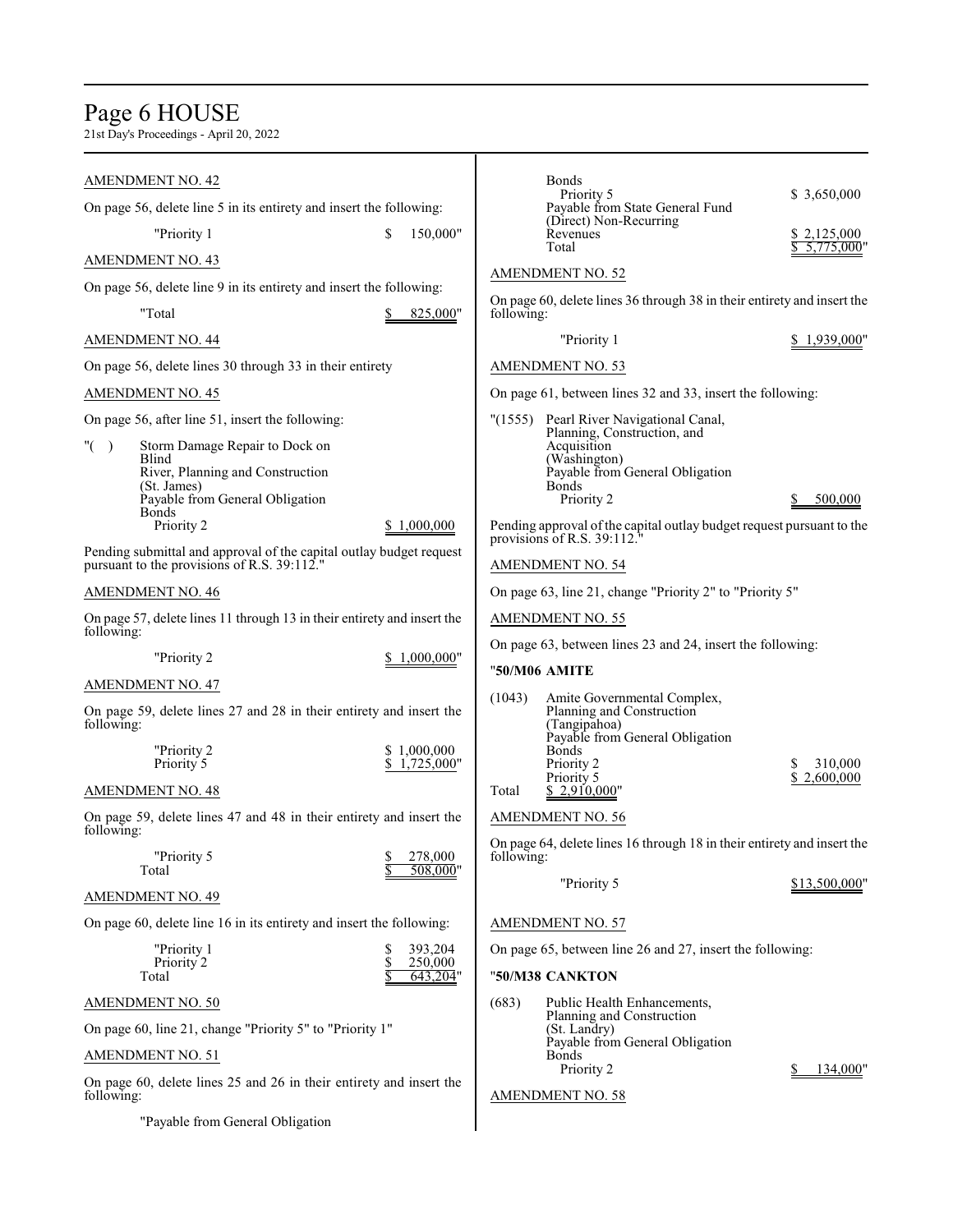Page 7 HOUSE

21st Day's Proceedings - April 20, 2022

| On page 67, delete lines 20 and 21 in their entirety and insert the<br>following:<br>"Payable from General Obligation<br><b>Bonds</b><br>Priority 5<br>\$1,640,000<br>Payable from State General Fund<br>(Direct) Non-Recurring<br>Revenues<br>100,000<br>Total<br>.740.000" | <b>AMENDMENT NO. 67</b><br>On page 74, delete lines 33 through 46 in their entirety<br><b>AMENDMENT NO. 68</b><br>On page 76, at the end of line 18, delete $"145,100"$ and insert<br>"645,100"<br><b>AMENDMENT NO. 69</b> |
|------------------------------------------------------------------------------------------------------------------------------------------------------------------------------------------------------------------------------------------------------------------------------|----------------------------------------------------------------------------------------------------------------------------------------------------------------------------------------------------------------------------|
| <b>AMENDMENT NO. 59</b>                                                                                                                                                                                                                                                      | On page 77, line 47, change "Priority 5" to "Priority 2"                                                                                                                                                                   |
| On page 67, delete lines 29 through 37 in their entirety                                                                                                                                                                                                                     | AMENDMENT NO. 70                                                                                                                                                                                                           |
| <b>AMENDMENT NO. 60</b>                                                                                                                                                                                                                                                      | On page 78, delete lines 1 through 4 in their entirety                                                                                                                                                                     |
| On page 67, delete lines 39 through 48 in their entirety                                                                                                                                                                                                                     | <b>AMENDMENT NO. 71</b>                                                                                                                                                                                                    |
| <b>AMENDMENT NO. 61</b>                                                                                                                                                                                                                                                      | On page 81, delete lines 20 and 21 in their entirety and insert the                                                                                                                                                        |
| On page 68, between lines 31 and 32, insert the following:<br>" $($ )<br>Lala Regira Field Renovations,                                                                                                                                                                      | following:<br>"Priority 1<br>234,196<br>Priority 5<br>\$3,500,000"                                                                                                                                                         |
| Planning and Construction<br>(Ascension)<br>Payable from General Obligation                                                                                                                                                                                                  | <b>AMENDMENT NO. 72</b>                                                                                                                                                                                                    |
| <b>Bonds</b><br>Priority 2<br>300,000                                                                                                                                                                                                                                        | On page 82, between lines 20 and 21, insert the following:                                                                                                                                                                 |
| Pending submittal and approval of the capital outlay budget request<br>pursuant to the provisions of R.S. 39:112."                                                                                                                                                           | "(1021) East Kentucky/Cedar Creek Road<br>Intersection Improvements,<br>Planning and Construction                                                                                                                          |
| <b>AMENDMENT NO. 62</b>                                                                                                                                                                                                                                                      | (Lincoln)<br>Payable from General Obligation                                                                                                                                                                               |
| On page 69, between lines 18 and 19, insert the following:                                                                                                                                                                                                                   | <b>Bonds</b><br>Priority 5<br>\$1,260,000"                                                                                                                                                                                 |
| "50/M85 FARMERVILLE                                                                                                                                                                                                                                                          | <b>AMENDMENT NO. 73</b>                                                                                                                                                                                                    |
| (1367)<br>Lake D'Arbonne Mega Ramp,                                                                                                                                                                                                                                          | On page 83, delete lines 41 through 47 in their entirety                                                                                                                                                                   |
| Planning and Construction<br>(Union)<br>Payable from General Obligation<br>Bonds                                                                                                                                                                                             | <b>AMENDMENT NO. 74</b><br>On page 87, delete lines 21 through 23 in their entirety and insert the                                                                                                                         |
| Priority 5<br>\$5,185,000"                                                                                                                                                                                                                                                   | following:                                                                                                                                                                                                                 |
| <b>AMENDMENT NO. 63</b>                                                                                                                                                                                                                                                      | "Priority 5<br>\$1,205,000"                                                                                                                                                                                                |
| On page 71, delete lines 41 through 46 in their entirety                                                                                                                                                                                                                     | AMENDMENT NO. 75                                                                                                                                                                                                           |
| <b>AMENDMENT NO. 64</b>                                                                                                                                                                                                                                                      | On page 87, line 48, change "Priority 1" to "Priority 5"                                                                                                                                                                   |
| On page 72, delete lines 14 through 16 in their entirety and insert the<br>following:                                                                                                                                                                                        | <b>AMENDMENT NO. 76</b>                                                                                                                                                                                                    |
| "Priority 1<br>600,000"                                                                                                                                                                                                                                                      | On page 89, delete lines 37 through 42 in their entirety                                                                                                                                                                   |
| <b>AMENDMENT NO. 65</b>                                                                                                                                                                                                                                                      | AMENDMENT NO. 77<br>On page 90, delete lines 32 through 34 in their entirety and insert the                                                                                                                                |
| On page 73, delete lines 5 and 6 in their entirety and insert the<br>following:                                                                                                                                                                                              | following:                                                                                                                                                                                                                 |
| "Priority 1<br>1,179,000<br>\$<br>\$<br>Priority 5<br>500,000"                                                                                                                                                                                                               | "Priority 5<br>\$10,620,000"<br><b>AMENDMENT NO. 78</b>                                                                                                                                                                    |
| <b>AMENDMENT NO. 66</b>                                                                                                                                                                                                                                                      | On page 90, after line 43, insert the following:                                                                                                                                                                           |
| On page 74, delete lines 27 through 30 in their entirety and insert the<br>following:                                                                                                                                                                                        | "50/N72 RIVER ROAD AFRICAN AMERICAN MUSEUM                                                                                                                                                                                 |
| "Priority 5<br>\$ 3,500,000"                                                                                                                                                                                                                                                 | (952)<br>River Road African American<br>Museum,<br>Planning and Construction                                                                                                                                               |
|                                                                                                                                                                                                                                                                              |                                                                                                                                                                                                                            |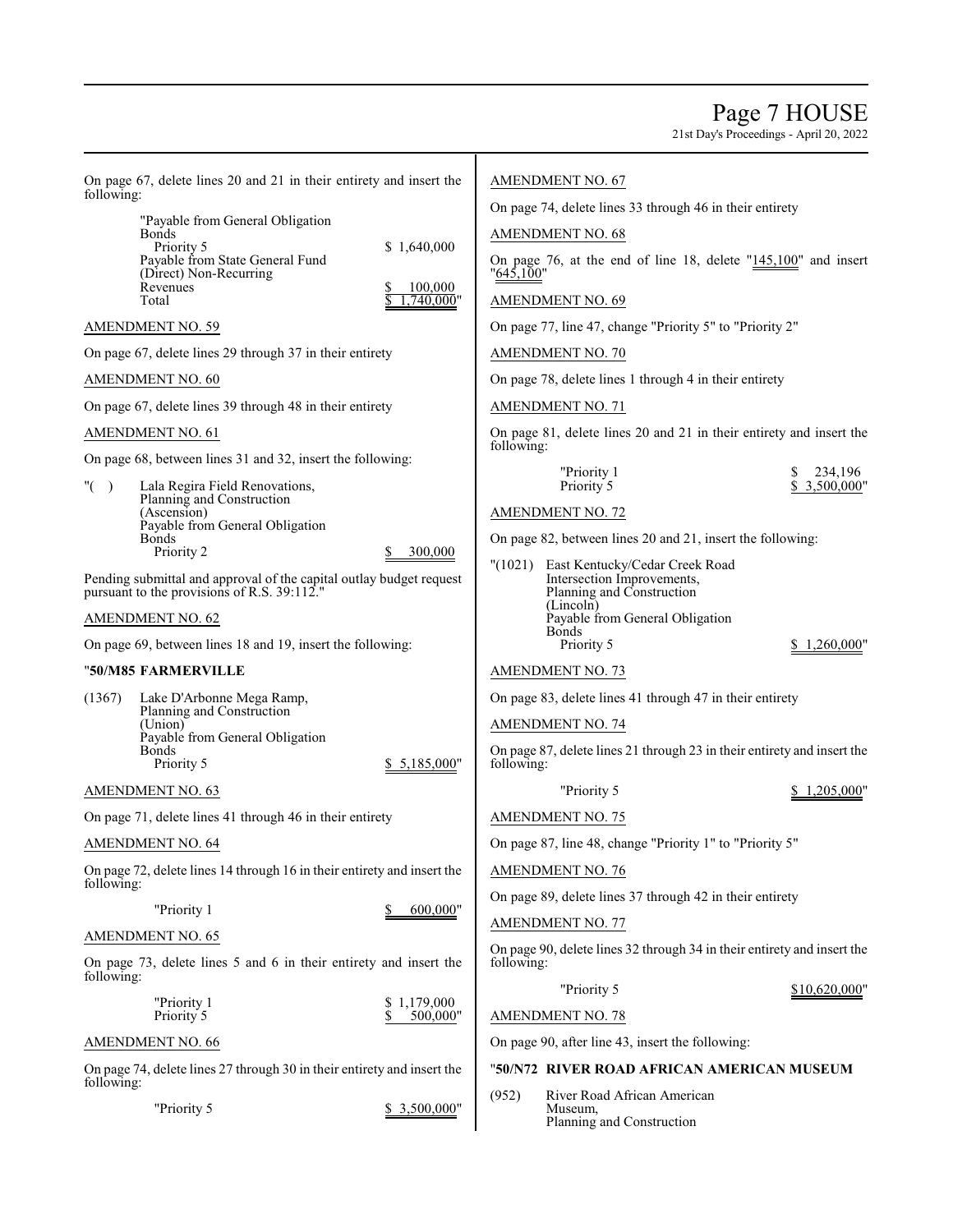# Page 8 HOUSE

21st Day's Proceedings - April 20, 2022

monies spent on site preparation, including but not limited to the demolition and removal of the former LaBarre school in conjunction

with the"

| (Ascension)<br>Payable from General Obligation                                                                                              | <b>AMENDMENT NO. 88</b>                                                                                                       |
|---------------------------------------------------------------------------------------------------------------------------------------------|-------------------------------------------------------------------------------------------------------------------------------|
| <b>Bonds</b><br>500,000"<br>Priority 5                                                                                                      | On page 118, line 21, after "Board" and before "shall" delete<br>"project"                                                    |
| <b>AMENDMENT NO. 79</b>                                                                                                                     | On motion of Rep. Bishop, the amendments were adopted.                                                                        |
| On page 93, delete lines 33 through 39 in their entirety                                                                                    | On motion of Rep. Bishop, the bill, as amended, was ordered re-<br>reengrossed and passed to its third reading.               |
| AMENDMENT NO. 80                                                                                                                            | <b>Motion</b>                                                                                                                 |
| On page 94, delete line 38 in its entirety and insert the following:                                                                        |                                                                                                                               |
| 200,000<br>"Priority 1<br>\$<br>Priority 5<br>4,000,000                                                                                     | On motion of Rep. Bishop, House Bill No. 2 was made Special<br>Order of the Day No. 1 for Thursday, April 21, 2022.           |
| 4.200.000"<br>Total                                                                                                                         | <b>Suspension of the Rules</b>                                                                                                |
| AMENDMENT NO. 81<br>On page 95, between lines 15 and 16, insert the following:                                                              | On motion of Rep. McFarland, the rules were suspended in<br>order to take up and consider Reports of Committees at this time. |
| "50/NFK TERREBONNE<br><b>ECONOMIC</b><br><b>DEVELOPMENT</b>                                                                                 | <b>Reports of Committees</b>                                                                                                  |
| <b>AUTHORITY</b>                                                                                                                            | The following reports of committees were received and read:                                                                   |
| (1384)<br>Maritime Manufacturing Facility,<br>Planning and Construction                                                                     | Report of the Committee on                                                                                                    |
| (Terrebonne)<br>Payable from General Obligation                                                                                             | Agriculture, Forestry, Aquaculture, and Rural Development                                                                     |
| Bonds<br>\$2,000,000<br>Priority 2                                                                                                          | April 20, 2022                                                                                                                |
| Priority 5<br>\$40,000,000<br>Total<br>\$42,000,000"                                                                                        | To the Speaker and Members of the House of Representatives:                                                                   |
| AMENDMENT NO. 82                                                                                                                            | I am directed by your Committee on Agriculture, Forestry,                                                                     |
| On page 96, delete lines 27 and 28 in their entirety and insert the                                                                         | Aquaculture, and Rural Development to submit the following report:                                                            |
| following:                                                                                                                                  | House Concurrent Resolution No. 57, by McFarland<br>Reported favorably. (13-0)                                                |
| 199,795<br>"Priority 1<br>S<br>\$3,100,000"<br>Priority 5                                                                                   | House Bill No. 330, by Johnson, Travis<br>Reported favorably. (12-0)                                                          |
| AMENDMENT NO. 83                                                                                                                            | Senate Bill No. 26, by Hensgens                                                                                               |
| On page 96, delete lines 36 through 41 in their entirety                                                                                    | Reported favorably. (13-0)                                                                                                    |
| AMENDMENT NO. 84                                                                                                                            | Senate Bill No. 55, by Cathey<br>Reported favorably. (12-0)                                                                   |
| On page 99, delete line 26 in its entirety and insert the following:                                                                        | Senate Bill No. 113, by Cathey<br>Reported favorably. (11-0)                                                                  |
| 250,000<br>"Priority 1<br>\$3,200,000<br>Priority 5                                                                                         |                                                                                                                               |
| Total<br>3,450,000"                                                                                                                         | Senate Bill No. 205, by Jackson<br>Reported favorably. (12-0)<br>JACK G. MCFARLAND                                            |
| <b>AMENDMENT NO. 85</b>                                                                                                                     | Chairman                                                                                                                      |
| On page 100, line 6, change "Priority 1" to "Priority 5"                                                                                    | The above Senate Bills reported favorably or with amendments                                                                  |
| <u>AMENDMENT NO. 86</u>                                                                                                                     | were referred to the Legislative Bureau.                                                                                      |
| On page 102, delete lines 31 through 38 in their entirety                                                                                   | Report of the Committee on                                                                                                    |
| AMENDMENT NO. 87                                                                                                                            | Judiciary                                                                                                                     |
| On page 118, line 18, after "building" insert a comma "," and delete<br>the remainder of the line in its entirety and insert the following: | April 20, 2022                                                                                                                |
| "including but not limited to acquisition, renovation, and consulting                                                                       | To the Speaker and Members of the House of Representatives:                                                                   |
| expenses related to renovations, to make the building functional and<br>monies spent on site preparation, including but not limited to the  | I am directed by your Committee on Judiciary to submit the<br>following report:                                               |

House Concurrent Resolution No. 27, by Johnson, Mike Reported favorably. (10-0)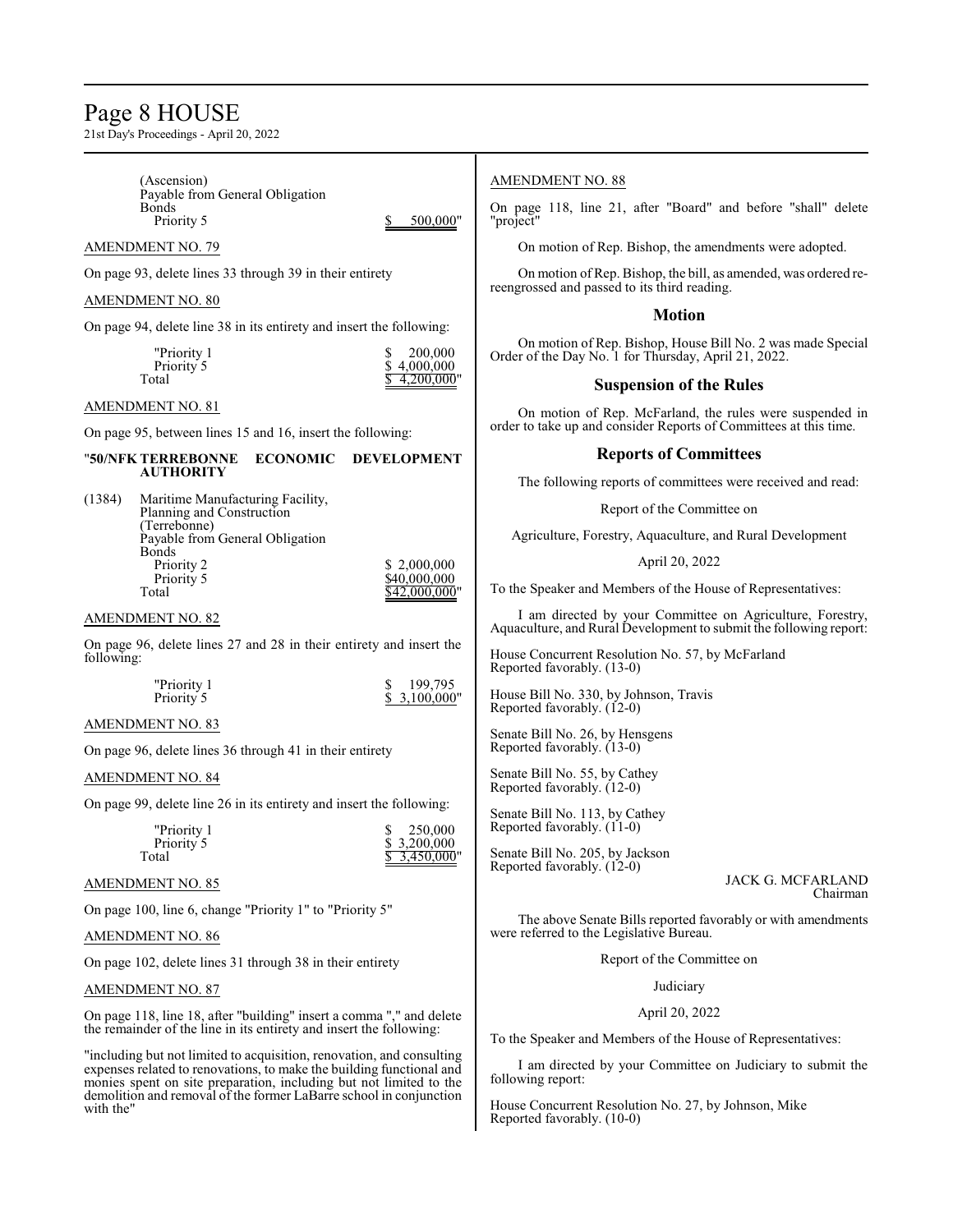# Page 9 HOUSE

21st Day's Proceedings - April 20, 2022

House Concurrent Resolution No. 66, by Villio Reported favorably. (11-0) House Bill No. 5, by Bacala Reported favorably. (10-0) House Bill No. 110, by Marcelle Reported favorably. (9-0) House Bill No. 223, by Marcelle Reported with amendments. (9-0) House Bill No. 248, by Willard Reported favorably. (12-0) House Bill No. 313, by Pressly Reported with amendments.  $(9-0)$ House Bill No. 489, by Davis Reported favorably. (10-0) House Bill No. 523, by LaCombe Reported with amendments. (10-0) House Bill No. 551, by Illg Reported with amendments. (11-0) House Bill No. 648, by Hilferty Reported with amendments. (7-0) House Bill No. 653, by Davis Reported favorably. (10-0) House Bill No. 719, by Seabaugh Reported with amendments.  $(11-0)$ House Bill No. 902, by Villio Reported favorably. (11-0) RANDAL L. GAINES Chairman Report of the Committee on Labor and Industrial Relations April 20, 2022 To the Speaker and Members of the House of Representatives: I am directed by your Committee on Labor and Industrial Relations to submit the following report: House Bill No. 93, by Frieman Reported with amendments. (8-0) House Bill No. 176, by Frieman Reported favorably. (9-0) House Bill No. 239, by Frieman Reported favorably. (8-0) House Bill No. 467, by Frieman Reported favorably. (8-1) BARBARA W. CARPENTER Chairman April 20, 2022 To the Speaker and Members of the House of Representatives: I am directed by your Committee on Municipal, Parochial and Cultural Affairs to submit the following report: House Bill No. 49, by Huval Reported with amendments. (11-0) House Bill No. 155, by Fisher Reported favorably. (10-0) House Bill No. 238, by Orgeron Reported favorably.  $(11-0)$ House Bill No. 348, by Amedee Reported with amendments. (10-0) House Bill No. 375, by Deshotel Reported favorably. (9-0) House Bill No. 457, by Carpenter Reported favorably. (13-0) House Bill No. 563, by Bacala Reported favorably. (10-0) House Bill No. 713, by Zeringue Reported favorably. (10-0) House Bill No. 732, by Duplessis Reported with amendments. (12-0) House Bill No. 780, by Magee Reported with amendments. (12-0) House Bill No. 797, by Duplessis Reported with amendments. (12-0) House Bill No. 889, by Magee Reported with amendments. (10-0) House Bill No. 895, by Magee Reported favorably. (12-0) House Bill No. 898, by DeVillier Reported favorably. (10-0) RICK EDMONDS Chairman Report of the Committee on Retirement April 20, 2022 To the Speaker and Members of the House of Representatives: I am directed by your Committee on Retirement to submit the following report: House Bill No. 18, by Bacala Reported with amendments. (12-0) House Bill No. 20, by Illg Reported with amendments. (12-0)

> House Bill No. 22, by Edmonds Reported with amendments. (10-0)

Report of the Committee on

Municipal, Parochial and Cultural Affairs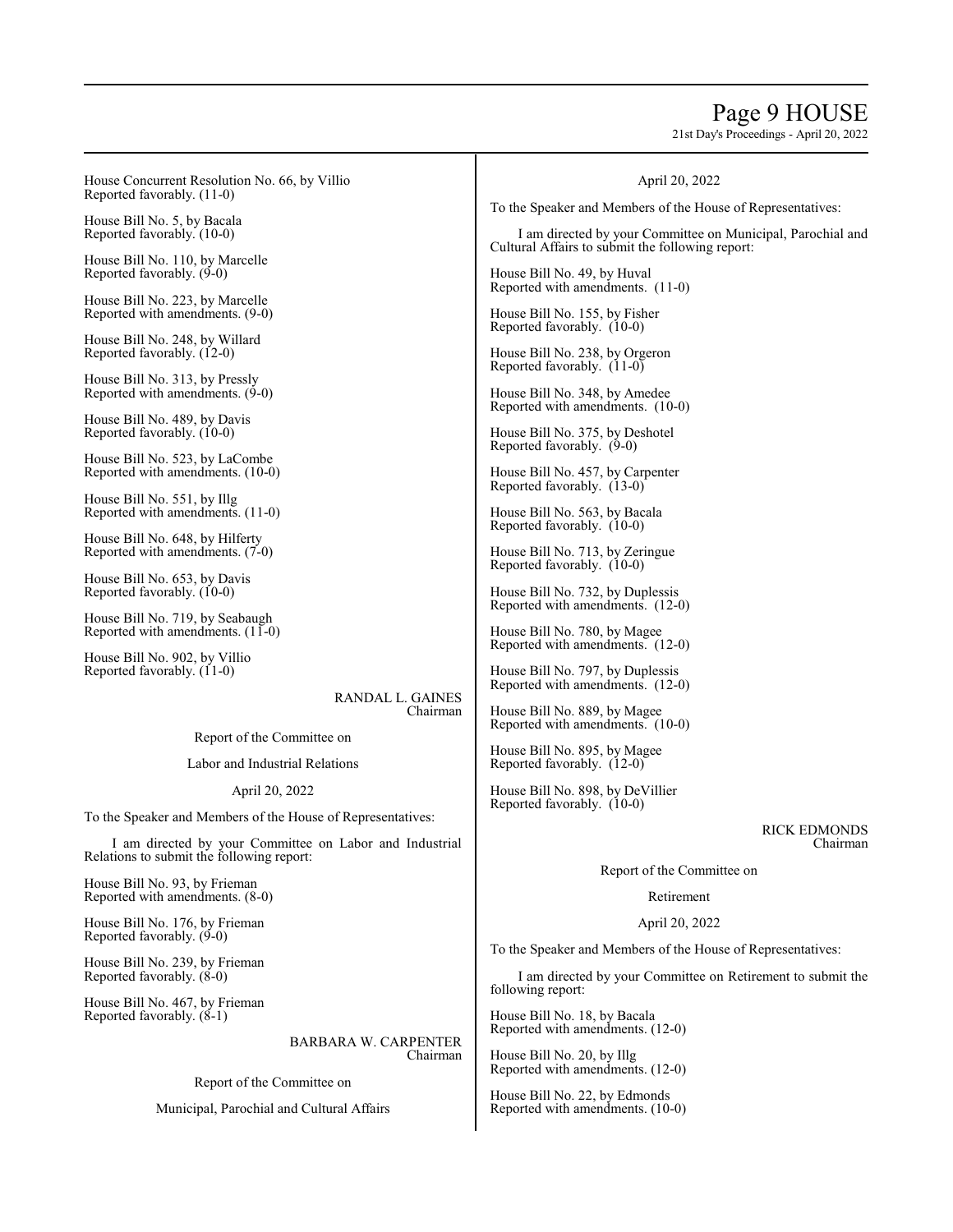# Page 10 HOUSE

21st Day's Proceedings - April 20, 2022

House Bill No. 1021, by McFarland Reported favorably.  $(10-0)$ 

> PHILLIP R. DEVILLIER Chairman

# **Senate Concurrent Resolutions Lying Over**

The following Senate Concurrent Resolutions lying over were taken up and acted upon as follows:

#### **SENATE CONCURRENT RESOLUTION NO. 4—** BY SENATOR CATHEY

A CONCURRENT RESOLUTION

To repeal Louisiana State Licensing Board for Contractors rules, LAC 46:XXIX.503 and 505, which generally require any corporation, partnership, individual, or contractor undertaking certain construction of residential buildings or structures to obtain a specialty classification license or subcontract-laboronly license; to direct the office of the state register to print the notice of the repeal in the Louisiana Administrative Code; and to provide for related matters.

Read by title.

Under the rules, the above resolution was referred to the Committee on Commerce.

**SENATE CONCURRENT RESOLUTION NO. 32—**

BY SENATORS CORTEZ AND BOUDREAU A CONCURRENT RESOLUTION

To commend Donna Lemaire on the occasion of her retirement.

Read by title.

On motion of Rep. Coussan, and under a suspension of the rules, the resolution was concurred in.

# **Senate Bills and Joint Resolutions on Second Reading to be Referred**

The following Senate Bills and Joint Resolutions on second reading to be referred were taken up, read, and referred to committees, as follows:

# **SENATE BILL NO. 33—**

BY SENATOR FRED MILLS AN ACT

To enact R.S. 40:2009.24, relative to nursing facilities; to require an emergency alternative electrical power source; to provide for minimum requirements; to provide for fuel; to provide for waivers; to provide for a compliance deadline; to provide for an extension; to provide for an effective date; and to provide for related matters.

Read by title.

Under the rules, the above bill was referred to the Committee on Health and Welfare.

# **SENATE BILL NO. 44—**

BY SENATOR MIZELL AND REPRESENTATIVE SCHLEGEL AN ACT

To enact Chapter 7-A of Title 4 of the Louisiana Revised Statutes of 1950, to be comprised of R.S. 4:441 through 446, relative to athletic activities; to require that schools designate intercollegiate, interscholastic, or intramural athletic teams according to the biological sex of the team members; to provide that teams designated for females are not open to participation by biological males; to provide immunity protections for schools from certain adverse actions; to provide for causes of action; to provide for legislative findings; to provide for definitions; to provide for remedies; and to provide for related matters.

Read by title.

Under the rules, the above bill was referred to the Committee on Education.

#### **SENATE BILL NO. 62—** BY SENATOR MIZELL

AN ACT

To amend and reenact Children's Code Article 616.1.1, relative to appeals of determinations of abuse and neglect; to provide for notice of a determination; to provide for notice of appeal rights; and to provide for related matters.

Read by title.

Under the rules, the above bill was referred to the Committee on Health and Welfare.

# **SENATE BILL NO. 75—** BY SENATOR FIELDS

A JOINT RESOLUTION

Proposing to amend Article X, Section 43(C) of the Constitution of Louisiana, relative to the State Police Commission; to require Senate confirmation of certain members; and to specify an election for submission of the proposition to electors and provide a ballot proposition.

Read by title.

Under the rules, the above bill was referred to the Committee on House and Governmental Affairs.

# **Speaker Pro Tempore Magee in the Chair**

#### **SENATE BILL NO. 87—** BY SENATOR CATHEY

AN ACT To amend and reenact R.S.  $39:112(C)(1)(a)$  and (b), and (E)(2)(a), and to enact R.S.  $39:112(E)(3)$ , relative to capital outlay; to provide for the approval of the Joint Legislative Committee on Capital Outlay of economic development and emergency projects; to provide for the reporting of projects that are exempt from providing a local match; to provide for an effective date; and to provide for related matters.

Read by title.

Under the rules, the above bill was referred to the Committee on Ways and Means.

# **SENATE BILL NO. 90—**

BY SENATOR ROBERT MILLS

AN ACT To amend and reenact R.S. 22:1019.2(A), (B)(5), the introductory paragraph of R.S. 22:1019.2(C), and R.S. 22:1019.2(D), relative to network adequacy for health benefit plans; to provide for regulations to set standards by which to measure network adequacy; and to provide for related matters.

Read by title.

Under the rules, the above bill was referred to the Committee on Insurance.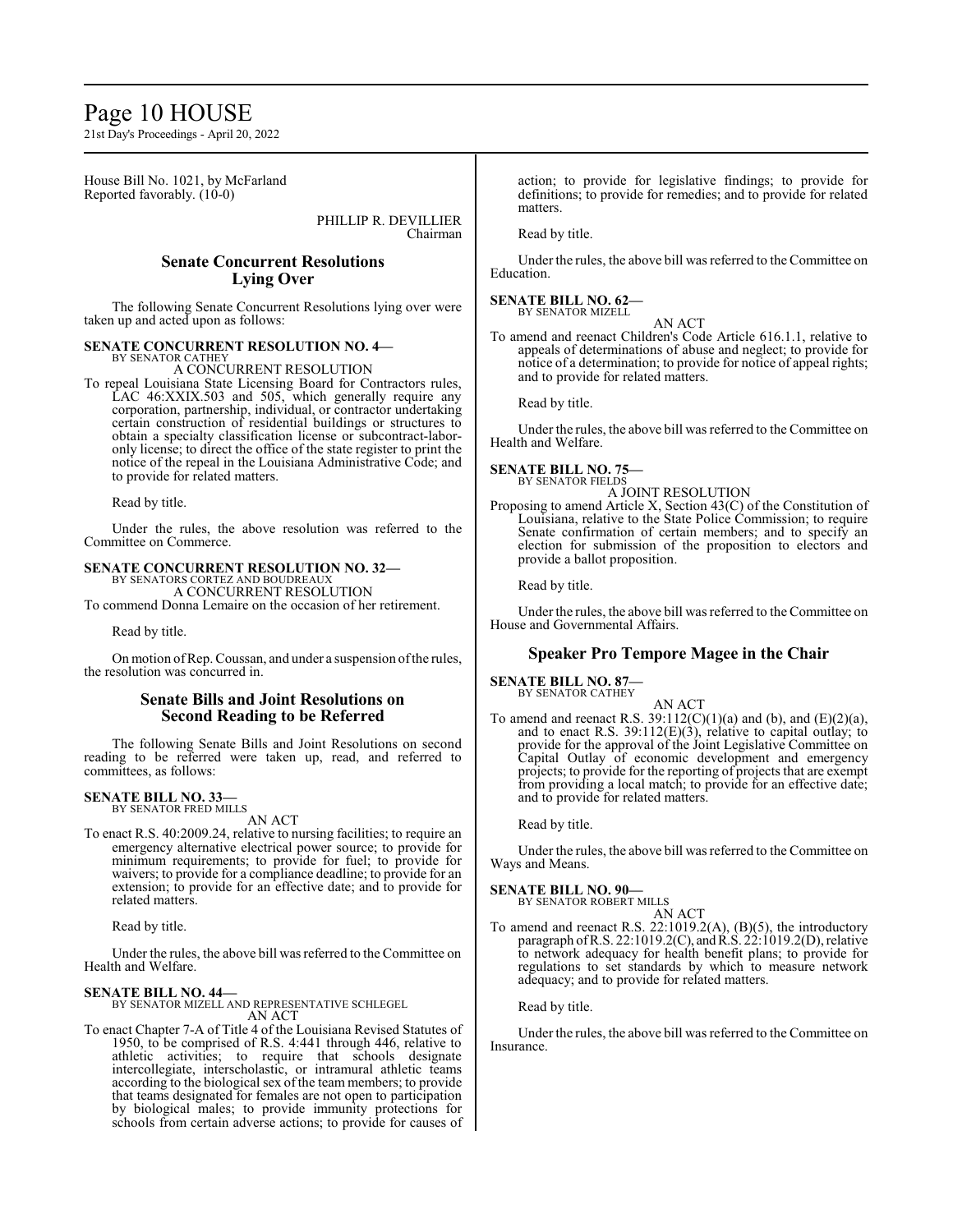# Page 11 HOUSE

21st Day's Proceedings - April 20, 2022

#### **SENATE BILL NO. 93—** BY SENATOR CATHEY

AN ACT

To enact R.S. 49:164.1, relative to state symbols; to provide for the official state butterfly; and to provide for related matters.

Read by title.

Under the rules, the above bill was referred to the Committee on Judiciary.

#### **SENATE BILL NO. 99—** BY SENATOR FRED MILLS

AN ACT

To amend and reenact R.S. 37:1256(B) and the introductory paragraph of R.S. 40:2868(A), relative to permits issued by the Louisiana Board of Pharmacy; to provide for permits issued to pharmacy benefit managers; and to provide for related matters.

Read by title.

Under the rules, the above bill was referred to theCommittee on Health and Welfare.

#### **SENATE BILL NO. 101—** BY SENATOR CATHEY

AN ACT

To amend and reenact R.S. 13:1900(D), relative to city and municipal courts; to provide relative to a traffic violations bureau; to provide with respect to a traffic violations bureau in city courts in Ouachita Parish; to provide for an effective date; and to provide for related matters.

Read by title.

Under the rules, the above bill was referred to the Committee on Judiciary.

#### **SENATE BILL NO. 106—** BY SENATOR LUNEAU

AN ACT

To amend and reenact R.S. 37:21(A) and the introductory paragraph of 21(C), relative to professional and occupational boards and commissions; to provide for suspension of disciplinary proceedings; to provide for terms, conditions, and procedures; and to provide for related matters.

Read by title.

Under the rules, the above bill was referred to the Committee on Commerce.

#### **SENATE BILL NO. 142—** BY SENATOR MORRIS

AN ACT

To amend and reenact Code of Criminal Procedure Art. 890.1(D) and to enact R.S.  $15:529.1(A)(5)$ , relative to crimes of violence; to provide relative to minimum mandatory sentences for crimes of violence; to prohibit the waiver of minimum mandatory sentences for all crimes of violence; to provide an additional penalty for a second or subsequent offense when the offender has a criminal history including a crime of violence or sex offense; and to provide for related matters.

Read by title.

Under the rules, the above bill was referred to theCommittee on Administration of Criminal Justice.

#### **SENATE BILL NO. 160—** BY SENATOR FIELDS

A JOINT RESOLUTION

Proposing to amend Article X, Section  $3(B)(1)$  and  $(C)$  of the Constitution of Louisiana, relative to Senate confirmation of gubernatorially appointed members of the State Civil Service Commission; and to specify an election for submission of the proposition to electors and provide a ballot proposition.

Read by title.

Under the rules, the above bill was referred to the Committee on House and Governmental Affairs.

**SENATE BILL NO. 167—** BY SENATORS TALBOT, BARROW, CARTER, HENSGENS, LUNEAU, MCMATH, FRED MILLS, MIZELL AND POPE AN ACT

To amend and reenact R.S. 40:2009.25(A), (C) through (E), and (I) and to enact R.S. 40:1563(N), relative to emergency preparedness plans for nursing homes; to provide for the duties of the state fire marshal; to provide for the duties of the Louisiana Department of Health; to provide for an effective date; and to provide for related matters.

Read by title.

Under the rules, the above bill was referred to the Committee on Health and Welfare.

#### **SENATE BILL NO. 196—**

BY SENATOR CATHEY AN ACT

To enact Chapter 62 of Title 51 of the Louisiana Revised Statutes of 1950, to be comprised of R.S. 51:3221 and 3222, relative to import restrictions; to prohibit the importation of products from the Russian Federation into this state; to provide for termination; and to provide for related matters.

Read by title.

Under the rules, the above bill was referred to the Committee on Commerce.

#### **SENATE BILL NO. 197—** BY SENATOR WHITE

AN ACT

To enact R.S. 42:1123(47), relative to certain members of the boards of commissioners of groundwater districts; to provide for exceptions to the Code of Governmental Ethics; to provide for applicability; and to provide for related matters.

Read by title.

Under the rules, the above bill was referred to the Committee on House and Governmental Affairs.

# **SENATE BILL NO. 222**

BY SENATOR LAMBERT AN ACT

To amend and reenact R.S. 37:3415.2(2), 3415.8(A), (C), and (E)(3), 3415.9(B)(1), 3415.10(D), and the introductory paragraph of 3415.18(A) and to enact R.S. 37:3415.22(C), relative to the Louisiana Appraisal Management Company Licensing and Regulation Act; to provide for definitions; to provide appraisal management company ownership and controlling person requirements; to provide for procedures; to exempt federally regulated appraisal management companies; to provide for an effective date; to provide a sunset date; and to provide for related matters.

Read by title.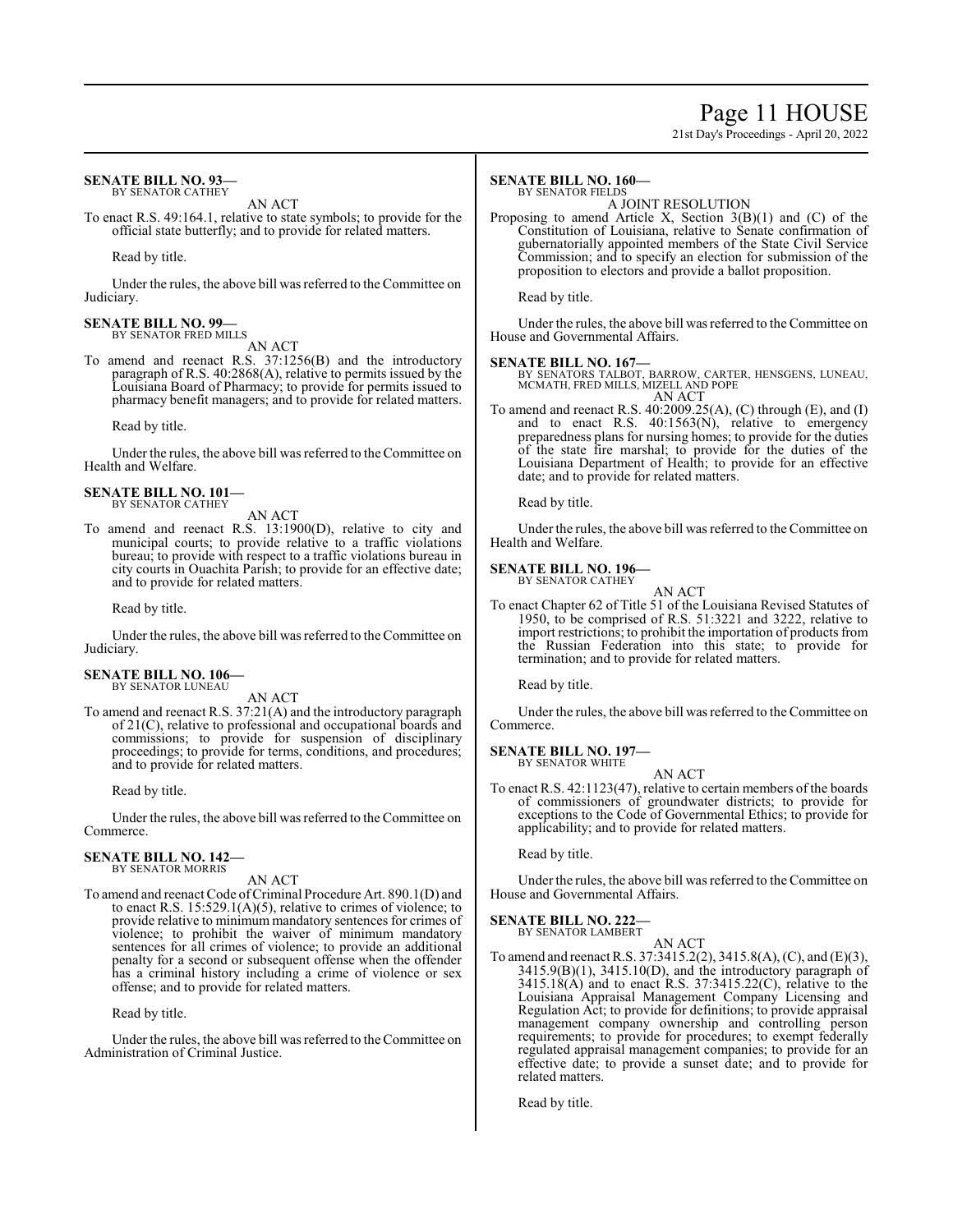# Page 12 HOUSE

21st Day's Proceedings - April 20, 2022

Under the rules, the above bill was referred to the Committee on Commerce.

#### **SENATE BILL NO. 230—** BY SENATOR MORRIS

AN ACT

To amend and reenact R.S. 22:512(11)(b) and the introductory paragraph of R.S. 22:513(C) and R.S. 22:513(C)(2) and to enact R.S. 22:512(1.1), (9.1), and (12.1), relative to title insurance producers; to provide for definitions; to provide for qualifications ofindividual title insurance producers; to provide for the qualifications of agency title insurance products; and to provide for related matters.

Read by title.

Under the rules, the above bill was referred to the Committee on Insurance.

**SENATE BILL NO. 255—** BY SENATOR BARROW AND REPRESENTATIVES FREIBERG AND MOORE

AN ACT

To amend and reenact Children's Code Article 1570.1 and R.S. 46:2136.1, relative to domestic abuse assistance; to provide relative to costs and fees associated with protective orders; to provide that failure to appear at a hearing for a protective order does not, in and of itself, constitute grounds for assessing costs and fees against a victim of domestic abuse; to provide definitions; and to provide for related matters.

Read by title.

Under the rules, the above bill was referred to theCommittee on Civil Law and Procedure.

#### **SENATE BILL NO. 291—** BY SENATOR LAMBERT

AN ACT

To amend and reenact R.S. 44:4.1(B)(23) and to enact R.S. 37:3395.2, relative to the authority of the Louisiana Real Estate Appraisers Board to access certain criminal history record information; to provide for definitions; to provide an exemption to the Public Records Law; to provide for terms, procedures, requirements, and limitations; and to provide for related matters.

Read by title.

Under the rules, the above bill was referred to the Committee on Commerce.

#### **SENATE BILL NO. 354—** BY SENATOR CATHEY

AN ACT

To enact Chapter 49 of Title 51 of the Louisiana Revised Statues of 1950, to be comprised ofR.S. 51:3051 through 3053, relative to consumer access to certain energy types; to prohibit the adoption of local ordinances limiting access to certain energy types; to provide for definitions; to provide for an effective date; and to provide for related matters.

Read by title.

Under the rules, the above bill was referred to the Committee on Commerce.

#### **SENATE BILL NO. 381—** BY SENATOR WARD

AN ACT

To enact Chapter 15 of Title 51 of the Louisiana Revised Statues of 1950, to be comprised ofR.S. 51:1501 through 1506, relative to the regulation of credit access loans; to provide for terms, procedures, prohibitions, and penalties; to require disclosure; to provide for definitions; and to provide for related matters.

Read by title.

Under the rules, the above bill was referred to the Committee on Commerce.

# **SENATE BILL NO. 394—** BY SENATOR BERNARD

AN ACT

To enact R.S. 22:1060.8, relative to coverage of drugs under certain conditions when the drug is approved by the United States Food and Drug Administration; to require a health benefit plan to cover drugs for off-label use with certain terms and conditions; to require a health benefit plan to cover drugs for minors under certain terms and conditions; to provide exclusions and limitations; to provide definitions; and to provide for related matters.

Read by title.

Under the rules, the above bill was referred to the Committee on Insurance.

**SENATE BILL NO. 411—** BY SENATORS WHITE AND BARROW AN ACT

To amend and reenact R.S. 40:2841, 2842(3), 2843(A), 2844(B)(3), (15), (16), (17), (20), and (23), (C), and (D), and 2845(A)(1) and  $(2)(b)$  and  $(C)(1)$ , relative to the Louisiana Emergency Response Network; to provide for legislative purpose; to provide for definitions; to provide for the Louisiana Emergency Response Network; to provide for the governing board; to provide for an annual report; and to provide for related matters.

Read by title.

Under the rules, the above bill was referred to the Committee on Health and Welfare.

#### **SENATE BILL NO. 441—** BY SENATOR FESI

AN ACT

To amend and reenact R.S. 18:585, relative to public officers who retire or resign; to provide that public officers who retire or resign are ineligible to become candidates in certain elections; and to provide for related matters.

Read by title.

Under the rules, the above bill was referred to the Committee on House and Governmental Affairs.

**SENATE BILL NO. 489—** BY SENATOR JACKSON

# AN ACT

To amend and reenact R.S. 9:315.30 and to enact R.S. 9:315.30(A) and (B), relative to child support; to provide for penalties; to provide for failure to comply with a subpoena, warrant, or court order in child support or paternity proceedings; to provide for the suspension of certain licenses; to provide for an effective date; and to provide for related matters.

Read by title.

Under the rules, the above bill was referred to the Committee on Civil Law and Procedure.

# **House and House Concurrent Resolutions Reported by Committee**

The following House and House Concurrent Resolutions reported by committee were taken up and acted upon as follows: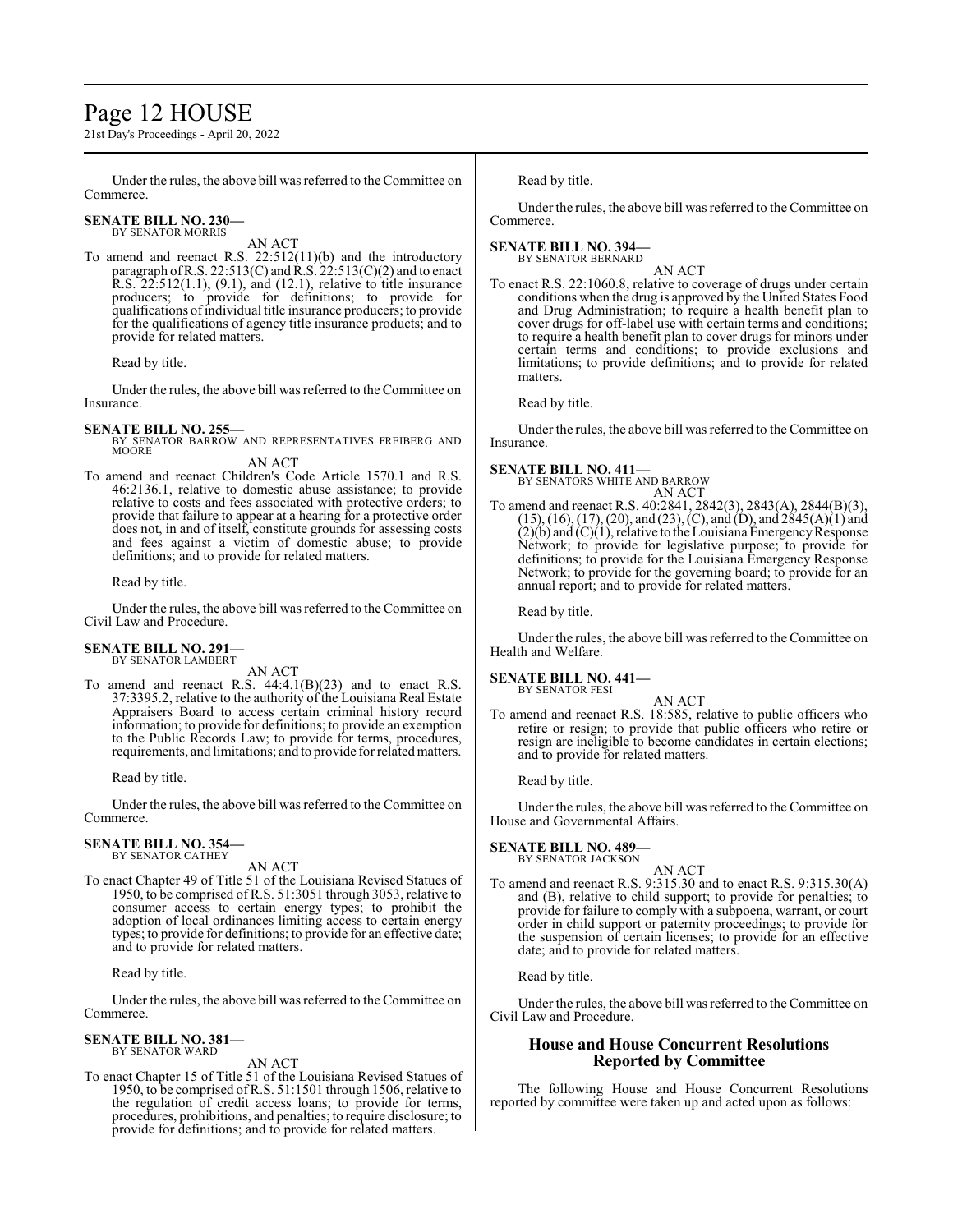# Page 13 HOUSE

21st Day's Proceedings - April 20, 2022

#### **HOUSE CONCURRENT RESOLUTION NO. 14—** BY REPRESENTATIVE WILLARD

A CONCURRENT RESOLUTION

To create a task force to study the voting rights of persons with disabilities and the procedures available to assist voters with disabilities to cast their votes and to report its findings to the Legislature of Louisiana prior to February 1, 2023.

Read by title.

Reported with amendments by the Committee on House and Governmental Affairs.

The committee amendments were read as follows:

### **HOUSE COMMITTEE AMENDMENTS**

Amendments proposed by House Committee on House and Governmental Affairs to Original House Concurrent Resolution No. 14 by Representative Willard

### AMENDMENT NO. 1

On page 2, line 1, after "investigate" delete "opportunities to provide curbside voting in Louisiana and other"

#### AMENDMENT NO. 2

On page 2, line 5, after "The" delete "director of the office on disability affairs," and insert "secretary of state,"

### AMENDMENT NO. 3

On page 2, line 7, after "The" delete the remainder of the line and insert "director of the office on disability affairs shall appoint three people with disabilities."

# AMENDMENT NO. 4

On page 2, line 12, after "Louisiana" delete the comma "," and delete "or his designee." and insert "shall appoint a person with a disability."

# AMENDMENT NO. 5

On page 2, line 13, after "Foundation" delete the comma "," and delete "or his designee." and insert "shall appoint a person with a disability."

# AMENDMENT NO. 6

On page 2, line 14, after "Council" delete the comma "," and delete "or" and on line 15, delete "his designee." and insert "shall appoint a person with a disability."

#### AMENDMENT NO. 7

On page 2, line 16, after "Louisiana" delete the comma "," and delete "or his designee." and insert "shall appoint a person with a disability."

On motion of Rep. Stefanski, the amendments were adopted.

On motion of Rep. Stefanski, the resolution, as amended, was ordered engrossed and passed to its third reading.

**HOUSE CONCURRENT RESOLUTION NO. 35—**<br>BY REPRESENTATIVES BACALA, ADAMS, CREWS, ECHOLS, TRAVIS<br>JOHNSON, MCMAHEN, DUSTIN MILLER, ROBERT OWEN, SELDERS,<br>STAGNI, AND TURNER

A CONCURRENT RESOLUTION

To request a joint study effort by the Department of Children and Family Services, the Louisiana Department of Health, the Louisiana Department of Education, the Louisiana Housing Corporation, and the Louisiana Workforce Commission to examine the phenomena known as "benefits cliffs" in public assistance programs and to submit recommendations to the legislature concerning means by which these disincentives for work can be eliminated.

Read by title.

Reported with amendments by the Committee on Health and Welfare.

The committee amendments were read as follows:

# **HOUSE COMMITTEE AMENDMENTS**

Amendments proposed by House Committee on Health and Welfare to Original House Concurrent Resolution No. 35 by Representative Bacala

### AMENDMENT NO. 1

On page 1, line 5, delete "in" and insert in lieu thereof "and their effect on beneficiaries of"

#### AMENDMENT NO. 2

On page 1, delete lines 8 through 11 and insert in lieu thereof the following:

"WHEREAS, in certain means-tested public assistance programs, individuals lose eligibility for benefits as a result of an increase in their wages, even if the increase is not sufficient to cover basic needs; and"

#### AMENDMENT NO. 3

On page 1, line 12, after "when a" and before "family" insert "needy"

#### AMENDMENT NO. 4

On page 1, line 13, after "needs" delete the remainder of the line and delete line 14 in its entirety and insert in lieu thereof "has an increase in earned income, the family experiences a reduction in or termination of public assistance; and"

#### AMENDMENT NO. 5

On page 1, delete line 15 in its entirety

#### AMENDMENT NO. 6

On page 2, delete lines 7 through 9 in their entirety

### AMENDMENT NO. 7

On page 2, at the beginning of line 10, change "(5)" to "(4)"

AMENDMENT NO. 8

On page 2, at the beginning of line 12, change  $"(6)"$  to  $"(5)"$ 

AMENDMENT NO. 9

On page 2, at the beginning of line 14, change  $"(7)"$  to  $"(6)"$ 

# AMENDMENT NO. 10

On page 2, line 17, after "people" delete the remainder of the line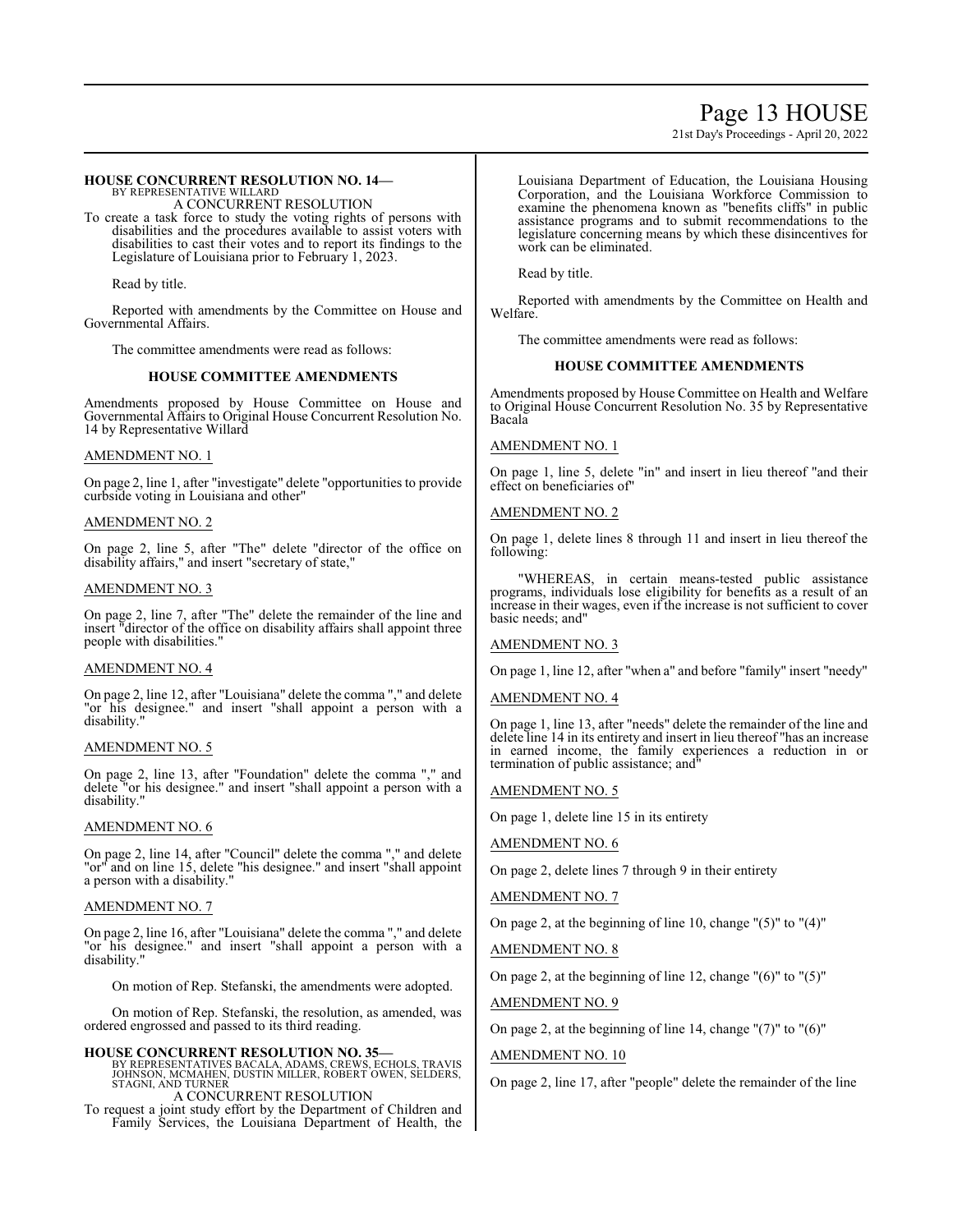# Page 14 HOUSE

21st Day's Proceedings - April 20, 2022

# AMENDMENT NO. 11

On page 2, at the beginning of line 18, delete "ladder"

# AMENDMENT NO. 12

On page 2, line 26, delete "in" and insert in lieu thereof "and their effect on beneficiaries of"

On motion of Rep. Bagley, the amendments were adopted.

On motion of Rep. Bagley, the resolution, as amended, was ordered engrossed and passed to its third reading.

# **HOUSE CONCURRENT RESOLUTION NO. 36—** BY REPRESENTATIVE DUSTIN MILLER

A CONCURRENT RESOLUTION To continue and provide with respect to the Healthcare Workplace Violence Task Force created by House Concurrent Resolution No. 121 of the 2021 Regular Session of the Legislature.

Read by title.

Reported favorably by the Committee on Health and Welfare.

Under the rules, the above resolution was ordered engrossed and recommitted to the Committee on House and Governmental Affairs.

### **HOUSE CONCURRENT RESOLUTION NO. 39—**

BY REPRESENTATIVES BUTLER AND ECHOLS A CONCURRENT RESOLUTION

To urge and request the Louisiana Department of Health to study barriers to hiring of direct support professionals who provide Medicaid-covered services to people with disabilities and to report findings of the study to the legislative committees on health and welfare and the Joint Medicaid Oversight Committee.

Read by title.

Reported with amendments by the Committee on Health and Welfare.

The committee amendments were read as follows:

# **HOUSE COMMITTEE AMENDMENTS**

Amendments proposed by House Committee on Health and Welfare to Original House Concurrent Resolution No. 39 by Representative Butler

#### AMENDMENT NO. 1

On page 1, line 8, change "support" to "supports"

On motion of Rep. Bagley, the amendments were adopted.

On motion of Rep. Bagley, the resolution, as amended, was ordered engrossed and passed to its third reading.

#### **HOUSE CONCURRENT RESOLUTION NO. 64—** BY REPRESENTATIVE FREEMAN

A CONCURRENT RESOLUTION

To urge and request the Department ofChildren and Family Services to conduct a study to evaluate the Alternatives to Abortion Initiative and to submit a written report of its findings and recommendations to the Legislature of Louisiana.

Read by title.

Reported favorably by the Committee on Health and Welfare.

On motion ofRep. Bagley, the resolution was ordered engrossed and passed to its third reading.

# **Senate Concurrent Resolutions Reported by Committee**

The following Senate Concurrent Resolutions reported by committee were taken up and acted upon as follows:

# **SENATE CONCURRENT RESOLUTION NO. 12—**<br>BY SENATORS HEWITT, ALLAIN, FESI AND HENSGENS AND REPRESENTATIVES COUSSAN AND DEVILLIER A CONCURRENT RESOLUTION

To urge and request the President of the United States and the Congress of the United States to take any action necessary to halt federal actions resulting in the delay or cancellation of offshore oil and natural gas lease sales and the United States Department of Interior to expedite actions necessary to comply with a court order to resolve lease sales, finalize a new five-year plan for oil and gas leasing on the Outer Continental Shelf, and focus efforts on lease sales in the Gulf of Mexico.

Read by title.

Reported favorably by the Committee on Natural Resources and Environment.

On motion of Rep. Coussan, the resolution was ordered passed to its third reading.

# **House Bills and Joint Resolutions on Second Reading Reported by Committee**

The following House Bills and Joint Resolutions on second reading reported by committee were taken up and acted upon as follows:

**HOUSE BILL NO. 102—**

BY REPRESENTATIVE MUSCARELLO AN ACT

To amend and reenact R.S. 15:574.4.1(A)(1), relative to parole consideration and hearings; to provide relative to the time period for parole rehearings for certain prisoners; and to provide for related matters.

Read by title.

Reported with amendments bytheCommittee on Administration of Criminal Justice.

The committee amendments were read as follows:

# **HOUSE COMMITTEE AMENDMENTS**

Amendments proposed by House Committee on Administration of Criminal Justice to Original House Bill No. 102 by Representative Muscarello

#### AMENDMENT NO. 1

On page 1, delete lines 17 through 20 in their entirety and insert the following:

"committee shall not consider a parole rehearing of any prisoner who is serving a sentence for any of the following offenses until at least four years after the denial of parole:

(i) Any crime of violence as defined in R.S. 14:2(B) or sex offense as defined in R.S. 15:541, for which the prisoner is serving a life sentence and for which the prisoner is eligible for parole pursuant to any of the provisions of R.S. 15:574.4.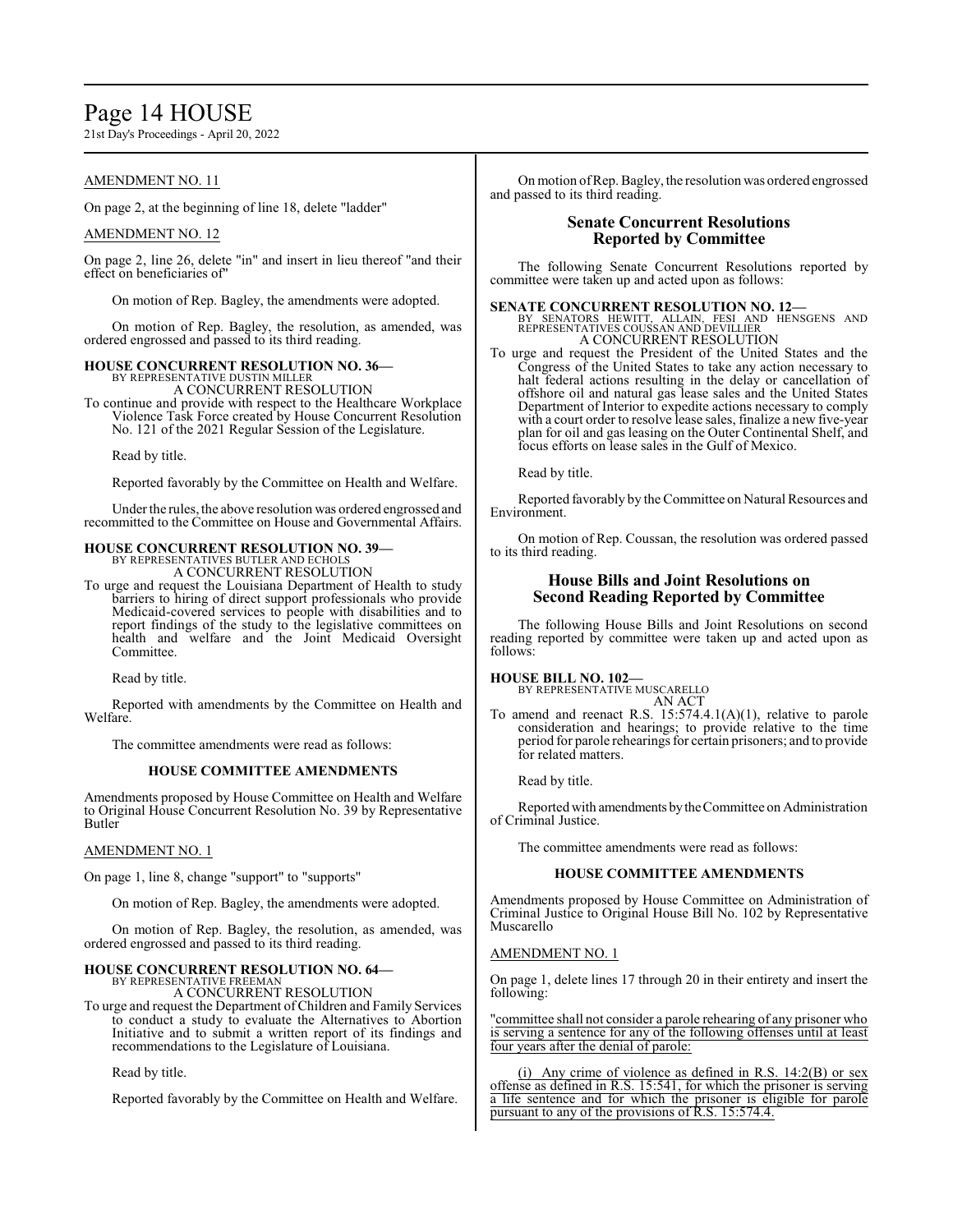# Page 15 HOUSE

21st Day's Proceedings - April 20, 2022

(ii) Any crime that is both a crime of violence as defined in R.S.  $14:2(\overline{B})$  and a sex offense as defined in R.S. 15:541, for which the prisoner is serving a fixed term of years and for which the prisoner is eligible for parole pursuant to any of the provisions of R.S. 15:574.4.

(iii) Manslaughter (R.S. 14:31), for which the prisoner is eligible for parole pursuant to any of the provisions of R.S. 15:574.4."

On motion of Rep. Bacala, the amendments were adopted.

On motion of Rep. Bacala, the bill, as amended, was ordered engrossed and passed to its third reading.

### **HOUSE BILL NO. 103—**

BY REPRESENTATIVE THOMAS AN ACT

To enact Chapter 3-G of Title 15 of the Louisiana Revised Statutes of 1950, to be comprised of R.S. 15:563 through 563.5, relative to reporting requirements of persons convicted of production or manufacturing of methamphetamine; to provide for purposes and notification; to provide for definitions; to provide relative to the duty of offenders to notify law enforcement; to provide relative to the failure to register; to provide relative to the duration of registration requirements; and to provide for related matters.

Read by title.

Reported favorably by the Committee on Administration of Criminal Justice.

On motion of Rep. Bacala, the bill was ordered engrossed and passed to its third reading.

#### **HOUSE BILL NO. 129—**

BY REPRESENTATIVES NELSON AND HUGHES AN ACT

To amend and reenact R.S. 32:57.1(A) and (B) and to enact R.S. 32:57.1(D), relative to failure to honor a written promise to appear; to provide relative to notification to the arrested person by the Department of Public Safety and Corrections; to provide relative to the suspension of an operator's license of an arrested person; to provide relative to the payment of fines; to provide relative to payment for suspension when incarcerated; and to provide for related matters.

Read by title.

Reportedwith amendments by the Committee on Administration of Criminal Justice.

The committee amendments were read as follows:

#### **HOUSE COMMITTEE AMENDMENTS**

Amendments proposed by House Committee on Administration of Criminal Justice to Original House Bill No. 129 by Representative Nelson

#### AMENDMENT NO. 1

On page 1, line 2, change "R.S. 32:391(B) and (C) and to repeal R.S. 32:57.1," to "R.S. 32:57.1(A) and (B) and to enact R.S. 32:57.1(D),"

#### AMENDMENT NO. 2

On page 1, delete lines 3 through 8 in their entirety and insert the following:

"failure to honor a written promise to appear; to provide relative to notification to the arrested person by the Department of Public Safety andCorrections; to provide relative to the suspension of an operator's license of an arrested person; to provide relative to the payment of fines; to provide relative to payment for suspension when incarcerated; and to provide for related matters."

#### AMENDMENT NO. 3

On page 1, line 10, after "Section 1." delete the remainder of the line and insert "R.S. 32:57.1(A) and (B) are hereby amended and reenacted and R.S. 32:57.1(D) is hereby enacted to read as follows:"

#### AMENDMENT NO. 4

On page 1, delete lines 12 through 20 in their entirety and on page 2, delete lines 1 through 17 in their entirety and insert the following:

"§57.1. Failure to honor written promise to appear; penalty; disposition of fines

A. Whenever an arrested person who was released on his written promise to appear before a magistrate at the place and time specified in a summons described in R.S. 32:391(B) fails to honor his written promise to appear, the magistrate or judge of the court exercising jurisdiction may immediately forward to the Department of Public Safety and Corrections notice of the failure to appear, with information necessary for identification of the arrested person. Thereupon, unless the original charges have been disposed of, the Department of Public Safety and Corrections shall immediately notify the arrested person of suspension of his operator's license and the imposition of a fifty-dollar fee, regardless of the disposition of the original charge. The Department of Public Safety and Corrections shall inform the arrested person by certified mail return receipt requested that his operator's license cannot be renewed or reissued until the forwarding court exercising jurisdiction certifies that he had honored the appearance promise or paid an appropriate fine for the offense as determined by the forwarding court exercising jurisdiction may be suspended if he fails to honor the written promise to appear or pay an appropriate fine for the offense within one hundred eighty days after the date the notice was received.

B. Whenever the arrested person makes an appearance as required by Subsection A hereof or pays an appropriate fine for the offense committed, as determined by the court, the prosecuting authority shall immediately notify the Department of Public Safety and Corrections thereof through the same means as the original notification of the arrested person's failure to appear. Upon such notification, and payment of an additional fifty one hundred dollars to the department, if the operator's license of the arrested person was suspended pursuant to Subsection A, the operator's license of the arrested person shall be released from the pending suspension, renewed, or reissued for the purpose of this Section. Twelve dollars and fifty cents of the additional any fine imposed by this Section shall be paid to the court exercising jurisdiction, to be deposited in that court's criminal court fund and to be used in the same manner as the other sums deposited in said fund.

D. If the arrested person's failure to appear is the result of incarceration, his operator's license shall be renewed and reissued without payment for any suspension under this Section upon evidence of incarceration pursuant to R.S. 15:714."

\* \* \*

On motion of Rep. Bacala, the amendments were adopted.

On motion of Rep. Bacala, the bill, as amended, was ordered engrossed and passed to its third reading.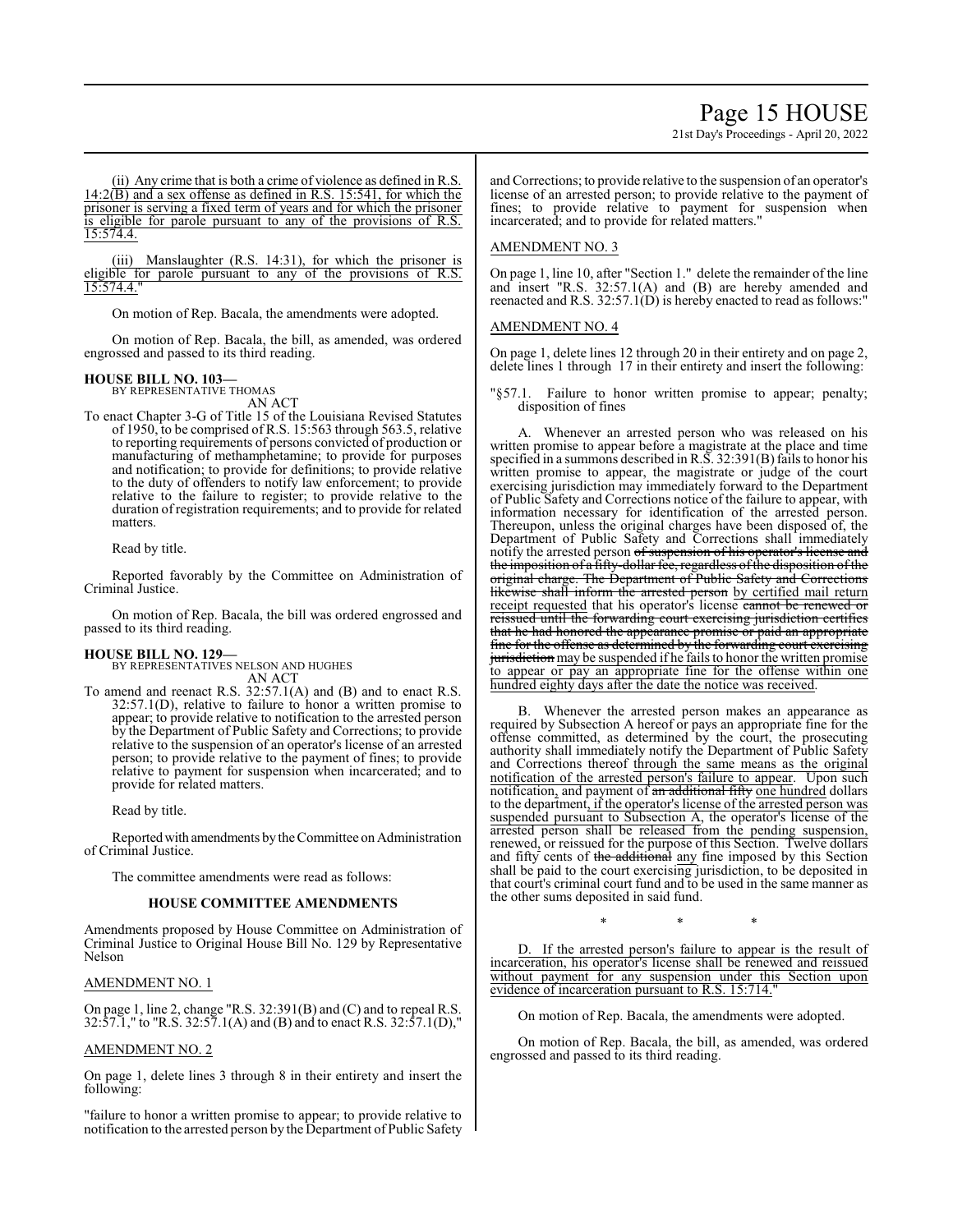# Page 16 HOUSE

21st Day's Proceedings - April 20, 2022

#### **HOUSE BILL NO. 135—** BY REPRESENTATIVE MARINO

AN ACT

To enact R.S. 40:1046.1, relative to dispensing of medical marijuana; to provide relative to pharmacies licensed by the Louisiana Board of Pharmacy to dispense medical marijuana, known commonly as marijuana pharmacies; to authorize dispensing of medical marijuana to certain persons who are not Louisiana residents or are short-term residents of this state; to establish qualifications necessary for such persons to receive medical marijuana in this state; to establish duties of marijuana pharmacies with respect to such dispensing; to prohibit the dispensing of medical marijuana in certain instances; and to provide for related matters.

Read by title.

Reported favorably by the Committee on Health and Welfare.

On motion of Rep. Bagley, the bill was ordered engrossed and passed to its third reading.

# **HOUSE BILL NO. 137—** BY REPRESENTATIVE MARINO

AN ACT

To amend and reenact R.S. 40:966(F)(1), relative to immunity from prosecution for medical marijuana; to provide that visiting qualifying patients shall be exempt from prosecution for certain violations of the Uniform Controlled Dangerous Substances Law; to provide for an effective date; and to provide for related matters.

Read by title.

Reported with amendments by the Committee on Administration of Criminal Justice.

The committee amendments were read as follows:

#### **HOUSE COMMITTEE AMENDMENTS**

Amendments proposed by House Committee on Administration of Criminal Justice to Original House Bill No. 137 by Representative Marino

#### AMENDMENT NO. 1

On page 2, line 7, after "as" and before "of this" change "House Bill No. \_\_" to "House Bill No. 135"

On motion of Rep. Bacala, the amendments were adopted.

On motion of Rep. Bacala, the bill, as amended, was ordered engrossed and passed to its third reading.

#### **HOUSE BILL NO. 190—**

BY REPRESENTATIVE TRAVIS JOHNSON AN ACT

To amend and reenact R.S.  $40:966(F)(1)$ ,  $(7)$ , and  $(8)(a)$ ,  $1046(A)(1)$ ,  $(2)(a)(xviii)$ ,  $(xxii)$ , and  $(b)$ ,  $(3)$ ,  $(4)$ ,  $(5)(b)$ ,  $(6)$ , and  $(C)(1)$ , 1168.2(2) through (5), and 1168.3(A)(1)(b)(iii), (iv), and (2)(b) and to enact R.S. 40:1046(B), relative to the recommendation to patients of marijuana for therapeutic use, known also as medical marijuana; to provide relative to licensed health professionals who may recommend medical marijuana to patients; to authorize nurse practitioners with prescriptive authority to recommend medical marijuana to patients; to revise references to licensed health professionals who may recommend medical marijuana to patients within laws providing for immunity from prosecution for possession of marijuana; to revise references to licensed health professionals who may recommend medical marijuana to patients within laws providing for a data system for the collection and analysis of clinical information associated

with use of medical marijuana; and to provide for related matters.

Read by title.

Reported favorably by the Committee on Health and Welfare.

On motion of Rep. Bagley, the bill was ordered engrossed and passed to its third reading.

**HOUSE BILL NO. 202—** BY REPRESENTATIVE MIKE JOHNSON AN ACT

To amend and reenact R.S. 18:1491.1(B)(5) and to enact R.S. 18:1491.1(F), relative to campaign finance disclosure; to provide relative to the registration of political committees; to require political committees to include specified information on the statement of organization; to provide for the duties of the supervisory committee relative thereto; to provide for an effective date; and to provide for related matters.

Read by title.

Reported with amendments by the Committee on House and Governmental Affairs.

The committee amendments were read as follows:

#### **HOUSE COMMITTEE AMENDMENTS**

Amendments proposed by House Committee on House and Governmental Affairs to Original House Bill No. 202 by Representative Mike Johnson

#### AMENDMENT NO. 1

On page 2, line 5, after "direct" delete the comma "," and the remainder of the line and delete line 6, and insert "or in-kind as defined R.S. 18:1483(6), in contravention of provisions of this Chapter.

On motion of Rep. Stefanski, the amendments were adopted.

On motion of Rep. Stefanski, the bill, as amended, was ordered engrossed and passed to its third reading.

# **HOUSE BILL NO. 203—**

BY REPRESENTATIVE MAGEE AN ACT

To enact R.S. 40:50(D), relative to the state registrar of vital records; to require the issuance of a death certificate within a certain time; and to provide for related matters.

Read by title.

Reported with amendments by the Committee on Health and Welfare.

The committee amendments were read as follows:

#### **HOUSE COMMITTEE AMENDMENTS**

Amendments proposed by House Committee on Health and Welfare to Original House Bill No. 203 by Representative Magee

#### AMENDMENT NO. 1

On page 1, line 11, after "within" delete the remainder of the line, delete line 12 in its entirety, and insert in lieu thereof the following:

"ten business days after the state registrar has received the applicant's request for the death certificate. The state registrar's provision of the death certificate, to the applicant, shall be deemed timely when it has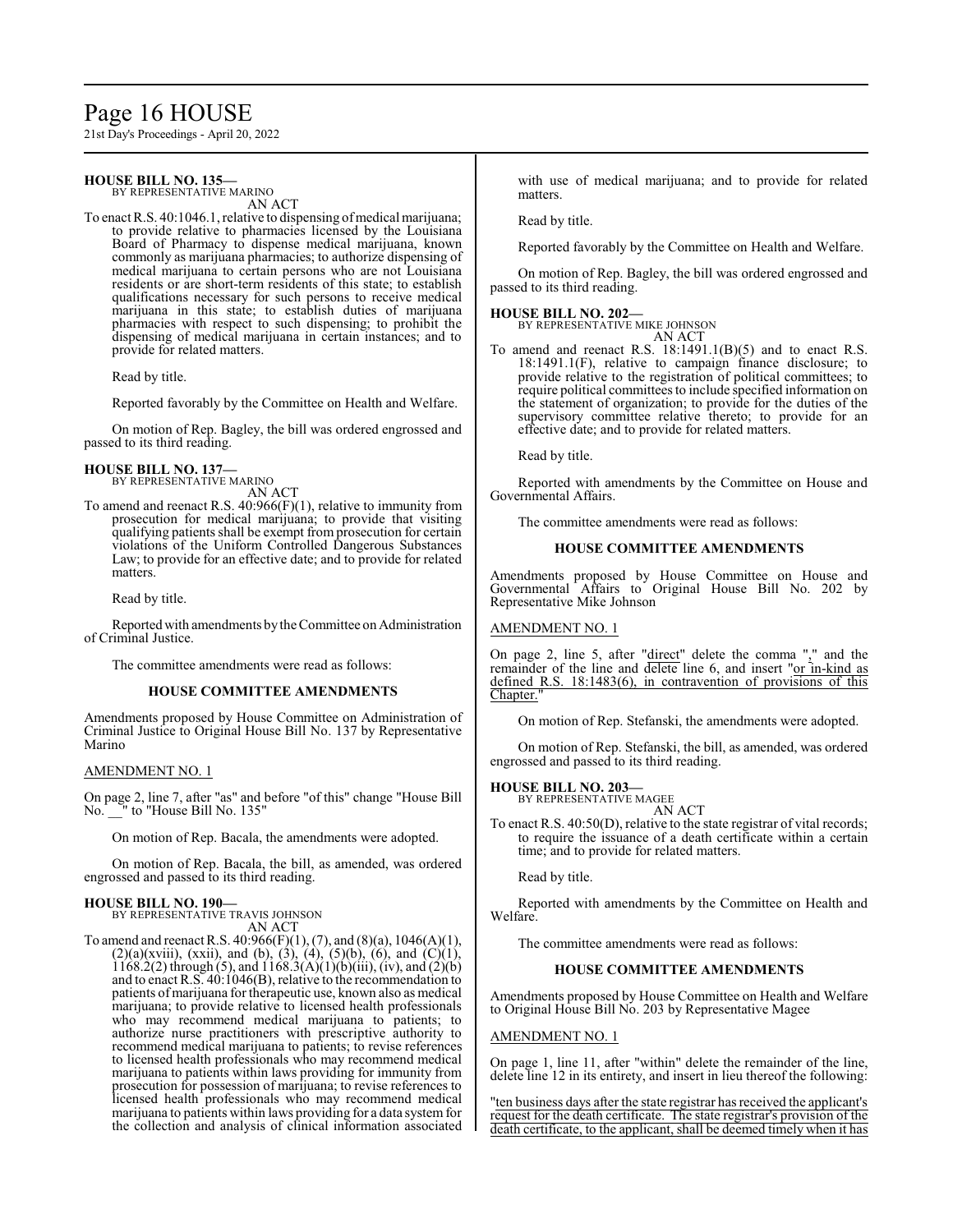# Page 17 HOUSE

21st Day's Proceedings - April 20, 2022

been mailed via the United States Postal Service, or with a commercial mail service, with a timely commercial mail meter stamp or commercial mail service certificate that is within the ten-businessday period. Any death certificate provided to an applicant outside of the ten business days that is unable to be meter-stamped for United States Postal Service mail delivery or certified for commercial mail service delivery during the ten-business-day period due to events outside of the state registrar's control, shall be considered timely provided.

On motion of Rep. Bagley, the amendments were adopted.

On motion of Rep. Bagley, the bill, as amended, was ordered engrossed and passed to its third reading.

# **HOUSE BILL NO. 266—**

BY REPRESENTATIVE WILLARD AN ACT

To amend and reenact R.S. 36:259(B)(34) and R.S. 40:2018.1(A),  $(B)(1)(i)$ ,  $(C)$ , and  $(E)$  and to repeal R.S. 40:2018.1 $(G)$ , relative to the Louisiana Commission on HIV, AIDS, and Hepatitis C Education, Prevention, and Treatment; to revise the name of the commission; to provide for the means by which the chairman of the commission is selected; to delete references to AIDS within laws pertaining to the commission; to repeal provisions terminating the commission; and to provide for related matters.

Read by title.

Reported with amendments by the Committee on House and Governmental Affairs.

The committee amendments were read as follows:

#### **HOUSE COMMITTEE AMENDMENTS**

Amendments proposed by House Committee on House and Governmental Affairs to Original House Bill No. 266 by Representative Willard

#### AMENDMENT NO. 1

On page 1, at the end of line 2, change "and (C) through" to "(C), and"

#### AMENDMENT NO. 2

On page 1, line 19, before "(E)" change "and (C) through" to "(C), and"

#### AMENDMENT NO. 3

On page 2, delete lines 19 through 26 and insert the following:

"\* \* \*"

On motion of Rep. Stefanski, the amendments were adopted.

On motion of Rep. Stefanski, the bill, as amended, was ordered engrossed and passed to its third reading.

#### **HOUSE BILL NO. 278—** BY REPRESENTATIVE ECHOLS

AN ACT

To enact R.S. 22:1066.2, relative to reimbursement for mental health and substance abuse benefits provided through the Psychiatric Collaborative Care Model service delivery method; to provide relative to health coverage plans issued for delivery in this state and Medicaid state plans; to provide for definitions; and to provide for related matters.

Read by title.

Reported with amendments by the Committee on Insurance.

The committee amendments were read as follows:

#### **HOUSE COMMITTEE AMENDMENTS**

Amendments proposed by House Committee on Insurance to Original House Bill No. 278 by Representative Echols

#### AMENDMENT NO. 1

On page 1, line 3, change "psychiatric" to "Psychiatric"

AMENDMENT NO. 2

On page 1, line 4, after "method;" insert "to provide relative to health coverage plans issued for delivery in this state and Medicaid state plans:

### AMENDMENT NO. 3

On page 1, at the beginning of line 9, change " $A.(1)$ " to " $A.'$ "

## AMENDMENT NO. 4

On page 1, at the beginning of line 10, after "state" and before "that" insert "and any Medicaid state plan"

#### AMENDMENT NO. 5

On page 1, at the end ofline 11, change "psychiatric" to "Psychiatric"

#### AMENDMENT NO. 6

On page 1, at the end of line 13, delete the colon ":" and insert a period "." and delete lines 14 through 20 in their entirety

#### AMENDMENT NO. 7

On page 2, delete line 1 in its entirety and insert the following:

"B. Any medical necessity determination made by a health coverage plan or Medicaid state plan shall be in compliance with the Paul Wellstone"

On motion of Rep. Huval, the amendments were adopted.

On motion of Rep. Huval, the bill, as amended, was ordered engrossed and passed to its third reading.

# **HOUSE BILL NO. 282—** BY REPRESENTATIVE MARINO

AN ACT

To amend and reenact R.S. 13:5304(B)(3)(b) and Code of Criminal Procedure Article 893(B)(3), relative to probation programs; to provide relative to the probation period for certain defendants who participate in a drug division probation program; to provide relative to the supervision of defendants on probation in specialty court programs; and to provide for related matters.

Read by title.

Reported favorably by the Committee on Administration of Criminal Justice.

On motion of Rep. Bacala, the bill was ordered engrossed and passed to its third reading.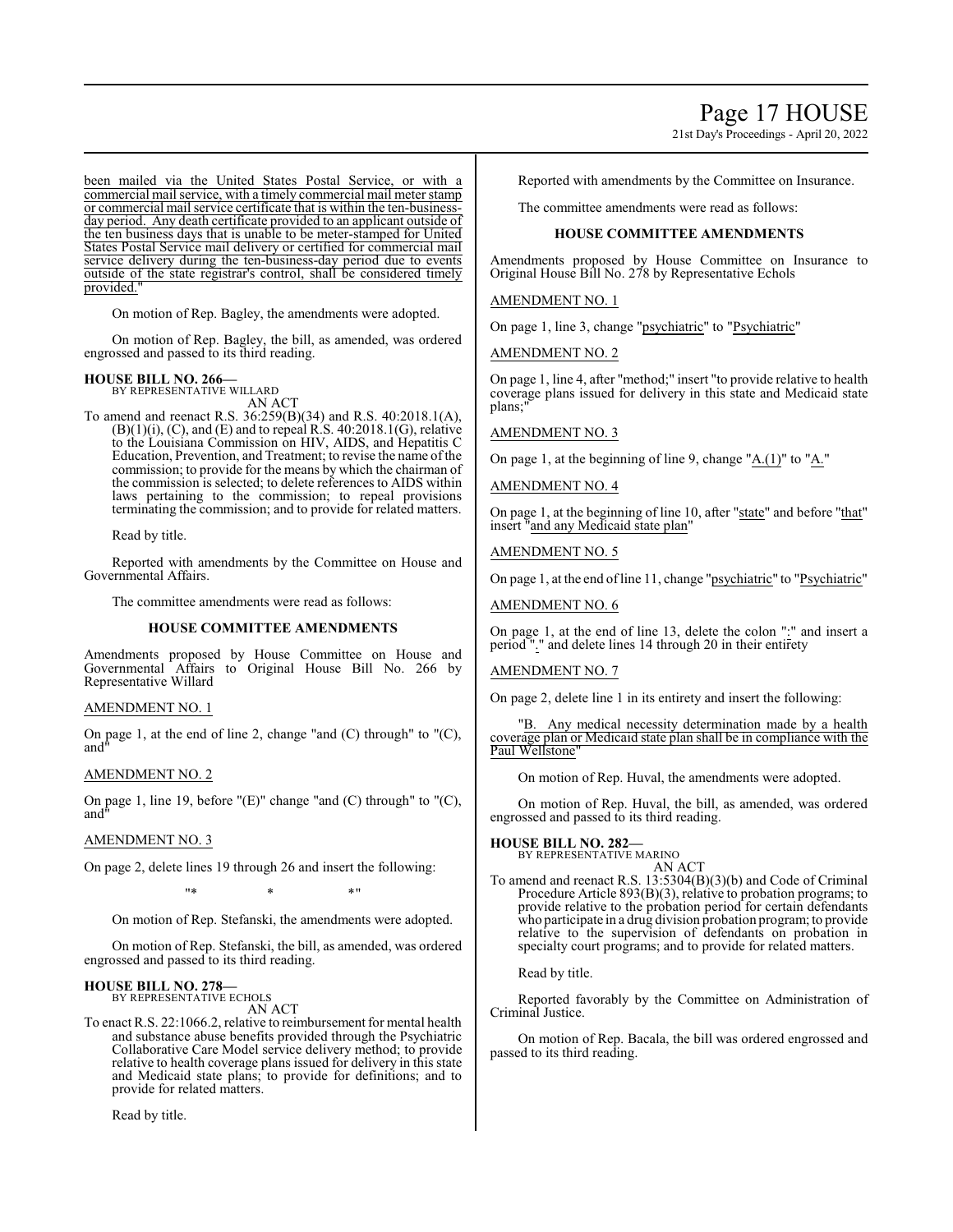# Page 18 HOUSE

21st Day's Proceedings - April 20, 2022

# **HOUSE BILL NO. 312—**

BY REPRESENTATIVE DUSTIN MILLER AN ACT

To amend and reenact the heading of Part XIII of Chapter 11 of Title 40 of the Louisiana Revised Statutes of 1950 and R.S. 40:2199(A)(1) and to enact R.S. 40:2199.11 through 2199.19, relative to licensed healthcare facilities; to establish duties and requirements of licensed healthcare facilities with respect to addressing and preventing workplace violence; to require the posting of certain cautionary signage at licensed healthcare facilities; to require and provide with respect to healthcare workplace violence prevention plans; to require reporting of acts ofworkplace violence occurring at licensed healthcare facilities; to prohibit retaliation by certain employers in connection with reporting of healthcare workplace violence; to require the Louisiana Department of Health to maintain on its website public information regarding healthcare workplace violence; to authorize enforcement actions by the department; to require promulgation of administrative rules; to provide for definitions; to provide for organization and designation of laws by the Louisiana State Law Institute; and to provide for related matters.

Read by title.

Reported with amendments by the Committee on Health and Welfare.

The committee amendments were read as follows:

# **HOUSE COMMITTEE AMENDMENTS**

Amendments proposed by House Committee on Health and Welfare to Original House Bill No. 312 by Representative Dustin Miller

#### AMENDMENT NO. 1

On page 2, after line 22, delete the remainder of the page and delete page 3 in its entirety and on page 4 delete lines 1 through 11 in their entirety and insert in lieu thereof the following:

(2) "Licensing board" means any board or commission that has the duty to license a regulated entity as defined in this Section.

(3) "Regulated entity" means any licensed healthcare facility listed in R.S.  $40:2006(A)(2)$ , a federally qualified health center as defined in R.S. 40:1185.3, a pharmacy permitted in accordance with Part IV of Chapter 14 of Title 37 of the Louisiana Revised Statutes of 1950, and any healthcare provider's office at which patients are treated that is not otherwise licensed by the state but provides healthcare services delivered by a licensee of a healthcare professional licensing board created in Title 37 of the Louisiana Revised Statutes of 1950.

(4) "Workplace violence" means violent acts, including battery or the intentional placing of another person in reasonable apprehension of sustaining battery, directed toward persons at work or on duty with their employment.

#### AMENDMENT NO. 2

On page 4, line 14, change "licensed healthcare facility" to "regulated entity"

#### AMENDMENT NO. 3

On page 4, line 16, delete "or assault of" and insert in lieu thereof "of or workplace violence against"

AMENDMENT NO. 4

On page 4, line 21, after "of the" and before "facility." insert regulated entity's"

#### AMENDMENT NO. 5

On page 5, line 5, change "healthcare facilities" to "regulated entities" and at the end of the line change "such facilities" to "such entities'

# AMENDMENT NO. 6

On page 5, at the end of line 10, change "licensed healthcare facilities." to "facilities of regulated entities."

#### AMENDMENT NO. 7

On page 5, line 12, change "licensed healthcare facility" to "regulated entity

# AMENDMENT NO. 8

On page 6, line 15, after "the" and before "facility" insert "regulated entity's

#### AMENDMENT NO. 9

On page 6, line 17, change "licensed healthcare facility" to "regulated entity

# AMENDMENT NO. 10

On page 6, at the beginning of line 19, change "B.(1)" to "B."

#### AMENDMENT NO. 11

On page 6, delete lines 22 and 23 in their entirety

#### AMENDMENT NO. 12

On page 6, line 24, change "licensed healthcare facility" to "regulated entity

### AMENDMENT NO. 13

On page 6, line 25, after "of the" and before "facility" insert "entity's" and at the end of the line change "the facility." to "the entity."

#### AMENDMENT NO. 14

On page 6, line 26, change "licensed healthcare facility" to "regulated entity

# AMENDMENT NO. 15

On page 7, line 3, change "licensed healthcare facility" to "regulated entity" and after "authority" and before "any" insert a comma "," and <u>Entity</u> and after <u>additionly</u> and before any insert a commander as required by the entity's workplace violence prevention plan,

#### AMENDMENT NO. 16

On page 7, at the end of line 5, change "Medicare- or Medicaidcertified" to "regulated entity's"

#### AMENDMENT NO. 17

On page 7, line 8, change "facility" to "regulated entity"

### AMENDMENT NO. 18

On page 7, line 11, change "licensed healthcare facility" to "regulated entity"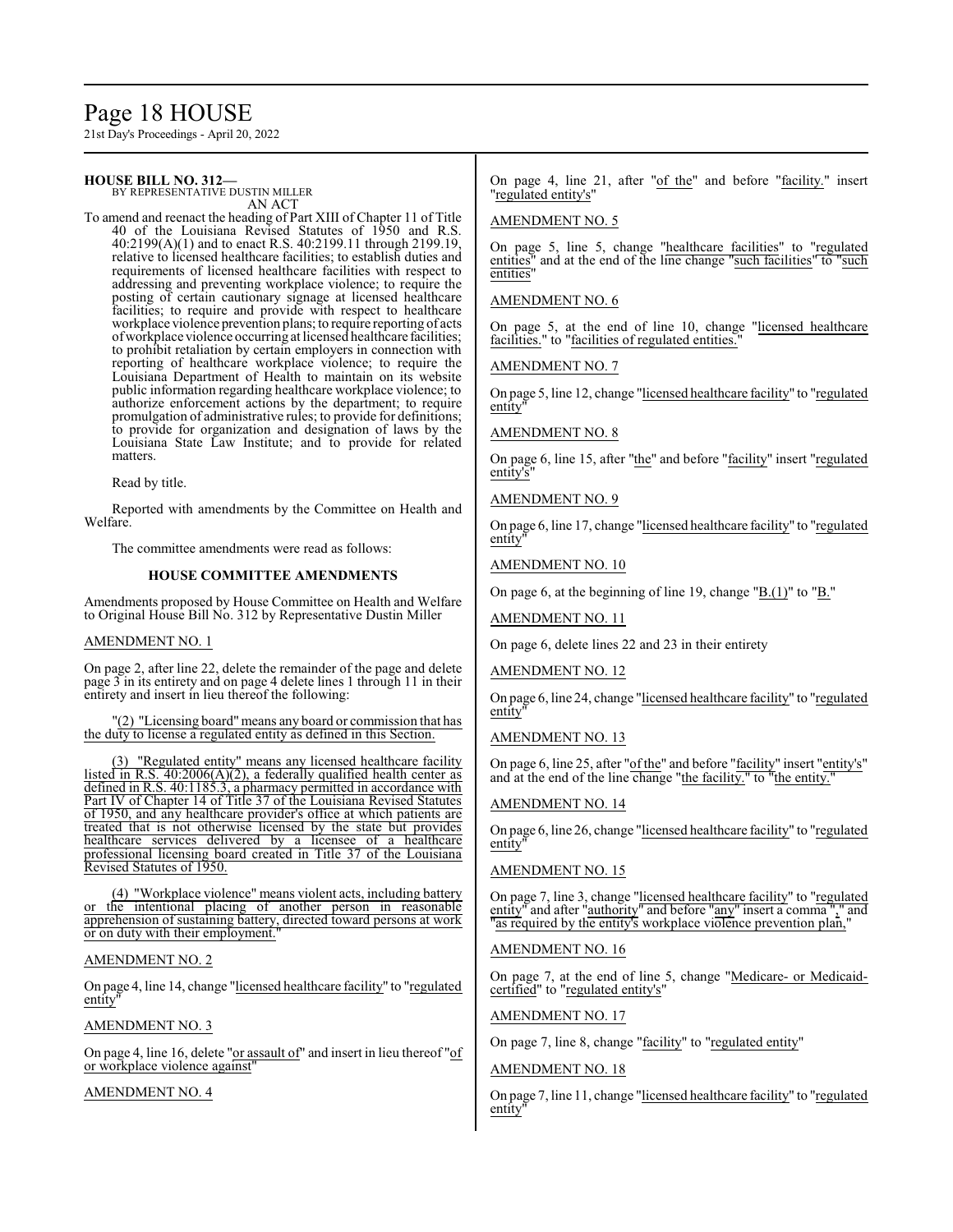# Page 19 HOUSE

21st Day's Proceedings - April 20, 2022

# AMENDMENT NO. 19

On page 7, line 12, after "reports an" and before "instance" insert "allegation of or an"

### AMENDMENT NO. 20

On page 7, line 13, change "Medicare- or Medicaid-certified facility" to "regulated entity"

## AMENDMENT NO. 21

On page 7, line 17, change "licensed healthcare facility" to "regulated entity"

# AMENDMENT NO. 22

On page 7, delete line 21 in its entirety and insert in lieu thereof the following:

"crime or allegation involving workplace violence at the regulated entity's facility.

# AMENDMENT NO. 23

On page 7, line 26, after "department" and before "may" insert "or a licensing board"

### AMENDMENT NO. 24

On page 7 at the beginning of line 27, change "licensed healthcare facility or an owner of such a facility," to "regulated entity or an owner of such an entity,

#### AMENDMENT NO. 25

On page 7, at the end of line 28, insert the following:

"The department may make appropriate referrals to other state or federal agencies and offices that may have jurisdiction over workplace violence or retaliation allegations."

#### AMENDMENT NO. 26

On page 8, line 6, change "licensed healthcare facility" to "regulated entity"

#### AMENDMENT NO. 27

On page 8, line 10, after "department" and before "shall" insert "and each licensing board"

On motion of Rep. Bagley, the amendments were adopted.

On motion of Rep. Bagley, the bill, as amended, was ordered engrossed and passed to its third reading.

#### **HOUSE BILL NO. 359—**

BY REPRESENTATIVE BEAULLIEU AN ACT

To enact R.S. 18:425.2, relative to elections; to provide relative to directives and guidance from the federal government regarding elections; to require certain notifications regarding such directives and guidance; to prohibit implementation of directive and guidance under certain circumstance; to prohibit acceptance of federal funds for elections under certain circumstances; to provide for an effective date; and to provide for related matters.

Read by title.

Reported with amendments by the Committee on House and Governmental Affairs.

The committee amendments were read as follows:

# **HOUSE COMMITTEE AMENDMENTS**

Amendments proposed by House Committee on House and Governmental Affairs to Original House Bill No. 359 by Representative Beaullieu

# AMENDMENT NO. 1

On page 1, line 12, after "elections" and before "shall" insert "that is not published on the secretary of state's website

### AMENDMENT NO. 2

On page 1, line 18, after "Governmental" and before "as provided" delete "Affairs" and insert "Affairs, after consulting with the secretary of state or his designee,"

# AMENDMENT NO. 3

On page 2, line 2, after "guidance," delete "the official" and insert "an official who wishes to implement the guidance or directive"

### AMENDMENT NO. 4

On page 2, line 8, after "implementation," and before "the official" insert "after consulting with the secretary of state or his designee,"

# AMENDMENT NO. 5

On page 2, line 13, after "prohibit the" and before "within" delete "implementation" and insert "implementation, after consulting with the secretary of state or his designee,"

#### AMENDMENT NO. 6

On page 2, line 16, after "disperse" and before "federal" insert "new"

#### AMENDMENT NO. 7

On page 2, at the end of line 18, insert the following:

"Nothing in this section shall be construed to pertain to funds provided under the Help America Vote Act or any other funding subject to state or federal lawregarding its acceptance and dispersal."

# AMENDMENT NO. 8

On page 2, line 20, after "funds," delete "the official" insert "an official who wishes to accept and disperse such funds"

# AMENDMENT NO. 9

On page 2, at the beginning of line 22, delete "the Budget." and insert "the Budget, after consulting with the secretary of state or his designee."

# AMENDMENT NO. 10

On page 2, line 26, after "funds," and before "the official" insert "after consulting with the secretary of state or his designee,"

#### AMENDMENT NO. 11

On page 3, at the beginning of line 2, delete "funds" and insert "funds, after consulting with the secretary of state or his designee,"

On motion of Rep. Stefanski, the amendments were adopted.

On motion of Rep. Stefanski, the bill, as amended, was ordered engrossed and passed to its third reading.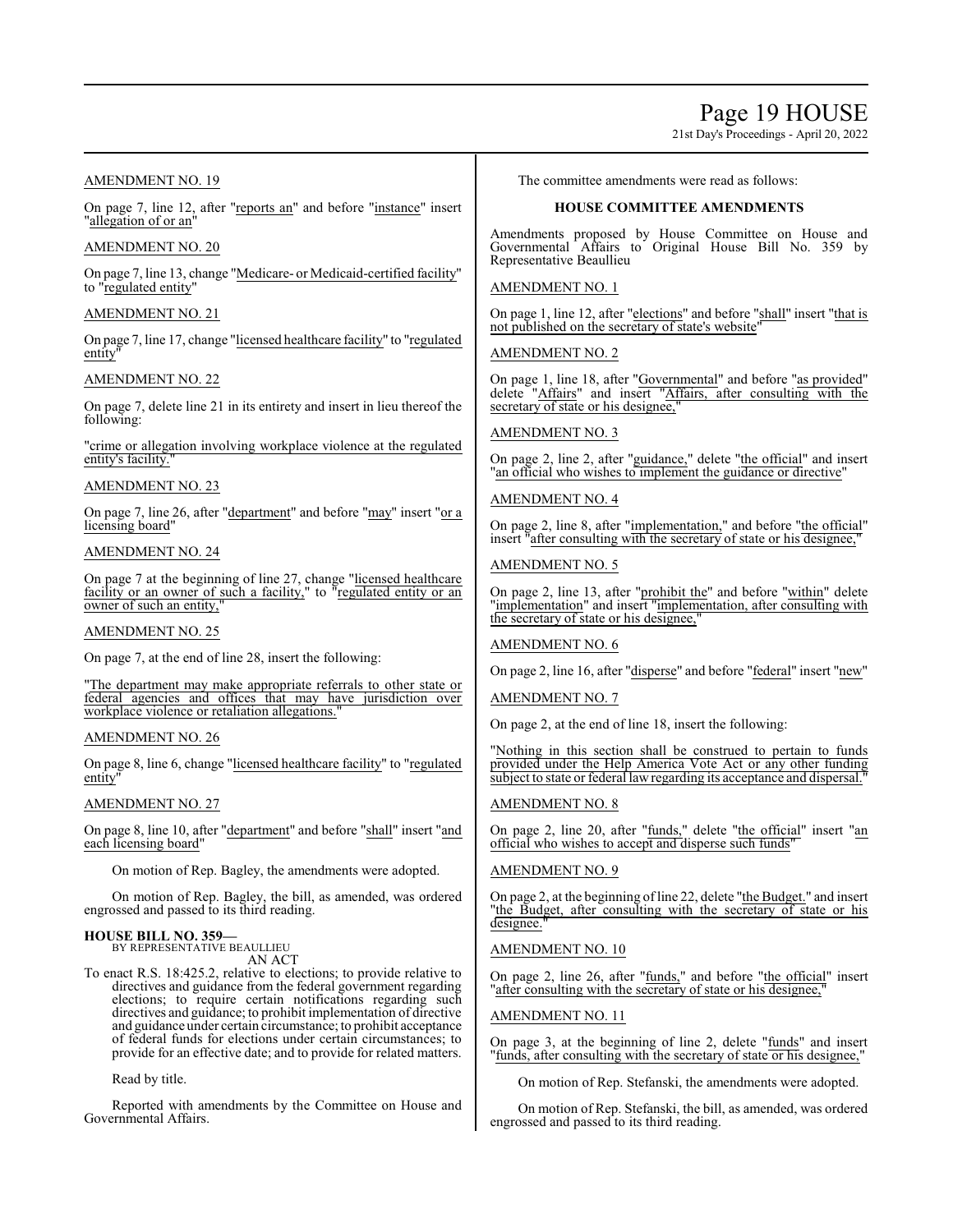# Page 20 HOUSE

21st Day's Proceedings - April 20, 2022

# **HOUSE BILL NO. 400—**

BY REPRESENTATIVES HODGES, AMEDEE, PHELPS, AND SCHLEGEL AN ACT

To enact R.S. 17:440.2 and 3996(B)(67), relative to school employees; to require certain school employees and volunteers to complete an annual education program relative to sudden cardiac arrest; and to provide for related matters.

Read by title.

Reported with amendments by the Committee on Education.

The committee amendments were read as follows:

#### **HOUSE COMMITTEE AMENDMENTS**

Amendments proposed by House Committee on Education to Original House Bill No. 400 by Representative Hodges

#### AMENDMENT NO. 1

On page 1, line 2, after "R.S." and before "and" delete "17:271.1" and insert "17:440.2"

#### AMENDMENT NO. 2

On page 1, line 2, after "relative to" delete the remainder of the line and delete lines 3 through 5 and insert "school employees; to require certain school employees and volunteers to complete an annual education program relative to sudden cardiac arrest;"

#### AMENDMENT NO. 3

On page 1, line 8, after "R.S." and before "and" delete "17:271.1" and insert "17:440.2"

#### AMENDMENT NO. 4

On page 1, delete lines 9 through 19 and on page 2, delete lines 1 through 6 and insert the following:

"§440.2. Sudden cardiac arrest education; employees and volunteers

A. Each public school nurse, coach, athletic trainer, and athletic director, whether employed or serving as a volunteer, shall complete annually a sudden cardiac arrest education programdeveloped by the state Department of Education.

B.(1) In developing the program, the department may use materials and resources created and offered free of charge by nonprofit organizations with missions related to cardiac health.

(2) The department shall make the program available on its website for any school or person to access free of charge."

#### AMENDMENT NO. 5

On page 2, line 18, after  $" (67)"$  delete the remainder of the line and insert "Sudden cardiac arrest education for certain staff and volunteers, R.S. 17:440.2.

#### AMENDMENT NO. 6

On page 2, after line 19, insert the following:

"Section 2. This Act shall be known and may be cited as the "Grayson Temple Act"."

On motion of Rep. Harris, the amendments were adopted.

On motion of Rep. Harris, the bill, as amended, was ordered engrossed and passed to its third reading.

#### **HOUSE BILL NO. 425—**

BY REPRESENTATIVE BAGLEY AN ACT

To amend and reenact R.S. 40:1046(G), relative to the number of marijuana pharmacies in the state; to increase the number of specialty licenses for marijuana pharmacies; and to provide for related matters.

Read by title.

Reported favorably by the Committee on Health and Welfare.

On motion of Rep. Bagley, the bill was ordered engrossed and passed to its third reading.

# **HOUSE BILL NO. 446—** BY REPRESENTATIVE DESHOTEL

AN ACT

To authorize and provide for the transfer of certain public property; to authorize the exchange of certain public property in Avoyelles Parish; to provide for the property description; to provide for reservation of mineral rights; to provide terms and conditions; to provide an effective date; and to provide for related matters.

Read by title.

Reported favorably by the Committee on Natural Resources and Environment.

On motion of Rep. Coussan, the bill was ordered engrossed and passed to its third reading.

#### **HOUSE BILL NO. 455—**

BY REPRESENTATIVE MINCEY AN ACT

To amend and reenact R.S. 17:11(A), relative to approval of nonpublic schools; to provide for teacher qualifications; to provide for the powers and duties of the State Board of Elementaryand SecondaryEducation; and to provide for related matters.

Read by title.

Reported favorably by the Committee on Education.

On motion of Rep. Harris, the bill was ordered engrossed and passed to its third reading.

**HOUSE BILL NO. 483—**

BY REPRESENTATIVES TRAVIS JOHNSON, GAROFALO, AND MIGUEZ

- AN ACT
- To amend and reenact R.S.  $40:1379.3(C)(6)$  and  $(10)$ , relative to concealed handguns; to provide relative to concealed handgun permits; and to provide for related matters.

Read by title.

Reported with amendments bythe Committee on Administration of Criminal Justice.

The committee amendments were read as follows:

#### **HOUSE COMMITTEE AMENDMENTS**

Amendments proposed by House Committee on Administration of Criminal Justice to Original House Bill No. 483 by Representative Travis Johnson

AMENDMENT NO. 1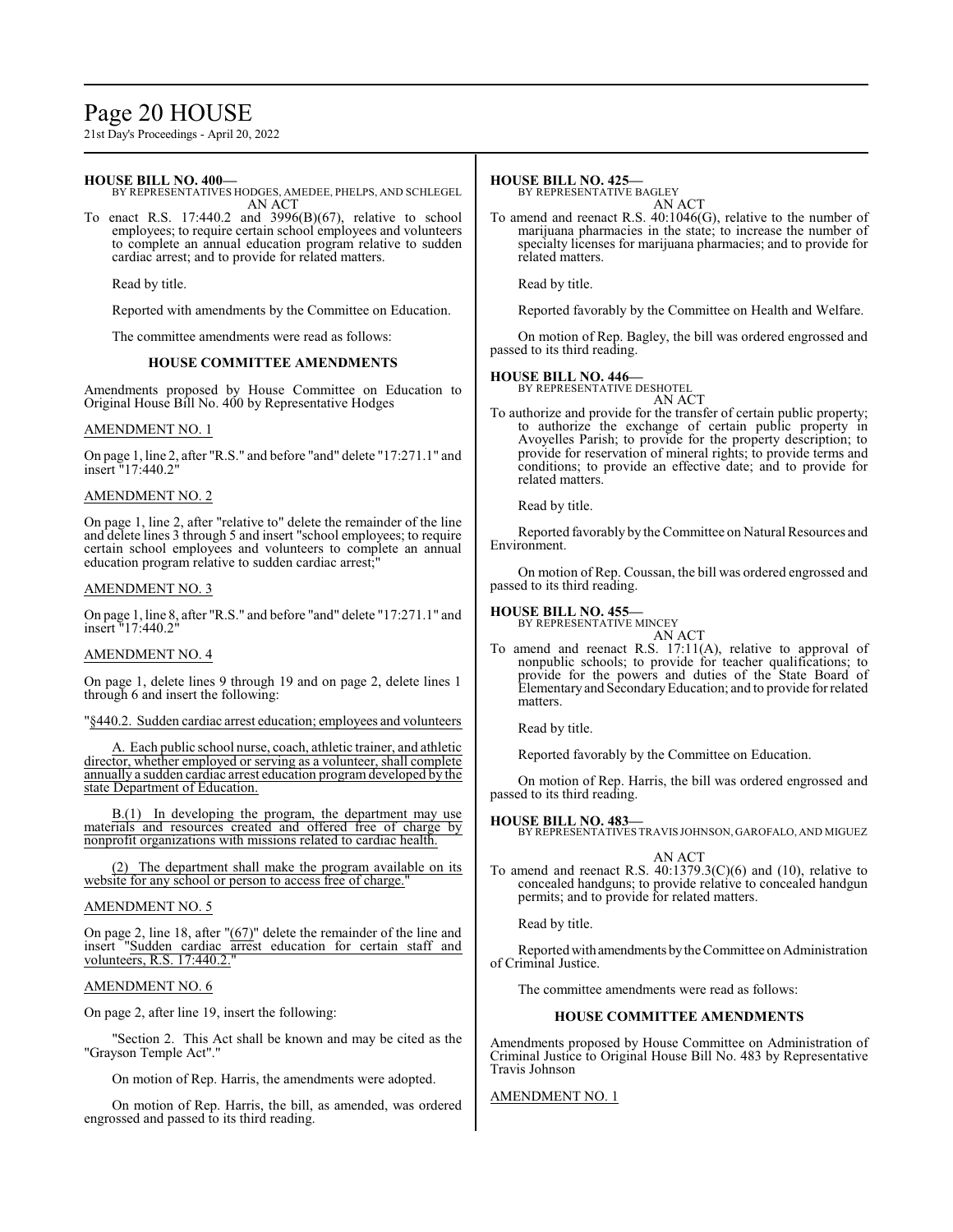# Page 21 HOUSE

21st Day's Proceedings - April 20, 2022

On page 1, line 2, after "reenact" and before "R.S. 40:1379.3(C)(6) and (10)" delete "R.S. 14:95.1(C) and"

# AMENDMENT NO. 2

On page 1, at the beginning of line 3, after "concealed" delete the remainder of the line and at the beginning of line 4, delete "person convicted of felonies;" and insert "handguns;"

# AMENDMENT NO. 3

On page 1, delete lines 7 through 18 in their entirety

# AMENDMENT NO. 4

On page 1, at the beginning of line 19, change "Section 2." to "Section 1."

# AMENDMENT NO. 5

On page 2, line 12, after "apply" and before "to" insert "to a person otherwise prohibited from possessing a firearm by state law, nor"

# AMENDMENT NO. 6

On page 3, line 1, after "apply" and before "to" insert "to a person otherwise prohibited from possessing a firearm by state law, nor"

On motion of Rep. Bacala, the amendments were adopted.

On motion of Rep. Bacala, the bill, as amended, was ordered engrossed and passed to its third reading.

# **HOUSE BILL NO. 505—**

BY REPRESENTATIVE JEFFERSON AN ACT

To amend and reenact R.S. 40:1131(introductory paragraph), 1133.2(A)(1) and (B)(introductory paragraph),  $1133.4(A)(4)$ , 1133.5(2), 1133.8(D) and (E), 1133.10(introductory paragraph), and 1203.1(introductory paragraph) and (5) and to enact R.S. 40:1131(24), 1133.2(B)(5), 1133.5(11) and (12), 1133.10(9), 1133.17, 1133.18, and 1135.1(A)(2)(e), relative to emergency medical services; to define the term certified ambulance operator for purposes of laws pertaining to emergency medical personnel; to require that certified ambulance operators receive certification from the bureau of emergency medical services of the Louisiana Department of Health; to provide conditions, procedures, and standards relative to certification of ambulance operators; to provide for fees for such certification; to provide for duties of certified ambulance operators and to establish grounds for disciplinary action against such personnel; to include certified ambulance operators within laws requiring criminal history checks on certain nonlicensed persons who provide health-related services and prohibiting hiring of such persons who have been convicted of certain offenses; and to provide for related matters.

Read by title.

Reported with amendments by the Committee on Health and Welfare.

The committee amendments were read as follows:

#### **HOUSE COMMITTEE AMENDMENTS**

Amendments proposed by House Committee on Health and Welfare to Original House Bill No. 505 by Representative Jefferson

#### AMENDMENT NO. 1

On page 2, at the end of line 8, insert the following:

"The term shall not include any individual employed by a fire department of any municipality, parish, or fire protection district or any volunteer firefighter of the state of Louisiana."

### AMENDMENT NO. 2

On page 2, delete line 12 in its entirety and insert in lieu thereof the following:

"or license renewal, or certification of emergency medical"

# AMENDMENT NO. 3

On page 2, delete lines 23 through 25 in their entirety and insert in lieu thereof the following:

"(5) Ambulance operator certification \$10.00"

# AMENDMENT NO. 4

On page 3, line 8, after "operator certification" insert a period "." and delete the remainder of the line

# AMENDMENT NO. 5

On page 3, delete lines 10 and 11 in their entirety and insert in lieu thereof the following:

 $(11)$  Issue a certification to any duly qualified applicant for certification as an ambulance operator.

# AMENDMENT NO. 6

On page 4, at the beginning of line 21, delete "Louisiana"

#### AMENDMENT NO. 7

On page 4, delete lines 24 through 27 and insert in lieu thereof the following:

"C. An ambulance operator certification shall expire one year after it is issued and shall not be renewable.

On motion of Rep. Bagley, the amendments were adopted.

On motion of Rep. Bagley, the bill, as amended, was ordered engrossed and passed to its third reading.

# **HOUSE BILL NO. 520—**

BY REPRESENTATIVE HUGHES AN ACT

To amend and reenact the heading of Part XIII of Chapter 11 of the Louisiana Revised Statutes of 1950 andR.S. 40:2199(A)(1) and to enact R.S. 40:2199.11 through 2199.14, relative to emergency contraception; to provide emergency care to victims of sexually-oriented criminal offenses; to provide for an effective date; and to provide for related matters.

Read by title.

Reported by substitute by the Committee on Health and Welfare.

The substitute was read by title as follows:

**HOUSE BILL NO. 1061** (Substitute for House Bill No. 520 by Representative Hughes)— BY REPRESENTATIVE HUGHES

AN ACT

To amend and reenact R.S. 40:1216.1(G) and to enact R.S. 40:1216.1(A)(10), relative to procedures for victims ofsexuallyoriented criminal offenses; to provide for emergency contraception; to provide for informational materials relating to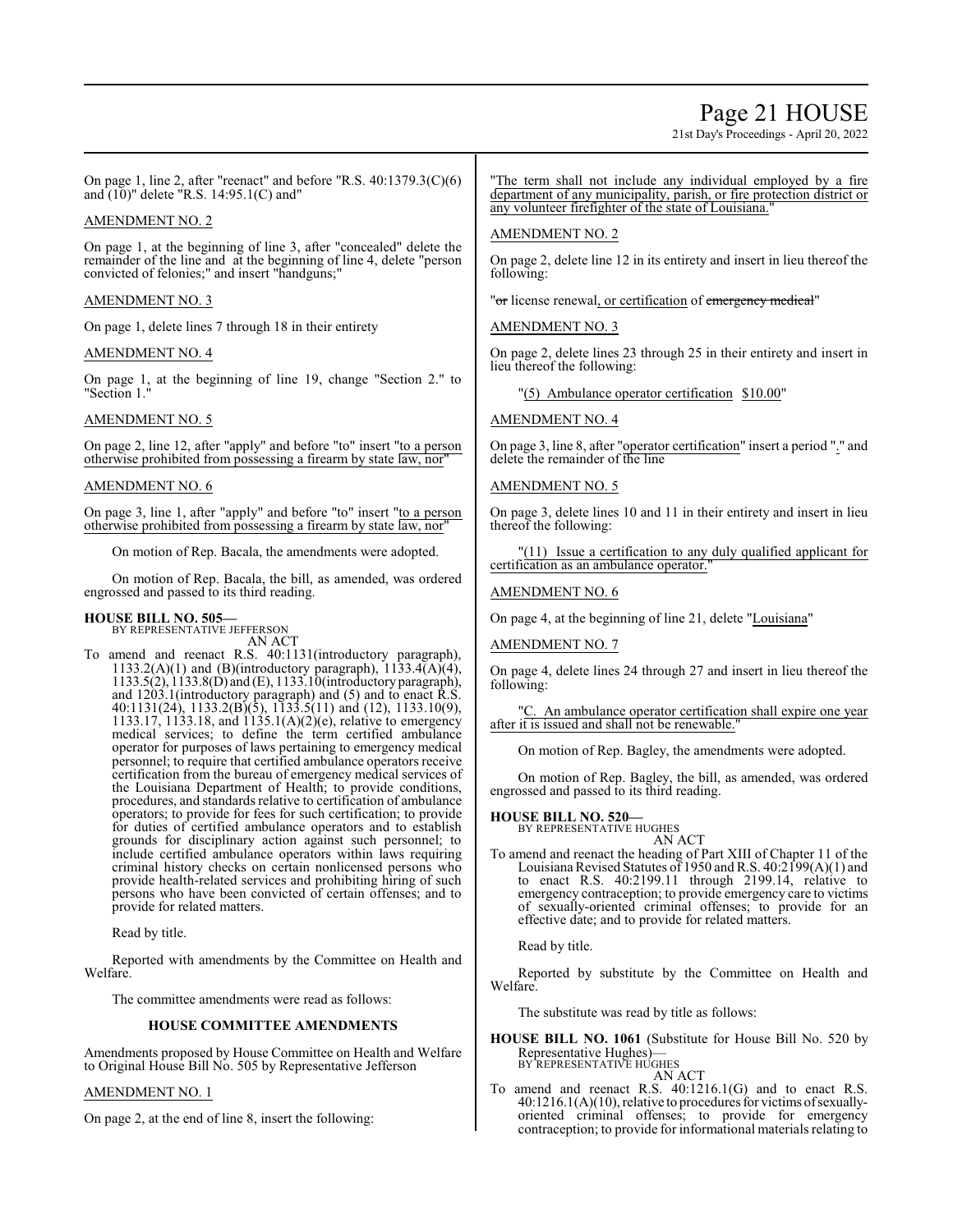# Page 22 HOUSE

21st Day's Proceedings - April 20, 2022

emergency contraception; to provide for definitions; to provide for an effective date; and to provide for related matters.

Read by title.

On motion of Rep. Bagley, the substitute was adopted and became House Bill No. 1061 by Rep. Hughes, on behalf of the Committee on Health and Welfare, as a substitute for House Bill No. 520 by Rep. Hughes.

Under the rules, lies over in the same order of business.

#### **HOUSE BILL NO. 544—**

BY REPRESENTATIVES VILLIO AND SCHLEGEL AN ACT

To amend and reenact R.S.  $15:571.3(B)(1)(a)$  and  $(D)$  and  $574.4(A)(1)(a)$  and to enact R.S.  $15:571.3(B)(3)$  and  $574.4(A)(1)(c)$ , relative to criminal sentencing; to provide relative to diminution of sentence; to provide for the rate of diminution of sentence for certain circumstances; to provide for parole eligibility; to provide relative to parole eligibility for certain circumstances; and to provide for related matters.

Read by title.

Reported favorably by the Committee on Administration of Criminal Justice.

On motion of Rep. Bacala, the bill was ordered engrossed and passed to its third reading.

#### **HOUSE BILL NO. 546—**

BY REPRESENTATIVES MINCEY, BRASS, HARRIS, JEFFERSON, CHARLES OWEN, SCHLEGEL, ST. BLANC, AND TARVER AN ACT

To amend and reenact R.S. 17:7(6)(b)(i)(aa) and to repeal R.S. 17:7.1(A)(7), relative to teacher preparation and certification; to revise requirements for entry into a teacher preparation program; to revise requirements for initial certification ofschool teachers; to provide for an effective date; and to provide for related matters.

Read by title.

Reported with amendments by the Committee on Education.

The committee amendments were read as follows:

#### **HOUSE COMMITTEE AMENDMENTS**

Amendments proposed by House Committee on Education to Original House Bill No. 546 by Representative Mincey

### AMENDMENT NO. 1

On page 1, line 2, between "To" and "repeal" insert "amend and reenact R.S.  $17:7(6)(b)(i)(aa)$  and to"

#### AMENDMENT NO. 2

On page 1, line 2, after "preparation" delete "programs;" and insert "and certification;"

# AMENDMENT NO. 3

On page 1, line 3, between "program;" and "and to" insert "to revise requirements for initial certification of school teachers;"

# AMENDMENT NO. 4

On page 1, line 5, between "Section 1." and "R.S." insert the following:

"R.S. 17:7(6)(b)(i)(aa) is hereby amended and reenacted to read as follows:

§7. Duties, functions, and responsibilities of board

In addition to the authorities granted by R.S. 17:6 and any powers, duties, and responsibilities vested by any other applicable laws, the board shall:

\* \* \*

(6)

\* \* \*

(b)(i)(aa) A person applying for initial certification as a teacher in a public school shall have passed satisfactorily an examination, which shall include English proficiency, pedagogical knowledge, and knowledge in his area of specialization, as a prerequisite to the granting of such certificate. However, a person who is employed as a foreign language teacher in a Certified Foreign Language Immersion Program pursuant to R.S. 17:273.2, and who is not otherwise eligible to receive state authorization to teach through participation in the Foreign Associate Teacher Program, shall not be required to pass the examination required by this Subitem, but shall at least have a baccalaureate degree and shall be subject to all provisions of state law relative to background checks and criminal history review applicable to the employment of public school personnel.

\* \* \*

Section 2."

AMENDMENT NO. 5

On page 1, after line 5, insert the following:

"Section 3. This Act shall become effective upon signature by the governor or, if not signed by the governor, upon expiration of the time for bills to become law without signature by the governor, as provided by Article III, Section 18 of the Constitution of Louisiana. If vetoed by the governor and subsequently approved by the legislature, this Act shall become effective on the day following such approval."

On motion of Rep. Harris, the amendments were adopted.

On motion of Rep. Harris, the bill, as amended, was ordered engrossed and passed to its third reading.

**HOUSE BILL NO. 588—**

BY REPRESENTATIVE LACOMBE AN ACT

To repeal R.S. 40:1046(K), relative to the termination date of the ability to grow, manufacture, and dispense marijuana for therapeutic use; to remove the termination date; and to provide for related matters.

Read by title.

Reported favorably by the Committee on Health and Welfare.

On motion of Rep. Bagley, the bill was ordered engrossed and passed to its third reading.

#### **HOUSE BILL NO. 606—**

BY REPRESENTATIVE GEYMANN AN ACT

To enact Part V of Chapter 2 of Title 24 of the Louisiana Revised Statutes of 1950, to be comprised of R.S. 24:141, relative to legislative oversight; to create the Joint Recovery Oversight Committee; to provide for its membership, powers, duties, and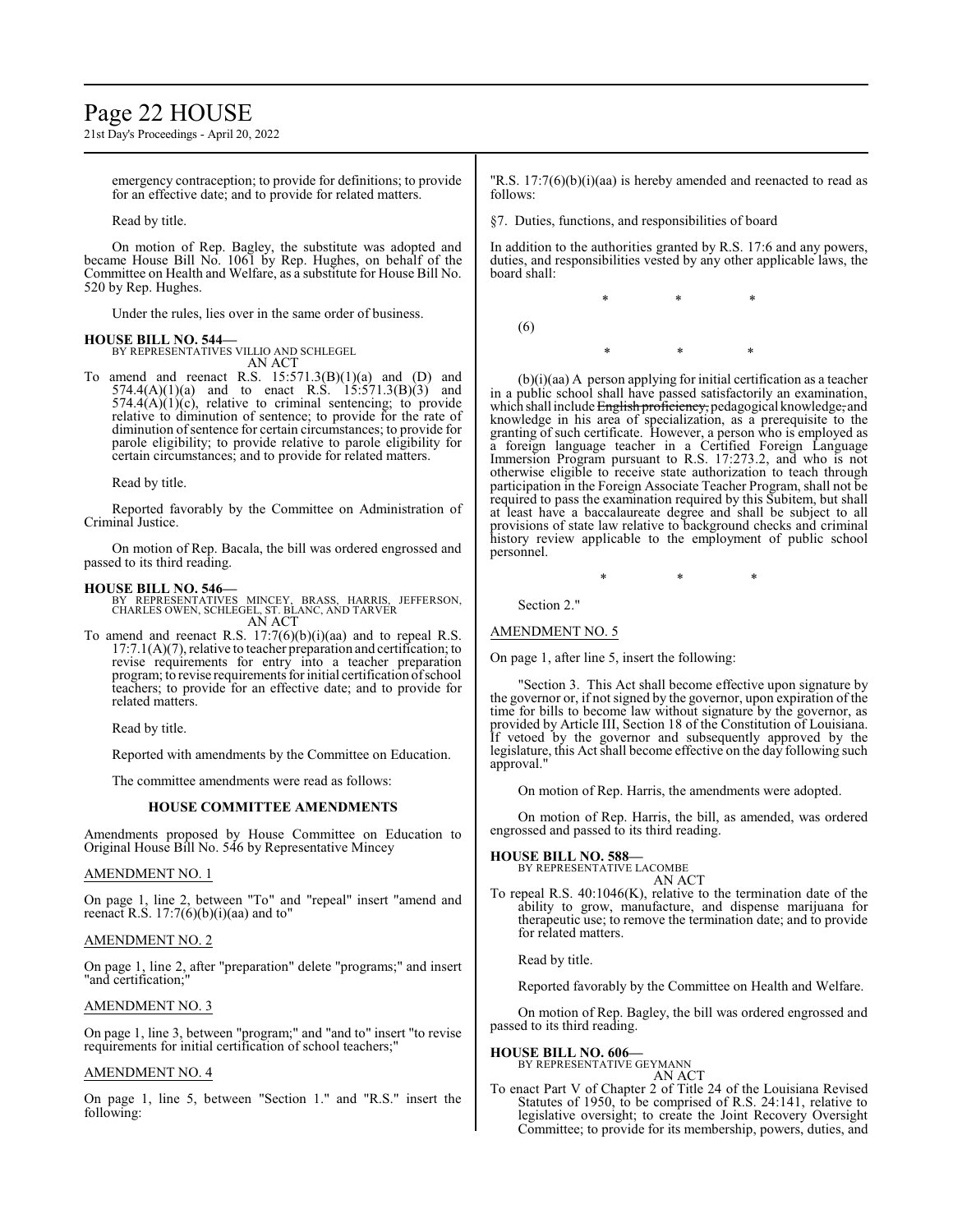# Page 23 HOUSE

21st Day's Proceedings - April 20, 2022

functions; to require reports by the commissioner of administration and the director of the Governor's Office of Homeland Security and Emergency Preparedness to the joint committee; to provide for related functions and duties of the Joint Legislative Committee on the Budget; to provide for an effective date; and to provide for related matters.

Read by title.

Reported with amendments by the Committee on House and Governmental Affairs.

The committee amendments were read as follows:

# **HOUSE COMMITTEE AMENDMENTS**

Amendments proposed by House Committee on House and Governmental Affairs to Original House Bill No. 606 by Representative Geymann

#### AMENDMENT NO. 1

On page 2, line 6, after "(2)" delete the remainder of the line and on line 7 delete "among its members." and insert "The chairman and the vice chairman shall be appointed by the speaker of the House of Representatives and the president of the Senate respectively as provided in the Paragraph.

#### AMENDMENT NO. 2

On page 4, between lines 2 and 3, insert the following:

"H. Notwithstanding any provision of law, the provisions of this Section shall not apply to any emergency election plan conducted by the secretary of state pursuant to R.S. 18:401.3 until ten days following the general election."

#### AMENDMENT NO. 3

On page 4, line 7, after "shall" delete the remainder of the line and delete lines 8 and 9 and insert "serve as the first chair of the joint committee. The chairman shall call the first meeting of the joint committee not later than ten days after all of the members are appointed."

On motion of Rep. Stefanski, the amendments were adopted.

On motion of Rep. Stefanski, the bill, as amended, was ordered engrossed and passed to its third reading.

# **HOUSE BILL NO. 642—** BY REPRESENTATIVE FIRMENT

AN ACT

To enact R.S. 42:1121(I), relative to post service restrictions; to provide an exemption to allow certain transactions for district offices for public defender services subject to certain conditions; and to provide for related matters.

Read by title.

Reported favorably by the Committee on House and Governmental Affairs.

On motion ofRep. Stefanski, the bill was ordered engrossed and passed to its third reading.

# **HOUSE BILL NO. 650—**

BY REPRESENTATIVE HILFERTY AN ACT

To enact Part IV of Chapter 8 of Title 46 of the Louisiana Revised Statutes of 1950, to be comprised of R.S. 46:977.31, relative to the medical assistance programofthis state known as Medicaid; to provide for Medicaid coverage of pasteurized donor human milk when medically necessary; to provide relative to federal Medicaid waivers; and to provide for related matters.

Read by title.

Reported with amendments by the Committee on Health and Welfare.

The committee amendments were read as follows:

# **HOUSE COMMITTEE AMENDMENTS**

Amendments proposed by House Committee on Health and Welfare to Original House Bill No. 650 by Representative Hilferty

AMENDMENT NO. 1

On page 1, at the end of line 4, change "breast" to "human"

AMENDMENT NO. 2

On page 1, line 10, change "BREAST" to "HUMAN"

# AMENDMENT NO. 3

On page 1, delete line 11 in its entirety, and insert in lieu thereof the following:

"§977.31. Prescribed donor human milk; Medicaid outpatient coverage"

#### AMENDMENT NO. 4

On page 1, line 14, after "et seq.," and before "coverage" insert "outpatient"

AMENDMENT NO. 5

On page 1, line 15, change "breast" to "human"

AMENDMENT NO. 6

On page 1, line 16, change "breast" to "human"

AMENDMENT NO. 7

On page 1, line 18, change "breast" to "human" and after "quantities." insert the following:

"Medicaid shall only reimburse for outpatient donor human milk obtained from a member bank of the Human Milk Banking Association of North America."

On motion of Rep. Bagley, the amendments were adopted.

Under the rules, the above bill, as amended, was ordered engrossed and recommitted to the Committee on Appropriations.

**HOUSE BILL NO. 651—**

BY REPRESENTATIVES HILFERTY AND GREEN AN ACT

To enact R.S. 22:1059.2, relative to health insurance coverage; to require a health coverage plan to provide benefits for pasteurized donor breast milk when medically necessary; and to provide for related matters.

Read by title.

Reported favorably by the Committee on Insurance.

Under the rules, the above bill was ordered engrossed and recommitted to the Committee on Appropriations.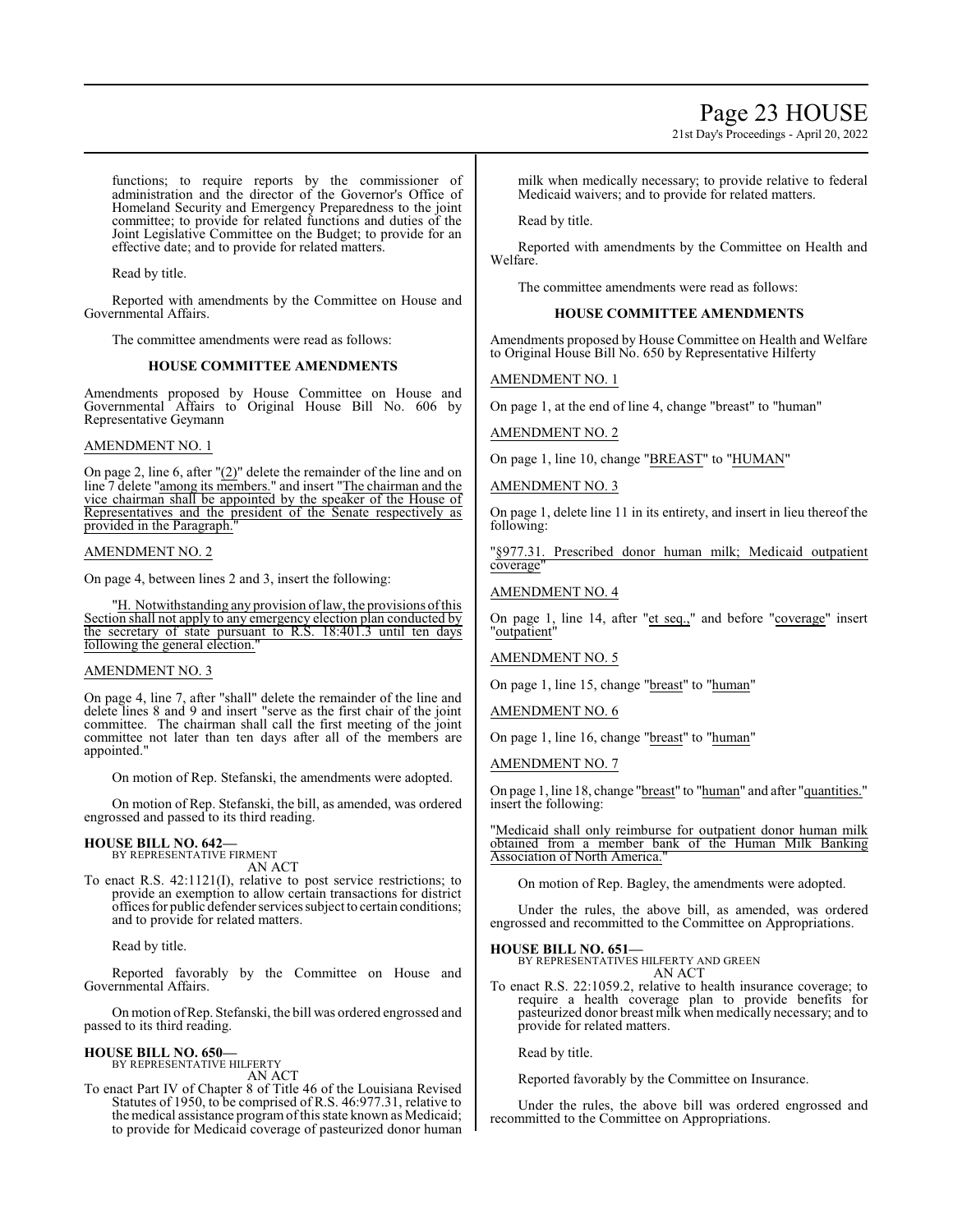# Page 24 HOUSE

21st Day's Proceedings - April 20, 2022

#### **HOUSE BILL NO. 686—** BY REPRESENTATIVE MINCEY

AN ACT

To amend and reenact R.S. 38:3302, 3303(A), (B), (C), and (D), 3305(Section heading), 3306(A) and (C), 3307(C), and 3309 and to enact R.S. 38:3301(C), 3303(E) and (F), 3304(C)(3),  $3306(G)$ ,  $(H)$ ,  $(I)$ , and  $(J)$ , and  $3307(E)$ , relative to management of the Amite River Basin; to provide for the board of commissioners; to provide for appointment and terms of commissioners; to provide for powers and duties of the board; to provide for contact authority; to provide for posting requirements; to provide for technical assistance from the Coastal Protection and Restoration Authority; to provide for taxing authority; and to provide for related matters.

Read by title.

Reported with amendments by the Committee on Natural Resources and Environment.

The committee amendments were read as follows:

### **HOUSE COMMITTEE AMENDMENTS**

Amendments proposed by House Committee on Natural Resources and Environment to Original House Bill No. 686 by Representative Mincey

### AMENDMENT NO. 1

On page 1, line 2, after "R.S. 38:3302," change "3303(B)," to "3303(A), (B),"

AMENDMENT NO. 2

On page 1, line 11, after "R.S. 38:3302," change "3303(B)," to "3303(A), (B),"

# AMENDMENT NO. 3

On page 2, delete line 14 in its entirety and insert the following:

"A. The board of commissioners shall be composed of thirteen fifteen members."

#### AMENDMENT NO. 4

On page 2, at the beginning of line 15, change "B." to "B.(1)"

#### AMENDMENT NO. 5

On page 2, between lines 17 and 18, insert the following:

"(2) One member shall be the executive director of the Coastal Protection and Restoration Authority board, and one member shall be the president of the Pontchartrain Levee District Board of Commissioners, both serving in a nonvoting advisory role.

# AMENDMENT NO. 6

On page 2, line 18, change "C." to "C.(1)"

AMENDMENT NO. 7

On page 2, line 19, after "governor" delete the remainder of the line

AMENDMENT NO. 8

On page 2, at the beginning of line 20, delete "(1)"

# AMENDMENT NO. 9

On page 2, line 22, delete "Commissioners at large shall be appointed"

### AMENDMENT NO. 10

On page 2, at the beginning of line 23, delete "by the governor"

### AMENDMENT NO. 11

On page 3, delete lines 2 and 3 in their entirety and in lieu thereof insert the following:

"Priority shall be given to nominees that reside in the district or any parish within it; however, district or parish residency is not required."

#### AMENDMENT NO. 12

On page 3, line 4, change " $(3)$ " to " $(3)(a)$ "

### AMENDMENT NO. 13

On page 3, line 6, change " $(4)$ " to " $(b)$ "

AMENDMENT NO. 14

On page 3, line 15, after "least" and before "years" change "ten" to "seven"

### AMENDMENT NO. 15

On page 3, line 16, after "be" delete the remainder of the line and insert "engineers, project managers, certified floodplain managers, or"

# AMENDMENT NO. 16

On page 3, line 19, after "professionals" and before the period "." insert "as provided for in this Subsection"

### AMENDMENT NO. 17

On page 4, line 4, after "Development" and before "Coastal" change "and" to a comma ","

#### AMENDMENT NO. 18

On page 4, line 5, after "Authority" and before "to" insert ", and the Pontchartrain Levee District

#### AMENDMENT NO. 19

On page 4, line 6, after "Development" and before "the Coastal" change "and" to a comma ",'

#### AMENDMENT NO. 20

On page 4, line 7, after "Authority" and before "shall" insert , and the Pontchartrain Levee District"

### AMENDMENT NO. 21

On page 4, line 11, after "Development" and before "the Coastal" change "and" to a comma ",'

# AMENDMENT NO. 22

On page 4, line 12, after "Authority" and before "shall" insert , and the Pontchartrain Levee District"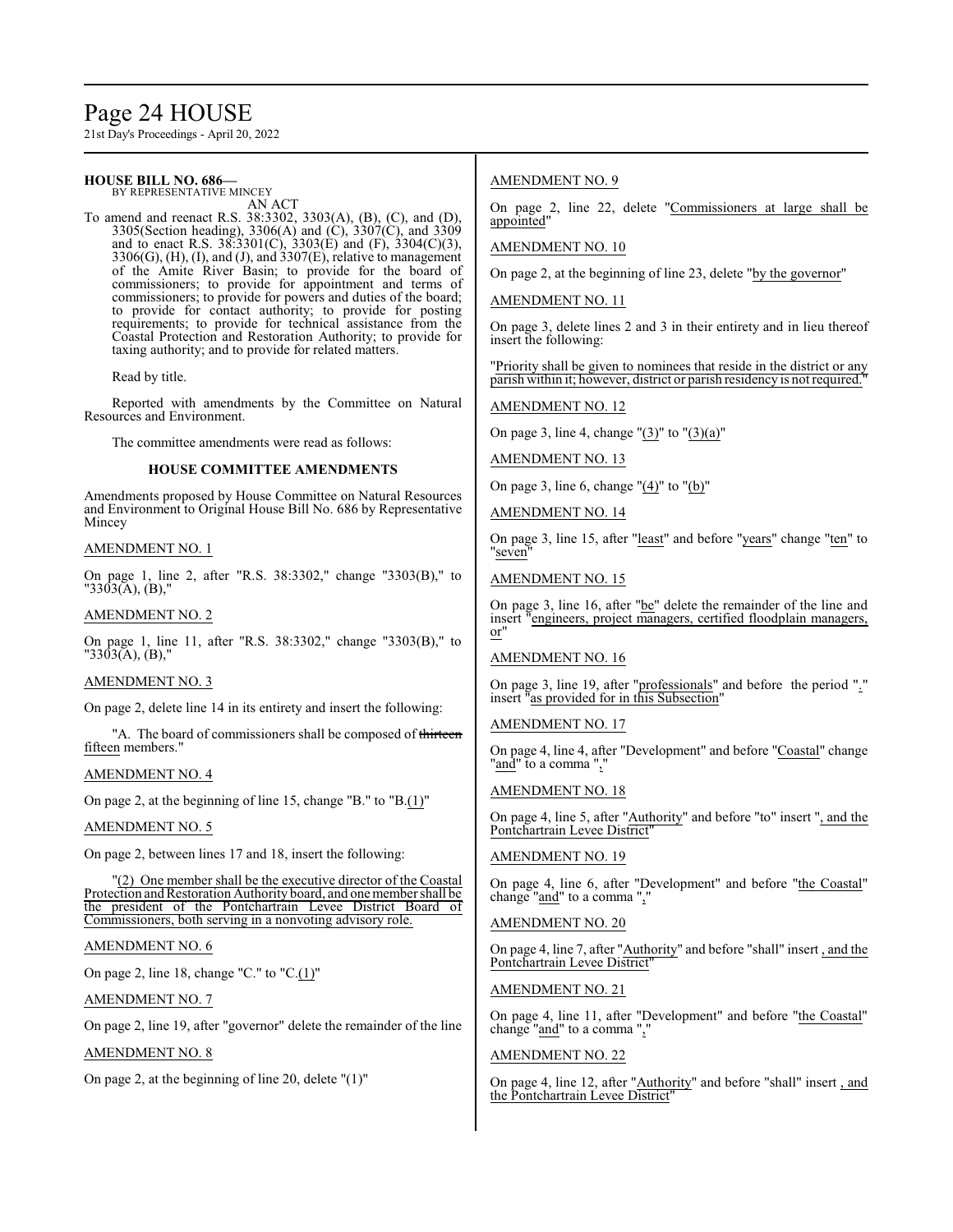# Page 25 HOUSE

21st Day's Proceedings - April 20, 2022

# AMENDMENT NO. 23

On page 4, line 15, after "defined in" delete the remainder of the line and insert the following:

"R.S. 49:214.2(4). The board may request technical assistance from the Pontchartrain Levee District regardless of whether the area affected is within the boundaries of the Pontchartrain Levee District as defined in R.S.  $38:291(L)(1)$ . The

# AMENDMENT NO. 24

On page 4, line 16, after "Authority" and before "the right" delete "retains" and insert "and the Pontchartrain Levee District retain"

# AMENDMENT NO. 25

On page 5, at the end of line 10, change "projects." to "projects and programs."

# AMENDMENT NO. 26

On page 5, line 22, after "projects" and before "once" insert "and programs"

# AMENDMENT NO. 27

On page 5, between lines 24 and 25, insert the following:

Creating and managing a wetland mitigation bank, if deemed feasible by the board, on lands owned by the district on January 1st following the effective date of this Act.

# AMENDMENT NO. 28

On page 6, line 1, after "membership." and before "and" delete "Technical aspects of projects, including planning" and insert "All other decisions, including technical, planning,

# AMENDMENT NO. 29

On page 6, line 13, after "structural," and before "management," insert "nonstructural,

# AMENDMENT NO. 30

On page 7, between lines 3 and 4, insert the following:

"J. The board shall place a heavy focus and constant emphasis on plans that include project inventories, implementation plans, and strategies to maximize the use of innovative funding strategies such as public private partnerships, pursuit of grant funding, capital outlay requests, and millage initiatives to the extent necessaryto timely fund and implement the board's planned projects and programs."

# AMENDMENT NO. 31

On page 7, at the beginning of line 4, change "J." to "K." and after "to" and before "a" insert the following:

"the parish presidents and parish governing authorities representing the parishes making up the district, the Legislature of Louisiana, and to"

# AMENDMENT NO. 32

On page 7, between lines 5 and 6, insert the following:

"L. Each parish within the district shall submit its initial hazard mitigation plan by January 1, 2023, and thereafter shall submit a hazard mitigation plan to the board every five years. Each parish within the district shall cooperate with the board to ensure that the impacts of drainage, flood control, and water resource management are considered in the development of each hazard mitigation plan. The board shall participate and assist in the development of each parish hazard mitigation plan within the district.

# AMENDMENT NO. 33

On page 7, line 11, after "provided." and before "Notwithstanding" insert the following:

"Notwithstanding any provision of law to the contrary, parishes, municipalities, drainage districts, levee districts, and other political subdivisions in the district can transfer or donate funds to the board, and the board may accept such funds."

# AMENDMENT NO. 34

On page 8, after line 6, insert the following:

Section 2. The board is prohibited fromexpending or obligating unrestricted funds, except funds designated for operational costs or to meet existing contractual obligations, until January 1st following enactment of this Act."

On motion of Rep. Coussan, the amendments were adopted.

On motion of Rep. Coussan, the bill, as amended, was ordered engrossed and passed to its third reading.

#### **HOUSE BILL NO. 697—**

BY REPRESENTATIVE MAGEE AN ACT

To amend and reenact R.S.  $40:1046(A)(1)$ ,  $(C)(1)$  and  $(2)($ introductory paragraph),  $(G)$ , and  $(H)(1)$ ,  $(2)$ , (6)(a)(introductory paragraph) and (b), and (8)(a)(introductory paragraph) and (iii), to enact R.S.  $40:1046(A)(7)$ , (B), and 1046.1 through 1046.3, and to repeal R.S.  $40:1046(C)(2)(h)$  and (H)(3) through (5), relative to production of marijuana for therapeutic use; to provide for regulation of medical marijuana production by the state; to transfer certain duties with respect to such regulation from the Department of Agriculture and Forestry to the Louisiana Department of Health; to provide for remittance to the Louisiana Department of Revenue of the proceeds of certain fees; to provide relative to permitting and regulation of marijuana pharmacies by the Louisiana Board of Pharmacy; to require the Louisiana Department of Health to license and regulate laboratories that conduct testing of medical marijuana products; to provide for selection of marijuana production contractors by licensed producers of medical marijuana; to provide for oversight and regulation of such contractors; to provide requirements and standards for the business operations of such contractors; to require the continuation of certain laboratory testing services provided by the Department of Agriculture and Forestry; to authorize certain institutions to conduct research on marijuana for therapeutic use; to provide for effectiveness; and to provide for related matters.

# Read by title.

Reported with amendments by the Committee on Health and Welfare.

The committee amendments were read as follows:

# **HOUSE COMMITTEE AMENDMENTS**

Amendments proposed by House Committee on Health and Welfare to Original House Bill No. 697 by Representative Magee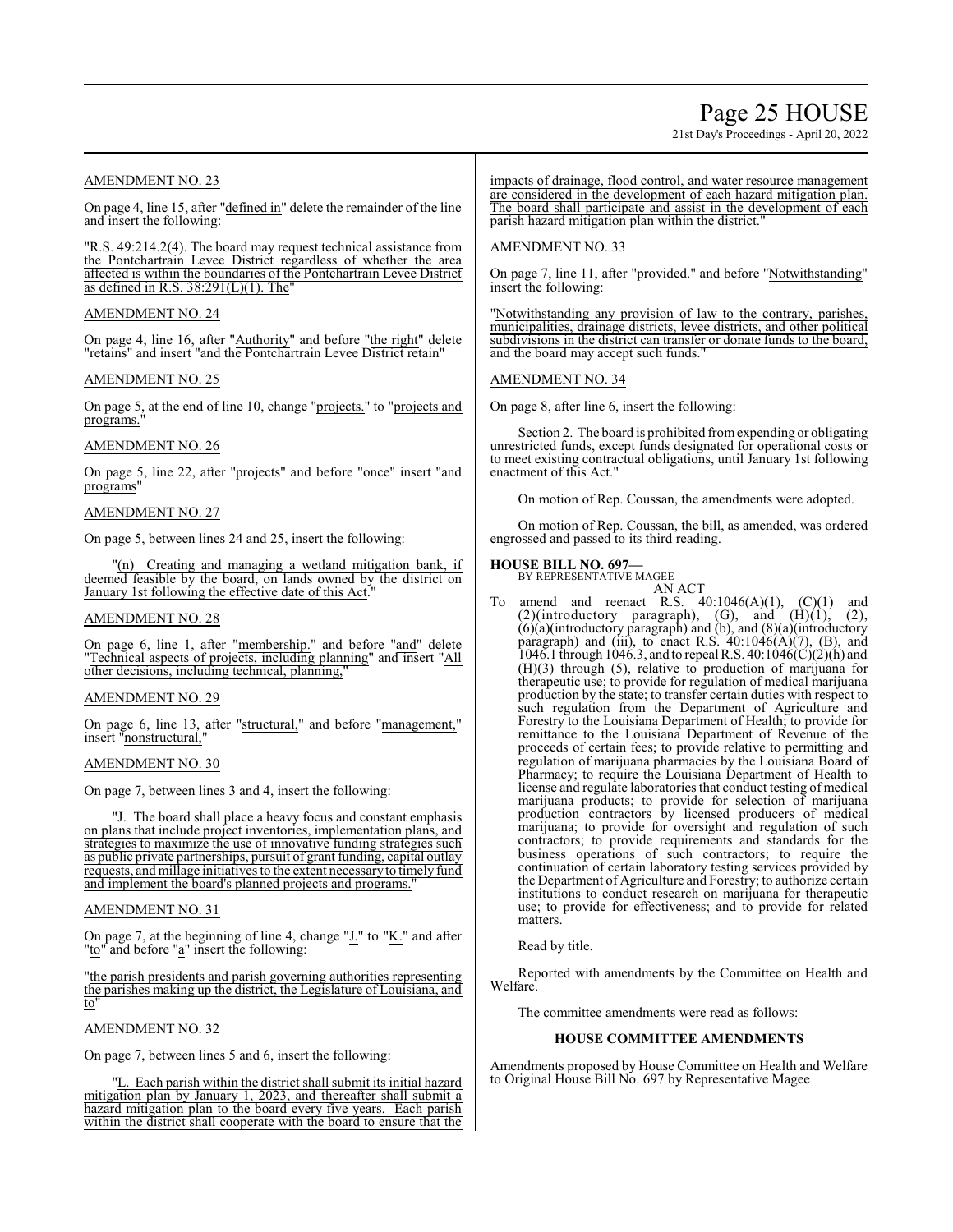# Page 26 HOUSE

21st Day's Proceedings - April 20, 2022

# AMENDMENT NO. 1

On page 1, line 2, after "(2)(introductory paragraph)," delete the remainder of the line

# AMENDMENT NO. 2

On page 1, delete line 3 in its entirety and insert in lieu thereof the following:

"(G), and (H)(1), (2), (6)(a)(introductory paragraph) and (b), and  $(8)(a)$ (introductory paragraph) and (iii), to enact R.S.

# AMENDMENT NO. 3

On page 1, line 4, after "repeal" delete the remainder of the line and insert in lieu thereof "R.S.  $40:1046(C)(2)(h)$  and  $(H)(3)$ "

# AMENDMENT NO. 4

On page 1, line 8, after "Health;" and before "to provide" insert "to provide for remittance to the Louisiana Department of Revenue of the proceeds of certain fees;"

### AMENDMENT NO. 5

On page 1, at the end of line 9, change "board" to "Louisiana Department of Health"

#### AMENDMENT NO. 6

On page 1, line 15, after "Forestry;" and before "to provide" insert "to authorize certain institutions to conduct research on marijuana for therapeutic use;"

#### AMENDMENT NO. 7

On page 1, line 18, after "(2)(introductory paragraph)," delete the remainder of the line

#### AMENDMENT NO. 8

On page 1, line 19, after " $(2)$ ," and before " $(6)(a)$ (introductory paragraph)" delete "and" and after "(b)" and before "are hereby" insert a comma "," and "and (8)(a)(introductory paragraph) and (iii)"

#### AMENDMENT NO. 9

On page 3, line 1, delete "either" and at the end of the line change "or practicing" to "through"

### AMENDMENT NO. 10

On page 3, after line 11, delete the remainder of the page and delete page 4 in its entirety and on page 5 delete lines 1 through 16 in their entirety and insert in lieu thereof the following:

"G.(1) The Louisiana Board of Pharmacy shall develop an annual, nontransferable specialty license for a pharmacy to dispense recommended marijuana for therapeutic use and shall limit the number of such licenses granted in the state to no more than ten licensees. The Louisiana Board of Pharmacy shall develop rules and regulations regarding the geographical locations of dispensing pharmacies in Louisiana. The board shall award a minimum of one license per region, as delineated in Paragraph (2) of this Subsection, and shall award each license through a competitive process.

(2) For the purposes of this Subsection, the regions among which the Louisiana Board of Pharmacy shall allocate marijuana pharmacy licenses shall correspond to the sets of parishes comprising, respectively, the human services districts and authorities established by the provisions of R.S. 28:912 as those districts and

authorities existed on July 1, 2022. On and after October 1, 2022, at least one licensed marijuana pharmacy shall be located in each region.

(3) After five thousand active, qualified patients are registered in the prescription monitoring program in a region, the Louisiana Board of Pharmacy shall require the marijuana pharmacy licensee in that region to open one additional marijuana pharmacy location in that region. The board shall license the additional location within three months of the date on which the patient registration threshold provided for in this Paragraph is met.

(4) Following the issuance of a license in a region in accordance with the process provided in Paragraph (3) of this Subsection, if a total of an additional five thousand active, qualified patients are registered in the prescription monitoring program in the region, then the Louisiana Board of Pharmacy may license one additional marijuana pharmacy location in that region. In the issuance of a license as authorized in this Paragraph, the board shall consider any unserved parishes within the region when approving a location for licensure. The provisions of this Paragraph authorizing an additional license in a region shall apply each time that an additional increment of five thousand active, qualified patients registered in the prescription monitoring program is reached in the region.

(5)(a) No marijuana pharmacy shall locate within a fifteen-mile radius of another marijuana pharmacy.

(b) Notwithstanding the provisions of Subparagraph (a) of this Paragraph, in a region that encompasses any parish with a population of more than three hundred fifty thousand persons according to the most recent federal decennial census, no marijuana pharmacy shall locate within a ten-mile radius of another marijuana pharmacy.

(c) Notwithstanding the provisions of Subparagraph (a) of this Paragraph, in a region that encompasses any municipality with a population of more than three hundred fifty thousand persons according to the most recent federal decennial census, no marijuana pharmacy shall locate within a five-mile radius of another marijuana pharmacy.

(6) Each marijuana pharmacy licensed in accordance with the provisions of this Subsection shall offer home delivery to patients in each zip code within its region at least once per month.

# AMENDMENT NO. 11

On page 7, delete lines 1 through 3 in their entirety and insert in lieu thereof the following:

"(c) The Louisiana State University Agricultural Center or, the Southern University Agricultural Center, and the University of Louisiana at Monroe may conduct research on marijuana for therapeutic use if the center is licensed as a production facility pursuant to this Section."

# AMENDMENT NO. 12

On page 7, line 5, delete "and" and insert a comma ","

#### AMENDMENT NO. 13

On page 7, line 6, after "Center" and before "shall" insert a comma "," and "and the University of Louisiana at Monroe"

#### AMENDMENT NO. 14

On page 7, between lines 20 and 21, insert the following:

"(8)(a) The department Louisiana Department of Health shall perform the following: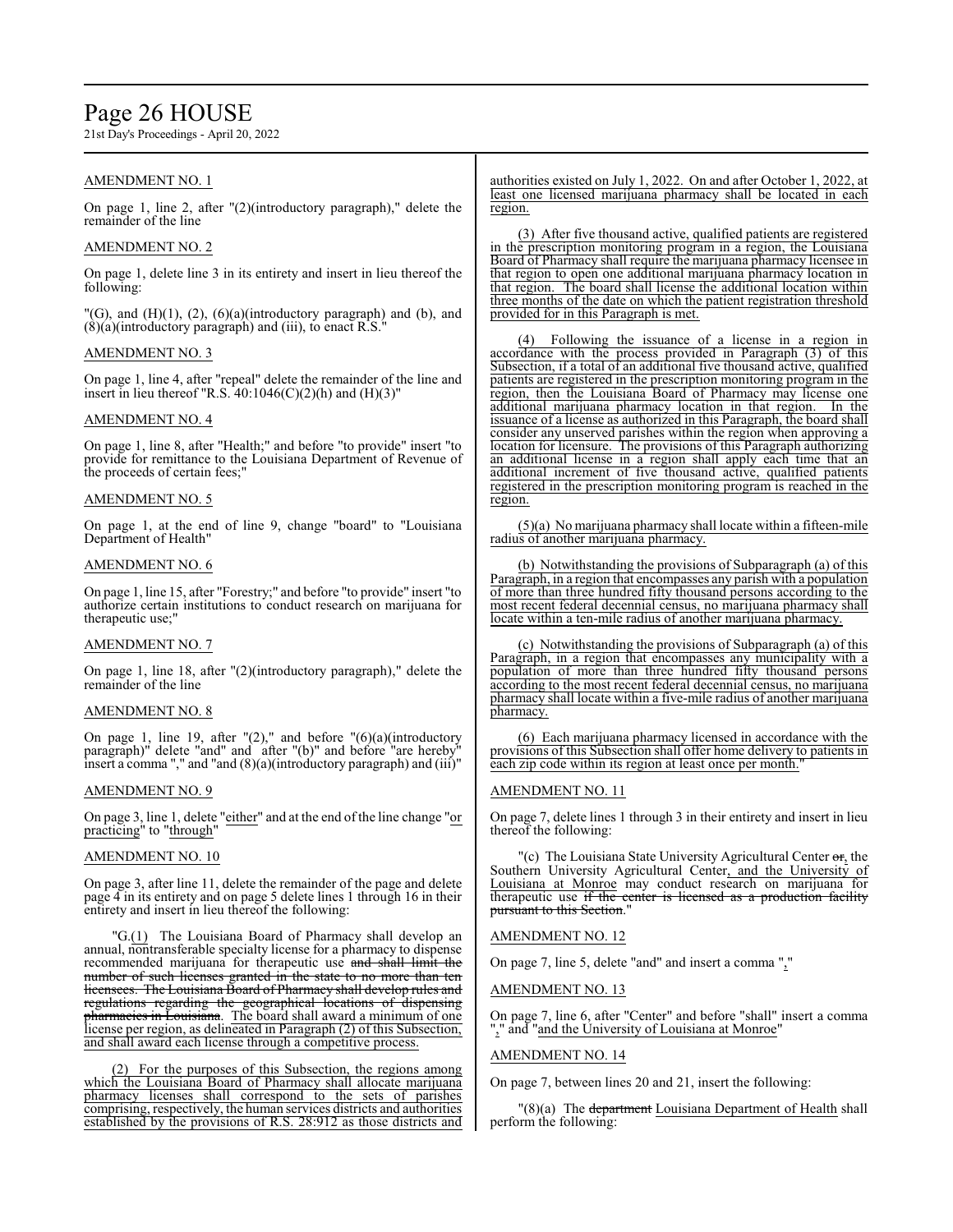21st Day's Proceedings - April 20, 2022

\* \* \*

(iii) Assess a fee of seven percent of the gross sales of therapeutic marijuana. The fee shall be reported and paid by the licensed production facility or permitted contractor that sells therapeutic marijuana to marijuana pharmacies. The fee that shall be collected by the Department of Revenue and shall be subject to the provisions of Chapter 18 of Subtitle II of Title 47 of the Louisiana Revised Statutes of 1950 as amended. Notwithstanding the provisions of Subparagraph (b) of this Paragraph, the Department of Revenue shall transfer monthly to the state treasury for deposit into the Community and Family Support System Fund, as established in R.S. 28:826, the amount of revenues collected in accordance with this Item. An amount shall be allocated to the department, pursuant to legislative appropriation, for regulatory, administrative, investigative, enforcement, legal, and other such expenses as may be necessary to carry out the provisions ofthis Chapter and for activities associated with the enforcement oflawand regulations governing the therapeutic marijuana program.

 $*$  \*  $*$  \*

### AMENDMENT NO. 15

On page 7, line 24, delete "by its licensed university"

AMENDMENT NO. 16

On page 8, line 2, delete "and the licensed university"

AMENDMENT NO. 17

On page 9, at the end of line 15, delete "and the licensed university"

AMENDMENT NO. 18

On page 13, line 15, change "LMMTS,," to "LMMTS,"

#### AMENDMENT NO. 19

On page 13, line 23, change "all agents" to "the agent or agents"

#### AMENDMENT NO. 20

On page 14, at the beginning of line 10, change "Board of Pharmacy." to "Department of Health," and at the end of the line change ""board"." to ""department".

#### AMENDMENT NO. 21

On page 14, line 22, change "board," to "department,"

# AMENDMENT NO. 22

On page 15, at the end of line 1, change "board" to "department"

# AMENDMENT NO. 23

On page 15, at the beginning of line 2, delete "or its designee"

# AMENDMENT NO. 24

On page 15, line 5, change "board review." to "review by the department.'

# AMENDMENT NO. 25

On page 15, at the end of line 10, change "board or its designee." to "<u>department.</u>"

# AMENDMENT NO. 26

On page 15, at the end of line 15, change "board." to "department."

# AMENDMENT NO. 27

On page 15, line 20, change "board" to "department"

# AMENDMENT NO. 28

On page 15, line 24, change "board or its designee" to "department"

AMENDMENT NO. 29

On page 16, line 10, change "Board of Pharmacy" to "Department of **Health** 

#### AMENDMENT NO. 30

On page 16, at the end of line 19, insert the following:

"The administrative rules of the Louisiana Department of Health shall allow for a variance of no greater than plus fifteen percent or minus fifteen percent from the labeled amount of active ingredients in the ingredient analysis or potency analysis.

# AMENDMENT NO. 31

On page 16, line 24, change "a second" to "an"

AMENDMENT NO. 32

On page 16, line 26, change "the second" to "an"

AMENDMENT NO. 33

On page 16, at the end of line 28, change "the second" to "an"

# AMENDMENT NO. 34

On page 17, line 6, change "R.S. 40:1046(H)(3)" to "R.S.  $40:104\bar{6}$ (C)(2)(h) and (H)(3)"

# AMENDMENT NO. 35

On page 17, between lines 14 and 15, insert the following:

"Section 4. To prevent any disruption to the supply chain and to ensure uninterrupted availability of products for patients, if not otherwise provided in this Act, the Louisiana Department of Health shall temporarily follow the applicable rules relative to marijuana for therapeutic use promulgated by the Department of Agriculture and Forestry until such time as it adopts all necessary emergency rules and permanent rules relating to cultivation, extraction, processing, production, and transportation of marijuana for therapeutic use including but not limited to the approval of product labels and packaging."

### AMENDMENT NO. 36

On page 17, at the beginning of line 15, change "Section 4." to "Section 5."

On motion of Rep. Bagley, the amendments were adopted.

On motion of Rep. Bagley, the bill, as amended, was ordered engrossed and passed to its third reading.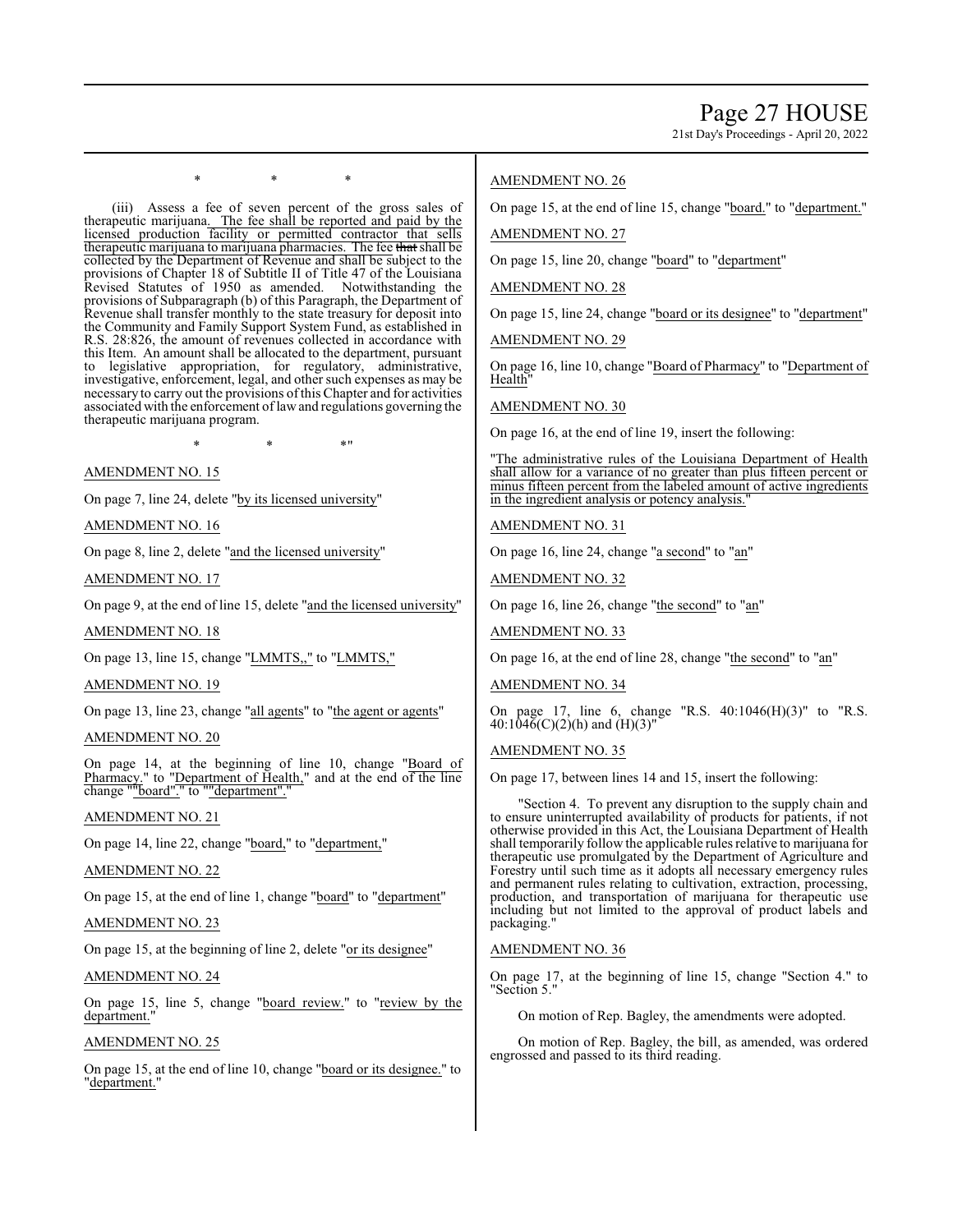# Page 28 HOUSE

21st Day's Proceedings - April 20, 2022

#### **HOUSE BILL NO. 698—** BY REPRESENTATIVE MAGEE

AN ACT

To amend and reenact R.S. 40:1046(C)(2)(introductory paragraph) and (H)(8)(a)(introductory paragraph), (i), (iii), and (b) and to enact R.S.  $40:1046(C)(2)(m)$  and  $(H)(8)(c)$  and  $(d)$ , relative to marijuana produced for therapeutic use; to provide for regulation by the Louisiana Department of Health of various aspects of production of marijuana for therapeutic use; to authorize the Louisiana Department of Health to charge and collect fees from contractors and other persons involved with therapeutic marijuana production; to authorize the department to charge and collect fees to fund expenses associated with regulation and control of therapeutic marijuana; to provide for remittance to the Louisiana Department of Revenue of the proceeds of certain fees; to provide for an effective date; and to provide for related matters.

Read by title.

Reported with amendments by the Committee on Health and Welfare.

The committee amendments were read as follows:

#### **HOUSE COMMITTEE AMENDMENTS**

Amendments proposed by House Committee on Health and Welfare to Original House Bill No. 698 by Representative Magee

#### AMENDMENT NO. 1

On page 1, line 3, after "(i)," and before "and (b)" insert "(iii),"

#### AMENDMENT NO. 2

On page 1, line 5, after "Health" delete the remainder of the line

### AMENDMENT NO. 3

On page 1, at the beginning of line 6, delete "Pharmacy"

### AMENDMENT NO. 4

On page 1, line 9, change "Louisiana Board of Pharmacy" to "department"

#### AMENDMENT NO. 5

On page 1, line 10, after "marijuana;" and before "to provide" insert "to provide for remittance to the Louisiana Department of Revenue of the proceeds of certain fees;"

#### AMENDMENT NO. 6

On page 1, line 14, after "(i)," and before "and (b)" insert "(iii),"

#### AMENDMENT NO. 7

On page 2, delete lines 16 through 20 in their entirety and insert in lieu thereof the following:

"(i) Establish and collect an annual license fee of one hundred thousand dollars from each contractor permitted to cultivate, extract, process, produce, and transport therapeutic marijuana and an annual permit fee of one hundred dollars for administrative and inspection costs."

# AMENDMENT NO. 8

On page 2, between lines 21 and 22, insert the following:

"(iii) Assess a fee of seven percent of the gross sales of therapeutic marijuana. The fee shall be reported and paid by the licensed production facility or permitted contractor that sells therapeutic marijuana to marijuana pharmacies. The fee that shall be collected by the Department of Revenue and shall be subject to the provisions of Chapter 18 of Subtitle II of Title 47 of the Louisiana Revised Statutes of 1950 as amended. Notwithstanding the provisions of Subparagraph (b) of this Paragraph, the Department of Revenue shall transfer monthly to the state treasury for deposit into the Community and Family Support System Fund, as established in R.S. 28:826, the amount of revenues collected in accordance with this Item. An amount shall be allocated to the department, pursuant to legislative appropriation, for regulatory, administrative, investigative, enforcement, legal, and other such expenses as may be necessary to carry out the provisions ofthis Chapter and for activities associated with the enforcement oflawand regulations governing the therapeutic marijuana program."

#### AMENDMENT NO. 9

On page 2, delete line 25 in its entirety and insert in lieu thereof the following:

"(c) The department shall establish and collect"

#### AMENDMENT NO. 10

On page 2, at the beginning of line 26, delete "directly or through a private designee,"

### AMENDMENT NO. 11

On page 2, delete lines 28 and 29 in their entirety

AMENDMENT NO. 12

On page 3, at the beginning of line 1, change "(ii)" to "(i)"

#### AMENDMENT NO. 13

On page 3, at the beginning of line 4, change "(iii)" to "(ii)"

AMENDMENT NO. 14

On page 3, at the beginning of line 7, change "(iv)" to "(iii)"

On motion of Rep. Bagley, the amendments were adopted.

On motion of Rep. Bagley, the bill, as amended, was ordered engrossed and passed to its third reading.

#### **HOUSE BILL NO. 768—**

BY REPRESENTATIVE MARINO AN ACT

To amend and reenact R.S. 40:1046(G), relative to licensure of therapeutic marijuana pharmacies; to increase the total number of licenses for such pharmacies; to establish eligibility criteria for new marijuana pharmacy licenses issued by the Louisiana Board of Pharmacy; and to provide for related matters.

Read by title.

Reported with amendments by the Committee on Health and Welfare.

The committee amendments were read as follows:

### **HOUSE COMMITTEE AMENDMENTS**

Amendments proposed by House Committee on Health and Welfare to Original House Bill No. 768 by Representative Marino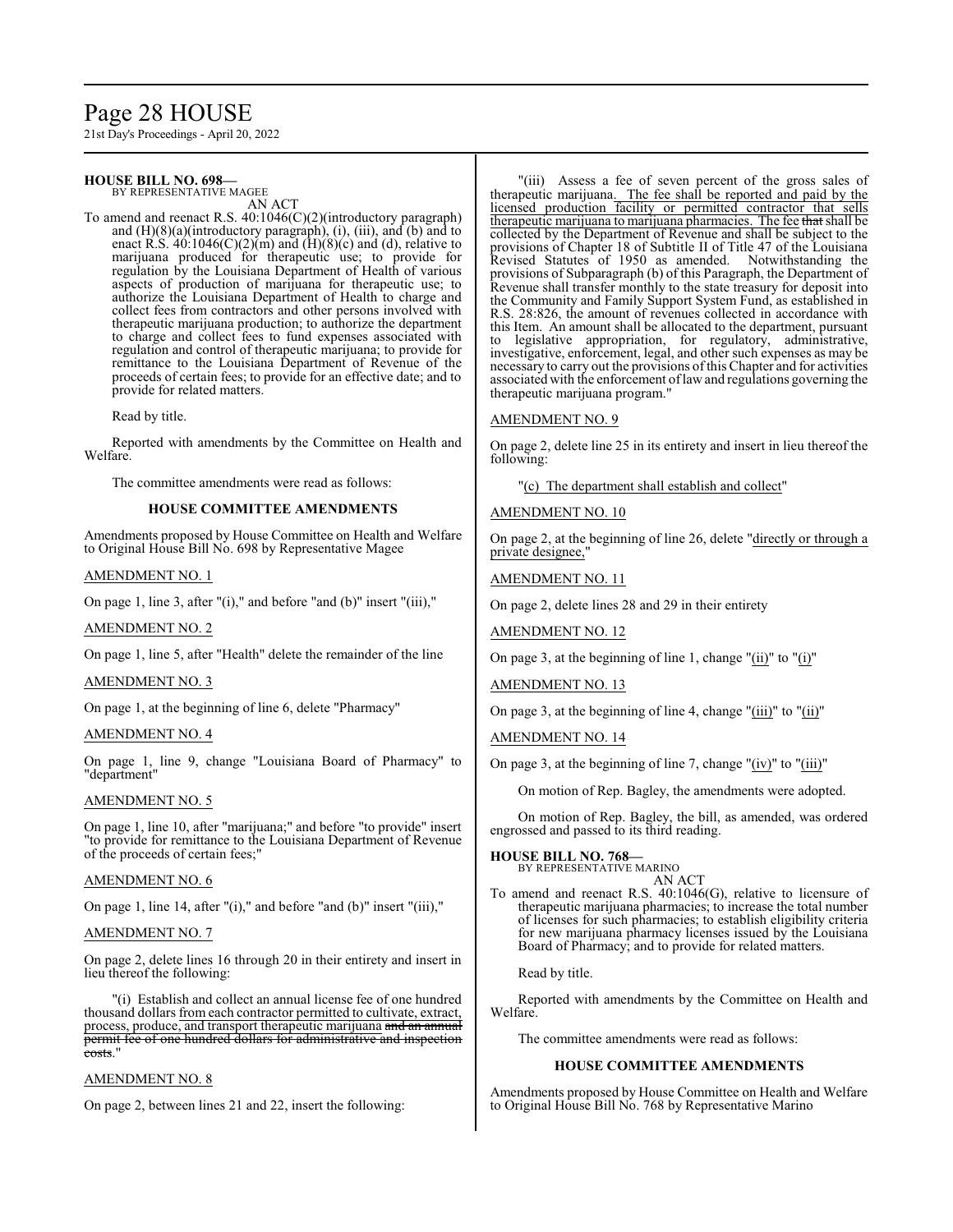# Page 29 HOUSE

21st Day's Proceedings - April 20, 2022

# AMENDMENT NO. 1

On page 1, line 3, after "licenses" delete the remainder of the line and delete lines 4 and 5 in their entirety and insert in lieu thereof the following:

"for such pharmacies; to establish eligibility criteria for new marijuana pharmacy licenses issued by the Louisiana Board of Pharmacy; and to provide for related matters."

# AMENDMENT NO. 2

On page 1, delete lines 19 and 20 in their entirety and on page 2, delete lines 1 through 9 in their entirety and insert in lieu thereof the following:

"(2) After August 1, 2022, the Louisiana Board of Pharmacy shall not issue a marijuana pharmacy license to any applicant who does not meet at least one of the following criteria:

(a) The applicant is a resident of this state and resided in this state for the entirety of the five-year period immediately preceding the date of his application.

(b) The applicant had, for the entirety of the five-year period immediately preceding the date of his application, an ownership interest of at least fifty-one percent of the total ownership of the property on which the marijuana pharmacy will be located."

### AMENDMENT NO. 3

On page 2, at the beginning of line 10, change "(c)" to "(3)"

#### AMENDMENT NO. 4

On page 2, between lines 11 and 12, insert the following:

"(4) In issuing marijuana pharmacy licenses after August 1, 2022, the Louisiana Board of Pharmacy shall ensure that at least thirty percent of the total number of such licenses issued are held by women- or minority-owned businesses.

# AMENDMENT NO. 5

On page 2, line 13, change "is directed to" to "shall"

# AMENDMENT NO. 6

On page 2, line 14, after "applications" delete the remainder of the line and insert in lieu thereof the following:

"for marijuana pharmacy licenses authorized by Section 1 of this Act on October 1, 2022."

On motion of Rep. Bagley, the amendments were adopted.

On motion of Rep. Bagley, the bill, as amended, was ordered engrossed and passed to its third reading.

# **HOUSE BILL NO. 773—** BY REPRESENTATIVE GLOVER

AN ACT

To authorize and provide for the transfer of certain state property; to authorize the transfer of certain state property in Caddo Parish; to provide for the property description; to provide for the reservation of mineral rights; to provide terms and conditions; to provide an effective date; and to provide for related matters.

Read by title.

Reported with amendments by the Committee on Natural Resources and Environment.

The committee amendments were read as follows:

# **HOUSE COMMITTEE AMENDMENTS**

Amendments proposed by House Committee on Natural Resources and Environment to Original House Bill No. 773 by Representative Glover

### AMENDMENT NO. 1

On page 1, at the beginning of line 9, insert "exchange,"

### AMENDMENT NO. 2

On page 2, between lines 8 and 9, insert the following:

"Lots 36, 37, 38, 39, 40, 41, 42, 43, 44, 45, 67, 68, 69, 70, 71, 72, 73, 74 and 75 and East Half (E 1/2) of Lot 46 of MOSES GREENWOOD SUBDIVISION, a subdivision of the City of Shreveport, as per plat thereofrecorded in Book "S", page 589, of the Conveyance Records of Caddo Parish, Louisiana; and that portion of the alley lying between Jordan Street and Gary Street and running from a line drawn between the Southwest corner of the aforesaid Lot 44 and the Northwest corner of the aforesaid Lot 75 of the aforesaid MOSES GREENWOOD SUBDIVISION (East of Fairfield Avenue) to the East line of the aforesaid Lots 36 and 67 and the East line of said MOSES GREENWOODSUBDIVISION, closed and abandoned by Ordinance No. 21 of 1963 adopted by the City of Shreveport, a copy of which resolution is recorded in Book 988, page 714, under Registry No. 318853, of the Conveyance Records of Caddo Parish, Louisiana; together with all buildings and improvements thereon."

### AMENDMENT NO. 3

On page 2, at the end of line 16, insert the following:

"In addition to the foregoing, the commissioner is authorized to enter into any preliminary agreements with the Shreveport Implementation and Redevelopment Authority prior to any transfer of interest for the purposes stated in Section 3 of this Act."

# AMENDMENT NO. 4

On page 2, between lines 16 and 17, insert the following:

"Section 3. The commissioner shall make a good faith effort to effectuate a transfer of the property described in this Act, including allowing reasonable access to the property by the Shreveport Implementation and Redevelopment Authority or prospective developers of the property prior to any transfer of interest in the property for the purposes of due diligence, inspection, planning, and design, provided that the Shreveport Implementation and Redevelopment Authority or prospective developers do not interfere with the use of the property by the current occupants. Such access shall be granted no later than the date by which the state has finalized plans to move the current occupants into a different building."

# AMENDMENT NO. 5

On page 2, at the beginning of line 17, change "Section 3." to "Section 4."

On motion of Rep. Coussan, the amendments were adopted.

On motion of Rep. Coussan, the bill, as amended, was ordered engrossed and passed to its third reading.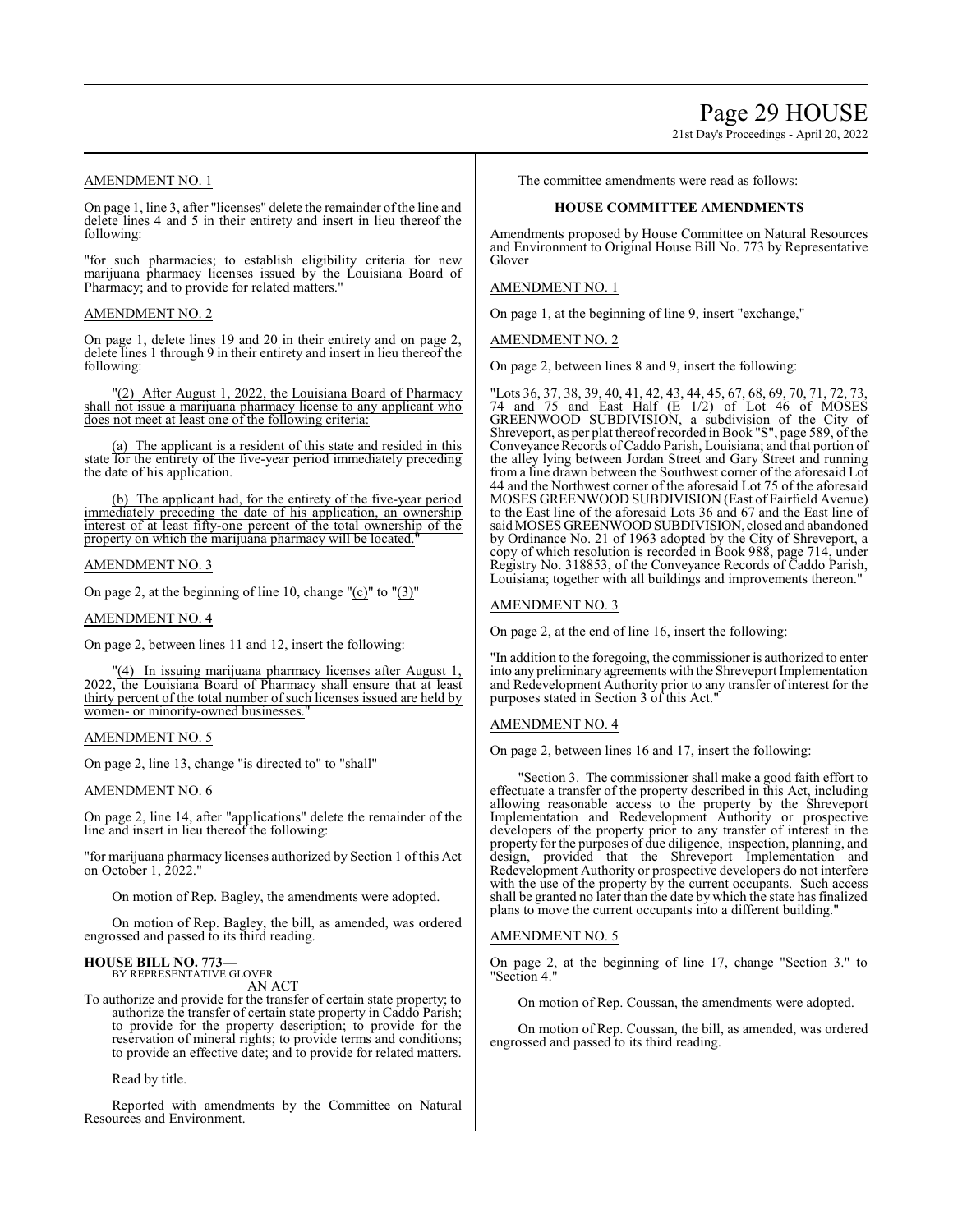# Page 30 HOUSE

21st Day's Proceedings - April 20, 2022

# **HOUSE BILL NO. 827—**

BY REPRESENTATIVE GADBERRY AN ACT

To enact Part VIII of Chapter 5-A of the Louisiana Revised Statutes of 1950, to be comprised of R.S. 40:1091, relative to health services for children; to provide relative to screening of children under a certain age for autismspectrumdisorder; to require such screening in certain instances; to provide for exceptions to the screening requirement; and to provide for related matters.

Read by title.

Reported favorably by the Committee on Health and Welfare.

On motion of Rep. Bagley, the bill was ordered engrossed and passed to its third reading.

#### **HOUSE BILL NO. 888—**

BY REPRESENTATIVES FREIBERG, BRASS, JEFFERSON, CHARLES OWEN, PHELPS, SCHLEGEL, ST. BLANC, AND TARVER AN ACT

To enact R.S. 17:3138.4, relative to postsecondary education; to require the Board of Regents to establish a process for designating an institution as a "Hunger-Free Campus"; to require the Board of Regents to establish a related grant program; to provide for eligibility criteria for institutions; to provide for an effective date; to provide relative to reporting; and to provide for related matters.

Read by title.

Reported favorably by the Committee on Education.

On motion of Rep. Harris, the bill was ordered engrossed and passed to its third reading.

# **HOUSE BILL NO. 921—**

BY REPRESENTATIVE MCFARLAND AN ACT

To amend and reenact R.S. 17:437.2(A)(2), (B), (C)(3), and (D) and to enact R.S. 17:407.22.1 and  $437.2(A)(3)$  and (E), relative to adverse childhood experience in early childhood education; to provide for definitions; to provide for responsibilities of the state Department of Education; to require the creation of pilot programs; and to provide for related matters.

Read by title.

Reported with amendments by the Committee on Education.

The committee amendments were read as follows:

#### **HOUSE COMMITTEE AMENDMENTS**

Amendments proposed by House Committee on Education to Original House Bill No. 921 by Representative McFarland

#### AMENDMENT NO. 1

On page 1, line 2, delete "17:407.30(E), (F), and (G) and 437.2(D)" and insert "17:437.2(A)(2), (B), (C)(3), and (D)"

### AMENDMENT NO. 2

On page 1, line 3, delete "17:407.22.1, 407.30(H)," and insert "17:407.22.1"

# AMENDMENT NO. 3

On page 1, at the end of line 3, change "trauma-informed" to "adverse childhood experience in early childhood"

# AMENDMENT NO. 4

On page 1, line 8, delete "17:407.30(E), (F), and (G) and 437.2(D)" and insert  $"17:437.2(A)(2)$ , (B), (C)(3), and (D)"

### AMENDMENT NO. 5

On page 1, line 9, delete "17:407.22.1, 407.30(H)," and insert "17:407.22.1"

### AMENDMENT NO. 6

On page 1, line 11, change "Trauma-informed" to "Adverse childhood experience program; inclusion in"

AMENDMENT NO. 7

On page 1, line 13, change "trauma-informed" to "adverse childhood experience"

## AMENDMENT NO. 8

On page 1, line 16, change "trauma-informed" to "adverse childhood experience"

AMENDMENT NO. 9

On page 2, delete lines 1 through 13

AMENDMENT NO. 10

On page 2, line 14, delete "experiences; trauma-informed" and insert "<u>experience</u>"

AMENDMENT NO. 11

On page 2, between lines 17 and 18, insert the following:

"Trauma-informed Adverse childhood experience education" means a school-wide approach to education and a classroom-based approach to student learning that recognizes the signs and symptoms of adverse childhood experiences in students, families, and staff and responds by integrating knowledge about t<del>rauma-informed</del> adverse childhood experience policies, professional learning, procedures, and practices to address the long-term effects of adverse childhood experiences on a student's cognitive functioning and his physical, social, emotional, and mental well-being."

#### AMENDMENT NO. 12

On page 2, line 18, change ""Trauma-informed" to ""Adverse childhood experience"

#### AMENDMENT NO. 13

On page 2, between lines 23 and 24, insert the following:

"B.(1) The State Board of Elementary and Secondary Education, after consultation with the Louisiana Department of Health, office of public health, shall develop and adopt guidelines for in-service training in recognizing the signs and symptoms of adverse childhood experiences and the utilization of trauma-informed adverse childhood experience educational practices to address student needs resulting from these experiences.

(2) The board shall adopt rules to require that, beginning with the 2021-2022 school year, all public and approved nonpublic school teachers, school counselors, principals, and other school administrators for whom the training is considered beneficial by the board shall annually participate in at least one hour of in-service training on recognizing adverse childhood experiences and the utilization of trauma-informed adverse childhood experience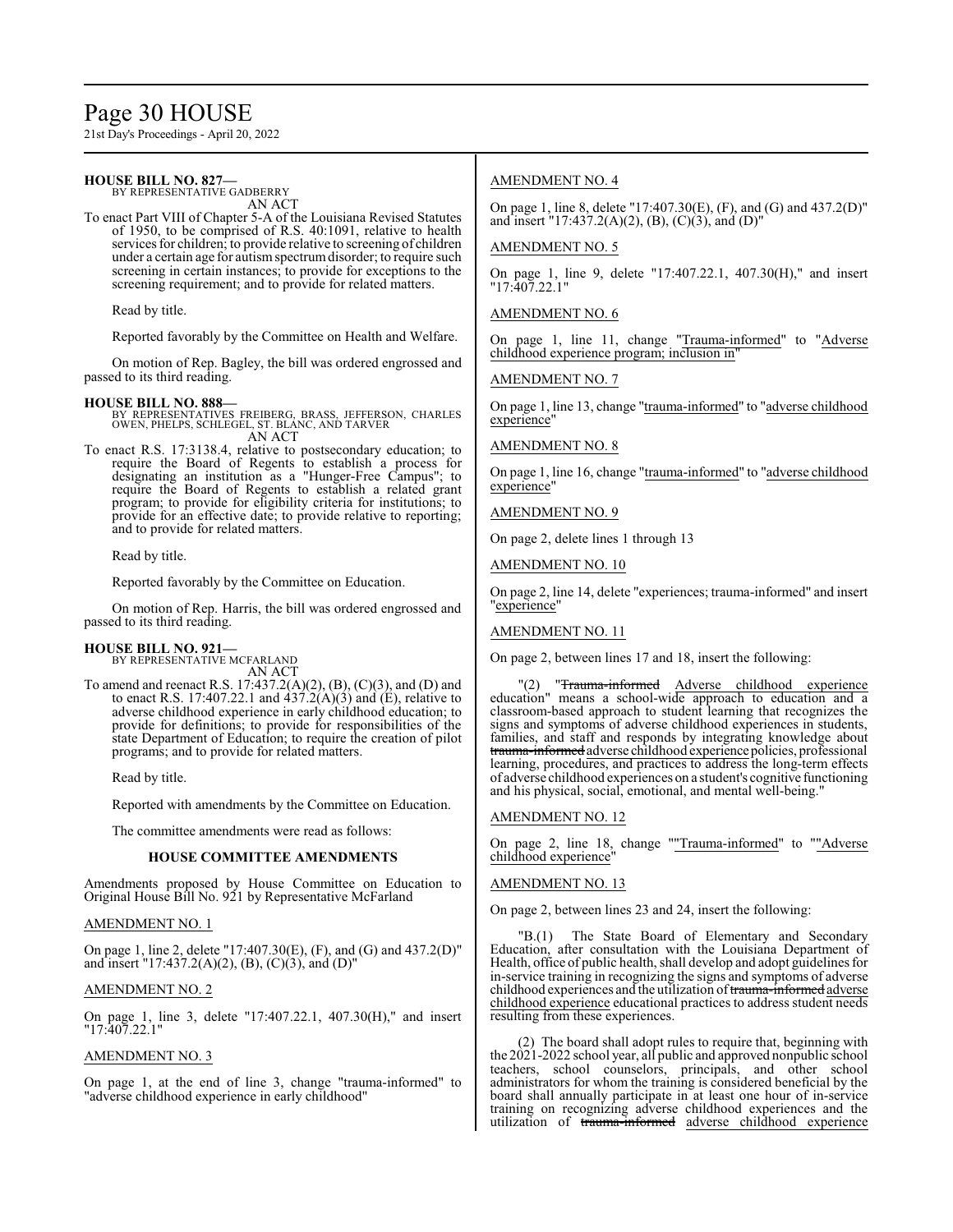21st Day's Proceedings - April 20, 2022

education. The in-service training required by this Paragraph shall be provided on a day that other types of in-service training will be provided in accordance with the school calendar adopted by each public school governing authority.

The training shall include research-based information regarding the following:

\* \* \*

(3) Best practices for schools and classrooms regarding traumainformed approaches to adverse childhood experience considerations in education.

#### AMENDMENT NO. 14

On page 2, at the end of line 26, delete "trauma-informed" and insert "adverse childhood experience"

On motion of Rep. Harris, the amendments were adopted.

On motion of Rep. Harris, the bill, as amended, was ordered engrossed and passed to its third reading.

#### **HOUSE BILL NO. 933—** BY REPRESENTATIVE STAGNI

AN ACT

To amend and reenact R.S. 40:2009.25 and to repeal R.S. 36:259(B)(28) and R.S. 40:2009.1, relative to nursing homes licensed by the Louisiana Department of Health; to provide relative to emergency preparedness among nursing homes; to provide requirements and standards for nursing home emergency preparedness plans; to provide procedures for and schedules by which nursing homes shall develop and submit such plans; to provide for duties of the Louisiana Department of Health and local offices of emergency preparedness with respect to nursing home emergency preparedness; to provide relative to sites to which nursing home residents may be evacuated; to require nursing homes to produce certain reports pursuant to disasters and other emergency events; to revise laws creating and providing for the Nursing Home Emergency Preparedness Review Committee within the Louisiana Department of Health; to repeal laws creating and providing for a nursing home advisory committee within the Louisiana Department of Health; to provide for limitation of liability; to require promulgation of administrative rules; to provide for an effective date; and to provide for related matters.

Read by title.

Reported with amendments by the Committee on Health and Welfare.

The committee amendments were read as follows:

#### **HOUSE COMMITTEE AMENDMENTS**

Amendments proposed by House Committee on Health and Welfare to Original House Bill No. 933 by Representative Stagni

### AMENDMENT NO. 1

On page 1, line 2, delete "and R.S. 44:4.1(B)(26)"

# AMENDMENT NO. 2

On page 1, line 16, after "rules;" delete the remainder of the line

# AMENDMENT NO. 3

On page 1, at the beginning of line 17, delete "Public Records Law;"

# AMENDMENT NO. 4

On page 4, delete lines 21 through 24 in their entirety

### AMENDMENT NO. 5

On page 4, at the beginning of line 25, change  $"(2)"$  to  $"(1)"$ 

# AMENDMENT NO. 6

On page 4, at the beginning of line 26, change  $\frac{1}{3}$  to  $\frac{1}{2}$ "

AMENDMENT NO. 7

On page 5, at the beginning of line 1, change "(4)" to "(3)"

### AMENDMENT NO. 8

On page 5, delete lines 21 and 22 in their entirety and insert in lieu thereof the following:

(a) A primary evacuation site and a secondary evacuation site, verified by one or more contracts or other written agreements, as well as any other alternative evacuation sites that the nursing home may have.

### AMENDMENT NO. 9

Delete pages 6 and 7 in their entirety and on page 8, delete lines 1 through 6 in their entirety and insert in lieu thereof the following:

3) Each nursing home located in a parish listed in Paragraph (1) of this Subsection shall submit a copy of its full, updated emergency preparedness plan to the department in electronic format. The emergency preparedness plan shall be signed by the nursing home's owner or owners, or any designee of such parties, and its administrator.

(4)(a) The department shall conduct a review of each nursing home emergency preparedness plan submitted to it in accordance with Paragraph (3) of this Subsection.

(b) The departmental review required by this Paragraph shall include transmittal of each nursing home emergency preparedness plan to all of the following entities for review by those entities:

(i) The office of state fire marshal.

(ii) The Governor's Office of Homeland Security and Emergency Preparedness.

(iii) The Department of Transportation and Development.

(iv) The Louisiana Emergency Response Network.

(v) The local office of emergency preparedness of the parish in which the nursing home is located.

(vi) The local office of emergency preparedness of any parish in which an evacuation site, including any unlicensed sheltering site, as identified in the nursing home's emergency preparedness plan is located.

(c) The departmental review required by this Paragraph may include transmittal to any other local, parish, regional, or other state agencies or entities for consultation as the department deems appropriate. Each such agency or entity shall cooperate and Each such agency or entity shall cooperate and contribute to the department's review and approval process.

(5) Each entity listed in Subparagraph (4)(b) of this Subsection shall review each nursing home emergency preparedness plan submitted to it and shall submit one of the following documents to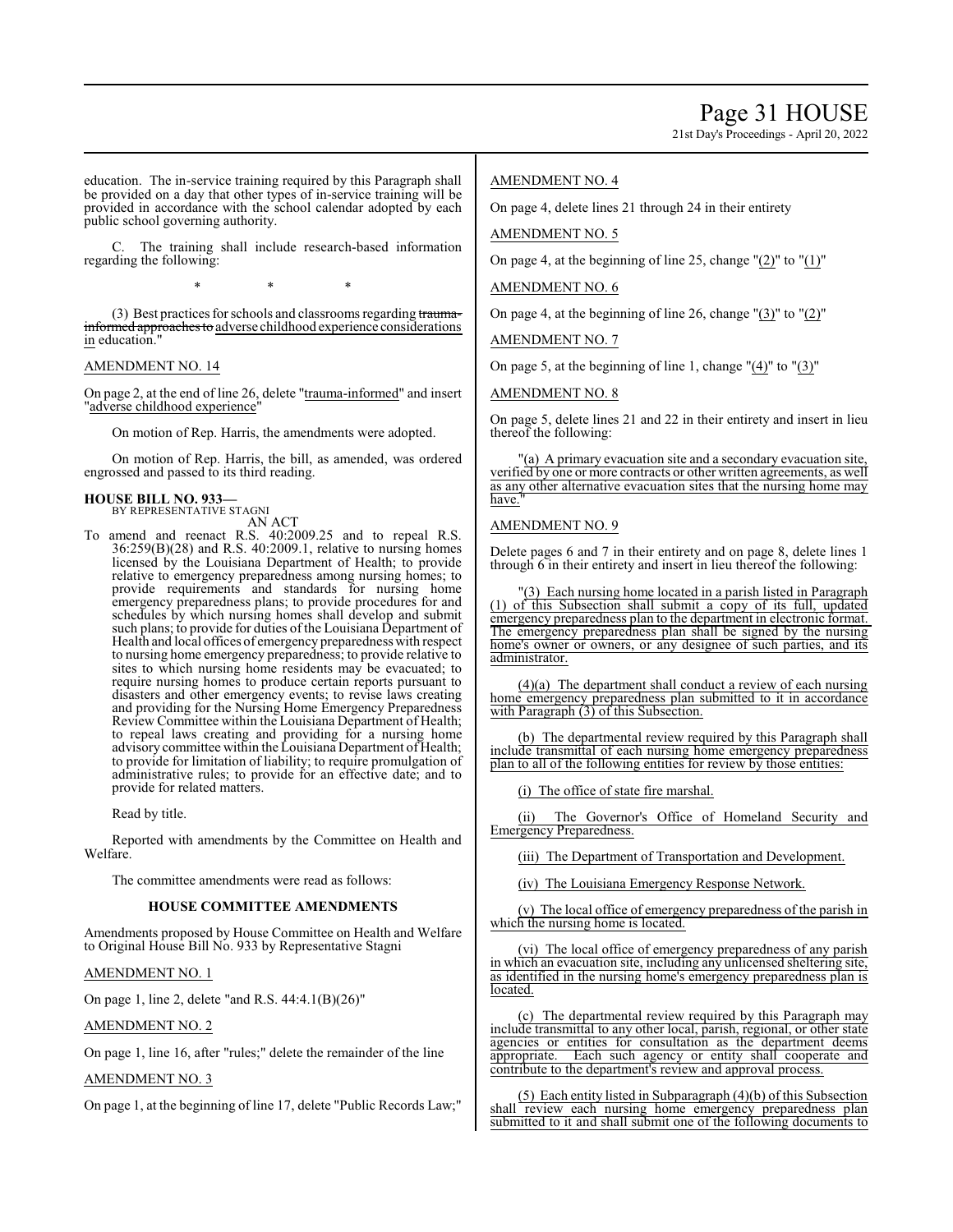# Page 32 HOUSE

21st Day's Proceedings - April 20, 2022

the department within ninety days of receipt of the emergency preparedness plan from the department:

(a) A letter of preliminary approval of the nursing home's emergency preparedness plan.

(b) A letter detailing what changes, amendments, or revisions to the emergency preparedness plan are necessary.

(6) Any entity listed in Subparagraph (4)(b) of this Subsection that does not respond to the department concerning a nursing home emergency preparedness plan within ninety days of receipt of the plan shall be deemed to have granted preliminary approval to the plan.

(7) After review of a nursing home emergency preparedness plan and results of the review of the plan by the entities listed in Subparagraph (4)(b) of this Subsection, the department shall transmit in electronic format either of the following documents to the nursing home that submitted the plan:

(a) A notification letter communicating to the nursing home final approval of the emergency preparedness plan.

(b) A notification letter communicating to the nursing home all required changes, amendments, or other revisions to the emergency preparedness plan.

(8) Within fifteen days of receipt by the nursing home of an electronic notification from the department that requires changes, amendments, or revisions to the nursing home's emergency preparedness plan, the nursing home shall update and revise its emergency preparedness plan to incorporate the required changes amendments, or revisions, and shall return a copy of the updated and revised emergency preparedness plan to the department.

(9) Upon receipt of a nursing home's updated and revised emergency preparedness plan, the department shall confirm that all required changes, amendments, or revisions have been incorporated into the updated and revised emergency preparedness plan, and shall issue an approval letter to the nursing home for the emergency preparedness plan. Ifthe required changes, amendments, orrevisions have not been incorporated, the department shall issue a letter of rejection of the emergency preparedness plan to the nursing home.

(10) Each nursing home shall transmit a copy of its final, approved emergency preparedness plan and a copy of the approval letter from the department to the office of state fire marshal and the applicable local office or office of emergency preparedness. The nursing home shall submit the final, approved emergency preparedness plan in electronic format, if available, to the recipients listed in this Paragraph. If the nursing home received a letter of rejection fromthe department, the nursing home shall transmit a copy of that letter to the office of state fire marshal and the applicable local office or office of emergency preparedness.

(11) The review and approval of nursing home emergency preparedness plans by the department and each entity listed in Subparagraph (4)(b) of this Subsection shall be performed pursuant to the department's and those entities' respective areas of knowledge, expertise, or jurisdiction.

#### AMENDMENT NO. 10

On page 8, delete lines 18 and 19 in their entirety and insert in lieu thereof the following:

"(a) A primary evacuation site and a secondary evacuation site, verified by one or more contracts or other written agreements, as well as any other alternative evacuation sites that the nursing home may have.

# AMENDMENT NO. 11

On page 8, after line 25, delete the remainder of the page and delete pages 9 and 10 in their entirety and on page 11 delete lines 1 through 4 in their entirety and insert in lieu thereof the following:

(3) Each nursing home located in a parish listed in Paragraph (1) of this Subsection shall submit a copy of its full, updated emergency preparedness plan to the department in electronic format. The emergency preparedness plan shall be signed by the nursing home's owner or owners, or any designee of such parties, and its administrator.

(4)(a) The department shall conduct a review of each nursing home emergency preparedness plan submitted to it in accordance with Paragraph (3) of this Subsection.

(b) The departmental review required by this Paragraph shall include transmittal of each nursing home emergency preparedness plan to all of the following entities for review by those entities:

(i) The office of state fire marshal.

(ii) The Governor's Office of Homeland Security and Emergency Preparedness.

(iii) The Department of Transportation and Development.

(iv) The Louisiana Emergency Response Network.

(v) The local office of emergency preparedness of the parish in which the nursing home is located.

(vi) The local office of emergency preparedness of any parish in which an evacuation site, including any unlicensed sheltering site, as identified in the nursing home's emergency preparedness plan is located.

(c) The departmental review required by this Paragraph may include transmittal to any other local, parish, regional, or other state agencies or entities for consultation as the department deems appropriate. Each such agency or entity shall cooperate and contribute to the department's review and approval process.

(5) Each entity listed in Subparagraph (4)(b) of this Subsection shall review each nursing home emergency preparedness plan submitted to it and shall submit one of the following documents to the department within ninety days of receipt of the emergency preparedness plan from the department:

(a) A letter of preliminary approval of the nursing home's emergency preparedness plan.

(b) A letter detailing what changes, amendments, or revisions to the emergency preparedness plan are necessary.

(6) Any entity listed in Subparagraph (4)(b) of this Subsection that does not respond to the department concerning a nursing home emergency preparedness plan within ninety days of receipt of the plan shall be deemed to have granted preliminary approval to the plan.

(7) After review of a nursing home emergency preparedness plan and results of the review of the plan by the entities listed in Subparagraph (4)(b) ofthis Subsection, the department shall transmit in electronic format either of the following documents to the nursing home that submitted the plan:

(a) A notification letter communicating to the nursing home final approval of the emergency preparedness plan.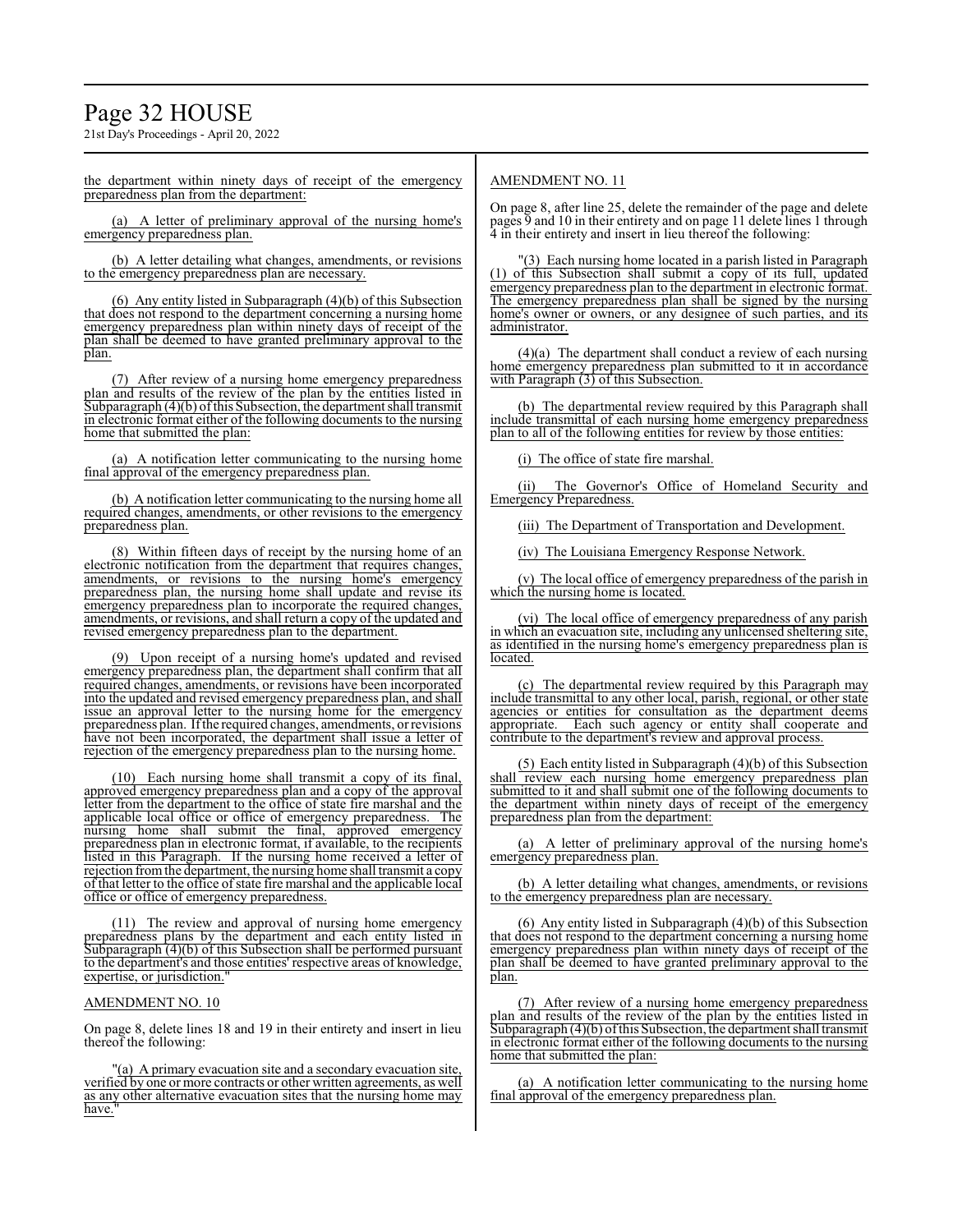(b) A notification letter communicating to the nursing home all required changes, amendments, or other revisions to the emergency preparedness plan.

(8) Within fifteen days of receipt by the nursing home of an electronic notification from the department that requires changes, amendments, or revisions to the nursing home's emergency preparedness plan, the nursing home shall update and revise its emergency preparedness plan to incorporate the required changes, amendments, or revisions, and shall return a copy of the updated and revised emergency preparedness plan to the department.

(9) Upon receipt of a nursing home's updated and revised emergency preparedness plan, the department shall confirm that all required changes, amendments, or revisions have been incorporated into the updated and revised emergency preparedness plan, and shall issue an approval letter to the nursing home for the emergency preparedness plan. Ifthe required changes, amendments, orrevisions have not been incorporated, the department shall issue a letter of rejection of the emergency preparedness plan to the nursing home.

Each nursing home shall transmit a copy of its final, approved emergency preparedness plan and a copy of the approval letter from the department to the office of state fire marshal and the applicable local office or office of emergency preparedness. The nursing home shall submit the final, approved emergency preparedness plan in electronic format, if available, to the recipients listed in this Paragraph. If the nursing home received a letter of rejection from the department, the nursing home shall transmit a copy of that letter to the office ofstate fire marshal and the applicable local office or office of emergency preparedness.

(11) The review and approval of nursing home emergency preparedness plans by the department and each entity listed in Subparagraph (4)(b) of this Subsection shall be performed pursuant to the department's and those entities' respective areas of knowledge, expertise, or jurisdiction.

#### AMENDMENT NO. 12

On page 11, line 29, after "owner or owners" and before "and" insert a comma "," and "or any designee of such parties,"

#### AMENDMENT NO. 13

On page 12, line 8, change " $(10)$ " to " $(12)$ "

#### AMENDMENT NO. 14

On page 12, after line 13, delete the remainder of the page and delete page 13 in its entirety and on page 14 delete lines 1 through 21 in their entirety and insert in lieu thereof the following:

"inclusive of any updates and revisions, to the department on or before November first. The full emergency preparedness plan shall be signed by the nursing home's owner or owners, or any designee of such parties, and its administrator.

(5) The department shall conduct a review of each nursing home emergency preparedness plan submitted to it in accordance with Paragraph  $(4)$  of this Subsection.

(b) The departmental review required by this Paragraph shall include transmittal of each nursing home emergency preparedness plan to all of the following entities for review by those entities:

(i) The office of state fire marshal.

(ii) The Governor's Office of Homeland Security and Emergency Preparedness.

(iii) The Department of Transportation and Development.

#### (iv) The Louisiana Emergency Response Network.

(v) The local office of emergency preparedness of the parish in which the nursing home is located.

(vi) The local office of emergency preparedness of any parish in which an evacuation site, including any unlicensed sheltering site, as identified in the nursing home's emergency preparedness plan is located.

(c) The departmental review required by this Paragraph may include transmittal to any other local, parish, regional, or other state agencies or entities for consultation as the department deems appropriate. Each such agency or entity shall cooperate and contribute to the department's review and approval process.

(6) Each entity listed in Subparagraph (5)(b) of this Subsection shall review each nursing home emergency preparedness plan submitted to it and shall submit one of the following documents to the department within ninety days of receipt of the emergency preparedness plan from the department:

(a) A letter of preliminary approval of the nursing home's emergency preparedness plan.

(b) A letter detailing what changes, amendments, or revisions to the emergency preparedness plan are necessary.

(7) Any entity listed in Subparagraph (5)(b) of this Subsection that does not respond to the department concerning a nursing home emergency preparedness plan within ninety days of receipt of the plan shall be deemed to have granted preliminary approval to the plan.

(8) After review of a nursing home emergency preparedness plan and results of the review of the plan by the entities listed in Subparagraph (5)(b) of this Subsection, the department shall transmit in electronic format, on or before March first, either of the following documents to the nursing home that submitted the plan:

(a) A notification letter communicating to the nursing home final approval of the emergency preparedness plan.

(b) A notification letter communicating to the nursing home all required changes, amendments, or other revisions to the emergency preparedness plan.

(9) Within fifteen days of receipt by the nursing home of an electronic notification from the department that requires changes, amendments, or revisions to the nursing home's emergency preparedness plan, the nursing home shall update and revise its emergency preparedness plan to incorporate the required changes, amendments, or revisions, and shall return a copy of the updated and revised emergency preparedness plan to the department.

(10) Upon receipt of a nursing home's updated and revised emergency preparedness plan, the department shall confirm that all required changes, amendments, or revisions have been incorporated into the updated and revised emergency preparedness plan, and shall issue an approval letter to the nursing home for the emergency preparedness plan. Ifthe required changes, amendments, or revisions have not been incorporated, the department shall issue a letter of rejection of the emergency preparedness plan to the nursing home. The department shall issue the approval letter or rejection letter required by this Paragraph on or before May fifteenth.

(11) On or before May thirty-first, each nursing home shall transmit a copy of its final, approved emergency preparedness plan and a copy of the approval letter from the department to the office of state fire marshal and the applicable local office or office of emergency preparedness. The nursing home shall submit the final, approved emergency preparedness plan in electronic format, if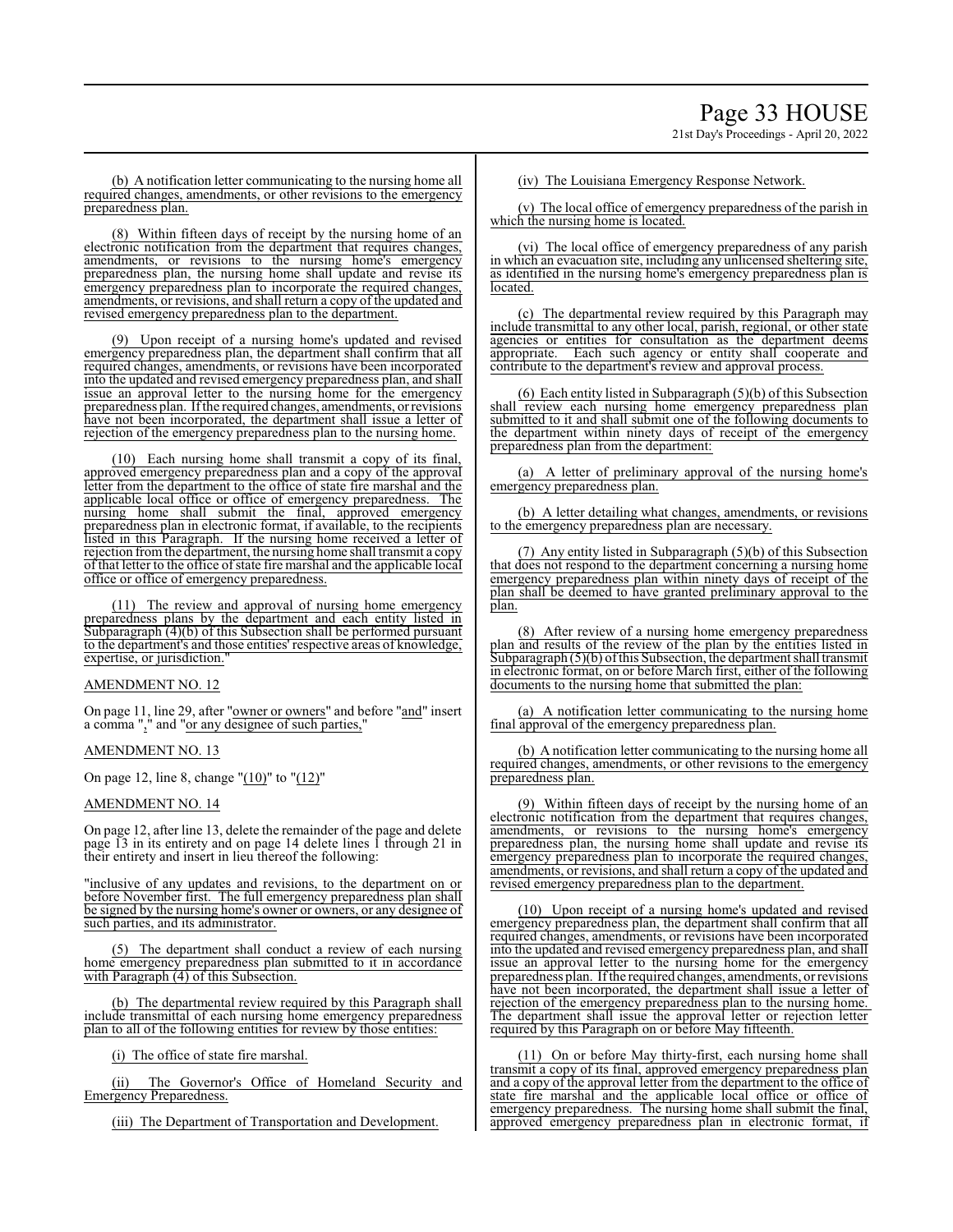# Page 34 HOUSE

21st Day's Proceedings - April 20, 2022

available, to the recipients listed in this Paragraph. If the nursing home received a letter of rejection from the department, the nursing home shall transmit a copy of that letter to the office of state fire marshal and the applicable local office or office of emergency preparedness on or before May thirty-first.

(12) The review and approval of nursing home emergency preparedness plans by the department and each entity listed in Subparagraph (5)(b) of this Subsection shall be performed pursuant to the department's and those entities' respective areas of knowledge, expertise, or jurisdiction.

## AMENDMENT NO. 15

On page 15, line 16, after "Review" and before "nursing home" insert "and approve"

# AMENDMENT NO. 16

On page 15, between lines 21 and 22, insert the following:

"(4) The department shall implement a program for electronic submission of nursing home emergency preparedness plans no later than September 1, 2023.

### AMENDMENT NO. 17

On page 17, line 22, after "plan" and before the period "." insert "to determine the suitability and capacity of the site

### AMENDMENT NO. 18

On page 17, delete line 25 in its entirety and insert in lieu thereof the following:

"(c) On an annual basis, the department shall inspect and survey nonlicensed sheltering sites"

# AMENDMENT NO. 19

On page 17, line 28, change "its capacity to" to "whether it can"

# AMENDMENT NO. 20

On page 18, after line 14, delete the remainder of the page and on page 19, delete lines 1 through 7 in their entirety

#### AMENDMENT NO. 21

On page 19, at the beginning of line 8, change " $J(1)$ " to " $I(1)$ "

#### AMENDMENT NO. 22

On page 19, line 9, change "the employees or representatives" to "any employee or representative

# AMENDMENT NO. 23

On page 19, line 18, change "The members" to "Except in the case of willful misconduct, no member"

### AMENDMENT NO. 24

On page 19, line 21, after "shall" and "be liable" delete "not"

# AMENDMENT NO. 25

On page 19, between lines 26 and 27, insert the following:

"(3) Neither the local office of emergency preparedness, nor, except in the case of willful misconduct, any employee or representative of the local office of emergency preparedness,

engaged in the emergencypreparedness activities and responsibilities as established in this Section, or in the rules and regulations promulgated pursuant to the provisions ofthis Section, shall be liable for the death of or any injury to persons or damage to property as a result of such activity. The local office of emergency preparedness and its employees and representatives shall be immune from any claim based on the exercise or performance of, or the failure to exercise or perform, the duties as established in this Section or in the rules and regulations promulgated pursuant to the provisions of this Section.

### AMENDMENT NO. 26

On page 19, at the beginning of line 27, change "K." to "J.(1)"

AMENDMENT NO. 27

On page 19, after line 29, add the following:

"(2) Implementation and execution of an emergency preparedness plan shall be the duty and responsibility of the nursing home."

# AMENDMENT NO. 28

On page 20, at the beginning of line 1, change "L." to "K."

AMENDMENT NO. 29

On page 20, delete lines 3 through 16 in their entirety

AMENDMENT NO. 30

On page 20, at the beginning of line 17, change "Section 3." to "Section 2."

#### AMENDMENT NO. 31

On page 20, at the beginning of line 19, change "Section 4.(A)" to "Section 3.(A)"

# AMENDMENT NO. 32

On page 20, line 24, after "this Act," delete the remainder of the line and insert in lieu thereof "on or before August 30, 2022."

# AMENDMENT NO. 33

On page 20, line 27, after "this Act," delete the remainder of the line and delete line 28 in its entirety and insert in lieu thereof "on or before September 1, 2022.'

# AMENDMENT NO. 34

On page 21, delete lines 1 through 16 in their entirety and insert in lieu thereof the following:

"(C) The Louisiana Department of Health shall transmit to licensed nursing homes all notification letters required by the provisions of R.S. 40:2009.25(C)(7), as enacted by Section 1 of this Act, on or before March 1, 2023.

(D) The Louisiana Department of Health shall transmit to licensed nursing homes all approval and rejection letters required by the provisions of R.S.  $40:2009.25(C)(9)$ , as enacted by Section 1 of this Act, on or before May 15, 2023.

(E) Each licensed nursing home located in a parish listed in Subsection (A) of this Section shall perform the duties relative to its emergency preparedness plan required by the provisions of R.S. 40:2009.25(C)(10), as enacted by Section 1 of this Act, on or before May 31, 2023.<sup>"</sup>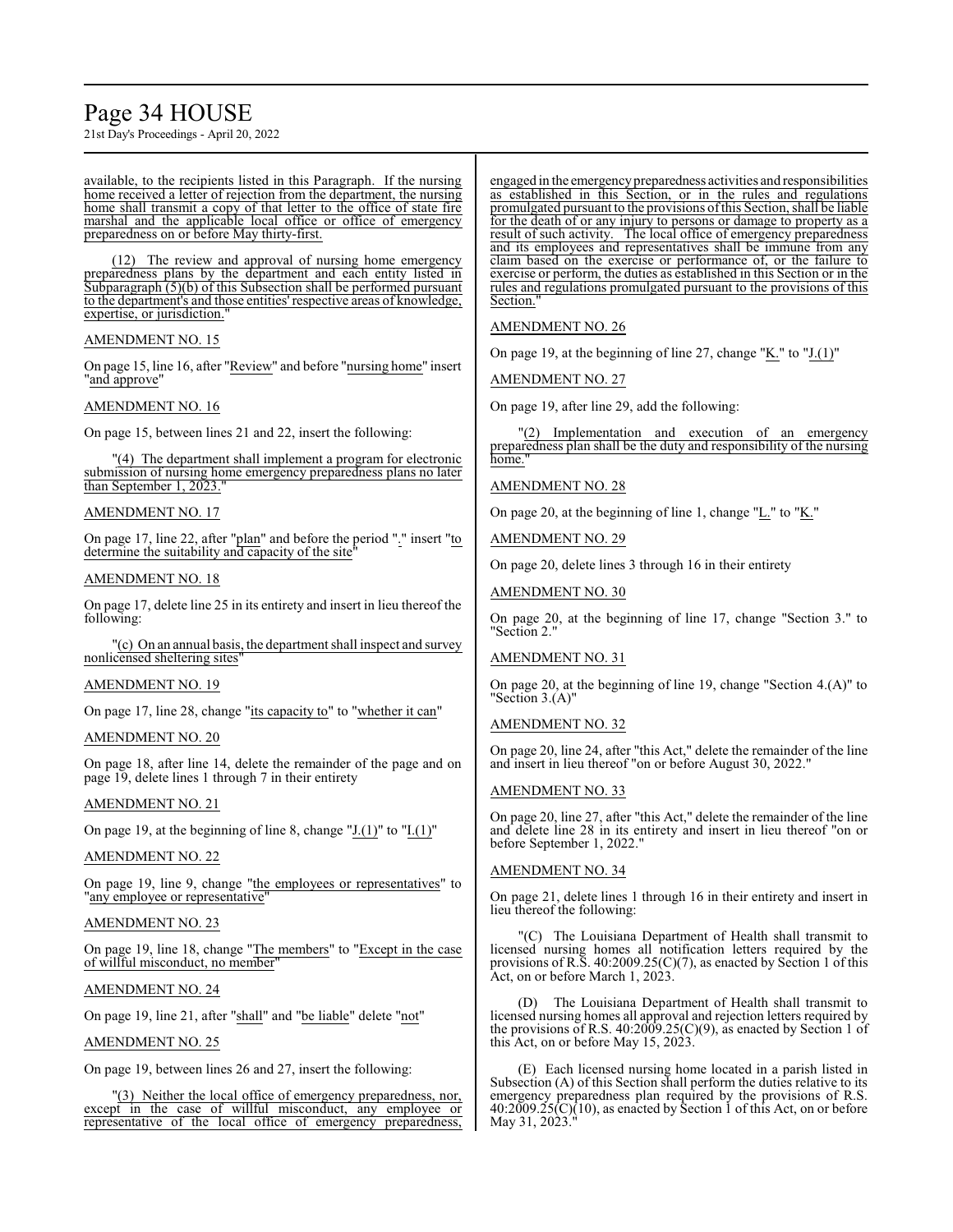21st Day's Proceedings - April 20, 2022

# AMENDMENT NO. 35

On page 21, at the beginning of line 17, change "Section 5.(A)" to "Section 4.(A)"

# AMENDMENT NO. 36

On page 21, line 24, after "this Act," delete the remainder of the line and insert in lieu thereof "on or before August 30,"

### AMENDMENT NO. 37

On page 21, line 28, after "this Act," delete the remainder of the line and delete line 29 in its entirety and insert in lieu thereof "on or before September 1, 2023."

### AMENDMENT NO. 38

On page 22, delete lines 1 through 16 in their entirety and insert in lieu thereof the following:

"(C) The Louisiana Department of Health shall transmit to licensed nursing homes all notification letters required by the provisions of R.S. 40:2009.25(D)(7), as enacted by Section 1 of this Act, on or before March 1, 2024.

The Louisiana Department of Health shall transmit to licensed nursing homes all approval and rejection letters required by the provisions of R.S. 40:2009.25(D)(9), as enacted by Section 1 of this Act, on or before May 15, 2024.

(E) Each licensed nursing home located in a parish listed in Subsection (A) of this Section shall perform the duties relative to its emergency preparedness plan required by the provisions of R.S.  $40:2009.25(D)(10)$ , as enacted by Section 1 of this Act, on or before May 31, 2024.<sup>"</sup>

# AMENDMENT NO. 39

On page 22, at the beginning of line 17, change "Section 6." to "Section 5."

#### AMENDMENT NO. 40

On page 22, at the beginning of line 20, change "Section 7." to "Section 6."

On motion of Rep. Bagley, the amendments were adopted.

Under the rules, the above bill, as amended, was ordered engrossed and recommitted to the Committee on Appropriations.

# **HOUSE BILL NO. 940—**

BY REPRESENTATIVE FREIBERG AN ACT

To amend and reenact R.S. 17:3991(B)(1)(a)(i), relative to required student population characteristics at charter schools; to provide relative to the number of economically disadvantaged students and students with exceptionalities a charter school is required to enroll; and to provide for related matters.

Read by title.

Reported with amendments by the Committee on Education.

The committee amendments were read as follows:

#### **HOUSE COMMITTEE AMENDMENTS**

Amendments proposed by House Committee on Education to Original House Bill No. 940 by Representative Freiberg

# AMENDMENT NO. 1

On page 1, line 18, after "percentage of" and before "students" insert "eligible"

# AMENDMENT NO. 2

On page 1, line 19, delete "in the parish or parishes" and insert "who reside within the geographic boundaries"

# AMENDMENT NO. 3

On page 1, line 20, after "school" and before "students" delete "enrolls its" and insert "is authorized to enroll"

### AMENDMENT NO. 4

On page 2, line 1, after "percentage of" and before "students" insert "eligible"

### AMENDMENT NO. 5

On page 2, line 2, delete "in the parish or parishes" and insert "who reside within the geographic boundaries'

### AMENDMENT NO. 6

On page 2, line 3, after "school" and before "students" delete "enrolls its" and insert "is authorized to enroll"

#### AMENDMENT NO. 7

On page 2, line 6, after "percentage" delete the remainder of the line and at the beginning of line 7, delete "parish or parishes"

On motion of Rep. Harris, the amendments were adopted.

On motion of Rep. Harris, the bill, as amended, was ordered engrossed and passed to its third reading.

# **HOUSE BILL NO. 963—**

BY REPRESENTATIVE ORGERON AN ACT

To enact R.S.  $17:276.1$  and  $3996(B)(67)$ , relative to required instruction in public schools; to require instruction in water safety for public school students; to provide relative to materials used for such instruction; to require public school governing authorities to adopt policies to implement such instruction; and to provide for related matters.

Read by title.

Reported favorably by the Committee on Education.

On motion of Rep. Harris, the bill was ordered engrossed and passed to its third reading.

# **HOUSE BILL NO. 967—**

BY REPRESENTATIVE SEABAUGH AN ACT

To repeal R.S. 22:1272, relative to liability limits; to repeal a prohibition on reducing liability limits on certain insurance policies for certain costs.

Read by title.

Reported favorably by the Committee on Insurance.

On motion of Rep. Huval, the bill was ordered engrossed and passed to its third reading.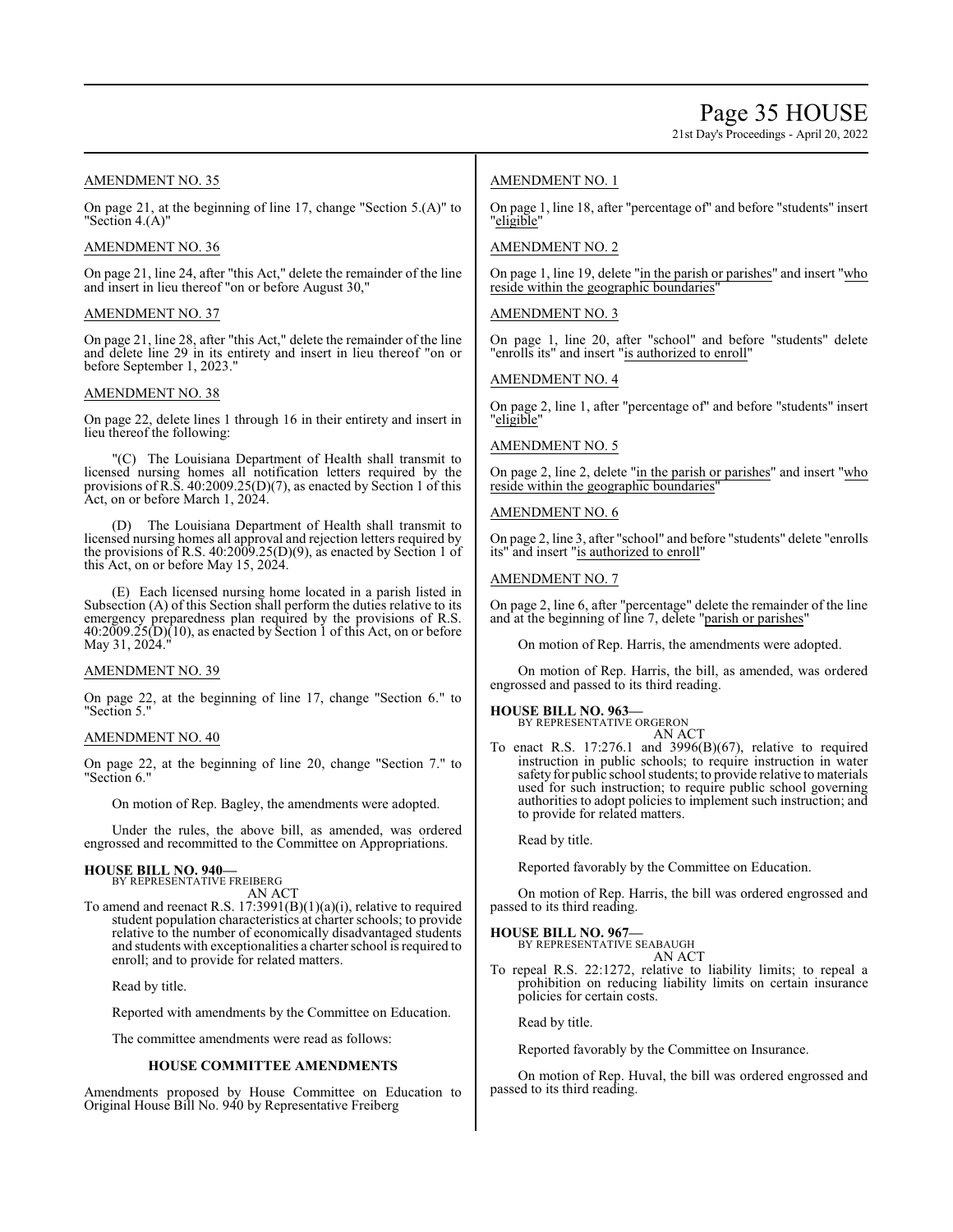# Page 36 HOUSE

21st Day's Proceedings - April 20, 2022

#### **HOUSE BILL NO. 977—** BY REPRESENTATIVE HARRIS

AN ACT

To amend and reenact R.S.  $17:47(A)(1)$ ,  $500(B)(1)$ , 1201(A)(1)(introductory paragraph) and  $(2)$ , and 1206(A)(1), relative to sick leave for teachers, school employees, and school bus operators; to allow the use of sick leave for special circumstances; and to provide for related matters.

Read by title.

Reported favorably by the Committee on Education.

On motion of Rep. Harris, the bill was ordered engrossed and passed to its third reading.

# **House and House Concurrent Resolutions on Third Reading for Final Consideration**

The following House and House Concurrent Resolutions on third reading for final consideration were taken up and acted upon as follows:

# **HOUSE RESOLUTION NO. 20—**

BY REPRESENTATIVE STEFANSKI A RESOLUTION

To adopt House Rule 8.23 of the Rules of Order of the House of Representatives and to repeal House Rule 8.21 of the Rules of Order of the House of Representatives relative to procedures and requirements applicable to conference committee reports.

Read by title.

Rep. Stefanski moved the adoption of the resolution.

By a vote of 92 yeas and 0 nays, the resolution was adopted.

#### **HOUSE CONCURRENT RESOLUTION NO. 3—** BY REPRESENTATIVE BAGLEY

A CONCURRENT RESOLUTION

To repeal the Louisiana Department of Health rule, LAC 51:II.701(A)(7) and (E), which adds COVID vaccines to the state immunization schedule, requires schools to prohibit inperson school attendance by certain students, and imposes on schools record-keeping requirements relating to student vaccination status; and to direct the office of the state register to print the notice of the repeal in the Louisiana Administrative Code.

Read by title.

Rep. Bagley moved the adoption of the resolution.

By a vote of 69 yeas and 33 nays, the resolution was adopted.

Ordered to the Senate.

# **Consent to Correct a Vote Record**

Rep. Fisher requested the House consent to record his vote on House Concurrent Resolution No. 3 as nay, which consent was unanimously granted.

# **Consent to Correct a Vote Record**

Rep. Green requested the House consent to record his vote on House Concurrent Resolution No. 3 as nay, which consent was unanimously granted.

# **Consent to Correct a Vote Record**

Rep. Pierre requested the House consent to record his vote on House Concurrent Resolution No. 3 as nay, which consent was unanimously granted.

#### **HOUSE CONCURRENT RESOLUTION NO. 15—** BY REPRESENTATIVE CORMIER A CONCURRENT RESOLUTION

To urge and request the Board of Regents to purchase chest compression devices for certain public universities throughout the state.

Read by title.

Rep. Cormier moved the adoption of the resolution.

By a vote of 65 yeas and 26 nays, the resolution was adopted.

Ordered to the Senate.

# **HOUSE CONCURRENT RESOLUTION NO. 37—** BY REPRESENTATIVE AMEDEE A CONCURRENT RESOLUTION

To direct the state Department of Education to publish certain student enrollment information on its website each year.

Read by title.

Rep. Amedee moved the adoption of the resolution.

By a vote of 95 yeas and 0 nays, the resolution was adopted.

Ordered to the Senate.

#### **HOUSE CONCURRENT RESOLUTION NO. 47—** BY REPRESENTATIVE FREEMAN

A CONCURRENT RESOLUTION

To urge and request the State Board of Elementary and Secondary Education to require that age- and grade-appropriate instruction covering science, technology, engineering, mathematics, and environmental science be emphasized in curricula in public schools throughout the state in grades kindergarten through twelve.

Read by title.

# **Motion**

On motion of Rep. Freeman, the resolution was returned to the calendar.

# **Notice of Intention to Call**

Pursuant to House Rule No. 8.20(A), Rep. Freeman gave notice of her intention to call House Concurrent Resolution No. 47 fromthe calendar on Monday, April 25, 2022.

# **House Bills and Joint Resolutions on Third Reading and Final Passage**

The following House Bills and Joint Resolutions on third reading and final passage were taken up and acted upon as follows:

**HOUSE BILL NO. 33—**

BY REPRESENTATIVES DEVILLIER AND ROMERO AN ACT

To amend and reenact R.S. 17:236(A) and to enact Chapter 43-C of Title 17 of the Louisiana Revised Statutes of 1950, to be comprised of R.S. 17:4037.1 through 4037.8, relative to elementary and secondary education; to create and provide for the administration of a program to provide state funding for the education of students not enrolled in public school; to provide relative to the eligibility of students, schools, and service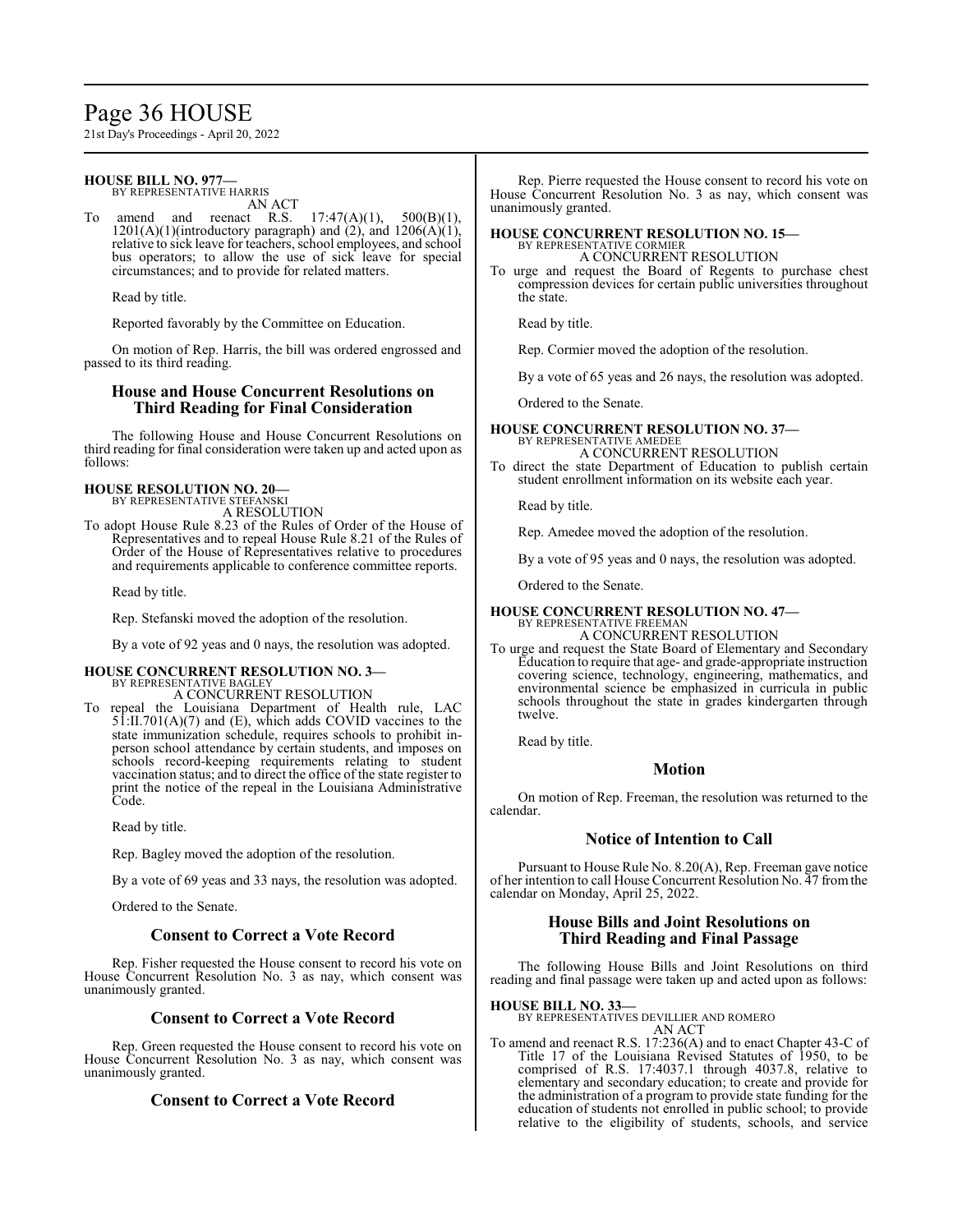# Page 37 HOUSE

21st Day's Proceedings - April 20, 2022

providers participating in the program; to provide relative to program funds; to provide relative to the testing of students participating in the program; to require the state Department of Education to submit annual reports to the legislature relative to the program; to provide relative to rules; to provide relative to definitions; to provide for an effective date; and to provide for related matters.

Read by title.

# **Speaker Schexnayder in the Chair**

# **Suspension of the Rules**

On motion of Rep. Stefanski, the rules were suspended to limit the author or proponent handling the legislative instrument to five minutes for opening remarks and all subsequent speakers on the instrument to five minutes.

Rep. Mincey sent up floor amendments which were read as follows:

### **HOUSE FLOOR AMENDMENTS**

Amendments proposed by Representative Mincey to Reengrossed House Bill No. 33 by Representative DeVillier

### AMENDMENT NO. 1

On page 5, delete lines 7 through 9 in their entirety

#### AMENDMENT NO. 2

On page 5, at the beginning of line 10, change " $(c)$ " to " $(b)$ "

#### AMENDMENT NO. 3

On page 7, delete lines 22 and 23 in their entirety and insert in lieu thereof the following:

"administered all examinations required pursuant to the school and district accountability system at the prescribed grade levels."

#### AMENDMENT NO. 4

On page 7, delete line 25 in its entirety and insert in lieu thereof the following:

"assessments that are comparable to those used in the school and district accountability system and the collection of results for participating students not enrolled full"

Rep. Mincey moved the adoption of the amendments.

Rep. Thomas objected.

By a vote of 29 yeas and 68 nays, the amendments were rejected.

Rep. DeVillier moved the final passage of the bill.

# **ROLL CALL**

The roll was called with the following result:

### YEAS

| Mr. Speaker   |
|---------------|
| Amedee        |
| Bacala        |
| <b>Bagley</b> |
| Beaullieu     |

Gadberry Miller, G.<br>Garofalo Muscarell Geymann Nelson<br>Goudeau Newell Goudeau<br>Green

Muscarello<br>Nelson

Orgeron

Bishop Harris Owen, C.<br>Bourriaque Hilferty Owen, R. Bourriaque Hilferty Owen,<br>Bryant Hodges Pierre Bryant Hodges<br>Butler Hollis Butler Hollis Pressly Carrier Horton Romero<br>Coussan Hughes Schame Schamerhorn Crews Huval Schlegel<br>
Davis HIIg Seabaugl Illg Seabaugh<br>Ivey Selders Deshotel Ivey Selders<br>DeVillier Johnson, M. St. Blanc DeVillier Johnson, M. St. Blanch<br>DuBuisson Johnson, T. Stagni DuBuisson Johnson, T.<br>Echols Kerner Kerner Stefanski<br>Mack Thomas Edmonds Mack Thomas<br>Edmonston Magee Thompson Edmonston Magee Thomp<br>
Emerson Marino Turner Emerson Marino Turner<br>Farnum McCormick Villio Farnum McCormick Villio<br>Firment McFarland Wheat Firment McFarland Wheat<br>
Fontenot McKnight Wright Fontenot McKnight<br>Freeman McMahen McMahen Zeringue<br>Miguez Freiberg<br>Frieman Miller, D. Total - 76 NAYS Adams Gaines Lyons<br>Boyd Glover Marce Boyd Glover Marcelle<br>Brass Jefferson Mincey Brass Jefferson<br>Brown Jenkins Jenkins Phelps<br>Jordan Riser Carpenter Jordan Riser<br>Carter R. LaCombe White Carter, R. LaCombe White<br>
Cormier LaFleur Willard Cormier LaFleur<br>
Duplessis Landry Duplessis<br>Fisher Larvadain Total - 25 ABSENT Carter, W. Moore

Cox Tarver Total - 4

The Chair declared the above bill was finally passed.

The title of the above bill was read and adopted.

Rep. DeVillier moved to reconsider the vote by which the above bill was finally passed, and, on his own motion, the motion to reconsider was laid on the table.

#### **Consent to Correct a Vote Record**

Rep. Horton requested the House consent to correct her vote on final passage of House Bill No. 33 from nay to yea, which consent was unanimously granted.

**HOUSE BILL NO. 97—**

BY REPRESENTATIVE MAGEE AN ACT

To amend and reenact R.S. 38:2212(C)(3), relative to the termination date applicable to provisions governing certain work not publicly bid; to remove the termination date for the restoration or rehabilitation of a levee not maintained with federal funds and not publicly bid; and to provide for related matters.

Read by title.

Rep. Magee sent up floor amendments which were read as follows:

#### **HOUSE FLOOR AMENDMENTS**

Amendments proposed by Representative Magee to Engrossed House Bill No. 97 by Representative Magee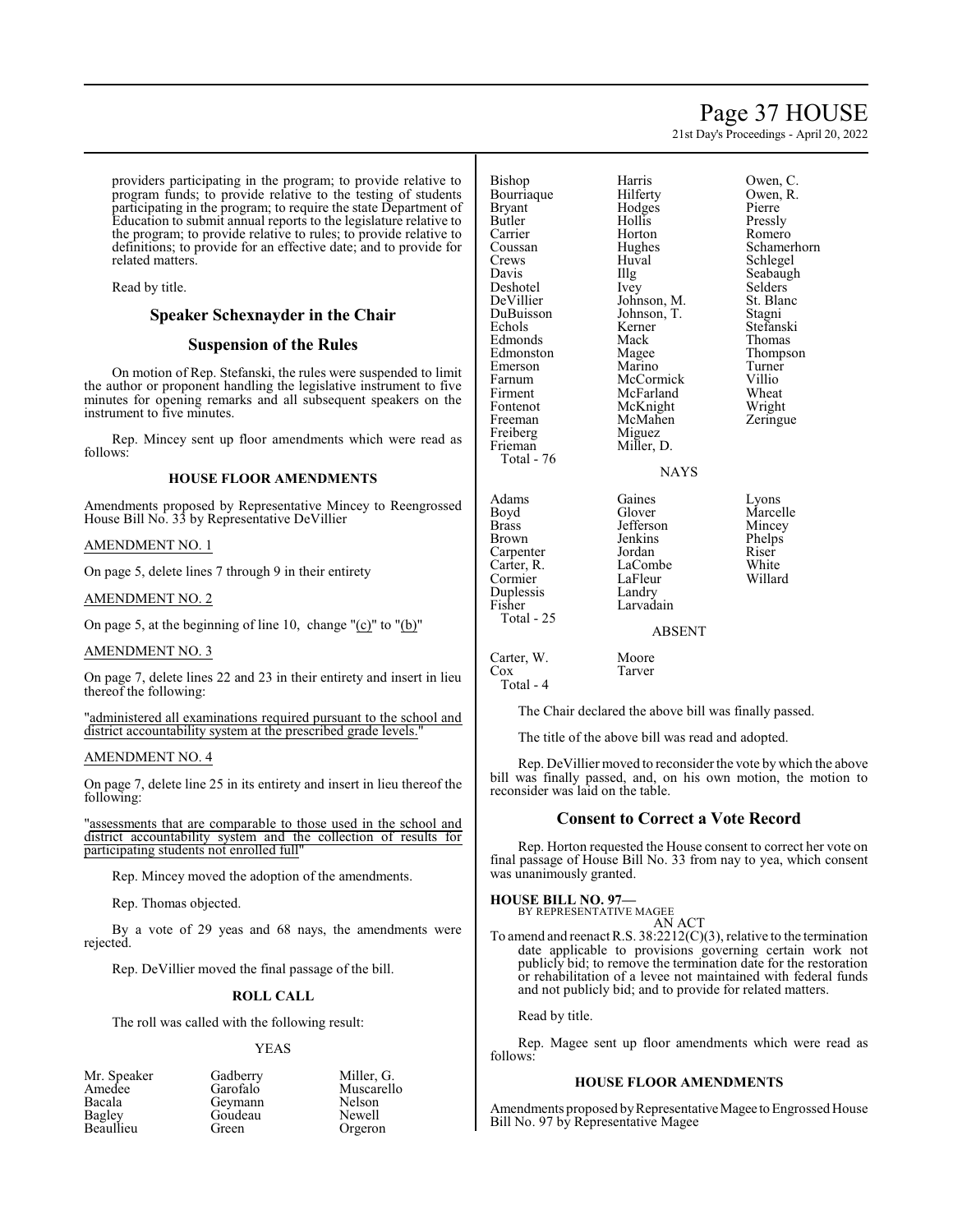# Page 38 HOUSE

21st Day's Proceedings - April 20, 2022

# AMENDMENT NO. 1

On page 1, line 3, after "to" and before "the" change "remove" to "extend"

# AMENDMENT NO. 2

On page 1, line 14, after "(3)" and before "The" insert "(a)"

#### AMENDMENT NO. 3

On page 2, delete lines 3 and 4 in their entirety and insert the following:

"(b) The provisions of this Paragraph shall remain effective until December 31, 2022 2028.

On motion of Rep. Magee, the amendments were adopted.

Rep. Magee moved the final passage of the bill, as amended.

# **ROLL CALL**

The roll was called with the following result:

#### YEAS

| Mr. Speaker       | Gadberry         | McMahen     |
|-------------------|------------------|-------------|
| Adams             | Gaines           | Miguez      |
| Amedee            | Garofalo         | Miller, D.  |
| Bacala            | Glover           | Miller, G.  |
| Bagley            | Goudeau          | Mincey      |
| Beaullieu         | Green            | Muscarello  |
| Bishop            | Harris           | Nelson      |
| Bourriaque        | Hilferty         | Newell      |
| Boyd              | Hodges           | Orgeron     |
| Brass             | Hollis           | Owen, C.    |
| Brown             | Horton           | Owen, R.    |
| Bryant            | Hughes           | Phelps      |
| Butler            | Huval            | Pierre      |
| Carpenter         | Illg             | Pressly     |
| Carrier           | Ivey             | Riser       |
| Carter, R.        | Jefferson        | Romero      |
| Cormier           | Jenkins          | Schamerhorn |
| Coussan           | Johnson, M.      | Schlegel    |
| Davis             | Johnson, T.      | Seabaugh    |
| Deshotel          | Jordan           | Selders     |
| DeVillier         | Kerner           | St. Blanc   |
| DuBuisson         | LaCombe          | Stagni      |
| Duplessis         | LaFleur          | Stefanski   |
| Echols            | Landry           | Thomas      |
| Edmonds           | Larvadain        | Thompson    |
| Edmonston         | Lyons            | Turner      |
| Emerson           | Mack             | Villio      |
| Farnum            | Magee            | Wheat       |
| Firment           | Marcelle         | White       |
| Fisher            | Marino           | Willard     |
| Freeman           | McCormick        | Wright      |
| Freiberg          | McFarland        | Zeringue    |
| Frieman           | McKnight         |             |
| Total - 98        |                  |             |
|                   | NAYS             |             |
|                   |                  |             |
| Total - 0         |                  |             |
|                   | <b>ABSENT</b>    |             |
|                   |                  |             |
| Carter, W.<br>Cox | Fontenot         | Tarver      |
| Crews             | Geymann<br>Moore |             |
| Total - 7         |                  |             |
|                   |                  |             |

The Chair declared the above bill was finally passed.

The title of the above bill was read and adopted.

Rep. Magee moved to reconsider the vote by which the above bill was finally passed, and, on his own motion, the motion to reconsider was laid on the table.

#### **HOUSE BILL NO. 228—**

BY REPRESENTATIVE ZERINGUE

AN ACT

To repeal R.S. 39:1538(E) and R.S. 49:257(B), relative to judgments against the state; to repeal requirements relative to tracking and reporting of unpaid judgments against the state; to repeal provisions regarding submission of judgments directly to the legislature; and to provide for related matters.

Read by title.

Rep. Zeringue sent up floor amendments which were read as follows:

# **HOUSE FLOOR AMENDMENTS**

Amendments proposed by Representative Zeringue to Engrossed House Bill No. 228 by Representative Zeringue

#### AMENDMENT NO. 1

On page 1, delete line 9 in its entirety and insert in lieu thereof:

"Section 3. This Act shall become effective on July 1, 2022; if vetoed by the governor and subsequently approved by the legislature, this Act shall become effective on July 1, 2022, or on the day following such approval by the legislature, whichever is later."

On motion of Rep. Zeringue, the amendments were adopted.

Rep. Zeringue moved the final passage of the bill, as amended.

#### **ROLL CALL**

The roll was called with the following result:

#### YEAS

| Mr. Speaker | Freiberg    | McKnight   |
|-------------|-------------|------------|
| Adams       | Frieman     | McMahen    |
| Amedee      | Gadberry    | Miguez     |
| Bacala      | Gaines      | Miller, D. |
| Bagley      | Glover      | Miller, G. |
| Beaullieu   | Goudeau     | Mincey     |
| Bishop      | Green       | Muscarello |
| Bourriaque  | Harris      | Nelson     |
| Boyd        | Hilferty    | Newell     |
| Brass       | Hodges      | Orgeron    |
| Brown       | Hollis      | Owen, R.   |
| Bryant      | Horton      | Phelps     |
| Carpenter   | Hughes      | Pierre     |
| Carrier     | Huval       | Pressly    |
| Carter, R.  | Illg        | Riser      |
| Cormier     | Ivey        | Romero     |
| Coussan     | Jefferson   | Schamerho  |
| Crews       | Jenkins     | Schlegel   |
| Davis       | Johnson, M. | Seabaugh   |
| Deshotel    | Johnson, T. | Selders    |
| DeVillier   | Jordan      | St. Blanc  |
| DuBuisson   | Kerner      | Stagni     |
| Duplessis   | LaCombe     | Stefanski  |
| Echols      | LaFleur     | Thomas     |
| Edmonds     | Larvadain   | Thompson   |
| Edmonston   | Lyons       | Turner     |
| Emerson     | Mack        | Villio     |
| Farnum      | Magee       | Wheat      |

Gaines Miller, D.<br>Glover Miller, G. Glover Miller, G.<br>Goudeau Mincey Goudeau Mincey<br>Green Muscar Green Muscarello<br>Harris Nelson enternal Harris Nelson<br>Bourries Newell Boyd Hilferty Newell Hodges Orgeron<br>Hollis Owen, R Hollis Owen, R.<br>Horton Phelps Phelps<br>Pierre Carrier Huval Pressly Ivey Romero<br>Jefferson Schame Jefferson Schamerhorn<br>Jenkins Schlegel Schlegel<br>Seabaugh Johnson, M. Seabaugh<br>Johnson, T. Selders St. Blanc<br>Stagni Kerner Stagni<br>LaCombe Stefanski LaFleur Thomas<br>Larvadain Thomps Exercise Larvadain<br>
External Lyons<br>
Lyons<br>
Lyons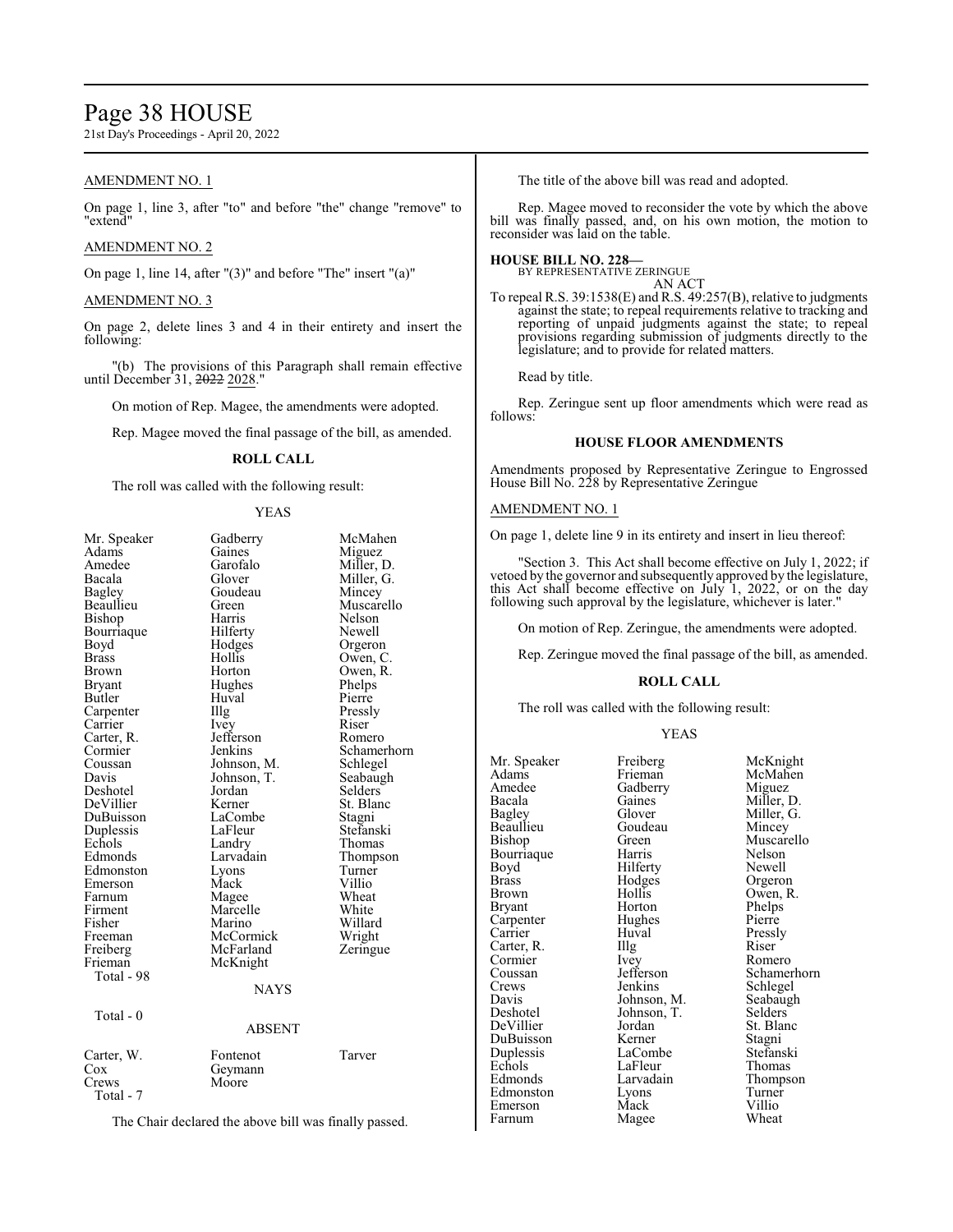# Page 39 HOUSE

21st Day's Proceedings - April 20, 2022

| Firment<br>Fisher<br>Fontenot<br>Freeman<br>Total - 96 | Marcelle<br>Marino<br>McCormick<br>McFarland | White<br>Willard<br>Wright<br>Zeringue |
|--------------------------------------------------------|----------------------------------------------|----------------------------------------|
|                                                        | <b>NAYS</b>                                  |                                        |
| Garofalo<br>Total - 1                                  | <b>ABSENT</b>                                |                                        |

| Butler     | Geymann | Owen, C. |
|------------|---------|----------|
| Carter, W. | Landry  | Tarver   |
| Cox        | Moore   |          |
| Total - 8  |         |          |

The Chair declared the above bill was finally passed.

The title of the above bill was read and adopted.

Rep. Zeringue moved to reconsider the vote by which the above bill was finally passed, and, on his own motion, the motion to reconsider was laid on the table.

#### **HOUSE BILL NO. 310—** BY REPRESENTATIVE MAGEE

AN ACT

To amend and reenact R.S. 39:128(B)(1), (2), and (4)(a) and (b) and to enact R.S.  $39:128(E)$  and  $1572(B)(7)$ , relative to the Louisiana Universities Marine Consortium for Research and Education; to provide with respect to certain capital outlay projects undertaken by the consortium; to provide with respect to certain public contract procurements made bythe consortium; and to provide for related matters.

Read by title.

Rep. Magee moved the final passage of the bill.

#### **ROLL CALL**

The roll was called with the following result:

#### YEAS

| Mr. Speaker | Frieman     | McKn                |
|-------------|-------------|---------------------|
| Adams       | Gadberry    | McMa                |
| Amedee      | Gaines      | Migue               |
| Bacala      | Garofalo    | Miller              |
| Bagley      | Glover      | Miller,             |
| Beaullieu   | Goudeau     | Mince               |
| Bishop      | Green       | Musca               |
| Bourriaque  | Harris      | Nelson              |
| Boyd        | Hilferty    | Newel               |
| Brass       | Hodges      | Owen,               |
| Brown       | Hollis      | Phelps              |
| Bryant      | Horton      | Pierre              |
| Carpenter   | Hughes      | Pressl <sub>!</sub> |
| Carrier     | Huval       | Riser               |
| Carter, R.  | Illg        | Romer               |
| Cormier     | Ivey        | Scham               |
| Coussan     | Jefferson   | Schleg              |
| Crews       | Jenkins     | Seabai              |
| Davis       | Johnson, M. | Selder              |
| Deshotel    | Johnson, T. | St. Bla             |
| DeVillier   | Jordan      | Stagni              |
| DuBuisson   | Kerner      | Stefan              |
| Duplessis   | LaCombe     | Thoma               |
| Echols      | LaFleur     | Thomp               |
| Edmonds     | Landry      | Turnei              |
| Edmonston   | Larvadain   | Villio              |
| Emerson     | Lyons       | Wheat               |
|             |             |                     |

eman McKnight<br>dberry McMahen dberry McMahen<br>
ines Miguez ines Miguez<br>
rofalo Miller I Bacala Garofalo Miller, D. ber Miller, G.<br>Baglerich Mincey udeau Mincey<br>een Muscare Muscarello rris Nelson Ferty Newell<br>dges Owen, dges Owen, C.<br>Ilis Phelps llis Phelps<br>rton Pierre ghes Pressly<br>val Riser Romero y<br>
Ferson Schlegel<br>
Schlegel ferson Schlegel<br>1991 - Seabaugl Seabaugh<br>Selders nson, T.<br>
dan Stagni Stagni rner Stefanski<br>Combe Thomas Combe Thomas<br>Fleur Thomps Fleur Thompson<br>
Turner Turner Turner<br>Villio vadain Villio<br>ons Wheat

| Farnum<br>Firment<br>Fisher<br>Fontenot<br>Freeman | Mack<br>Magee<br>Marcelle<br>Marino<br>McCormick | White<br>Willard<br>Wright<br>Zeringue |
|----------------------------------------------------|--------------------------------------------------|----------------------------------------|
| Freiberg<br>Total $-97$                            | McFarland<br><b>NAYS</b>                         |                                        |
| Total - 0                                          | <b>ABSENT</b>                                    |                                        |
| Butler<br>Carter, W.<br>Cox<br>Total - 8           | Geymann<br>Moore<br>Orgeron                      | Owen, R.<br>Tarver                     |

The Chair declared the above bill was finally passed.

The title of the above bill was read and adopted.

Rep. Magee moved to reconsider the vote by which the above bill was finally passed, and, on his own motion, the motion to reconsider was laid on the table.

# **HOUSE BILL NO. 318—**

BY REPRESENTATIVE ZERINGUE

- AN ACT
- To amend R.S. 49:191(1), relative to the Department of the Treasury, including provisions to provide for the re-creation of the Department of the Treasury and the statutory entities made a part of the department by law; to provide for the effective termination date for all statutory authority for the existence of such statutory entities; to provide for an effective date; and to provide for related matters.

Read by title.

Rep. Horton, on behalf of the Legislative Bureau, sent up floor amendments which were read as follows:

#### **HOUSE FLOOR AMENDMENTS**

Amendments proposed by Representative Horton on behalf of the Legislative Bureau to Engrossed House Bill No. 318 by Representative Zeringue

#### AMENDMENT NO. 1

On page 1, line 2, delete "R.S. 49:191(1)" and insert "and reenact R.S. 49:191(1) and to repeal R.S. 49:191(10)(b)"

On motion of Rep. Horton, the amendments were adopted.

Rep. Zeringue moved the final passage of the bill, as amended.

#### **ROLL CALL**

The roll was called with the following result:

#### YEAS

Mr. Speaker Frieman McKnight<br>
Adams Gadberry McMahen Amedee Gaines<br>Bacala Garofalo Bacala Garofalo Miller, D.<br>Bagley Geymann Miller, G. Bagley Geymann Miller, G.<br>Beaullieu Glover Mincey Beaullieu Glover Mincey<br>Bishop Goudeau Muscare Bourriaque<br>Boyd Boyd Harris Newell<br>Brass Hilferty Orgero

Gadberry McMahen<br>Gaines Miguez Goudeau Muscarello<br>Green Nelson Orgeron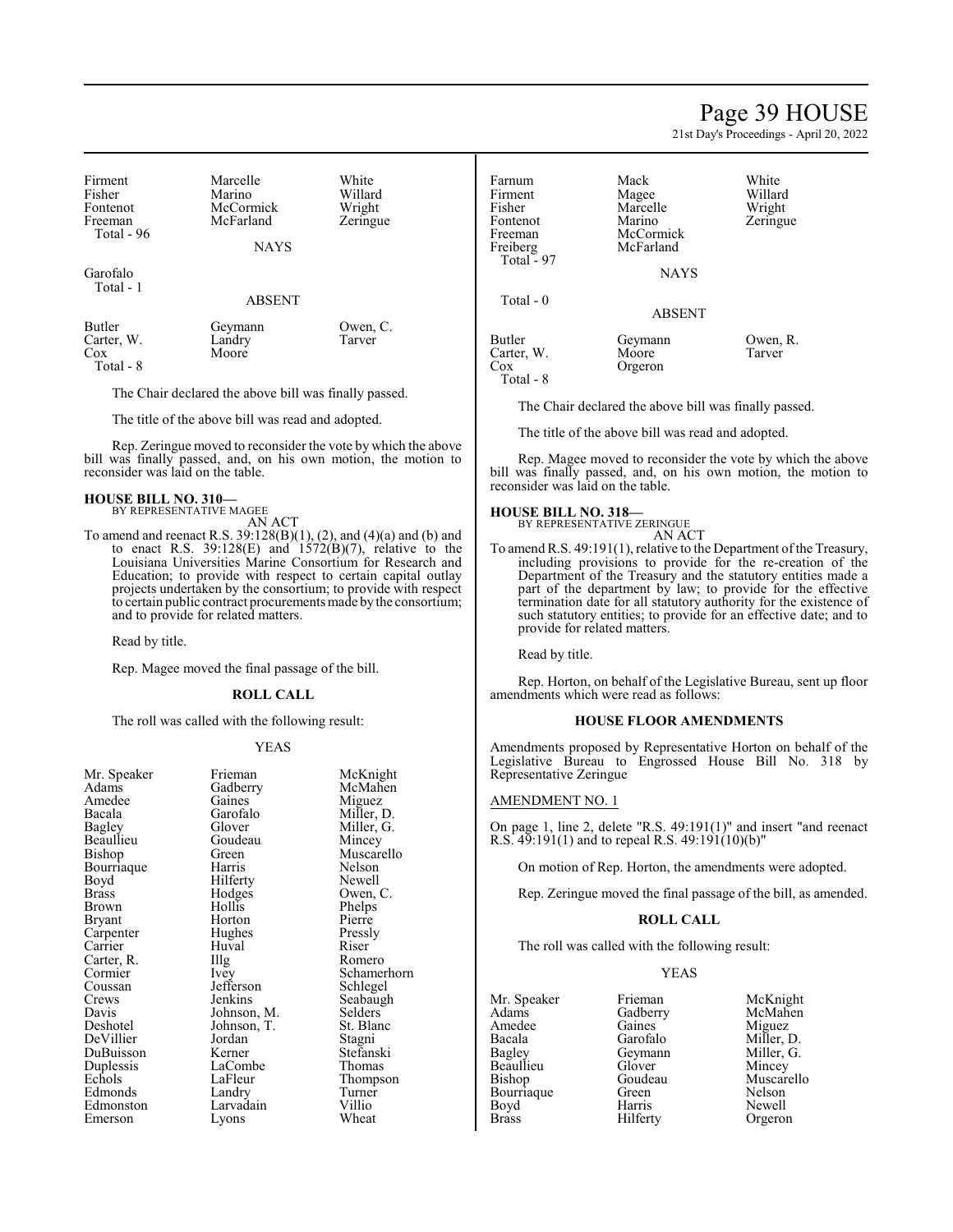# Page 40 HOUSE

21st Day's Proceedings - April 20, 2022

| Brown<br>Bryant<br>Carpenter<br>Carrier<br>Carter, R.<br>Cormier<br>Coussan<br>Crews<br>Davis<br>Deshotel<br>DeVillier<br>DuBuisson<br>Duplessis<br>Echols<br>Edmonds<br>Edmonston<br>Emerson<br>Farnum<br>Firment<br>Fisher<br>Fontenot<br>Freeman<br>Freiberg<br>Total - 99 | Hodges<br>Hollis<br>Horton<br>Hughes<br>Huval<br>$\prod_{i=1}^{n}$<br><i>lvey</i><br>Jefferson<br><b>Jenkins</b><br>Johnson, M.<br>Johnson, T.<br>Jordan<br>Kerner<br>LaCombe<br>LaFleur<br>Larvadain<br>Lyons<br>Mack<br>Magee<br>Marcelle<br>Marino<br>McCormick<br>McFarland<br><b>NAYS</b> | Owen, C.<br>Owen, R.<br>Phelps<br>Pierre<br>Pressly<br>Riser<br>Romero<br>Schamerhorn<br>Schlegel<br>Seabaugh<br>Selders<br>St. Blanc<br>Stagni<br>Stefanski<br>Thomas<br>Thompson<br>Turner<br>Villio<br>Wheat<br>White<br>Willard<br>Wright<br>Zeringue |
|-------------------------------------------------------------------------------------------------------------------------------------------------------------------------------------------------------------------------------------------------------------------------------|------------------------------------------------------------------------------------------------------------------------------------------------------------------------------------------------------------------------------------------------------------------------------------------------|-----------------------------------------------------------------------------------------------------------------------------------------------------------------------------------------------------------------------------------------------------------|
|                                                                                                                                                                                                                                                                               |                                                                                                                                                                                                                                                                                                |                                                                                                                                                                                                                                                           |
| Total - 0                                                                                                                                                                                                                                                                     | ABSENT                                                                                                                                                                                                                                                                                         |                                                                                                                                                                                                                                                           |

| Butler     | Cox    | Moore  |
|------------|--------|--------|
| Carter, W. | Landry | Tarver |
| Total - 6  |        |        |

The Chair declared the above bill was finally passed.

The title of the above bill was read and adopted.

Rep. Zeringue moved to reconsider the vote by which the above bill was finally passed, and, on his own motion, the motion to reconsider was laid on the table.

# **HOUSE BILL NO. 319—** BY REPRESENTATIVE CREWS

AN ACT

To amend and reenact R.S.  $2:602(A)(1)$  and to enact R.S.  $2:602(A)(3)$  and  $(4)$ , relative to the appointment and qualifications of the Shreveport Airport Authority commissioners; to require the appointment of at least one commissioner with aviation experience after a certain date; to require documentation evidencing the requisite experience; and to provide for related matters.

Read by title.

Rep. Crews moved the final passage of the bill.

#### **ROLL CALL**

The roll was called with the following result:

# YEAS

| Mr. Speaker  | Freeman  | McKnigh   |
|--------------|----------|-----------|
| Adams        | Freiberg | McMahe    |
| Amedee       | Frieman  | Miguez    |
| Bacala       | Gadberry | Miller, G |
| Bagley       | Garofalo | Mincey    |
| Beaullieu    | Geymann  | Muscarel  |
| Bishop       | Goudeau  | Nelson    |
| Bourriaque   | Green    | Newell    |
| Boyd         | Harris   | Orgeron   |
| <b>Brass</b> | Hilferty | Owen, C.  |
|              |          |           |

McKnight McMahen Miguez Miller, G. Mincey Muscarello Nelson Newell Orgeron

| <b>Brown</b><br>Bryant<br>Carpenter<br>Carrier<br>Cormier<br>Coussan<br>Crews<br>Davis<br>Deshotel<br>DeVillier<br>DuBuisson<br>Duplessis<br>Edmonds<br>Edmonston<br>Emerson<br>Farnum<br>Firment<br>Fisher<br>Fontenot<br>Total - 86 | Hodges<br>Hollis<br>Horton<br>Hughes<br>Huval<br>Illg<br><i>lvey</i><br>Jefferson<br>Jenkins<br>Johnson, M.<br>Johnson, T.<br>Kerner<br>LaCombe<br>LaFleur<br>Mack<br>Magee<br>Marino<br>McCormick<br>McFarland<br><b>NAYS</b> | Owen, R.<br>Riser<br>Romero<br>Schamerhorn<br>Schlegel<br>Seabaugh<br>Selders<br>St. Blanc<br>Stagni<br>Stefanski<br>Thomas<br>Thompson<br>Turner<br>Villio<br>Wheat<br>White<br>Willard<br>Wright |
|---------------------------------------------------------------------------------------------------------------------------------------------------------------------------------------------------------------------------------------|--------------------------------------------------------------------------------------------------------------------------------------------------------------------------------------------------------------------------------|----------------------------------------------------------------------------------------------------------------------------------------------------------------------------------------------------|
| Carter, R.<br>Glover<br>Total - 5                                                                                                                                                                                                     | Landry<br>Larvadain<br><b>ABSENT</b>                                                                                                                                                                                           | Pierre                                                                                                                                                                                             |
| <b>Butler</b><br>Carter, W.<br>Cox<br>Echols<br>Gaines                                                                                                                                                                                | Jordan<br>Lyons<br>Marcelle<br>Miller, D.<br>Moore                                                                                                                                                                             | Phelps<br>Pressly<br>Tarver<br>Zeringue                                                                                                                                                            |

Total - 14

The Chair declared the above bill was finally passed.

The title of the above bill was read and adopted.

Rep. Crews moved to reconsider the vote by which the above bill was finally passed, and, on his own motion, the motion to reconsider was laid on the table.

### **HOUSE BILL NO. 346—**

BY REPRESENTATIVES THOMPSON, AMEDEE, BRASS, DUBUISSON,<br>EDMONDS, FREEMAN, FREIBERG, HARRIS, HILFERTY, HUGHES,<br>JEFFERSON, KERNER, CHARLES OWEN, ROMERO, SCHLEGEL, ST.<br>BLANC, TARVER, VILLIO, AND WHEAT AN ACT

To enact R.S. 17:7.6, relative to education; to establish a program for the purpose of awarding scholarships to students in certain teacher preparation programs; to provide for program administration by the state Department of Education; to create a fund for the purpose of funding the program; to require the State Board of Elementary and Secondary Education to adopt rules relative to the program and the fund; and to provide for related matters.

Read by title.

Rep. Thompson moved the final passage of the bill.

# **ROLL CALL**

The roll was called with the following result:

#### YEAS

Adams Gaines<br>Amedee Garofalo Bagley Goudeau<br>Bishop Green

Mr. Speaker Gadberry McMahen<br>Adams Gaines Miguez Amedee Garofalo Miller, D.<br>Bacala Glover Miller, G. Bacala Glover Miller, G.<br>Bagley Goudeau Mincey Muscarello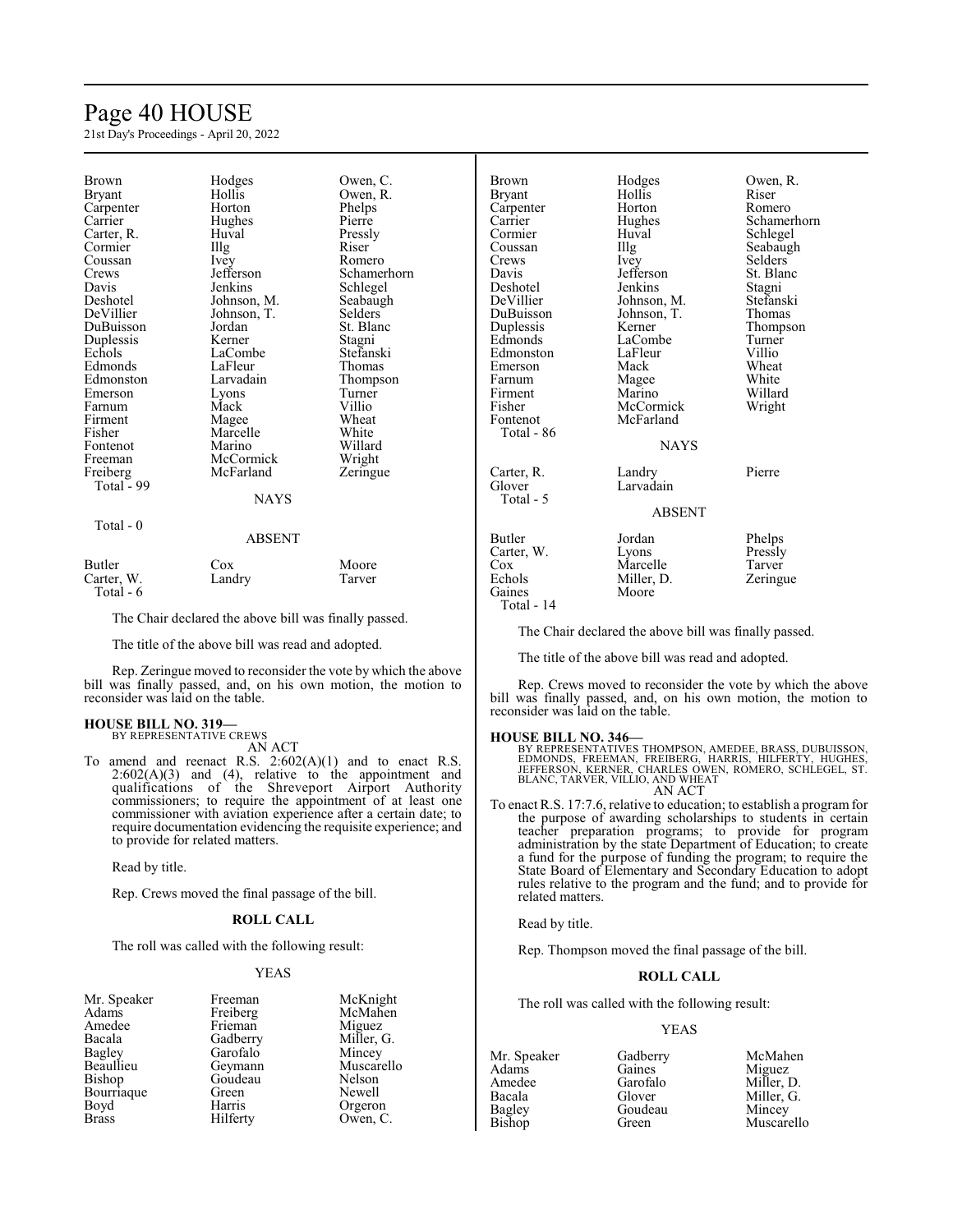# Page 41 HOUSE

21st Day's Proceedings - April 20, 2022

Bourriaque Harris Nelson<br>Boyd Hilferty Newell Boyd Hilferty<br>Brass Hodges Brass Hodges Orgeron Brown Hollis Owen, C. Bryant Horton Owen, R.<br>Butler Hughes Phelps Carpenter Huval<br>Carrier Hllg Carter, R. Ivey Riser Cormier Befferson Romero Cormier Jefferson<br>Coussan Jenkins Coussan Jenkins Schamerhorn<br>Crews Johnson, M. Schlegel Crews Johnson, M. Schlegel<br>Davis Johnson, T. Seabaugh Deshotel Jordan Selders DeVillier<br>DuBuisson Duplessis LaFleur<br>Echols Landry Echols Landry Thomas<br>
Edmonds Larvadain Thomps Emerson Lyons Turner<br>Firment Mack Villio Firment Mack Villio<br>Fisher Marcelle Wheat Fontenot Marino White<br>
Freeman McCormick Willard Freeman McCormick Willard<br>
Freiberg McFarland Wright Freiberg McFarland Wright<br>Frieman McKnight Zeringue Total - 96

Total - 0

Total - 9

reconsider was laid on the table.

BY REPRESENTATIVE BRYANT

**HOUSE BILL NO. 630—**

related matters. Read by title.

Hughes Phelps<br>Huval Pierre The Pressly<br>
Ivey Riser Johnson, T. Seabaug<br>Jordan Selders LaCombe Stagni<br>LaFleur Stefanski Larvadain Thompson<br>Lyons Turner Marcelle Wheat<br>Marino White McKnight **NAYS** 

ABSENT

The Chair declared the above bill was finally passed. The title of the above bill was read and adopted.

Rep. Thompson moved to reconsider the vote by which the above bill was finally passed, and, on his own motion, the motion to

AN ACT To designate a portion of Louisiana Highway 31 in Iberia Parish and St. Martin Parish as the "Judge Paul deMahy Highway"; to designate a portion of Louisiana Highway 675 in Iberia Parish as the "Judge Charles L. Porter Highway"; to designate a portion of Louisiana Highway 347 in St. Martin Parish as the "Judge Carl J. Williams Memorial Parkway"; to designate a portion of Louisiana Highway 96 in St. Martin Parish as the "Judge C. Thomas Bienvenu, Jr. Memorial Highway"; and to provide for

Rep. Bryant moved the final passage of the bill.

The roll was called with the following result:

**ROLL CALL**

YEAS

Beaullieu Edmonston Magee<br>Carter, W. Farnum Moore Carter, W. Farnum Moore<br>Cox Geymann Tarver Geymann

# Bagley Glover Mincey<br>Bishop Goudeau Muscar Bourriaque Green<br>Boyd Harris Boyd Harris Newell<br>Brass Hilferty Orgeron Brass Hilferty<br>Brown Hodges Brown Hodges Owen, C.<br>Bryant Hollis Owen, R. Bryant Hollis Owen, R.<br>Butler Horton Phelps Carpenter Hughe<br>Carrier Huval Carter, R. Illg Riser Cormier Livey Romero Cormier Ivey<br>Coussan Jefferson Coussan Jefferson Schamerhorn<br>Crews Jenkins Schlegel Crews Jenkins Schlegel<br>Davis Johnson, M. Seabaugh Davis Johnson, M.<br>Deshotel Johnson T. DeVillier Jordan St. Blanc<br>DuBuisson Kerner Stagni DuBuisson Kerner Stagni Duplessis LaCombe Stefansk<br>Echols LaFleur Thomas Echols LaFleur<br>Edmonds Landry Edmonston Larvadain Turner<br>Emerson Lyons Villio Emerson Lyons Villio<br>
Farnum Mack Wheat Farnum Mack Wheat<br>Firment Mage White Firment Magee White<br>
Fisher Marcelle Willard Fontenot Marino Wright<br>
Freeman McCormick Zeringue Freeman McCormick<br>Freiberg McFarland Freiberg McFarland<br>Frieman McKnight Total - 100

Horton Phelps<br>Hughes Pierre Huval Pressly<br>Illg Riser Johnson, T. Selders<br>Jordan St. Blanc Marcelle Willard<br>
Marino Wright McKnight NAYS

Goudeau Muscarello<br>Green Nelson Landry Thompson<br>Larvadain Turner

 Total - 0 ABSENT Beaullieu Cox Tarver Carter, W. Moore Total - 5

The Chair declared the above bill was finally passed.

The title of the above bill was read and adopted.

Rep. Bryant moved to reconsider the vote by which the above bill was finally passed, and, on his own motion, the motion to reconsider was laid on the table.

#### **HOUSE BILL NO. 645—**

BY REPRESENTATIVES MAGEE AND EDMONSTON AN ACT

To amend and reenact the heading of Subpart O of Part II-A of Chapter 1 of Subtitle I of Title 39 of the Louisiana Revised Statutes of 1950 and to enact R.S. 39:100.62, relative to special funds; to create the Community Options Waiver Fund as a special fund in the state treasury; to provide for dedication of certain revenues and for the deposit and use of monies in the fund; to provide an effective date; and to provide for related matters.

Read by title.

Rep. Magee moved the final passage of the bill.

### **ROLL CALL**

The roll was called with the following result:

#### YEAS

| Mr. Speaker | Gadberry | McMahen    |             |
|-------------|----------|------------|-------------|
| Adams       | Gaines   | Miguez     |             |
| Amedee      | Garofalo | Miller, D. | Mr. Speaker |
| Bacala      | Gevmann  | Miller. G. | Adams       |

Freiberg McKnight<br>
Frieman McMahen McMahen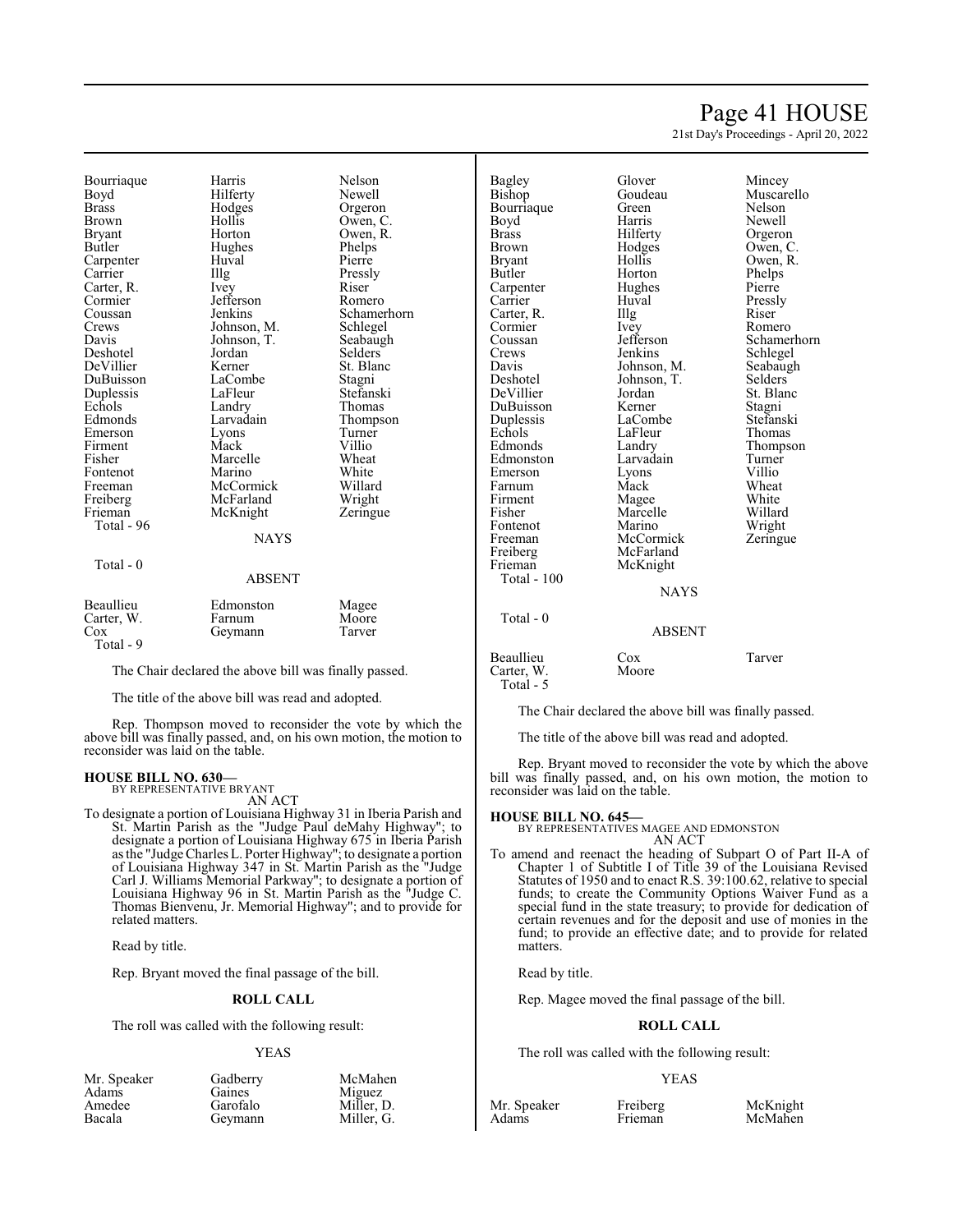# Page 42 HOUSE

21st Day's Proceedings - April 20, 2022

| Amedee        | Gadberry                               | Miguez      | Adams         | Freiberg      | McMahen     |
|---------------|----------------------------------------|-------------|---------------|---------------|-------------|
| Bacala        | Gaines                                 | Miller, D.  | Amedee        | Frieman       | Miguez      |
| <b>Bagley</b> | Garofalo                               | Miller, G.  | Bacala        | Gadberry      | Miller, D.  |
| Beaullieu     | Glover                                 | Mincey      | Bagley        | Gaines        | Miller, G.  |
| Bishop        | Goudeau                                | Muscarello  | Beaullieu     | Garofalo      | Mincey      |
| Bourriaque    | Green                                  | Nelson      | Bishop        | Glover        | Muscarello  |
| Boyd          | Harris                                 | Newell      | Bourriaque    | Goudeau       | Nelson      |
| <b>Brass</b>  | Hilferty                               | Orgeron     | Boyd          | Green         | Newell      |
| <b>Brown</b>  | Hodges                                 | Owen, C.    | <b>Brass</b>  | Harris        | Orgeron     |
| <b>Bryant</b> | Hollis                                 | Phelps      | <b>Brown</b>  | Hilferty      | Owen, C.    |
| Butler        | Horton                                 | Pierre      | <b>Bryant</b> | Hodges        | Phelps      |
| Carpenter     | Hughes                                 | Pressly     | Butler        | Hollis        | Pierre      |
| Carrier       | Huval                                  | Riser       | Carpenter     | Hughes        | Pressly     |
| Carter, R.    | Illg                                   | Romero      | Carrier       | Huval         | Riser       |
| Cormier       | Ivey                                   | Schamerhorn | Carter, R.    | Illg          | Romero      |
| Coussan       | Jefferson                              | Schlegel    | Cormier       | Ivey          | Schamerhorn |
| Crews         | Jenkins                                | Selders     | Coussan       | Jefferson     | Schlegel    |
| Davis         | Johnson, M.                            | St. Blanc   | Crews         | Jenkins       | Seabaugh    |
| Deshotel      | Johnson, T.                            | Stagni      | Davis         | Johnson, T.   | Selders     |
| DeVillier     | Jordan                                 | Stefanski   | Deshotel      | Jordan        | St. Blanc   |
| DuBuisson     | Kerner                                 | Thomas      | DeVillier     | Kerner        | Stagni      |
| Duplessis     | LaCombe                                | Thompson    | DuBuisson     | LaCombe       | Stefanski   |
| Echols        | LaFleur                                | Turner      | Duplessis     | LaFleur       | Thomas      |
| Edmonds       | Landry                                 | Villio      | Echols        | Landry        | Thompson    |
| Edmonston     | Larvadain                              | Wheat       | Edmonds       | Larvadain     | Turner      |
| Emerson       | Lyons                                  | White       | Edmonston     | Lyons         | Villio      |
| Farnum        | Mack                                   | Willard     | Emerson       | Mack          | Wheat       |
| Firment       | Magee                                  | Wright      | Farnum        | Magee         | White       |
| Fisher        | Marcelle                               | Zeringue    | Firment       | Marcelle      | Willard     |
| Fontenot      | Marino                                 |             | Fisher        | Marino        | Wright      |
| Freeman       | McCormick                              |             | Fontenot      | McFarland     | Zeringue    |
| Total - 97    |                                        |             | Total - 96    |               |             |
|               | <b>NAYS</b>                            |             |               | <b>NAYS</b>   |             |
| Total - $0$   |                                        |             | McCormick     |               |             |
|               | <b>ABSENT</b>                          |             | Total - 1     |               |             |
|               |                                        |             |               | <b>ABSENT</b> |             |
| Carter, W.    | McFarland                              | Seabaugh    |               |               |             |
| Cox           | Moore                                  | Tarver      | Carter, W.    | Horton        | Owen, R.    |
| Geymann       | Owen, R.                               |             | Cox           | Johnson, M.   | Tarver      |
| Total - 8     |                                        |             | Geymann       | Moore         |             |
|               | <b>THE CLUBS LEADER SET AND LEADER</b> | $\sim$ 11   | Total - 8     |               |             |

The Chair declared the above bill was finally passed.

The title of the above bill was read and adopted.

Rep. Orgeron moved to reconsider the vote by which the above bill was finally passed, and, on his own motion, the motion to reconsider was laid on the table.

#### **HOUSE BILL NO. 834—**

- BY REPRESENTATIVE ILLG AN ACT
- To amend and reenact R.S. 9:154(A)(16) and (17) and to enact R.S. 9:153(12)(i), 154(A)(18), and 157.1, relative to unclaimed property; to provide relative to definitions; to provide relative to the definition of "property" for a sports wagering account; to provide relative to abandoned property; to provide relative to abandoned funds in a sports wagering account; to prohibit charges by a licensee or sports wagering account operator on abandoned sports wagering accounts; and to provide for related matters.

Read by title.

Rep. Illg sent up floor amendments which were read as follows:

#### **HOUSE FLOOR AMENDMENTS**

Amendments proposed by Representative Illg to Engrossed House Bill No. 834 by Representative Illg

The Chair declared the above bill was finally passed.

The title of the above bill was read and adopted.

Rep. Magee moved to reconsider the vote by which the above bill was finally passed, and, on his own motion, the motion to reconsider was laid on the table.

# **HOUSE BILL NO. 687—** BY REPRESENTATIVE ORGERON

- AN ACT
- To amend and reenact R.S.  $49:214.5.4(E)(1)$ ,  $(3)$ ,  $(4)(introducing the same result)$ paragraph) and (b), and (5)(a)(introductory paragraph) and (b), and (F) and to enact R.S. 49:214.5.4(K), relative to federal proceeds from alternative energy production in the coastal area; to provide for disposition of revenues; to provide for restrictions on the use of revenues; and to provide for related matters.

Read by title.

Rep. Orgeron moved the final passage of the bill.

#### **ROLL CALL**

The roll was called with the following result:

#### YEAS

Mr. Speaker Freeman McKnight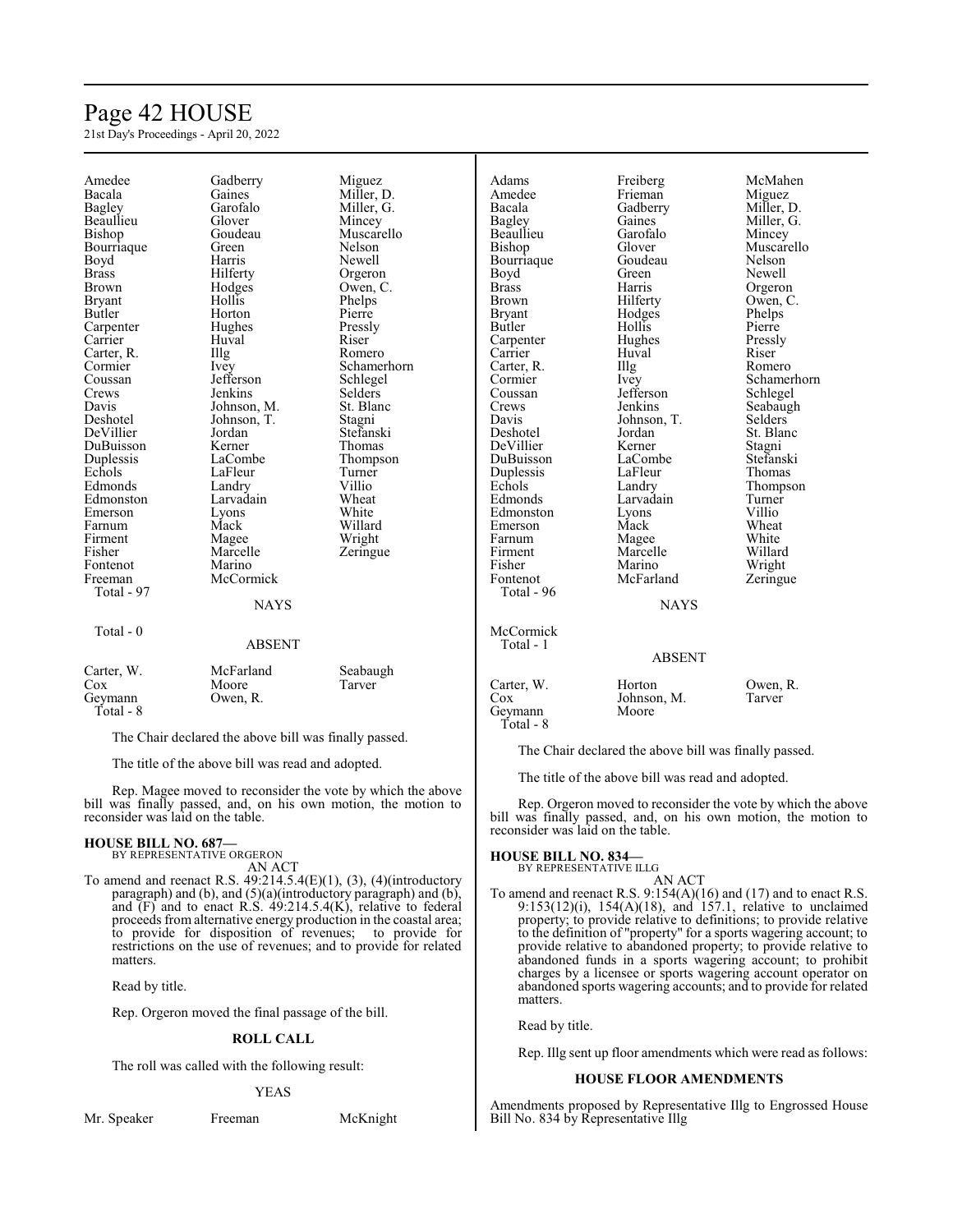21st Day's Proceedings - April 20, 2022

# AMENDMENT NO. 1

On page 2, delete line 28 in its entirety

On motion of Rep. Illg, the amendments were adopted.

Rep. Illg moved the final passage of the bill, as amended.

# **ROLL CALL**

The roll was called with the following result:

YEAS

McFarland McKnight McMahen Miguez Miller, D. Miller, G. Mincey Muscarello Nelson<br>Newell

Orgeron Owen, C. Phelps<br>Pierre

Romero Schamerhorn Schlegel Seabaugh Selders<sup>'</sup> St. Blanc<br>Stagni

Stefanski Thomas Thompson Turner<br>Villio

Wheat White Willard Wright Zeringue

Owen, R.<br>Tarver

| Mr. Speaker   | Freiberg      | McFarl   |
|---------------|---------------|----------|
| Adams         | Frieman       | McKni    |
| Amedee        | Gadberry      | McMal    |
| Bacala        | Gaines        | Miguez   |
| <b>Bagley</b> | Garofalo      | Miller,  |
| Beaullieu     | Glover        | Miller,  |
| Bishop        | Goudeau       | Mincey   |
| Bourriaque    | Green         | Muscar   |
| Boyd          | Harris        | Nelson   |
| <b>Brass</b>  | Hilferty      | Newell   |
| <b>Brown</b>  | Hodges        | Orgero   |
| <b>Bryant</b> | Hollis        | Owen,    |
| Butler        | Horton        | Phelps   |
| Carpenter     | Hughes        | Pierre   |
| Carrier       | Huval         | Pressly  |
| Carter, R.    | Illg          | Riser    |
| Cormier       | Ivey          | Romer    |
| Coussan       | Jefferson     | Scham    |
| Crews         | Jenkins       | Schleg   |
| Davis         | Johnson, M.   | Seabau   |
| Deshotel      | Johnson, T.   | Selders  |
| DeVillier     | Jordan        | St. Blai |
| DuBuisson     | Kerner        | Stagni   |
| Duplessis     | LaCombe       | Stefans  |
| Echols        | LaFleur       | Thoma    |
| Edmonds       | Landry        | Thomp    |
| Edmonston     | Larvadain     | Turner   |
| Emerson       | Lyons         | Villio   |
| Farnum        | Mack          | Wheat    |
| Firment       | Magee         | White    |
| Fisher        | Marcelle      | Willard  |
| Fontenot      | Marino        | Wright   |
| Freeman       | McCormick     | Zering   |
| Total - 99    |               |          |
|               | <b>NAYS</b>   |          |
| Total - 0     |               |          |
|               | <b>ABSENT</b> |          |
| Carter, W.    | Geymann       | Owen,    |
| $\cos$        | Moore         | Tarver   |
| Total - 6     |               |          |
|               |               |          |

The Chair declared the above bill was finally passed.

The title of the above bill was read and adopted.

Rep. Illg moved to reconsider the vote by which the above bill was finally passed, and, on his own motion, the motion to reconsider was laid on the table.

#### **HOUSE BILL NO. 842—**

BY REPRESENTATIVE MCMAHEN AN ACT

To enact R.S. 9:2800.28, relative to liability; to provide relative to veterinary professionals; to provide relative to animal abuse and reporting; to provide for immunity from civil liability or criminal prosecution; and to provide for related matters.

Read by title.

Rep. McMahen sent up floor amendments which were read as follows:

# **HOUSE FLOOR AMENDMENTS**

Amendments proposed by Representative McMahen to Engrossed House Bill No. 842 by Representative McMahen

#### AMENDMENT NO. 1

On page 1, line 4, after "prosecution;" and before "and" insert "to provide relative to the release of confidential information;"

On motion of Rep. McMahen, the amendments were adopted.

Rep. McMahen moved the final passage of the bill, as amended.

#### **ROLL CALL**

The roll was called with the following result:

#### YEAS

Mr. Speaker Gadberry McMahen<br>Adams Gaines Miguez Adams Gaines Miguez<br>Amedee Garofalo Miller I Amedee Garofalo Miller, D.<br>Bacala Glover Miller G Bacala Glover Miller, G.<br>Bagley Goudeau Mincey Bagley Goudeau Mincey<br>Bishop Green Muscar Bourriaque Harris Nelson<br>Boyd Hilferty Newell Boyd Hilferty<br>Brass Hodges Brass Brass Hodges Orgeron<br>Brown Hollis Owen, C Brown Hollis Owen, C.<br>Bryant Horton Phelps Horton Phelps<br>Hughes Pierre Carpenter Carrier Huval Pressly Carter, R. Illg Riser Cormier Livey Romero Cormier Ivey<br>Crews Jefferson Crews Jefferson Schamerhorn<br>
Davis Jenkins Schlegel Davis Jenkins Schlegel<br>Deshotel Johnson, T. Seabaugh DeVillier Jordan Selders<br>DuBuisson Kerner St. Blanc DuBuisson Kerner St. Bla<br>
Duplessis LaCombe Stagni Duplessis LaComb<br>Echols LaFleur Edmonds Landry<br>Edmonston Larvadain Edmonston Larvadain Thompson<br>Emerson Lyons Turner Emerson Lyons<br>Farnum Mack Farnum Mack Villio<br>Firment Magee Wheat Firment Magee Wheat<br>
Fisher Marcelle White Fontenot Marino Willard<br>Freeman McCormick Wright Freeman McCormick Wright<br>
Freiberg McFarland Zeringue Freiberg McFarland<br>Frieman McKnight McKnight Total - 95 **NAYS**  Total - 0 Butler Geymann<br>Carter, W. Johnson, J

Green Muscarello<br>Harris Nelson Johnson, T. Seabaughter Seabaughter Seabaughter Seabaughter Seabaughter Seabaughter Seabaughter Seabaughter Seabaughter Seabaughter Seabaughter Seabaughter Seabaughter Seabaughter Seabaughter Seabaughter Seabaughter Seabau LaFleur Stefanski<br>Landry Thomas Marcelle White<br>
Marino Willard

# ABSENT

Beaullieu Cox Owen, R.<br>Butler Geymann Tarver Johnson, M.<br>Moore Coussan Total - 10

The Chair declared the above bill was finally passed.

The title of the above bill was read and adopted.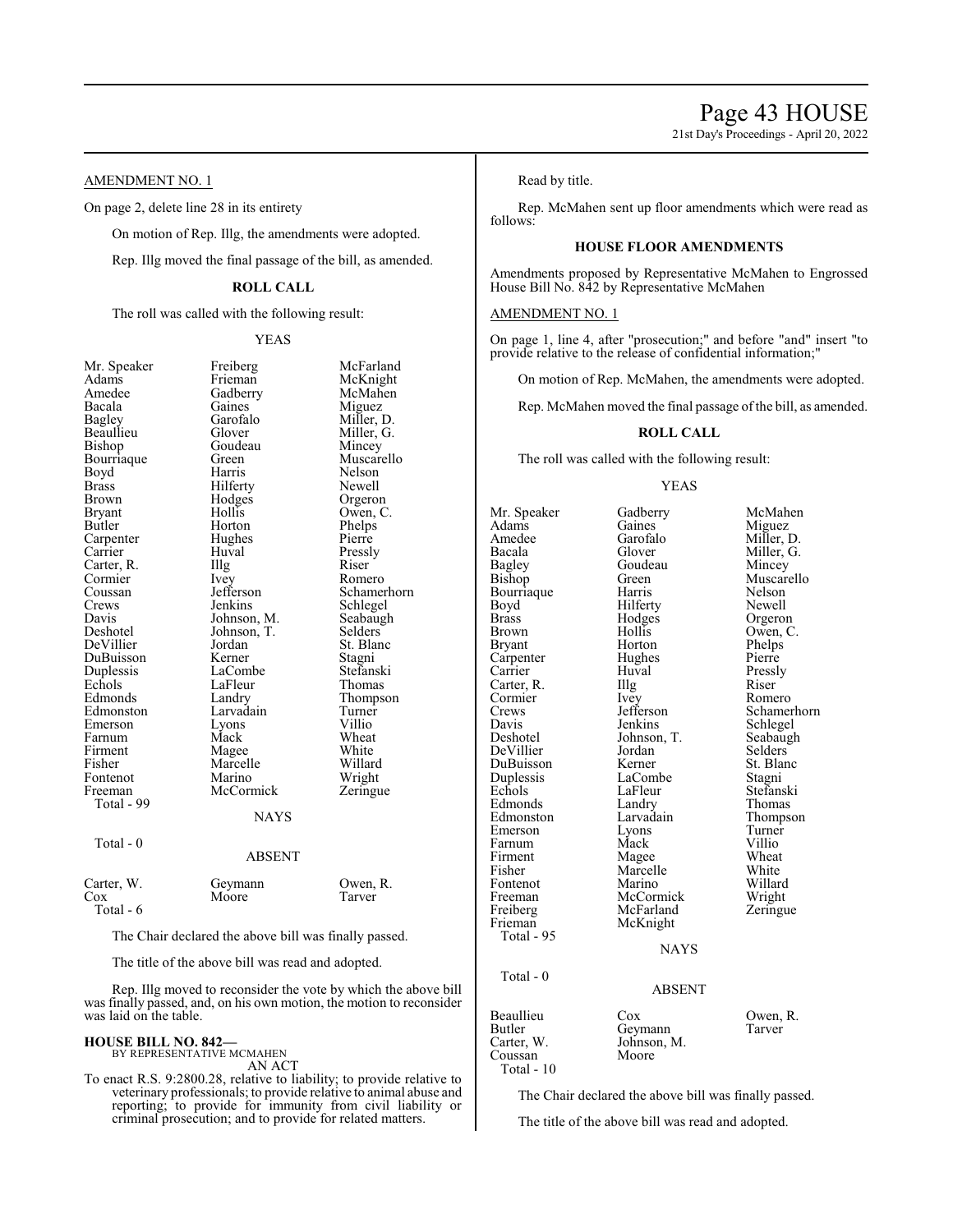# Page 44 HOUSE

21st Day's Proceedings - April 20, 2022

Rep. McMahen moved to reconsider the vote by which the above bill was finally passed, and, on his own motion, the motion to reconsider was laid on the table.

#### **HOUSE BILL NO. 855—**

BY REPRESENTATIVE THOMAS AN ACT

To amend and reenact R.S. 32:361.2(A)(3)(c), relative to tinting of motor vehicle windows for a medical exemption; to provide for an exemption relative to certain diagnosed medical or physical conditions; to provide for the duration of the medical exemption applicable to window tinting; and to provide for related matters.

Read by title.

Rep. Thomas moved the final passage of the bill.

# **ROLL CALL**

The roll was called with the following result:

#### YEAS

| Mr. Speaker   | Gaines        | Miguez      |
|---------------|---------------|-------------|
| Adams         | Garofalo      | Miller, D.  |
| Amedee        | Glover        | Miller, G.  |
| Bacala        | Green         | Mincey      |
| Bagley        | Harris        | Muscarello  |
| Bishop        | Hilferty      | Nelson      |
| Bourriaque    | Hodges        | Newell      |
| Boyd          | Hollis        | Orgeron     |
| <b>Brass</b>  | Horton        | Owen, C.    |
| Brown         | Hughes        | Phelps      |
| <b>Bryant</b> | Huval         | Pierre      |
| Carpenter     | Illg          | Pressly     |
| Carrier       | <i>lvey</i>   | Riser       |
| Carter, R.    | Jefferson     | Romero      |
| Cormier       | Jenkins       | Schamerhorn |
| Crews         | Johnson, M.   | Schlegel    |
| Davis         | Johnson, T.   | Seabaugh    |
| Deshotel      | Jordan        | Selders     |
| DeVillier     | Kerner        | St. Blanc   |
| DuBuisson     | LaCombe       | Stagni      |
| Duplessis     | LaFleur       | Stefanski   |
| Echols        | Landry        | Thomas      |
| Edmonds       | Larvadain     | Thompson    |
| Edmonston     | Lyons         | Turner      |
| Emerson       | Mack          | Villio      |
| Farnum        | Magee         | Wheat       |
| Fisher        | Marcelle      | White       |
| Fontenot      | Marino        | Willard     |
| Freeman       | McCormick     | Wright      |
| Freiberg      | McFarland     | Zeringue    |
| Frieman       | McKnight      |             |
| Gadberry      | McMahen       |             |
| Total - 94    |               |             |
|               | NAYS          |             |
| Total - $0$   |               |             |
|               | <b>ABSENT</b> |             |
|               |               |             |
| Beaullieu     | Cox           | Moore       |
| Butler        | Firment       | Owen, R.    |
| Carter, W.    | Geymann       | Tarver      |
| Coussan       | Goudeau       |             |
| Total - 11    |               |             |
|               |               |             |
|               |               |             |

The Chair declared the above bill was finally passed.

The title of the above bill was read and adopted.

Rep. Thomas moved to reconsider the vote by which the above bill was finally passed, and, on her own motion, the motion to reconsider was laid on the table.

# **Consent to Correct a Vote Record**

Rep. Stagni requested the House consent to record his vote on final passage of House Bill No. 855 as yea, which consent was unanimously granted.

**HOUSE BILL NO. 903—** BY REPRESENTATIVE GREGORY MILLER AN ACT

To amend and reenact R.S. 35:626(B) and to enact R.S. 35:626(C), relative to notaries; to provide relative to remote online notarization; to provide relative to execution of certain notarial acts; and to provide for related matters.

Read by title.

Rep. Gregory Miller moved the final passage of the bill.

### **ROLL CALL**

The roll was called with the following result:

#### YEAS

| Mr. Speaker<br>Adams<br>Amedee<br>Bacala<br><b>Bagley</b><br>Bishop<br>Bourriaque<br>Boyd<br>Brass<br><b>Brown</b><br><b>Bryant</b><br>Butler<br>Carpenter<br>Carrier<br>Carter, R.<br>Cormier<br>Crews<br>Davis<br>Deshotel<br>DeVillier<br>DuBuisson<br>Duplessis<br>Echols<br>Edmonds<br>Edmonston<br>Emerson<br>Farnum<br>Firment<br>Fisher<br>Fontenot<br>Freeman<br>Freiberg<br>Frieman<br>Total - 97 | Gadberry<br>Gaines<br>Garofalo<br>Geymann<br>Glover<br>Goudeau<br>Green<br>Harris<br>Hilferty<br>Hodges<br>Hollis<br>Horton<br>Hughes<br>Huval<br>Illg<br>Ivey<br>Jefferson<br>Jenkins<br>Johnson, M.<br>Johnson, T.<br>Jordan<br>Kerner<br>LaCombe<br>LaFleur<br>Landry<br>Larvadain<br>Lyons<br>Mack<br>Marcelle<br>Marino<br>McCormick<br>McFarland<br>McKnight<br><b>NAYS</b> | McMahen<br>Miguez<br>Miller, D.<br>Miller, G.<br>Mincey<br>Muscarello<br>Nelson<br>Newell<br>Orgeron<br>Owen, C.<br>Phelps<br>Pierre<br>Pressly<br>Riser<br>Romero<br>Schamerho<br>Schlegel<br>Seabaugh<br>Selders<br>St. Blanc<br>Stagni<br>Stefanski<br>Thomas<br>Thompson<br>Turner<br>Villio<br>Wheat<br>White<br>Willard<br>Wright<br>Zeringue |
|-------------------------------------------------------------------------------------------------------------------------------------------------------------------------------------------------------------------------------------------------------------------------------------------------------------------------------------------------------------------------------------------------------------|-----------------------------------------------------------------------------------------------------------------------------------------------------------------------------------------------------------------------------------------------------------------------------------------------------------------------------------------------------------------------------------|-----------------------------------------------------------------------------------------------------------------------------------------------------------------------------------------------------------------------------------------------------------------------------------------------------------------------------------------------------|
| Total - 0                                                                                                                                                                                                                                                                                                                                                                                                   | <b>ABSENT</b>                                                                                                                                                                                                                                                                                                                                                                     |                                                                                                                                                                                                                                                                                                                                                     |
| Beaullieu<br>Carter, W.<br>Coussan<br>Total - 8                                                                                                                                                                                                                                                                                                                                                             | $\cos$<br>Magee<br>Moore                                                                                                                                                                                                                                                                                                                                                          | Owen, R.<br>Tarver                                                                                                                                                                                                                                                                                                                                  |

ofalo Miller, D.<br>mann Miller, G. mann Miller, G.<br>
ver Mincey ver Mincey<br>deau Muscare deau Muscarello<br>
en Nelson en Nelson<br>Tis Newell ris Newell<br>Perty Orgeroi Preferty Orgeron<br>
Brass Owen, C lges Owen, C.<br>lis Phelps lis Phelps<br>ton Pierre ton Pierre<br>
ghes Pressl hes Pressly<br>cal Riser Romero External Schamerhorn<br>
Schlegel<br>
Schlegel erson Schlegel<br>
Seabaugh Seabaugh<br>Selders nson, T. St. Blanc<br>
lan Stagni lan Stagni<br>ner Stefans ner Stefanski<br>Stefanski Thomas Frame Combe<br>
Economic Lacombus Chemps<br>
Economic Thomas eur Thompson<br>dry Turner dry Turner<br>vadain Villio ns Wheat<br>External White k White<br>Firment Willem Willar relle Willard<br>Fino Wright ino Wright<br>Cormick Zeringu Zeringue

#### NAYS

#### ABSENT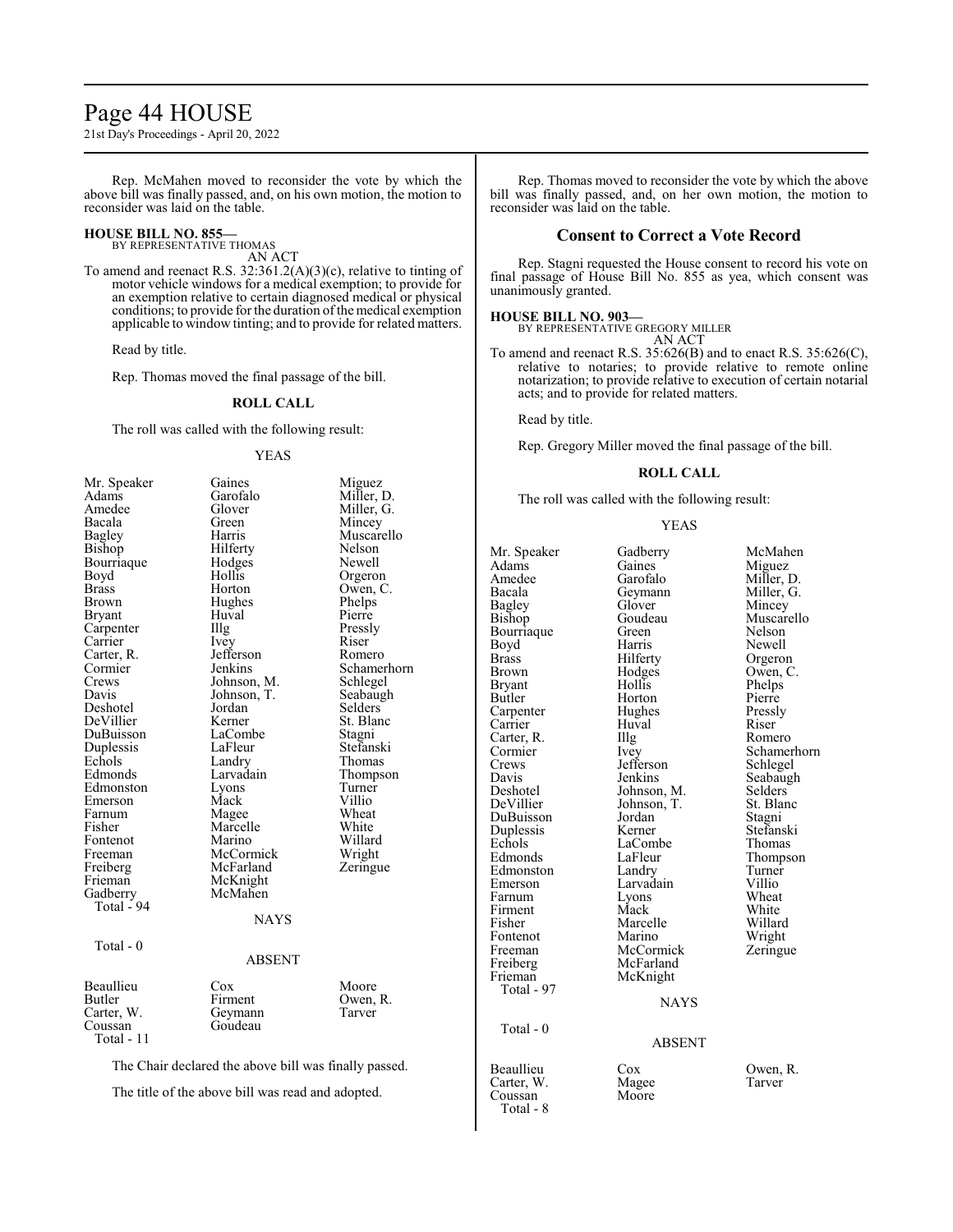# Page 45 HOUSE

21st Day's Proceedings - April 20, 2022

The Chair declared the above bill was finally passed.

The title of the above bill was read and adopted.

Rep. Gregory Miller moved to reconsider the vote by which the above bill was finally passed, and, on his own motion, the motion to reconsider was laid on the table.

#### **HOUSE BILL NO. 905—**

BY REPRESENTATIVE GREGORY MILLER AN ACT

To amend and reenact Code of Civil Procedure Article 4614, relative to partition of co-owned property; to provide relative to purchase by a co-owner; to provide for credit for property interest in property; and to provide for related matters.

Read by title.

Rep. Robert Carter sent up floor amendments which were read as follows:

#### **HOUSE FLOOR AMENDMENTS**

Amendments proposed by Representative Robby Carter to Engrossed House Bill No. 905 by Representative Gregory Miller

#### AMENDMENT NO. 1

On page 1, at the end of line 14 insert "The purchasing co-owner shall still be responsible for his share of any costs of court or attorney fees paid out of the proceeds of the property.

On motion of Rep. Robert Carter, the amendments were withdrawn.

Rep. Gregory Miller moved the final passage of the bill.

#### **ROLL CALL**

The roll was called with the following result:

#### YEAS

| Adams         | Gaines      | Miguez   |
|---------------|-------------|----------|
| Amedee        | Garofalo    | Miller,  |
| Bacala        | Geymann     | Miller,  |
| <b>Bagley</b> | Glover      | Mincey   |
| Bishop        | Goudeau     | Muscar   |
| Bourriaque    | Green       | Nelson   |
| Boyd          | Harris      | Newell   |
| <b>Brass</b>  | Hilferty    | Orgeroi  |
| Brown         | Hodges      | Owen, 0  |
| Bryant        | Hollis      | Phelps   |
| Butler        | Horton      | Pierre   |
| Carpenter     | Hughes      | Pressly  |
| Carrier       | Huval       | Riser    |
| Carter, R.    | Illg        | Romerc   |
| Cormier       | Ivey        | Schame   |
| Crews         | Jefferson   | Schlege  |
| Davis         | Jenkins     | Seabaug  |
| Deshotel      | Johnson, M. | Selders  |
| DeVillier     | Johnson, T. | St. Blar |
| DuBuisson     | Jordan      | Stagni   |
| Duplessis     | Kerner      | Stefansl |
| Echols        | LaCombe     | Thomas   |
| Edmonds       | LaFleur     | Thomps   |
| Edmonston     | Landry      | Turner   |
| Emerson       | Larvadain   | Villio   |
| Farnum        | Lyons       | Wheat    |
| Firment       | Mack        | White    |
| Fisher        | Marcelle    | Willard  |

Garofalo Miller, D.<br>Geymann Miller, G. Geymann Miller, G.<br>Glover Mincey Glover Mincey<br>Goudeau Muscare Goudeau Muscarello<br>Green Nelson Harris Newell<br>Hilferty Orgero Hilferty Orgeron<br>Hodges Owen, C Hodges Owen, C.<br>Hollis Phelns Horton Pierre<br>Hughes Pressly Hughes Pressl<br>Huval Riser Huval<br>Illg The Romero<br>
Ivev Schamer Jefferson<br>Jenkins Johnson, M. Selders<br>Johnson, T. St. Blanc Johnson, T. St. Blanch<br>Jordan Stagni Jordan<br>Kerner LaCombe<br>LaFleur Landry Turner<br>
Larvadain Villio Larvadain Villio<br>
Lyons Wheat Lyons Wheat<br>
Mack White Marcelle Willard

Mr. Speaker Gadberry McMahen<br>Adams Gaines Miguez Phelps<br>Pierre Schamerhorn<br>Schlegel Seabaugh<br>Selders Stefanski<br>Thomas Thompson<br>Turner

| Fontenot<br>Freeman<br>Freiberg<br>Frieman<br>Total - 97 | Marino<br>McCormick<br>McFarland<br>McKnight<br><b>NAYS</b> | Wright<br>Zeringue |
|----------------------------------------------------------|-------------------------------------------------------------|--------------------|
| Total - 0                                                | <b>ABSENT</b>                                               |                    |
| Beaullieu<br>Carter, W.<br>Coussan                       | Cox<br>Magee<br>Moore                                       | Owen, R.<br>Tarver |

The Chair declared the above bill was finally passed.

The title of the above bill was read and adopted.

Rep. Gregory Miller moved to reconsider the vote by which the above bill was finally passed, and, on his own motion, the motion to reconsider was laid on the table.

#### **HOUSE BILL NO. 35—**

Total - 8

BY REPRESENTATIVE FARNUM AN ACT

To amend and reenact R.S. 18:196(A)(1) and (D) and to enact R.S. 18:192.1, relative to the annual canvass of persons registered to vote; to provide for a supplemental annual canvass of persons registered to vote; to provide relative to an inactive list of voters; to provide for updating voter registration information; to provide for an effective date; and to provide for related matters.

Read by title.

Rep. Farnum moved the final passage of the bill.

#### **ROLL CALL**

The roll was called with the following result:

Miller, G.

NAYS

#### YEAS

Mr. Speaker Gadberry Mincey<br>Adams Garofalo Muscar Adams Garofalo Muscarello<br>Amedee Geymann Nelson Amedee Geymann Nelson Bacala Goudeau<br>Bagley Green Bagley Green Owen, C.<br>Bishop Harris Owen, R. Bourriaque Hilferty Pressl<br>Butler Hodges Riser Butler Hodges<br>Carrier Hollis Carrier Hollis Romero<br>Crews Horton Schamer Crews Horton Schamerhorn<br>
Davis Huval Schlegel Davis Huval Schlegel<br>Deshotel IIIg Seabaugh Deshotel Illg Seabaugh<br>DeVillier Ivey St. Blanc DeVillier Ivey St. Blanc<br>DuBuisson Johnson, M. Stagni DuBuisson Johnson, M.<br>Echols Kerner Edmonds Mack Thomas<br>Edmonston Marino Thompson Edmonston Marino Thomp<br>Emerson McCormick Turner Emerson McCormick Turner<br>Farnum McFarland Villio Farnum McFarland Villio<br>Firment McKnight Wheat Firment McKnight Wheat<br>Fontenot McMahen White Freiberg Miguez Wright<br>
Frieman Miller, G. Zeringue Total - 69 Boyd Glover Lyons<br>Brass Hughes Marcelle Brass Hughes<br>Brown Jefferson

Harris Owen, R.<br>Hilferty Pressly Kerner Stefanski<br>Mack Thomas McMahen White<br>
Miguez Wright

Miller, D.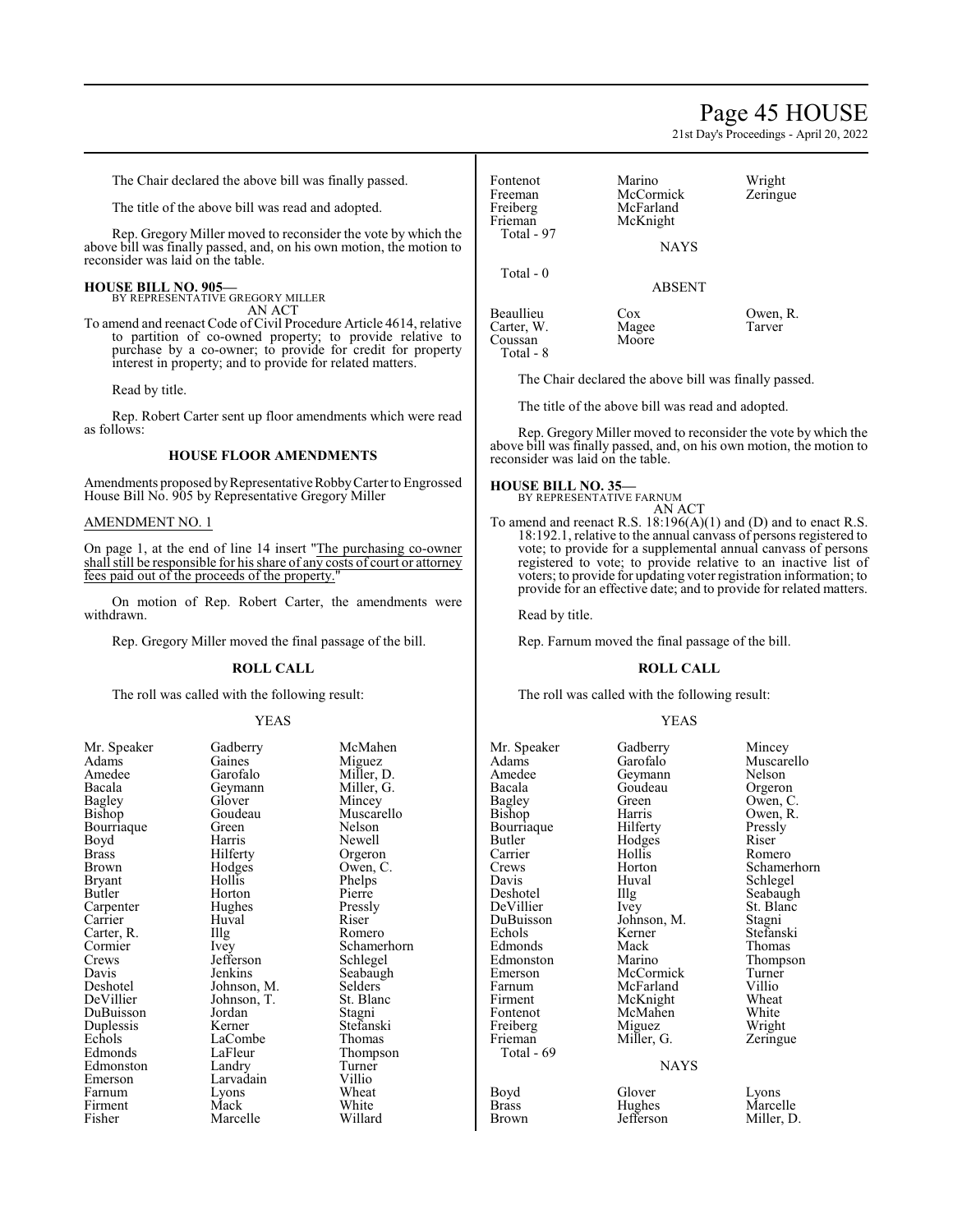# Page 46 HOUSE

21st Day's Proceedings - April 20, 2022

| <b>Bryant</b><br>Carpenter<br>Carter, R.<br>Cormier<br>Duplessis<br>Fisher<br>Freeman<br>Total - 28 | Jenkins<br>Johnson, T.<br>Jordan<br>LaCombe<br>LaFleur<br>Landry<br>Larvadain<br><b>ABSENT</b> | Newell<br>Phelps<br>Pierre<br>Selders<br>Willard |
|-----------------------------------------------------------------------------------------------------|------------------------------------------------------------------------------------------------|--------------------------------------------------|
| Beaullieu<br>Carter, W.<br>Coussan<br>Total - 8                                                     | Cox<br>Gaines<br>Magee                                                                         | Moore<br>Tarver                                  |

The Chair declared the above bill was finally passed.

The title of the above bill was read and adopted.

Rep. Farnum moved to reconsider the vote by which the above bill was finally passed, and, on his own motion, the motion to reconsider was laid on the table.

#### **HOUSE BILL NO. 37—**

BY REPRESENTATIVES MCCORMICK, AMEDEE, BAGLEY, BUTLER,<br>CREWS, ECHOLS, EDMONDS, EDMONSTON, EMERSON, FIRMENT,<br>FRIEMAN, GADBERRY, GARÓFALO, GEYMANN, HODGÉS, HOLLIS,<br>HORTON, HUVAL, MIKE JOHNSON, MACK, MCFARLAND, CHARLES<br>OWEN, R **WRIGHT** 

AN ACT

To amend and reenact R.S. 40:1379.3(B) and to enact R.S. 14:95(M), relative to the illegal carrying of weapons; to exempt certain persons from the crime of illegal carrying of weapons; to provide relative to concealed handgun permits; to provide relative to the authority of a person to carry a concealed handgun without a permit; and to provide for related matters.

Read by title.

Rep. Charles Owen sent up floor amendments which were read as follows:

#### **HOUSE FLOOR AMENDMENTS**

Amendments proposed by Representative Charles Owen to Engrossed House Bill No. 37 by Representative McCormick

AMENDMENT NO. 1

On page 1, line 13, after "is" and before "years" change "twenty-one" to "eighteen"

Rep. Charles Owen moved the adoption of the amendments.

Rep. Fontenot objected.

By a vote of 30 yeas and 67 nays, the amendments were rejected.

# **Consent to Correct a Vote Record**

Rep. Freiberg requested the House consent to correct her vote on the adoption of Amendment No. 2879 to House Bill No. 37 from yea to nay, which consent was unanimously granted.

Rep. Fontenot sent up floor amendments which were read as follows:

#### **HOUSE FLOOR AMENDMENTS**

Amendments proposed by Representative Fontenot to Engrossed House Bill No. 37 by Representative McCormick

### AMENDMENT NO. 1

On page 1, line 2, after "R.S. 14:95(M)" and before the comma "," insert "and R.S. 40:1379.3.3"

#### AMENDMENT NO. 2

On page 1, after "permit;" and before "and" insert the following:

"to provide relative to the completion of a sixty-minute online concealed handgun education course in order to carry a concealed handgun without a permit; to provide relative to a database of licensed firearm and handgun instructors;"

#### AMENDMENT NO. 3

On page 1, line 16, after "reenacted" and before "to read" insert "and R.S. 40:1379.3.3 is hereby enacted"

AMENDMENT NO. 4

On page 2, after line 11, add the following:

"§1379.3.3. Louisiana permitless carry

A. The Department of Public Safety and Corrections, office of state police shall provide a sixty-minute online concealed handgun education course at no cost to Louisiana residents.

B. The concealed handgun education course shall cover the following topics:

(1) Concealed handgun basics and nomenclature.

(2) Firearm free zones.

(3) Use of deadly force.

(4) Interactions with law enforcement officers.

The sixty-minute concealed handgun education course provided by this Section shall not fulfill the requirements for obtaining a Concealed Handgun Permit under R.S. 40:1379.3.

D. State police shall maintain an online database of all licensed handgun and firearm instructors to allow the public to search for classes.

E. The Department of Public Safety and Corrections, office of state police shall promulgate rules and regulations in accordance with the Administrative Procedure Act to implement the provisions ofthis Section.

Rep. Fontenot asked for and obtained a division of the question.

Rep. Fontenot moved adoption of Amendment Nos. 1, 3 and 4.

Rep. McCormick objected.

By a vote of 70 yeas and 28 nays, the amendments were adopted.

Amendment No. 2 was withdrawn.

### **Point of Order**

Rep. Jenkins asked for a ruling from the Chair as to whether or not a cost would incur with this bill and would a fiscal note would be necessary.

#### **Ruling of the Chair**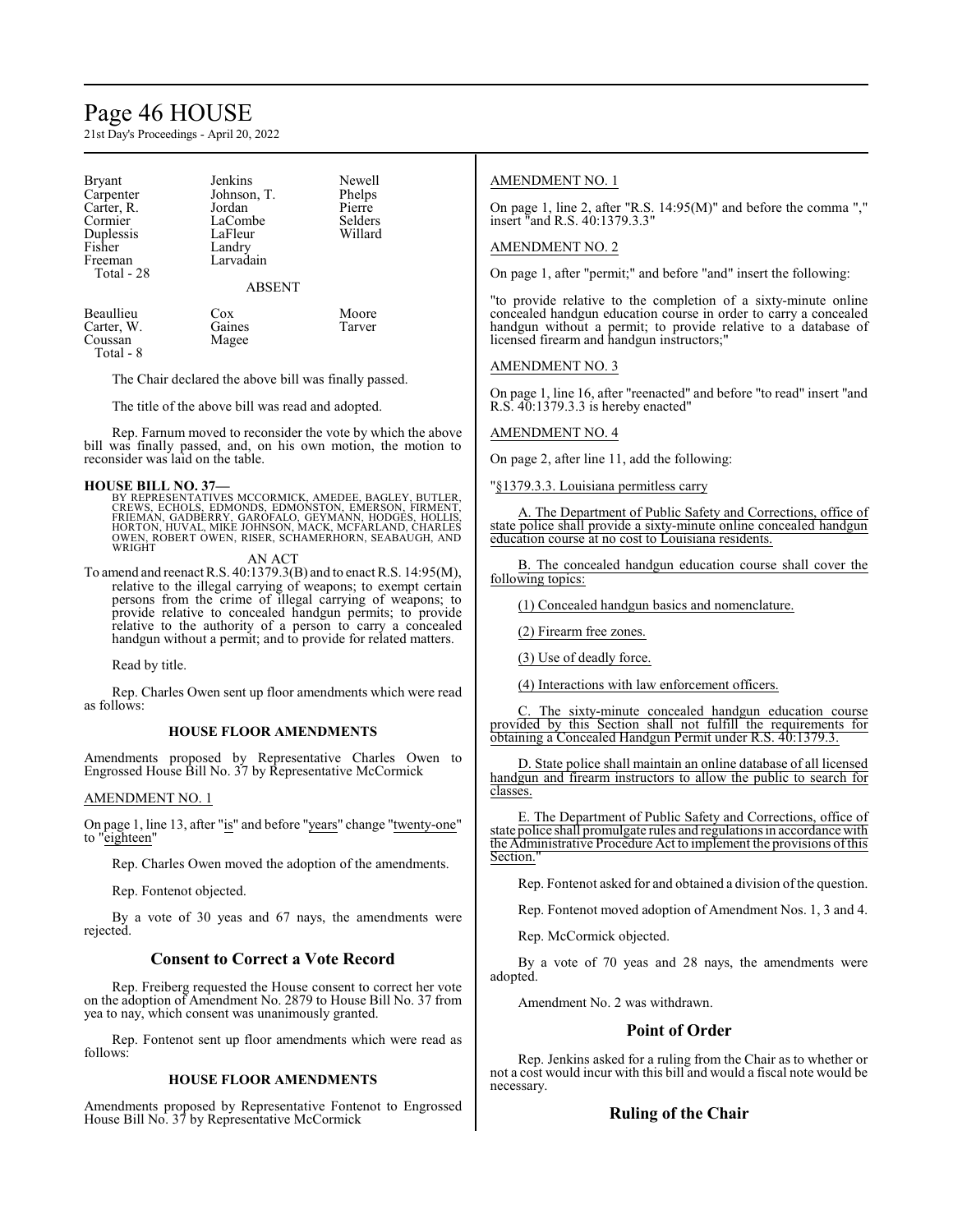# Page 47 HOUSE

21st Day's Proceedings - April 20, 2022

The Chair ruled there is a cost which cannot be determined, and a fiscal note would be necessary.

### **Motion**

On motion of Rep. McCormick, the bill, as amended, was returned to the calendar.

**HOUSE BILL NO. 42—** BY REPRESENTATIVE FRIEMAN

AN ACT

To amend and reenact R.S. 14:95(K), relative to carrying of weapons; to provide relative to the crime of illegal carrying of weapons; to provide for exceptions; and to provide for related matters.

Read by title.

Rep. Frieman moved the final passage of the bill.

## **ROLL CALL**

The roll was called with the following result:

#### YEAS

| Mr. Speaker   | Frieman       | McKnight    |
|---------------|---------------|-------------|
| Adams         | Gadberry      | McMahen     |
| Amedee        | Gaines        | Miguez      |
| Bacala        | Garofalo      | Miller, D.  |
| <b>Bagley</b> | Geymann       | Miller, G.  |
| Beaullieu     | Glover        | Mincey      |
| Bishop        | Goudeau       | Muscarello  |
| Bourriaque    | Green         | Nelson      |
| Boyd          | Harris        | Newell      |
| Brass         | Hilferty      | Orgeron     |
| Brown         | Hodges        | Owen, C.    |
| Bryant        | Hollis        | Owen, R.    |
| Butler        | Horton        | Pierre      |
| Carrier       | Huval         | Pressly     |
| Carter, R.    | Illg          | Riser       |
| Cormier       | Ivey          | Romero      |
| Coussan       | Jefferson     | Schamerhorn |
| Crews         | Jenkins       | Schlegel    |
| Davis         | Johnson, M.   | Seabaugh    |
| Deshotel      | Johnson, T.   | Selders     |
| DeVillier     | Jordan        | St. Blanc   |
| DuBuisson     | Kerner        | Stagni      |
| Echols        | LaCombe       | Stefanski   |
| Edmonds       | LaFleur       | Thomas      |
| Edmonston     | Larvadain     | Thompson    |
| Emerson       | Lyons         | Turner      |
| Farnum        | Mack          | Villio      |
| Firment       | Magee         | Wheat       |
| Fisher        | Marino        | White       |
| Fontenot      | McCormick     | Wright      |
| Freiberg      | McFarland     | Zeringue    |
| Total - 93    |               |             |
|               | <b>NAYS</b>   |             |
| Carpenter     | Landry        | Willard     |
| Freeman       | Marcelle      |             |
| Total - 5     |               |             |
|               | <b>ABSENT</b> |             |
| Carter, W.    | Hughes        | Tarver      |
| $\cos$        | Moore         |             |
| Duplessis     | Phelps        |             |
| Total - 7     |               |             |
|               |               |             |

The Chair declared the above bill was finally passed.

The title of the above bill was read and adopted.

Rep. Frieman moved to reconsider the vote by which the above bill was finally passed, and, on his own motion, the motion to reconsider was laid on the table.

### **HOUSE BILL NO. 43—**

BY REPRESENTATIVES FRIEMAN, MCCORMICK, AND CHARLES OWEN AN ACT

To enact Part V of Chapter 9 of Title 40 of the Louisiana Revised Statutes of 1950, to be comprised ofR.S. 40:1813 through 1817, relative to enforcement of federal firearm laws; to provide relative to infringements on a citizen's right to keep and bear arms; to enact the Louisiana Firearm Protection Act; to prohibit enforcement of federal firearm laws; to provide for definitions; to provide relative to application; to provide relative to a right of action; to provide for an effective date; and to provide for related matters.

Read by title.

Rep. Frieman moved the final passage of the bill.

#### **ROLL CALL**

The roll was called with the following result:

#### YEAS

| Mr. Speaker<br>Adams<br>Amedee<br>Bacala<br>Bagley<br>Beaullieu<br>Bishop<br>Bourriaque<br>Brown<br>Bryant<br>Butler<br>Carrier<br>Cormier<br>Coussan<br>Crews<br>Davis<br>Deshotel<br>DeVillier<br>DuBuisson<br>Echols<br>Edmonds<br>Edmonston<br>Emerson<br>Farnum<br>Firment<br>Total - 75 | Fontenot<br>Frieman<br>Gadberry<br>Garofalo<br>Geymann<br>Goudeau<br>Harris<br>Hilferty<br>Hodges<br>Hollis<br>Horton<br>Huval<br>Illg<br>Ivey<br>Johnson, M.<br>Johnson, T.<br>Jordan<br>Kerner<br>LaCombe<br>Mack<br>Magee<br>McCormick<br>McFarland<br>McKnight<br>McMahen | Miguez<br>Miller, G.<br>Mincey<br>Muscarello<br>Nelson<br>Orgeron<br>Owen, C.<br>Owen, R.<br>Pressly<br>Riser<br>Romero<br>Schamerhorn<br>Schlegel<br>Seabaugh<br>St. Blanc<br>Stagni<br>Stefanski<br>Thomas<br>Thompson<br>Turner<br>Villio<br>Wheat<br>White<br>Wright<br>Zeringue |
|-----------------------------------------------------------------------------------------------------------------------------------------------------------------------------------------------------------------------------------------------------------------------------------------------|-------------------------------------------------------------------------------------------------------------------------------------------------------------------------------------------------------------------------------------------------------------------------------|--------------------------------------------------------------------------------------------------------------------------------------------------------------------------------------------------------------------------------------------------------------------------------------|
|                                                                                                                                                                                                                                                                                               | <b>NAYS</b>                                                                                                                                                                                                                                                                   |                                                                                                                                                                                                                                                                                      |
| Boyd<br><b>Brass</b><br>Carpenter<br>Carter, R.<br>Duplessis<br>Fisher<br>Freeman<br>Freiberg<br>Glover<br>Total - 25                                                                                                                                                                         | Green<br>Hughes<br>Jefferson<br>Jenkins<br>LaFleur<br>Landry<br>Larvadain<br>Lyons<br>Marcelle<br><b>ABSENT</b>                                                                                                                                                               | Marino<br>Miller, D.<br>Newell<br>Phelps<br>Pierre<br>Selders<br>Willard                                                                                                                                                                                                             |
| Carter, W.<br>$\cos$<br>Total - 5                                                                                                                                                                                                                                                             | Gaines<br>Moore                                                                                                                                                                                                                                                               | Tarver                                                                                                                                                                                                                                                                               |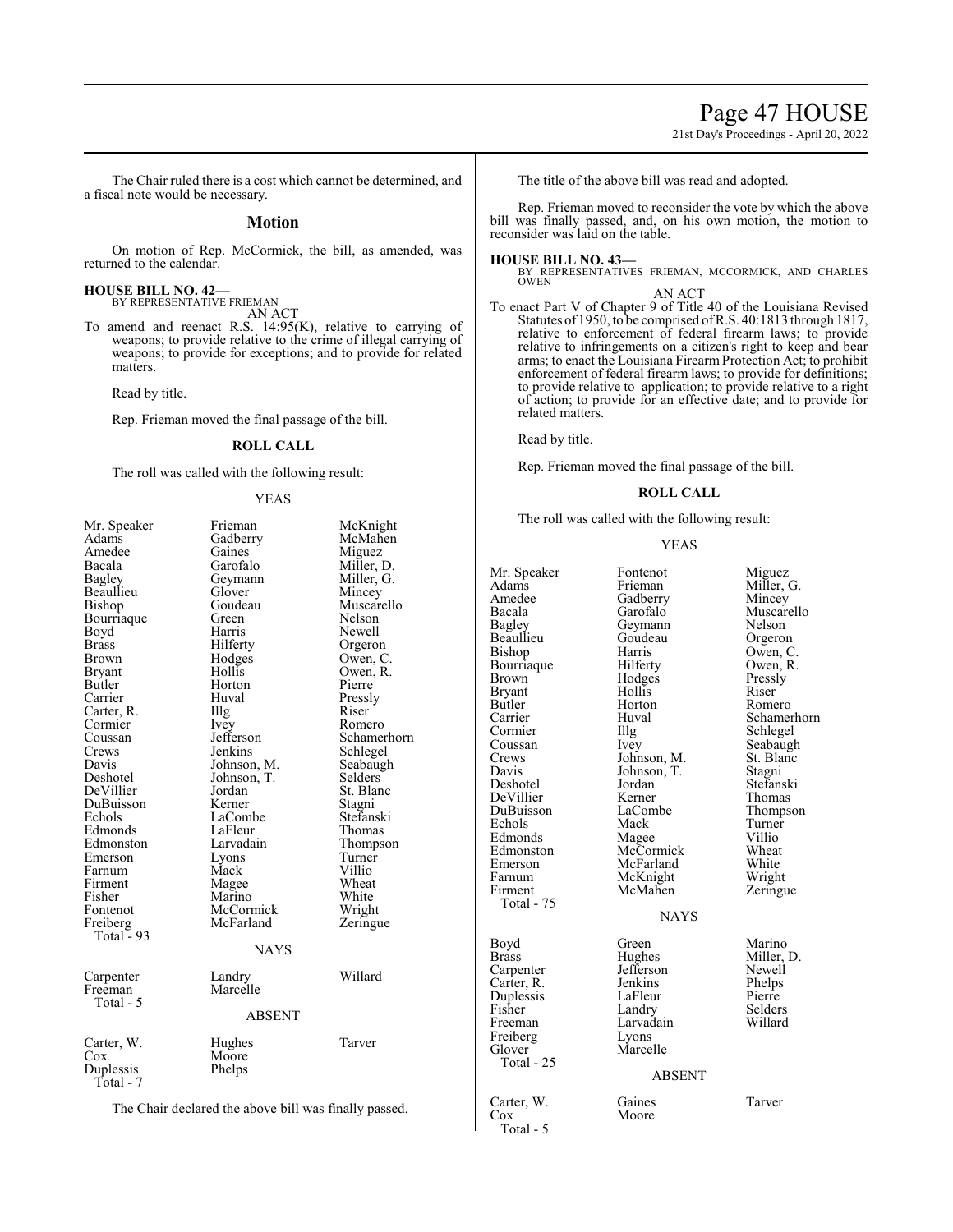# Page 48 HOUSE

21st Day's Proceedings - April 20, 2022

The Chair declared the above bill was finally passed.

The title of the above bill was read and adopted.

Rep. Frieman moved to reconsider the vote by which the above bill was finally passed, and, on his own motion, the motion to reconsider was laid on the table.

#### **HOUSE BILL NO. 84—** BY REPRESENTATIVE TARVER

AN ACT

To amend and reenact R.S. 17:1 and 3(C), relative to the membership of the State Board of Elementary and Secondary Education; to eliminate the gubernatorial appointment of three members; to reduce the membership from eleven members to eight members; to reduce the number of members constituting a quorum; and to provide for related matters.

Read by title.

# **Motion**

On motion of Rep. Tarver, the bill was returned to the calendar.

#### **HOUSE BILL NO. 245—** BY REPRESENTATIVE MINCEY

AN ACT

To enact Children's Code Articles 1432(D) and 1433(F) and R.S. 17:184, relative to information required for a minor to be taken from school into protective custody; to require that certain information be provided to a school administrator; and to provide for related matters.

Read by title.

Rep. Mincey moved the final passage of the bill.

#### **ROLL CALL**

The roll was called with the following result:

#### YEAS

| <b>FICIDELE</b> | <b>IVIUU</b>              |
|-----------------|---------------------------|
| Frieman         | McK                       |
| Gadberry        | McM                       |
| Gaines          | Migu                      |
| Garofalo        | Mille                     |
|                 | Mille                     |
| Glover          | Minc                      |
| Goudeau         | Musc                      |
| Green           | Nelso                     |
| Harris          | Newe                      |
| Hilferty        | Orge                      |
|                 | Ower                      |
| Hollis          | Ower                      |
| Horton          | Pierr                     |
| Hughes          | Press                     |
| Huval           | Riser                     |
|                 | Rom                       |
| Ivey            | Schai                     |
| Jefferson       | Schle                     |
| Jenkins         | Seab                      |
| Johnson, M.     | Selde                     |
| Johnson, T.     | St. B                     |
| Jordan          | Stagr                     |
| Kerner          | Stefa                     |
| LaCombe         | Thon                      |
| LaFleur         | Thon                      |
| Landry          | Turn                      |
| Larvadain       | Villio                    |
| Lyons           | Whea                      |
|                 | Geymann<br>Hodges<br>Illg |

Gadberry McMahen<br>Gaines Miguez Gaines Miguez<br>Garofalo Miller, I Geymann<br>Glover Glover Mincey<br>Goudeau Muscar Goudeau Muscarello<br>Green Nelson Green Nelson<br>Harris Newell Hilferty<br>Hodges Hodges Owen, C.<br>Hollis Owen, R. Horton Pierre<br>
Hughes Pressly Hughes Pressl<br>Huval Riser Illg Romero<br>Ivey Schamer Jefferson<br>Jenkins Johnson, M. Selders<br>Johnson, T. St. Blanc Johnson, T. St. Blanch<br>Jordan Stagni Jordan<br>Kerner LaCombe<br>LaFleur Landry Turner<br>
Larvadain Villio Larvadain Villio<br>Lyons Wheat Lyons

Mr. Speaker Freiberg McCormick<br>Adams Frieman McKnight Frieman McKnight<br>Gadberry McMahen Miller, D.<br>Miller, G. Newell<br>Orgeron Owen, R.<br>Pierre Schamerhorn<br>Schlegel Seabaugh<br>Selders Stefanski<br>Thomas Thompson<br>Turner

| Firment    | Mack          | White    |
|------------|---------------|----------|
| Fisher     | Magee         | Willard  |
| Fontenot   | Marcelle      | Wright   |
| Freeman    | Marino        | Zeringue |
| Total - 99 |               |          |
|            | <b>NAYS</b>   |          |
| Total $-0$ |               |          |
|            | <b>ABSENT</b> |          |
| Carter, W. | McFarland     | Phelps   |

Cox Moore Tarver Total - 6

The Chair declared the above bill was finally passed.

The title of the above bill was read and adopted.

Rep. Mincey moved to reconsider the vote by which the above bill was finally passed, and, on his own motion, the motion to reconsider was laid on the table.

### **HOUSE BILL NO. 249—**

BY REPRESENTATIVE WRIGHT AN ACT

To amend and reenact R.S.  $44:4.1(B)(21)$  and to enact R.S. 34:3499.2, relative to certain port facility records; to provide for the confidentiality of blueprints, floor plans, and interior renderings of such facilities and of blueprints, plans, and renderings of port infrastructure; to provide for an effective date; to provide for a public record exception; and to provide for related matters.

Read by title.

Rep. Wright moved the final passage of the bill.

#### **ROLL CALL**

The roll was called with the following result:

#### YEAS

Mr. Speaker Freiberg McKnight<br>
Adams Frieman McMahen Amedee Gadberry<br>Bacala Garofalo Bourriaque Harris<br>Boyd Hilferty Carpenter Huv<br>Carrier Hllg Cormier Jefferson<br>Coussan Jenkins DuBuisson LaComb<br>
Duplessis LaFleur Emerson Mack<br>Farnum Magee

Adams Frieman McMahen<br>Amedee Gadberry Miguez Bacala Garofalo Miller, G. Glover Muscarello<br>Goudeau Nelson Beaullieu Goudeau Nelson<br>Bishop Green Newell Bishop Green Newell<br>Bourriaque Harris Orgeron Boyd Hilferty Owen, C.<br>Brass Hodges Owen, R. Brass Hodges Owen, R. Brown Hollis Phelps<br>Bryant Horton Pierre Bryant Horton Pierre Hughes Pressl<br>Huval Riser Carrier IIIg Romero<br>Carter, R. Ivey Schamer Coussan Jenkins Seabaugh<br>Crews Johnson, M. Selders Crews Johnson, M. Selders<br>Davis Johnson, T. St. Blanc Johnson, T. St. Blanch<br>Jordan Stagni Deshotel Jordan Stagni DeVillier Kerner Stefansk<br>DuBuisson LaCombe Thomas Duplessis LaFleur Thompson<br>
Echols Landry Turner Echols Landry Turner<br>Edmonds Larvadain Villio Larvadain Villio<br>
Lyons Wheat Edmonston Lyons Wheat<br>Emerson Mack White

Carter, R. Ivey Schamerhorn<br>
Schlegel Schlegel<br>
Cormier Schlegel Willard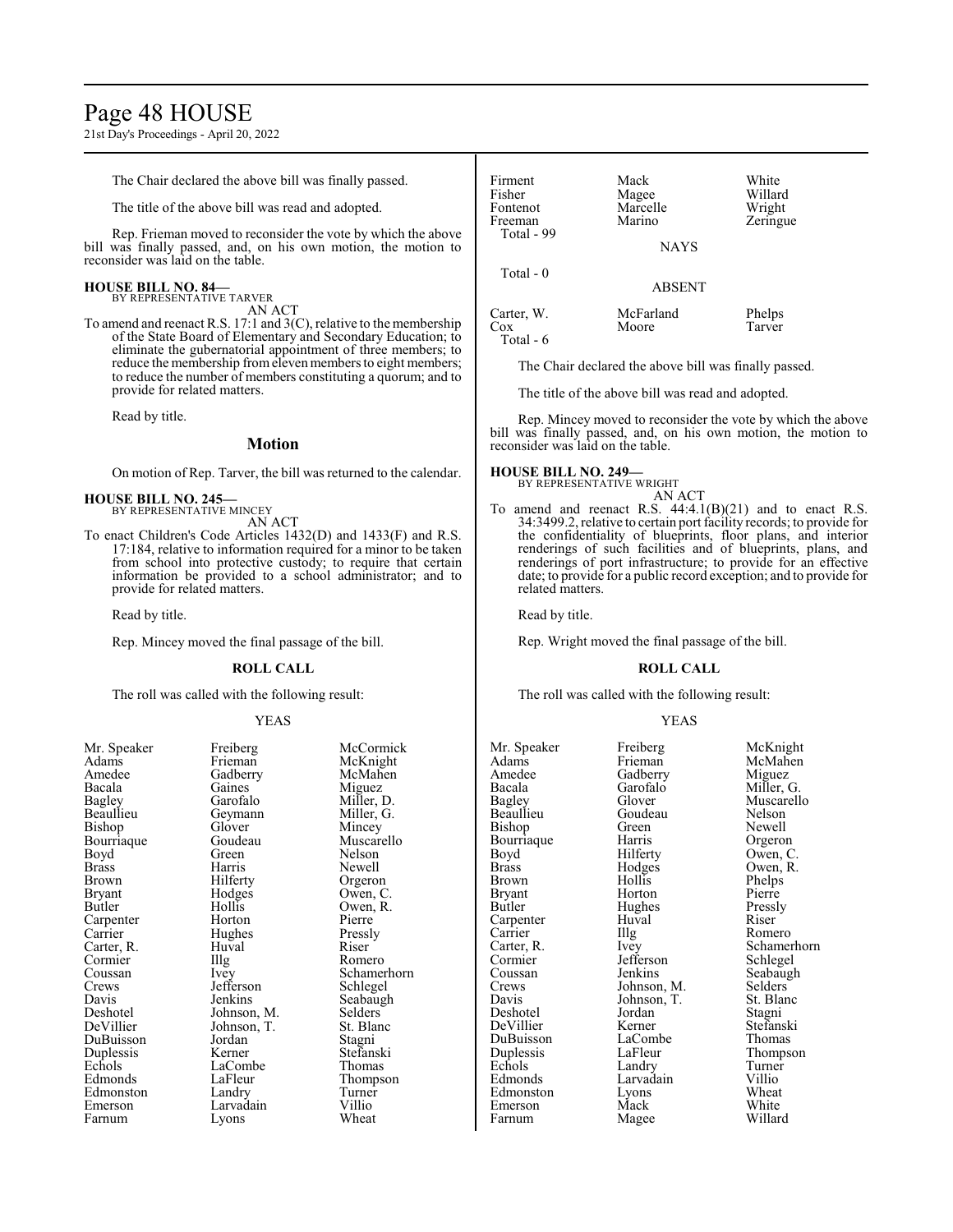# Page 49 HOUSE

21st Day's Proceedings - April 20, 2022

| Firment    | Marcelle      | Wright   |
|------------|---------------|----------|
| Fisher     | Marino        | Zeringue |
| Fontenot   | McCormick     |          |
| Freeman    | McFarland     |          |
| Total - 97 |               |          |
|            | <b>NAYS</b>   |          |
|            |               |          |
| Total - 0  | <b>ABSENT</b> |          |
|            |               |          |

| Carter, W. | Geymann    | Moore  |
|------------|------------|--------|
| Cox        | Miller, D. | Tarver |
| Gaines     | Mincey     |        |
| Total - 8  |            |        |

The Chair declared the above bill was finally passed.

The title of the above bill was read and adopted.

Rep. Wright moved to reconsider the vote by which the above bill was finally passed, and, on his own motion, the motion to reconsider was laid on the table.

#### **HOUSE BILL NO. 263—** BY REPRESENTATIVE MINCEY

AN ACT

To enact R.S. 17:81(BB), relative to the powers and duties of public school governing authorities; to require public schools and school districts to establish student check-out policies; to require a periodic review of such policies; and to provide for related matters.

Read by title.

Rep. Mincey moved the final passage of the bill.

#### **ROLL CALL**

The roll was called with the following result:

#### YEAS

| Mr. Speaker | Glover      | McMahen     |
|-------------|-------------|-------------|
| Adams       | Goudeau     | Miguez      |
| Bacala      | Green       | Miller, D.  |
| Bagley      | Harris      | Miller, G.  |
| Beaullieu   | Hilferty    | Mincey      |
| Bishop      | Hodges      | Newell      |
| Bourriaque  | Hollis      | Orgeron     |
| Boyd        | Hughes      | Owen, C.    |
| Brass       | Huval       | Owen, R.    |
| Brown       | Illg        | Phelps      |
| Bryant      | <i>lvey</i> | Pierre      |
| Butler      | Jefferson   | Romero      |
| Carpenter   | Jenkins     | Schamerhorn |
| Carrier     | Johnson, M. | Schlegel    |
| Carter, R.  | Johnson, T. | Selders     |
| Cormier     | Jordan      | St. Blanc   |
| Davis       | Kerner      | Stagni      |
| Deshotel    | LaCombe     | Stefanski   |
| DuBuisson   | LaFleur     | Thompson    |
| Duplessis   | Landry      | Turner      |
| Echols      | Larvadain   | Villio      |
| Edmonds     | Lyons       | Wheat       |
| Farnum      | Mack        | White       |
| Fisher      | Magee       | Willard     |
| Fontenot    | Marcelle    | Wright      |
| Freeman     | Marino      | Zeringue    |
| Freiberg    | McFarland   |             |
| Gadberry    | McKnight    |             |
| Total - 82  |             |             |
|             | NAYS        |             |

| Amedee     | Firment       | Nelson   |
|------------|---------------|----------|
| Coussan    | Frieman       | Pressly  |
| Crews      | Garofalo      | Riser    |
| DeVillier  | Horton        | Seabaugh |
| Edmonston  | McCormick     | Thomas   |
| Emerson    | Muscarello    |          |
| Total - 17 |               |          |
|            | <b>ABSENT</b> |          |
|            |               |          |

Carter, W. Gaines Moore<br>Cox Geymann Tarver Geymann

Total - 6

The Chair declared the above bill was finally passed.

The title of the above bill was read and adopted.

Rep. Mincey moved to reconsider the vote by which the above bill was finally passed, and, on his own motion, the motion to reconsider was laid on the table.

#### **Consent to Correct a Vote Record**

Rep. Amedee requested the House consent to correct her vote on final passage of House Bill No. 263 from yea to nay, which consent was unanimously granted.

#### **Consent to Correct a Vote Record**

Rep. McCormick requested the House consent to correct his vote on final passage of House Bill No. 263 from yea to nay, which consent was unanimously granted.

#### **HOUSE BILL NO. 304—**

BY REPRESENTATIVE FRIEMAN AN ACT

To enact Subpart B-2 of Part II of Chapter 6 of Title 22 of the Louisiana Revised Statutes of 1950, to be comprised of R.S. 22:1845.1, relative to payment of claims for physical therapy services provided through telehealth; to prohibit maximum amounts of coverage and other conditions for coverage relative to telehealth services that are inapplicable to in-person services; to authorize enforcement and rulemaking; to provide for definitions; to provide for exceptions; to provide for effectiveness; and to provide for related matters.

Read by title.

Rep. Frieman sent up floor amendments which were read as follows:

#### **HOUSE FLOOR AMENDMENTS**

Amendments proposed by Representative Frieman to Engrossed House Bill No. 304 by Representative Frieman

#### AMENDMENT NO. 1

On page 3, between lines 16 and 17, insert the following:

"H. A health coverage plan is not required to provide coverage or reimbursement for any of the following procedures or services provided via telehealth:

(1) A modality that is a type of electrical, thermal, or mechanical energy.

(2) Manual therapy, massage, dry needling, or other invasive procedures.

AMENDMENT NO. 2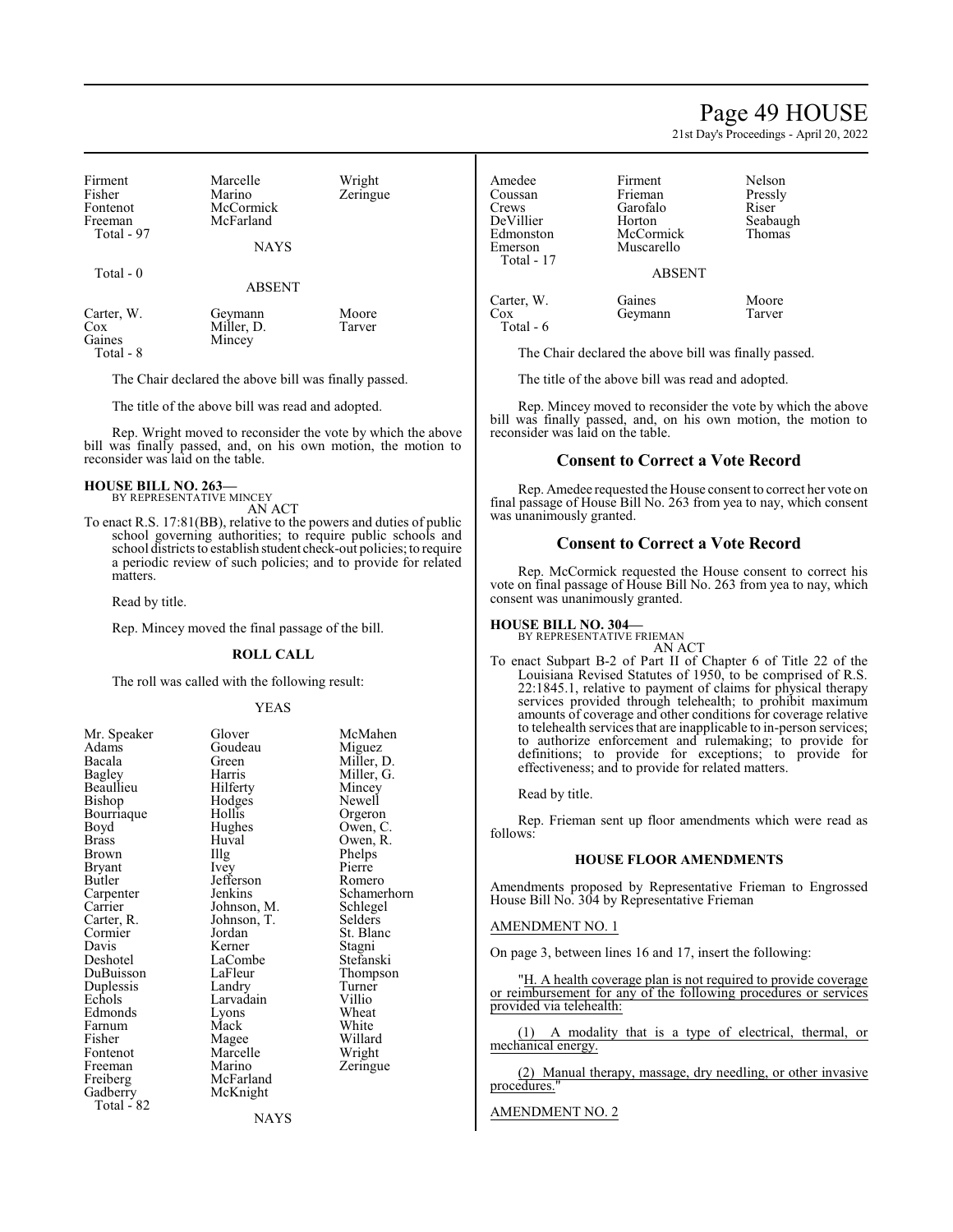# Page 50 HOUSE

21st Day's Proceedings - April 20, 2022

On page 3, at the beginning of line 17, change " $H''$  to " $I''$ ."

### AMENDMENT NO. 3

On page 3, at the beginning of line 21, change "I." to "J."

On motion of Rep. Frieman, the amendments were adopted.

Rep. Frieman moved the final passage of the bill, as amended.

### **ROLL CALL**

The roll was called with the following result:

#### YEAS

| Mr. Speaker<br>Adams<br>Amedee<br>Bacala<br>Bagley<br>Beaullieu<br>Bishop<br>Bourriaque<br>Boyd<br><b>Brass</b><br>Brown<br><b>Bryant</b><br>Butler<br>Carpenter<br>Carrier<br>Carter, R.<br>Cormier<br>Coussan<br>Crews<br>Davis<br>Deshotel<br>DeVillier<br>DuBuisson<br>Duplessis<br>Echols<br>Edmonds<br>Edmonston<br>Emerson<br>Farnum<br>Firment<br>Fisher<br>Fontenot<br>Freeman<br>Total - 98 | Freiberg<br>Frieman<br>Gadberry<br>Garofalo<br>Geymann<br>Glover<br>Goudeau<br>Green<br>Harris<br>Hilferty<br>Hodges<br>Hollis<br>Horton<br>Hughes<br>Huval<br>Illg<br><i>lvey</i><br>Jefferson<br>Jenkins<br>Johnson, M.<br>Johnson, T.<br>Jordan<br>Kerner<br>LaCombe<br>LaFleur<br>Landry<br>Larvadain<br>Lyons<br>Mack<br>Magee<br>Marino<br>McCormick<br>McFarland<br><b>NAYS</b> | McKnight<br>McMahen<br>Miguez<br>Miller, G.<br>Mincey<br>Muscarello<br>Nelson<br>Newell<br>Orgeron<br>Owen, C.<br>Owen, R.<br>Phelps<br>Pierre<br>Pressly<br>Riser<br>Romero<br>Schamerhorn<br>Schlegel<br>Seabaugh<br>Selders<br>St. Blanc<br>Stagni<br>Stefanski<br>Thomas<br>Thompson<br>Turner<br>Villio<br>Wheat<br>White<br>Willard<br>Wright<br>Zeringue |
|-------------------------------------------------------------------------------------------------------------------------------------------------------------------------------------------------------------------------------------------------------------------------------------------------------------------------------------------------------------------------------------------------------|----------------------------------------------------------------------------------------------------------------------------------------------------------------------------------------------------------------------------------------------------------------------------------------------------------------------------------------------------------------------------------------|-----------------------------------------------------------------------------------------------------------------------------------------------------------------------------------------------------------------------------------------------------------------------------------------------------------------------------------------------------------------|
| Total - 0                                                                                                                                                                                                                                                                                                                                                                                             | <b>ABSENT</b>                                                                                                                                                                                                                                                                                                                                                                          |                                                                                                                                                                                                                                                                                                                                                                 |
| Carter, W.<br>Cox<br>Gaines<br>Total - 7                                                                                                                                                                                                                                                                                                                                                              | Marcelle<br>Miller, D.<br>Moore                                                                                                                                                                                                                                                                                                                                                        | Tarver                                                                                                                                                                                                                                                                                                                                                          |

The Chair declared the above bill was finally passed.

The title of the above bill was read and adopted.

Rep. Frieman moved to reconsider the vote by which the above bill was finally passed, and, on his own motion, the motion to reconsider was laid on the table.

#### **HOUSE BILL NO. 307—**

BY REPRESENTATIVE ILLG AND SENATOR SMITH AN ACT

To enact R.S. 22:1023.2, relative to health insurance coverage for a living organ donor; to provide for definitions; to prohibit the denial or conditioning of certain insurance policies based on the policyholder's status as a living organ donor; and to provide for related matters.

Read by title.

Rep. Illg moved the final passage of the bill.

## **ROLL CALL**

The roll was called with the following result:

#### YEAS

Mr. Speaker Frieman McMahen<br>Adams Gadberry Miguez Adams Gadberry<br>Amedee Garofalo Amedee Garofalo Miller, G.<br>Bacala Geymann Mincey Bacala Geymann<br>Bagley Glover Glover Muscarello<br>Goudeau Nelson Beaullieu Goude<br>Bishop Green Green Newell<br>Harris Orgeron Bourriaque Harris<br>Boyd Hilferty Boyd Hilferty Owen, C.<br>Brass Hodges Owen, R. Hodges Owen, R.<br>Hollis Phelps Brown Hollis Phelps<br>Butler Horton Pierre Horton Pierre<br>Hughes Pressly Carpenter Hughes Pressl<br>Carrier Huval Riser Carrier Huval Riser<br>Carter, R. Illg Romero Carter, R. Illg<br>Cormier Ivey Cormier Ivey Schamerhorn<br>
Coussan Jefferson Schlegel Coussan Jefferson<br>Crews Jenkins Crews Jenkins Seabaugh<br>
Davis Johnson, M. Selders Davis Johnson, M. Selders<br>Deshotel Johnson, T. St. Blanc Johnson, T. St. Blanch<br>Jordan Stagni DeVillier Jordan Stagni DuBuisson Kerner Stefansk<br>Duplessis LaCombe Thomas Duplessis LaCombe<br>
Echols LaFleur LaFleur Thompson<br>Landry Turner Edmonds Landry Turner<br>Edmonston Larvadain Villio Larvadain Villio<br>Lyons Wheat Emerson Lyons Wheat<br>
Farnum Mack White Farnum Mack White<br>Firment Magee Willard Firment Magee<br>Fisher Marino Fisher Marino Wright<br>Fontenot McCormick Zeringue Fontenot McCormick<br>Freeman McFarland Freeman McFarland<br>Freiberg McKnight McKnight Total  $-97$ NAYS Total - 0 ABSENT Bryant Gaines Moore<br>Carter, W. Marcelle Tarver Carter, W.<br>Cox Miller, D. Total - 8

The Chair declared the above bill was finally passed.

The title of the above bill was read and adopted.

Rep. Illg moved to reconsider the vote by which the above bill was finally passed, and, on his own motion, the motion to reconsider was laid on the table.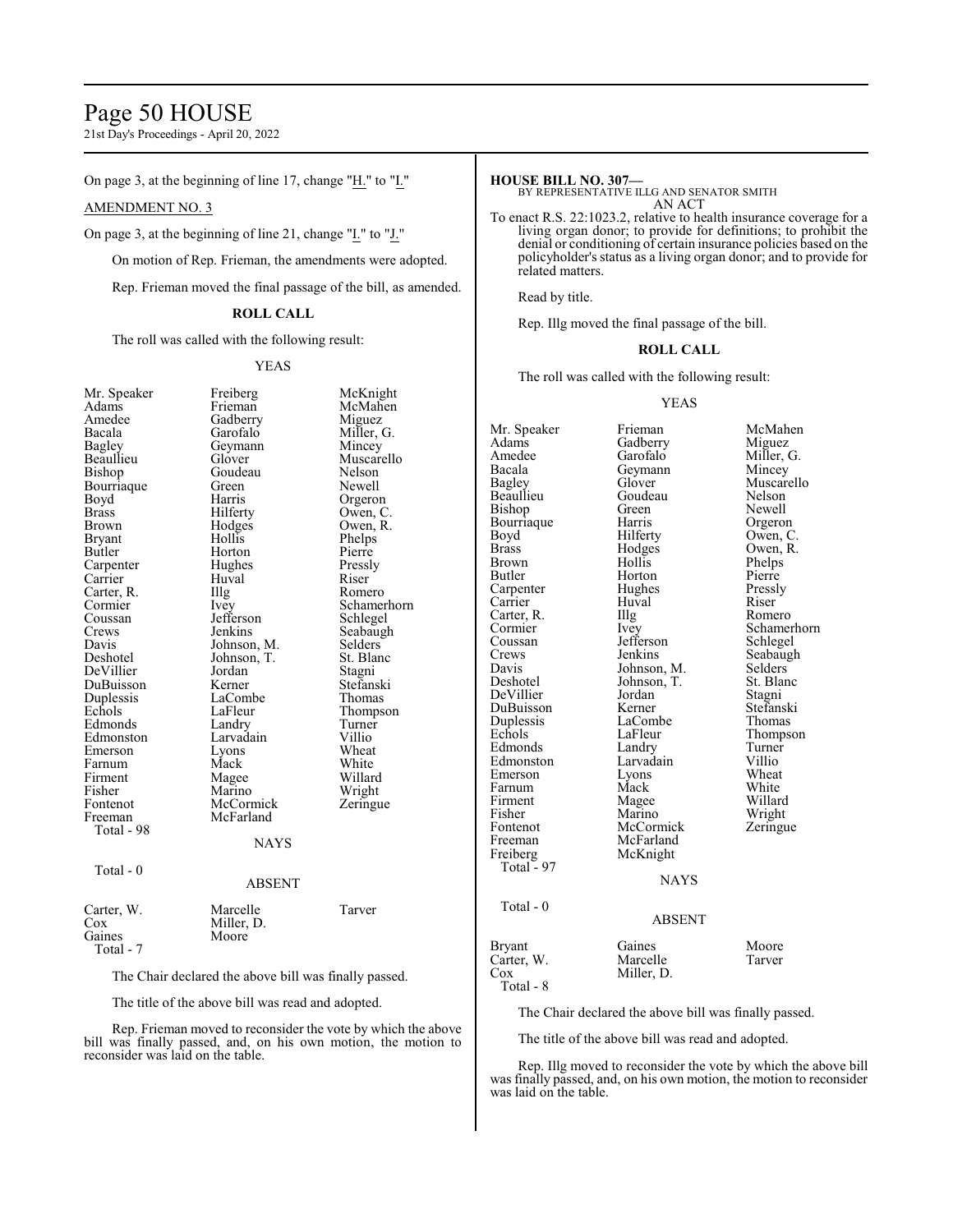# Page 51 HOUSE

21st Day's Proceedings - April 20, 2022

#### **HOUSE BILL NO. 363—**

BY REPRESENTATIVES BRYANT, FREEMAN, JEFFERSON, AND CHARLES OWEN

AN ACT To amend and reenact R.S. 17:3902(B)(5), relative to the evaluation of teachers and administrators; to require that student learning

targets used to inform the student growth component of an evaluation be developed in a meeting of each person being evaluated and his evaluator; to prohibit such targets not developed in this manner from being used in evaluations; and to provide for related matters.

Read by title.

Rep. Bryant moved the final passage of the bill.

# **ROLL CALL**

The roll was called with the following result:

#### YEAS

| Mr. Speaker             | Frieman     | McKnight    |
|-------------------------|-------------|-------------|
| Amedee                  | Gadberry    | McMahen     |
| Bacala                  | Gaines      | Miguez      |
| Bagley                  | Garofalo    | Miller, D.  |
| Beaullieu               | Glover      | Miller, G.  |
| Bishop                  | Goudeau     | Mincey      |
| Bourriaque              | Green       | Muscarello  |
| Boyd                    | Harris      | Nelson      |
| <b>Brass</b>            | Hilferty    | Newell      |
| Brown                   | Hodges      | Orgeron     |
| Bryant                  | Hollis      | Owen, C.    |
| Butler                  | Horton      | Owen, R.    |
| Carpenter               | Hughes      | Phelps      |
| Carrier                 | Huval       | Pierre      |
| Carter, R.              | Illg        | Pressly     |
| Cormier                 | Ivey        | Riser       |
| Coussan                 | Jefferson   | Romero      |
| Crews                   | Jenkins     | Schamerhorn |
| Davis                   | Johnson, M. | Schlegel    |
| Deshotel                | Johnson, T. | Seabaugh    |
| DeVillier               | Jordan      | Selders     |
| DuBuisson               | Kerner      | St. Blanc   |
| Duplessis               | LaCombe     | Stagni      |
| Echols                  | LaFleur     | Stefanski   |
| Edmonds                 | Landry      | Thomas      |
| Edmonston               | Larvadain   | Thompson    |
| Emerson                 | Lyons       | Turner      |
| Farnum                  | Mack        | Villio      |
| Firment                 | Magee       | Wheat       |
| Fisher                  | Marcelle    | White       |
| Fontenot                | Marino      | Willard     |
| Freeman                 | McCormick   | Wright      |
| Freiberg                | McFarland   | Zeringue    |
| Total - 99              |             |             |
|                         | <b>NAYS</b> |             |
| Total - 0               |             |             |
|                         | ABSENT      |             |
| Adams                   | Cox         | Moore       |
| Carter, W.<br>Total - 6 | Geymann     | Tarver      |

The Chair declared the above bill was finally passed.

The title of the above bill was read and adopted.

Rep. Bryant moved to reconsider the vote by which the above bill was finally passed, and, on his own motion, the motion to reconsider was laid on the table.

#### **HOUSE BILL NO. 473—**

BY REPRESENTATIVE DUPLESSIS

AN ACT To amend and reenact R.S. 44:32(C)(1)(a), relative to public records; to provide for examination of public records; to provide for a fee for transmitting electronic copies of public records; to provide for an effective date; and to provide for related matters.

Read by title.

Rep. Duplessis moved the final passage of the bill.

#### **ROLL CALL**

The roll was called with the following result:

#### YEAS

| Mr. Speaker<br>Adams<br>Bacala<br>Bagley<br>Beaullieu<br>Bishop<br>Bourriaque<br>Boyd<br>Brass<br>Brown<br>Bryant<br>Butler<br>Carpenter<br>Carrier<br>Carter, R.<br>Cormier<br>Coussan<br>Davis<br>Deshotel<br>DeVillier<br>DuBuisson<br>Duplessis<br>Echols<br>Edmonds<br>Farnum<br>Fisher<br>Fontenot<br>Total - 80 | Freeman<br>Freiberg<br>Gadberry<br>Glover<br>Goudeau<br>Green<br>Harris<br>Hilferty<br>Hollis<br>Hughes<br>Illg<br>Ivey<br>Jefferson<br>Jenkins<br>Johnson, M.<br>Johnson, T.<br>Jordan<br>Kerner<br>LaCombe<br>LaFleur<br>Landry<br>Larvadain<br>Lyons<br>Magee<br>Marcelle<br>Marino<br>McKnight<br><b>NAYS</b> | McMahen<br>Miller, G.<br>Mincey<br>Muscarello<br>Nelson<br>Newell<br>Orgeron<br>Owen, C.<br>Owen, R.<br>Phelps<br>Pierre<br>Pressly<br>Romero<br>Schlegel<br>Selders<br>St. Blanc<br>Stagni<br>Thomas<br>Thompson<br>Turner<br>Villio<br>Wheat<br>White<br>Willard<br>Wright<br>Zeringue |
|------------------------------------------------------------------------------------------------------------------------------------------------------------------------------------------------------------------------------------------------------------------------------------------------------------------------|-------------------------------------------------------------------------------------------------------------------------------------------------------------------------------------------------------------------------------------------------------------------------------------------------------------------|------------------------------------------------------------------------------------------------------------------------------------------------------------------------------------------------------------------------------------------------------------------------------------------|
| Amedee<br>Crews<br>Edmonston<br>Emerson<br>Firment<br>Total $-15$                                                                                                                                                                                                                                                      | Frieman<br>Garofalo<br>Horton<br>Mack<br>McCormick<br><b>ABSENT</b>                                                                                                                                                                                                                                               | McFarland<br>Miguez<br>Riser<br>Schamerhorn<br>Seabaugh                                                                                                                                                                                                                                  |
| Carter, W.<br>Cox<br>Gaines<br>Geymann<br>Total - 10                                                                                                                                                                                                                                                                   | Hodges<br>Huval<br>Miller, D.<br>Moore                                                                                                                                                                                                                                                                            | Stefanski<br>Tarver                                                                                                                                                                                                                                                                      |

The Chair declared the above bill was finally passed.

The title of the above bill was read and adopted.

Rep. Duplessis moved to reconsider the vote bywhich the above bill was finally passed, and, on his own motion, the motion to reconsider was laid on the table.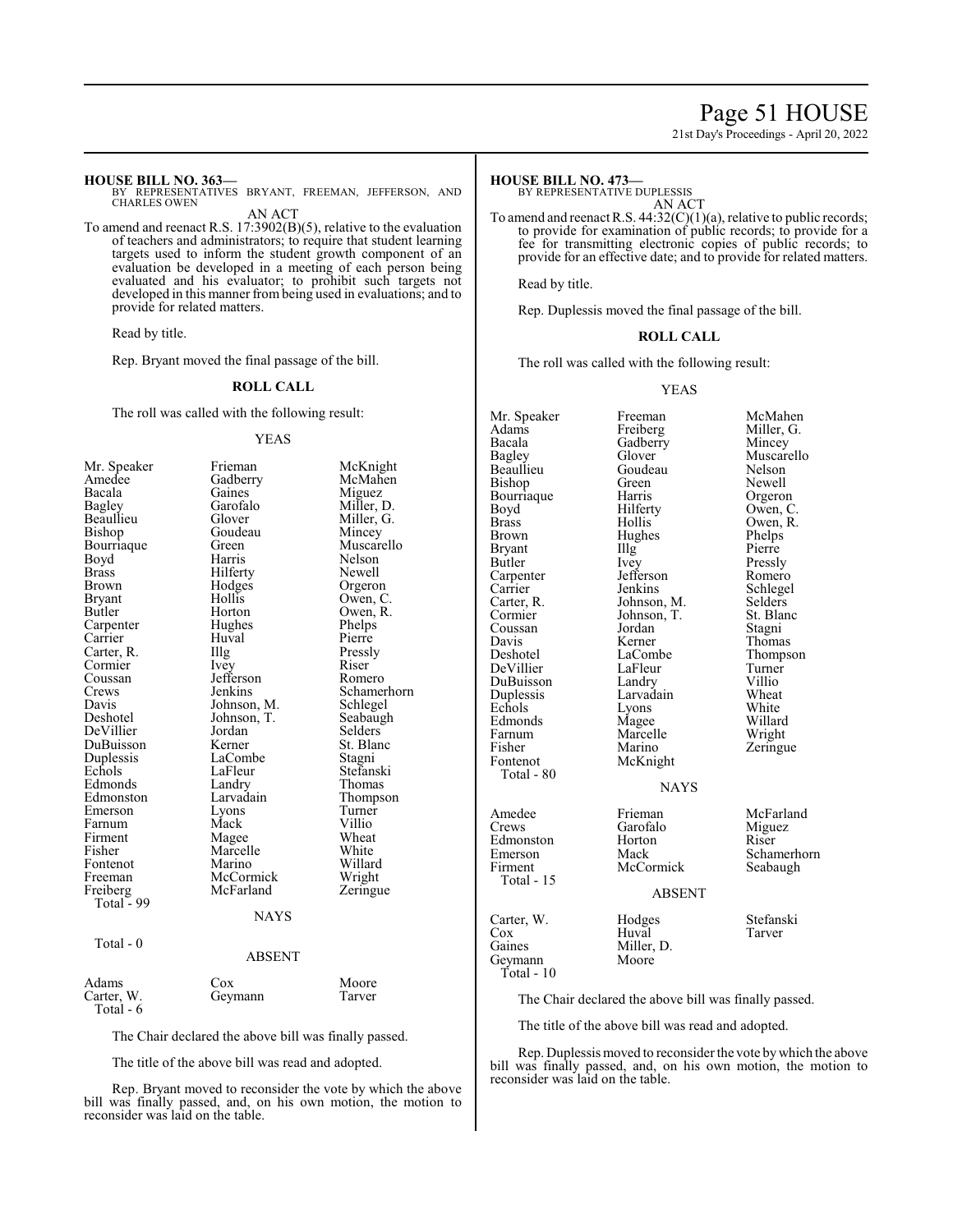# Page 52 HOUSE

21st Day's Proceedings - April 20, 2022

# **HOUSE BILL NO. 582—**

BY REPRESENTATIVES STAGNI, CREWS, ECHOLS, LARVADAIN, MCMAHEN, AND PRESSLY

AN ACT To amend and reenact R.S. 37:1103(introductory paragraph) and to enact R.S. 37:1131 through 1145, relative to adding the state of Louisiana to the Licensed Professional Counselors Interstate Compact; to provide for the increase of public access to professional counseling services; to provide for the enhancement of public health and safety; to provide for multistate practice regulations; to provide for spousal support for relocating active duty military personnel; to provide for the exchange of licensure among member states; to provide for use of telehealth technology; to provide for uniformity of professional counseling licensure requirements; to eliminate the requirement for licenses in multiple states, to provide for opportunities for interstate practice by licensed professional counselors who meet uniform licensure requirements; and to provide for related matters.

Read by title.

Rep. Stagni sent up floor amendments which were read as follows:

# **HOUSE FLOOR AMENDMENTS**

Amendments proposed by Representative Stagni to Engrossed House Bill No. 582 by Representative Stagni

### AMENDMENT NO. 1

On page 3, at the end of line 18, delete "participation"

### AMENDMENT NO. 2

On page 3, at the beginning of line 19, delete "in, or" and after "of" and before "educational" delete the comma ","

#### AMENDMENT NO. 3

On page 4, at the beginning of line 12, after "including" and before "but" delete the comma "," and after "to" and before "continuing" delete the comma ","

#### AMENDMENT NO. 4

On page 4, line 13, after "practice" and before "and" insert a comma ","

#### AMENDMENT NO. 5

On page 4, line 26, after "include" and before "but" delete the comma ", and after "to" and before "alcohol" delete the comma ",

#### AMENDMENT NO. 6

On page 5, line 7, change "shall mean" to "means"

## AMENDMENT NO. 7

On page 6, at the end of line 9, change "counselor" to "counselors"

### AMENDMENT NO. 8

On page 6, delete lines 12 and 13 in their entirety and insert in lieu thereof the following:

"(3) Require licensees to have a sixty-semester-hour or ninety quarter-hour master's degree in counseling or sixty semester-hours or ninety quarter-hours of graduate course work in the following areas:"

#### AMENDMENT NO. 9

On page 6, line 20, after "(g)" delete the remainder of the line and insert in lieu thereof the following:

"Diagnosis, treatment, assessment, and testing."

#### AMENDMENT NO. 10

On page 6, between lines 21 and 22, insert the following:

"(i) Other areas as determined by the commission."

AMENDMENT NO. 11

On page 7, line 9, delete "bureau" and insert in lieu thereof ""bureau""

# AMENDMENT NO. 12

On page 8, line 17, delete "continue to be able" and insert in lieu thereof "remain eligible"

AMENDMENT NO. 13

On page 9, delete line 5 in its entirety

AMENDMENT NO. 14

On page 9, line 6, change "(3)" to "(2)"

AMENDMENT NO. 15

On page 9, line 8, change "(4)" to "(3)"

AMENDMENT NO. 16

On page 9, line 10, change "(5)" to "(4)"

#### AMENDMENT NO. 17

On page 9, line 12, change "(6)" to "(5)"

AMENDMENT NO. 18

On page 9, line 14, change "(7)" to "(6)"

AMENDMENT NO. 19

On page 9, line 16, change " $(8)$ " to " $(7)$ "

# AMENDMENT NO. 20

On page 9, line 18, change "(9)" to "(8)"

AMENDMENT NO. 21

On page 9, line 20, change " $(10)$ " to " $(9)$ "

AMENDMENT NO. 22

On page 9, line 21, change "non-member" to "nonmember"

AMENDMENT NO. 23

On page 10, line 9, change "He" to "The licensee"

#### AMENDMENT NO. 24

On page 10, at the end of line 12, after "of" and before "Section" delete "the" and insert in lieu thereof "this"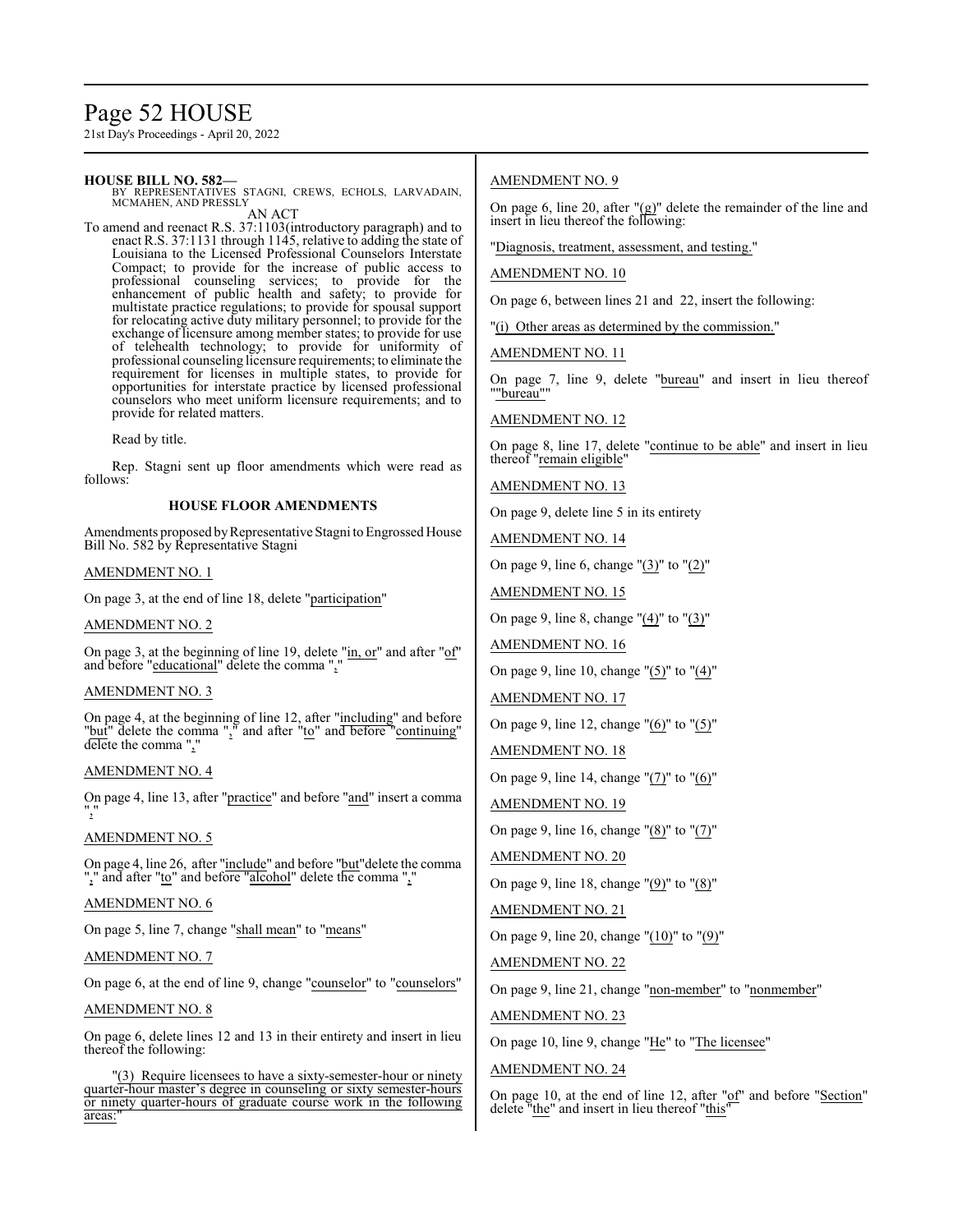21st Day's Proceedings - April 20, 2022

# AMENDMENT NO. 25

On page 11, line 7, change "Section 4" to "R.S. 37:1134"

# AMENDMENT NO. 26

On page 11, line 26, change "non-member" to "nonmember"

# AMENDMENT NO. 27

On page 12, line 2, after "however" and before "for" insert a comma ","

# AMENDMENT NO. 28

On page 12, line 12, after "state" and before the period "." insert the following:

"or through the process outlined in R.S. 37:1135"

# AMENDMENT NO. 29

On page 13, at the end of line 26, change "Investigations" to "investigations"

# AMENDMENT NO. 30

On page 15, at the end of line 3, delete "at the time"

# AMENDMENT NO. 31

On page 15, line 4, delete "of appointment, who is a licensed professional counselor, public member,

# AMENDMENT NO. 32

On page 16, line 13, after "services" and before "and" insert a comma ","

# AMENDMENT NO. 33

On page 17, line 18, after "responsibilities" and before the colon ":" delete ", including all of the following"

# AMENDMENT NO. 34

On page 18, line 7, change "non-public" to "nonpublic"

#### AMENDMENT NO. 35

On page 18, line 10, change "Non-compliance" to "Noncompliance"

### AMENDMENT NO. 36

On page 18, at the beginning of line 18, change "Accusing" to "Accusations against"

## AMENDMENT NO. 37

On page 19, line 8, change "therefor" to "therefore"

# AMENDMENT NO. 38

On page 19, at the end of line 13, after "commission" insert a period "."

# AMENDMENT NO. 39

On page 24, line 22, after "possible," and before "in" insert "but"

# AMENDMENT NO. 40

On page 27, line 5, change "non-member" to "nonmember"

# AMENDMENT NO. 41

On page 28, line 16, change "non-member" to "nonmember"

On motion of Rep. Stagni, the amendments were adopted.

Rep. Stagni moved the final passage of the bill, as amended.

# **ROLL CALL**

The roll was called with the following result:

# YEAS

Mr. Speaker Frieman McKnight<br>Adams Gadberry McMahen Adams Gadberry<br>Amedee Gaines Amedee Gaines Miguez<br>Bacala Garofalo Miller, I Bacala Garofalo Miller, D. Beaullieu Glover<br>Bishop Goudeau Bourriaque Green<br>Boyd Harris Boyd Harris Newell<br>Brass Hilferty Orgeron Brass Hilferty Orgeron<br>Brown Hodges Owen, C Brown Hodges Owen, C.<br>Bryant Hollis Owen, R. Bryant Hollis Owen, R.<br>Butler Horton Phelps Carpenter Hughe<br>Carrier Huval Carter, R. Illg Riser Cormier Ney Romero Cormier Ivey<br>Coussan Jefferson Coussan Jefferson Schamerhorn<br>Crews Jenkins Schlegel Crews Jenkins Schlegel<br>Davis Johnson M. Seabaugh Davis Johnson, M. Seabaugh<br>Deshotel Johnson, T. Selders DeVillier Jordan St. Blanc<br>DuBuisson Kerner Stagni DuBuisson Kerner Stagni Duplessis LaCombe Stefansk<br>Echols LaFleur Thomas Echols LaFleur<br>Edmonds Landry Edmonston Larvadain Turner<br>Emerson Lyons Villio Emerson Lyons Villio<br>Farnum Mack Wheat Farnum Mack Wheat<br>Firment Magee White Firment Magee White<br>
Fisher Marcelle Willard Fontenot Marino Wright<br>
Freeman McCormick Zeringue Freiberg Total - 101

Goudeau Muscarello<br>Green Nelson Horton Phelps<br>Hughes Pierre Huval Pressly<br>
Illg Riser Johnson, T. Selders<br>Jordan St. Blanc Landry Thompson<br>Larvadain Turner Marcelle Willard<br>
Marino Wright McCormick<br>McFarland

Geymann Miller,<br>Glover Mincev

NAYS

### ABSENT

Carter, W. Moore<br>Cox Tarver Tarver

Total - 4

Total - 0

The Chair declared the above bill was finally passed.

The title of the above bill was read and adopted.

Rep. Stagni moved to reconsider the vote by which the above bill was finally passed, and, on his own motion, the motion to reconsider was laid on the table.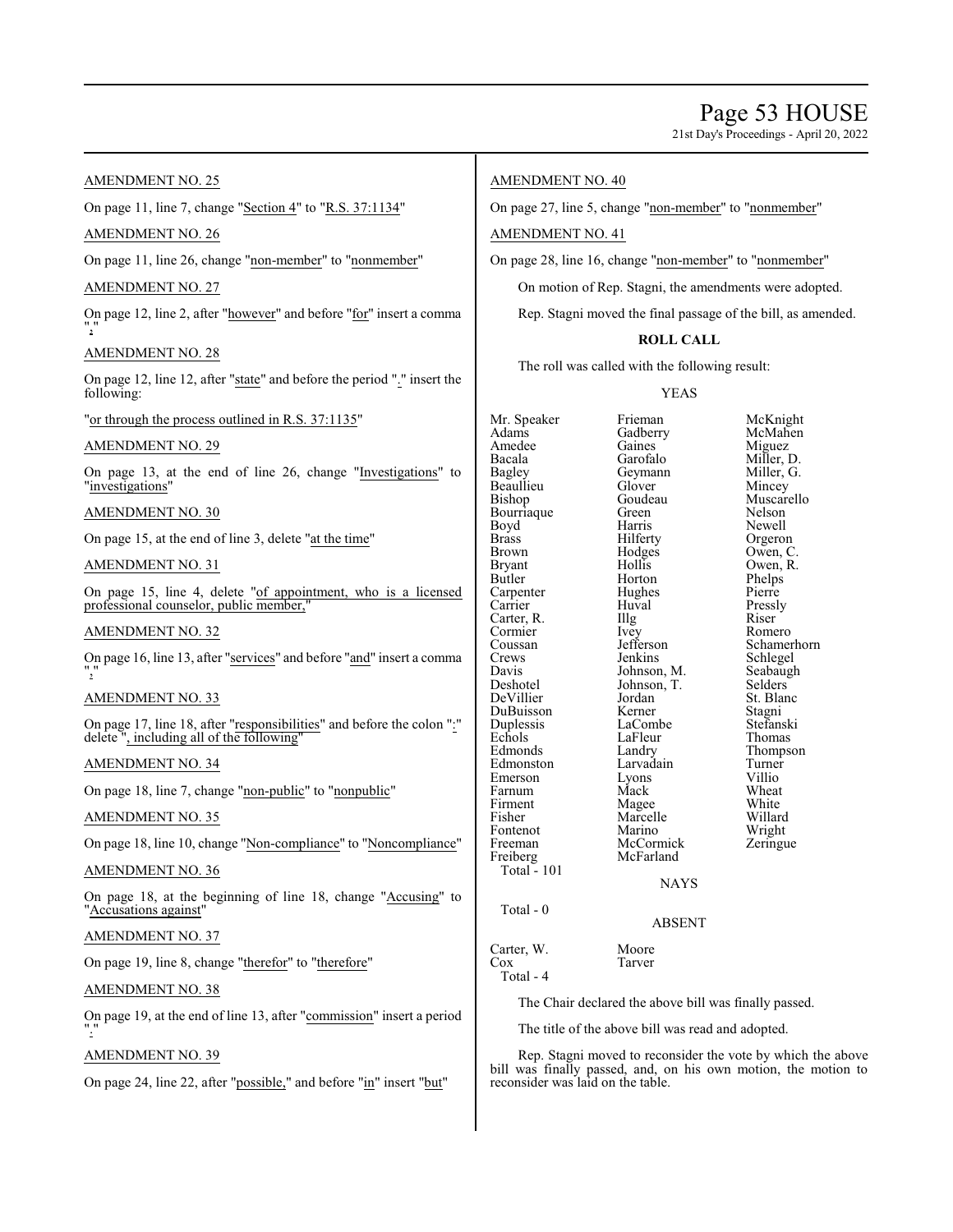# Page 54 HOUSE

21st Day's Proceedings - April 20, 2022

#### **HOUSE BILL NO. 585—** BY REPRESENTATIVE FREEMAN

AN ACT

To enact Code of Criminal Procedure Article 1005, relative to firearm data collection; to provide for required reporting of aggregate firearm transfer data to the Louisiana Commission on Law Enforcement; to provide for the creation of a standardized form used to report aggregate data fields; to provide for submission of forms; to provide for submission dates; to provide for publication of data; and to provide for related matters.

Read by title.

#### **Motion**

On motion of Rep. Freeman, the bill was returned to the calendar.

# **Notice of Intention to Call**

Pursuant to House Rule No. 8.20(A), Rep. Freeman gave notice of her intention to call House Bill No. 585 from the calendar on Monday, April 25, 2022.

### **HOUSE BILL NO. 868—**

BY REPRESENTATIVES MIGUEZ, FONTENOT, GAROFALO, GOUDEAU, AND MARCELLE

AN ACT

To enact R.S. 40:1379.3.3, relative to firearms; to provide for the Louisiana Firearm Safety Awareness Act; to provide relative to an online education course; to provide for a purpose; to provide relative to course topics; to provide relative to database maintenance; to provide for promulgation of rules; and to provide for related matters.

Read by title.

Rep. Miguez moved the final passage of the bill.

#### **ROLL CALL**

The roll was called with the following result:

#### YEAS

McMahen Miguez Miller, D. Miller, G. Mincey Muscarello Nelson Newell Orgeron Owen, C. Owen, R. Phelps<br>Pierre

Pressly<br>Riser

Romero Schamerhorn Schlegel Seabaugh Selders<sup>7</sup> St. Blanc Stagni Stefanski Thomas Thompson<br>Turner

| Gadberry<br>Gaines<br>Garofalo<br>Geymann<br>Glover<br>Goudeau<br>Green<br>Harris<br>Hilferty<br>Hodges<br>Hollis | Migue.<br>Miller,<br>Miller,<br>Mincey<br>Musca<br>Nelson<br>Newell<br>Orgero<br>Owen, |
|-------------------------------------------------------------------------------------------------------------------|----------------------------------------------------------------------------------------|
|                                                                                                                   |                                                                                        |
|                                                                                                                   |                                                                                        |
|                                                                                                                   |                                                                                        |
|                                                                                                                   |                                                                                        |
|                                                                                                                   |                                                                                        |
|                                                                                                                   |                                                                                        |
|                                                                                                                   |                                                                                        |
|                                                                                                                   |                                                                                        |
|                                                                                                                   |                                                                                        |
|                                                                                                                   | Owen,                                                                                  |
| Horton                                                                                                            | Phelps                                                                                 |
| Hughes                                                                                                            | Pierre                                                                                 |
| Huval                                                                                                             | Pressly                                                                                |
| Illg                                                                                                              | Riser                                                                                  |
| Ivey                                                                                                              | Romer                                                                                  |
| Jefferson                                                                                                         | Scham                                                                                  |
| Jenkins                                                                                                           | Schleg                                                                                 |
| Johnson, M.                                                                                                       | Seabau                                                                                 |
|                                                                                                                   | Selders                                                                                |
| Jordan                                                                                                            | St. Bla                                                                                |
| Kerner                                                                                                            | Stagni                                                                                 |
| LaCombe                                                                                                           | Stefans                                                                                |
| LaFleur                                                                                                           | Thoma                                                                                  |
| Landry                                                                                                            | Thomp                                                                                  |
| Larvadain                                                                                                         | Turner                                                                                 |
| Lyons                                                                                                             | Villio                                                                                 |
|                                                                                                                   |                                                                                        |
|                                                                                                                   | Johnson, T.                                                                            |

Fontenot Marino Wright<br>
Freeman McCormick Zeringue Freeman McCormick<br>Freiberg McFarland McFarland Frieman McKnight Total - 100 **NAYS**  Total - 0 ABSENT

Bryant Cox Tarver<br>Carter W. Moore

Marcelle Willard<br>
Marino Wright

The Chair declared the above bill was finally passed.

The title of the above bill was read and adopted.

Farnum Mack Wheat<br>Firment Magee White Firment Magee White<br>
Fisher Marcelle Willard

Rep. Miguez moved to reconsider the vote by which the above was finally passed, and, on his own motion, the motion to reconsider was laid on the table.

# **HOUSE BILL NO. 37—**

Carter, W. Total - 5

> BY REPRESENTATIVES MCCORMICK, AMEDEE, BAGLEY, BUTLER,<br>CREWS, ECHOLS, EDMONDS, EDMONSTON, EMERSON, FIRMENT,<br>FRIEMAN, GADBERRY, GAROFALO, GEYMANN, HODGES, HOLLIS,<br>HORTON, HUVAL, MIKE JOHNSON, MACK, MCFARLAND, CHARLES OWEN, ROBERT OWEN, RISER, SCHAMERHORN, SEABAUGH, AND WRIGHT

AN ACT

To amend and reenact R.S. 40:1379.3(B) and to enact R.S. 14:95(M), relative to the illegal carrying of weapons; to exempt certain persons from the crime of illegal carrying of weapons; to provide relative to concealed handgun permits; to provide relative to the authority of a person to carry a concealed handgun without a permit; and to provide for related matters.

Called from the calendar.

Read by title.

Rep. Miguez sent up floor amendments which were read as follows:

# **HOUSE FLOOR AMENDMENTS**

Amendments proposed by Representative Miguez to Engrossed House Bill No. 37 by Representative McCormick

#### AMENDMENT NO. 1

Delete the set of house floor amendments proposed by Representative Fontenot and adopted by the House of Representatives on April 20, 2022.

#### AMENDMENT NO. 2

On page 1, line 2, after "R.S. 14:95(M)" and before the comma "," insert "and R.S. 40:1379.3.3"

#### AMENDMENT NO. 3

On page 1, line 5, after "permit;" and before "and" insert the following:

"to provide for the Louisiana Firearm Safety Awareness Act; to provide relative to an online education course; to provide for a purpose; to provide relative to course topics; to provide relative to database maintenance; to provide for promulgation of rules;"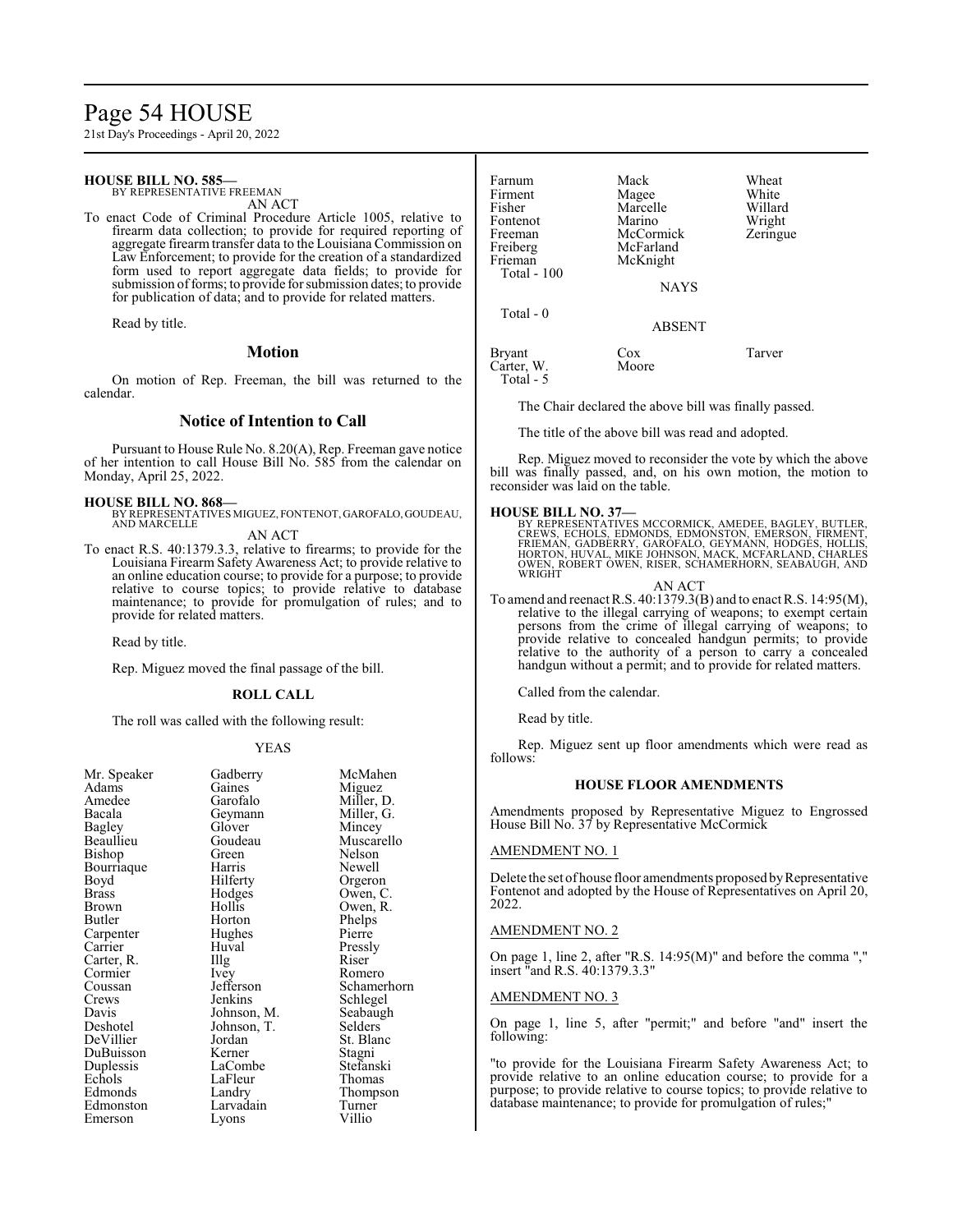# Page 55 HOUSE

21st Day's Proceedings - April 20, 2022

# AMENDMENT NO. 4

On page 1, line 16, after "reenacted" and before "to read" insert "and R.S. 40:1379.3.3 is hereby enacted"

### AMENDMENT NO. 5

On page 2, after line 11, add the following:

"§1379.3.3. Louisiana Firearm Safety Awareness Act

This Section shall be known and cited as the "Louisiana Firearm Safety Awareness Act".

B. The Department of Public Safety and Corrections, office of state police, shall provide a two-hour online handgun education course at no cost to Louisiana residents.

C. The purpose of this online education course is to educate the public on firearm safety and use. The course is optional and shall not be a requirement for obtaining a concealed handgun permit under R.S. 40:1379.3. Completion of this course shall not grant any person the right to carry a concealed handgun unless otherwise provided by law.

D. The online handgun education course shall include instruction on all of the following topics:

(1) Handgun basics and nomenclature.

(2) Firearm-free zones.

(3) Use of deadly force.

(4) Interactions with law enforcement officers.

(5) Conflict resolution.

(6) Accident prevention.

(7) Unauthorized access prevention.

(8) Safe handling of a handgun.

E. State police shall maintain an online database of all licensed handgun and firearm instructors to allow the public to search for classes.

F.(1) The content, structure, accessibility, and all other related matters of the online handgun education shall be developed and promulgated by the Department of Public Safety and Corrections, office ofstate police, in accordance with the rules and regulations of the Administrative Procedure Act.

(2) In accordance with Paragraph (1) of this Subsection, the Department of Public Safety and Corrections, office of state police, shall divide the topics provided in Subsection D of this Section into eight video segments that shall broadcast for no less than fifteen minutes per segment.

On motion of Rep. Miguez, the amendments were adopted.

Rep. Ivey sent up floor amendments which were read as follows:

#### **HOUSE FLOOR AMENDMENTS**

Amendments proposed by Representative Ivey to Engrossed House Bill No. 37 by Representative McCormick

#### AMENDMENT NO. 1

On page 2, after line 11, insert the following:

"Section 3. This Act shall take effect and become operative if and when the Act which originated as House Bill No. 868 of this 2022 Regular Session of the Legislature is enacted and becomes effective.

On motion of Rep. Ivey, the amendments were withdrawn.

Rep. McCormick moved the final passage of the bill, as amended.

#### **ROLL CALL**

The roll was called with the following result:

#### YEAS

| Mr. Speaker<br>Adams<br>Amedee<br>Bacala<br>Bagley<br>Bishop<br>Bourriaque<br>Brown<br>Carrier<br>Carter, R.<br>Cormier<br>Coussan<br>Crews<br>Davis<br>DeVillier<br>DuBuisson<br>Echols<br>Edmonds<br>Edmonston<br>Emerson<br>Farnum | Fisher<br>Fontenot<br>Frieman<br>Gadberry<br>Garofalo<br>Geymann<br>Harris<br>Hodges<br>Hollis<br>Horton<br>Huval<br>Illg<br>Ivey<br>Johnson, M.<br>Johnson, T.<br>Kerner<br>LaCombe<br>Magee<br>McCormick<br>McFarland<br>McMahen | Miller, G.<br>Mincey<br>Muscarello<br>Nelson<br>Orgeron<br>Owen, C.<br>Pressly<br>Riser<br>Romero<br>Schamerhorn<br>Schlegel<br>Seabaugh<br>St. Blanc<br>Stefanski<br>Thomas<br>Thompson<br>Turner<br>Villio<br>Wheat<br>White<br>Wright |
|---------------------------------------------------------------------------------------------------------------------------------------------------------------------------------------------------------------------------------------|------------------------------------------------------------------------------------------------------------------------------------------------------------------------------------------------------------------------------------|------------------------------------------------------------------------------------------------------------------------------------------------------------------------------------------------------------------------------------------|
| Firment<br>Total - 65                                                                                                                                                                                                                 | Miguez<br><b>NAYS</b>                                                                                                                                                                                                              |                                                                                                                                                                                                                                          |
| Boyd<br>Brass<br><b>Bryant</b><br>Carpenter<br>Duplessis<br>Freeman<br>Freiberg<br>Glover<br>Green<br>Total - 26                                                                                                                      | Hilferty<br>Hughes<br>Jefferson<br>Jenkins<br>Jordan<br>LaFleur<br>Landry<br>Larvadain<br>Lyons<br><b>ABSENT</b>                                                                                                                   | Marcelle<br>Marino<br>Newell<br>Phelps<br>Pierre<br>Selders<br>Stagni<br>Willard                                                                                                                                                         |
| Beaullieu<br>Butler<br>Carter, W.<br>Cox<br>Deshotel<br>Total - 14                                                                                                                                                                    | Gaines<br>Goudeau<br>Mack<br>McKnight<br>Miller, D.                                                                                                                                                                                | Moore<br>Owen, R.<br>Tarver<br>Zeringue                                                                                                                                                                                                  |

The Chair declared the above bill was finally passed.

The title of the above bill was read and adopted.

Rep. McCormick moved to reconsider the vote by which the above bill was finally passed, and, on his own motion, the motion to reconsider was laid on the table.

### **Consent to Correct a Vote Record**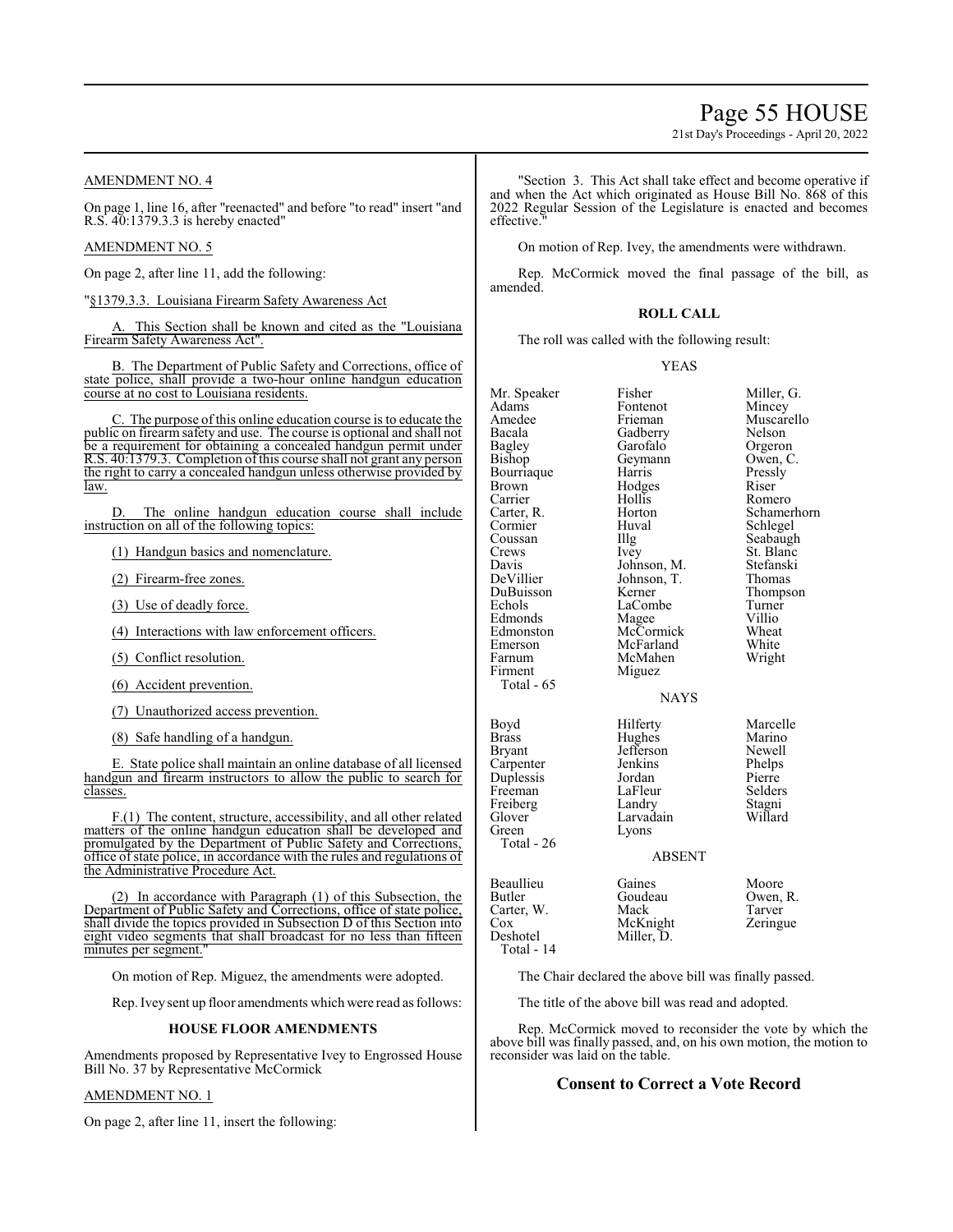# Page 56 HOUSE

21st Day's Proceedings - April 20, 2022

Rep. DuBuisson requested the House consent to correct her vote on final passage of House Bill No. 37 from nay to yea, which consent was unanimously granted.

### **HOUSE BILL NO. 919—**

BY REPRESENTATIVE TURNER AN ACT

To enact R.S. 41:906, relative to the exchange of school land; to authorize the Union Parish School Board to exchange school land, including but not limited to sixteenth section land; to provide for procedures, terms, and conditions, including advertisement, appraisals, and public hearing for such exchange; and to provide for related matters.

Read by title.

Rep. Turner moved the final passage of the bill.

#### **ROLL CALL**

The roll was called with the following result:

#### YEAS

| Mr. Speaker   | Gadberry      | McMahen     |
|---------------|---------------|-------------|
| Adams         | Gaines        | Miguez      |
| Amedee        | Garofalo      | Miller, D.  |
| Bacala        | Geymann       | Miller, G.  |
| <b>Bagley</b> | Glover        | Mincey      |
| Beaullieu     | Goudeau       | Muscarello  |
| Bishop        | Green         | Nelson      |
| Bourriaque    | Harris        | Newell      |
| Boyd          | Hilferty      | Orgeron     |
| Brass         | Hodges        | Owen, C.    |
| Brown         | Hollis        | Owen, R.    |
| Bryant        | Horton        | Phelps      |
| Butler        | Hughes        | Pierre      |
| Carrier       | Huval         | Pressly     |
| Carter, R.    | Illg          | Riser       |
| Cormier       | <i>lvey</i>   | Romero      |
| Coussan       | Jefferson     | Schamerhorn |
| Crews         | Jenkins       | Schlegel    |
| Davis         | Johnson, M.   | Seabaugh    |
| Deshotel      | Johnson, T.   | Selders     |
| DeVillier     | Jordan        | St. Blanc   |
| DuBuisson     | Kerner        | Stagni      |
| Duplessis     | LaCombe       | Stefanski   |
| Echols        | LaFleur       | Thomas      |
| Edmonds       | Landry        | Thompson    |
| Edmonston     | Larvadain     | Turner      |
| Emerson       | Lyons         | Villio      |
| Farnum        | Mack          | Wheat       |
| Firment       | Magee         | White       |
| Fisher        | Marcelle      | Willard     |
| Fontenot      | Marino        | Wright      |
| Freeman       | McCormick     | Zeringue    |
| Freiberg      | McFarland     |             |
| Frieman       | McKnight      |             |
| Total - 100   |               |             |
|               | <b>NAYS</b>   |             |
| Total - 0     |               |             |
|               | <b>ABSENT</b> |             |
| Carpenter     | Cox           | Tarver      |
| Carter, W.    | Moore         |             |

Total - 5

The Chair declared the above bill was finally passed.

The title of the above bill was read and adopted.

Rep. Turner moved to reconsider the vote by which the above bill was finally passed, and, on his own motion, the motion to reconsider was laid on the table.

#### **HOUSE BILL NO. 979—**

BY REPRESENTATIVE FREEMAN AN ACT

To provide relative to the effectiveness of Act No. 366 of the 2021 Regular Session of the Legislature regarding student information; to provide for the continued effectiveness of provisions that require school governing authorities to share certain student information with the Department ofChildren and Family Services for the purpose of facilitating the administration of certain federal food assistance programs and that provide exceptions; and to provide for related matters.

Read by title.

### **Motion**

On motion of Rep. Freeman, the bill was returned to the calendar.

# **Notice of Intention to Call**

Pursuant to House Rule No. 8.20(A), Rep. Freeman gave notice of her intention to call House Bill No. 979 from the calendar on Monday, April 25, 2022.

# **HOUSE BILL NO. 986—** BY REPRESENTATIVE EDMONDS

AN ACT

To amend and reenact R.S. 17:194(B)(introductory paragraph) and to repeal R.S. 17:194(B)(1) and (2), relative to school nutrition programs; to provide relative to the use ofstate funds for school nutrition programs; and to provide for related matters.

Read by title.

# **Motion**

On motion of Rep. Edmonds, the bill was returned to the calendar.

# **Notice of Intention to Call**

Pursuant to House Rule No. 8.20(A), Rep. Edmonds gave notice of his intention to call House Bill No. 986 from the calendar on Monday, April 25, 2022.

#### **HOUSE BILL NO. 990—**

BY REPRESENTATIVE PRESSLY

AN ACT To enact Part VII of Subchapter A of Chapter 5-F of Title 40 of the Louisiana Revised Statutes of 1950, to be comprised of R.S. 40:1273.1, relative to the COVID-19 vaccine; to provide for the prohibition of state and local vaccination mandates; to provide for exceptions; and to provide for related matters.

#### Read by title.

Rep. Amedee sent up floor amendments which were read as follows:

#### **HOUSE FLOOR AMENDMENTS**

Amendments proposed by Representative Amedee to Engrossed House Bill No. 990 by Representative Pressly

#### AMENDMENT NO. 1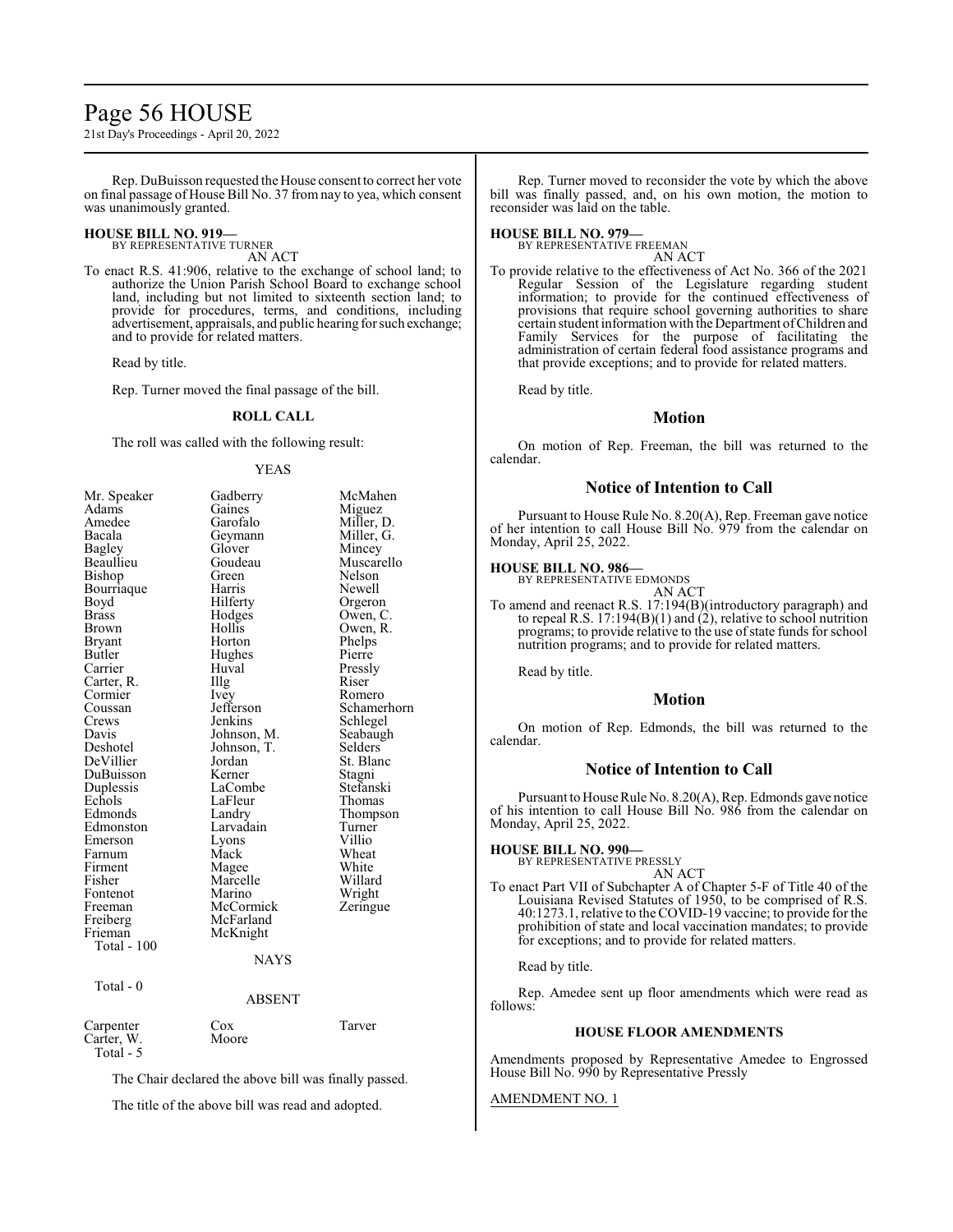# Page 57 HOUSE

21st Day's Proceedings - April 20, 2022

On page 2, line 2, after "with" and before "federal" insert "valid and enforceable"

#### AMENDMENT NO. 2

On page 2, delete lines 3 through 5 in their entirety

Rep. Amedee moved the adoption of the amendments.

Rep. Pressly objected.

By a vote of 20 yeas and 72 nays, the amendments were rejected.

# **Consent to Correct a Vote Record**

Rep. Willard requested the House consent to correct his vote on the adoption of Amendment No. 2769 to House Bill No. 990 from yea to nay, which consent was unanimously granted.

Rep. Pressly moved the final passage of the bill.

#### **ROLL CALL**

The roll was called with the following result:

#### YEAS

| Mr. Speaker<br>Adams<br>Bacala<br>Bagley<br>Beaullieu<br>Bishop<br>Bourriaque<br>Butler<br>Carrier<br>Cormier<br>Coussan<br>Crews<br>Davis<br>Deshotel<br>DeVillier<br>Echols<br>Edmonds<br>Edmonston<br>Emerson<br>Farnum<br>Firment<br>Fontenot | Freiberg<br>Frieman<br>Gadberry<br>Garofalo<br>Goudeau<br>Harris<br>Hilferty<br>Hodges<br>Hollis<br>Horton<br>Huval<br>Illg<br>Ivey<br>Johnson, M.<br>Kerner<br>Mack<br>Magee<br>McFarland<br>McKnight<br>McMahen<br>Miguez<br>Miller, G. | Mincey<br>Muscarello<br>Nelson<br>Orgeron<br>Owen, C.<br>Pressly<br>Riser<br>Romero<br>Schamerhorn<br>Schlegel<br>Seabaugh<br>St. Blanc<br>Stagni<br>Stefanski<br>Thomas<br>Turner<br>Villio<br>Wheat<br>White<br>Wright<br>Zeringue |
|---------------------------------------------------------------------------------------------------------------------------------------------------------------------------------------------------------------------------------------------------|-------------------------------------------------------------------------------------------------------------------------------------------------------------------------------------------------------------------------------------------|--------------------------------------------------------------------------------------------------------------------------------------------------------------------------------------------------------------------------------------|
| Total - 65                                                                                                                                                                                                                                        | <b>NAYS</b>                                                                                                                                                                                                                               |                                                                                                                                                                                                                                      |
| Amedee<br>Boyd<br>Brass<br>Bryant<br>Carpenter<br>Carter, R.<br>Duplessis<br>Fisher<br>Freeman<br>Geymann<br>Glover<br>Total - 31                                                                                                                 | Green<br>Hughes<br>Jefferson<br>Jenkins<br>Johnson, T.<br>Jordan<br>LaFleur<br>Landry<br>Larvadain<br>Lyons<br>Marcelle<br><b>ABSENT</b>                                                                                                  | Marino<br>McCormick<br>Miller, D.<br>Newell<br>Phelps<br>Pierre<br>Selders<br>Thompson<br>Willard                                                                                                                                    |
| Brown<br>Carter, W.<br>$\cos$<br>Total - 9                                                                                                                                                                                                        | DuBuisson<br>Gaines<br>LaCombe                                                                                                                                                                                                            | Moore<br>Owen, R.<br>Tarver                                                                                                                                                                                                          |

The Chair declared the above bill was finally passed.

The title of the above bill was read and adopted.

Rep. Pressly moved to reconsider the vote by which the above bill was finally passed, and, on his own motion, the motion to reconsider was laid on the table.

# **Consent to Correct a Vote Record**

Rep. Freiberg requested the House consent to record her vote on final passage of House Bill No. 990 as yea, which consent was unanimously granted.

## **HOUSE BILL NO. 302—**

BY REPRESENTATIVE FREEMAN AN ACT

To amend and reenact R.S. 32:1741(I), relative to the booting of motor vehicles parked on private property; to remove the prohibition on a parking facility company, valet company, or general manager from having an ownership interest in a business engaged in booting vehicles on private property or from accepting a rebate or other compensation from a booting company; and to provide for related matters.

Called from the calendar.

Read by title.

# **Motion**

On motion of Rep. Freeman, the bill was returned to the calendar.

# **Notice of Intention to Call**

Pursuant to House Rule No. 8.20(A), Rep. Freeman gave notice of her intention to call House Bill No. 302 from the calendar on Tuesday, April 26, 2022.

# **Suspension of the Rules**

On motion of Rep. Magee, the rules were suspended in order to take up and consider Petitions, Memorials, and Communications at this time.

# **Petitions, Memorials, and Communications**

The following petitions, memorials, and communications were received and read:

# **Message from the Senate**

# **ASKING CONCURRENCE IN SENATE CONCURRENT RESOLUTIONS**

April 20, 2022

To the Honorable Speaker and Members of the House of Representatives:

I am directed to inform your honorable body that the Senate has adopted and asks your concurrence in the following Senate Concurrent Resolutions:

Senate Concurrent Resolution No. 17

Respectfully submitted,

YOLANDA J. DIXON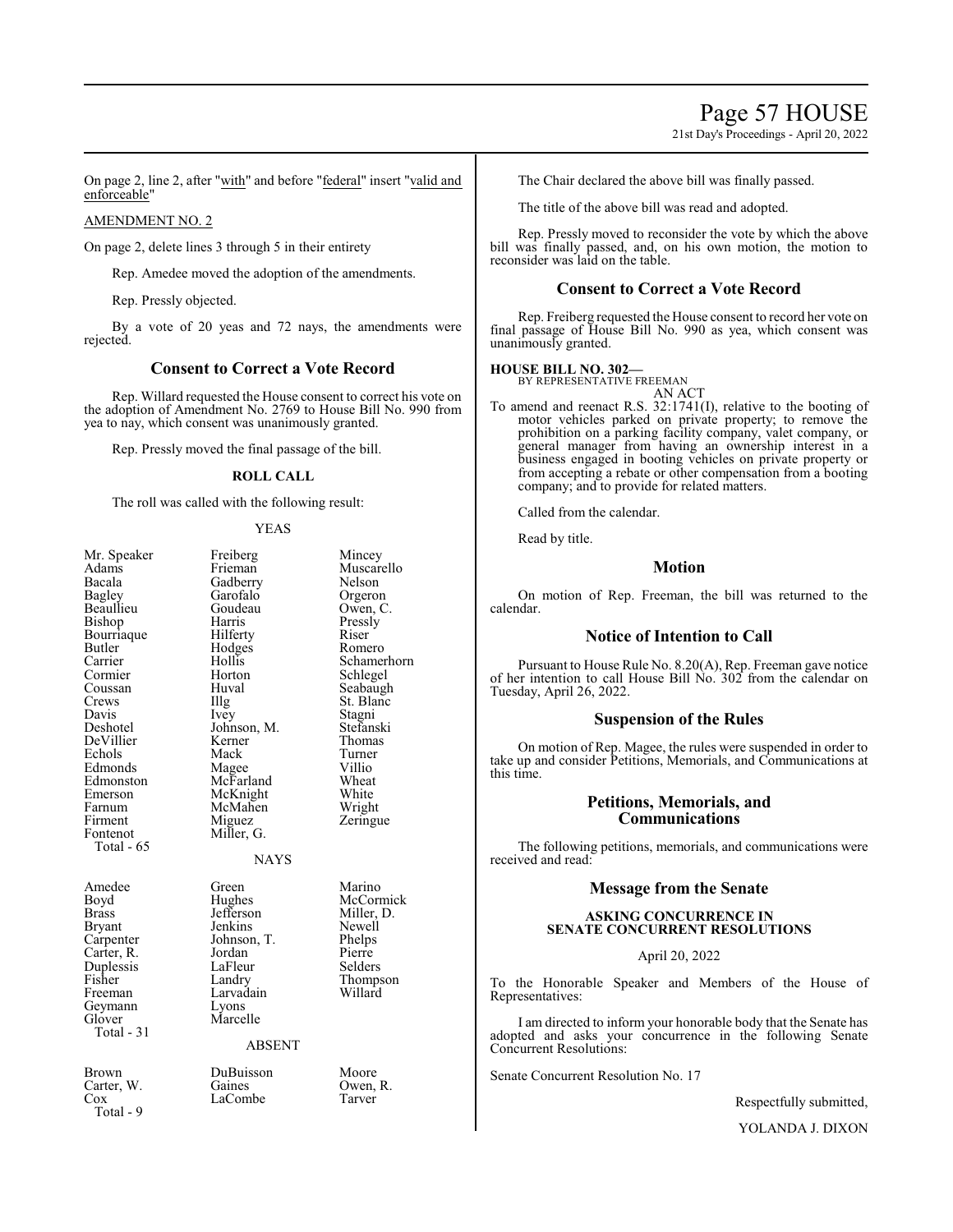# Page 58 HOUSE

21st Day's Proceedings - April 20, 2022

Secretary of the Senate

# **Senate Concurrent Resolutions Lying Over**

The following Senate Concurrent Resolutions contained in the message were taken up and acted upon as follows:

# **SENATE CONCURRENT RESOLUTION NO. 17—**

BY SENATOR MCMATH A CONCURRENT RESOLUTION

To commend the LSU Tiger Girls Dance Team on capturing top honors in the Division 1A Hip Hop competition on Sunday, January 16, 2022.

Read by title.

Lies over under the rules.

# **Suspension of the Rules**

On motion of Rep. Magee, the rules were suspended in order to take up and consider Petitions, Memorials, and Communications at this time.

# **Petitions, Memorials, and Communications**

The following petitions, memorials, and communications were received and read:

# **Message from the Senate**

#### **SENATE BILLS**

#### April 20, 2022

To the Honorable Speaker and Members of the House of Representatives:

I am directed to inform your honorable body that the Senate has finally passed the following Senate Bills:

Senate Bill Nos. 100, 116, 145, 178, 192, 266, 401, 433, 448, 453 and 477

Respectfully submitted,

YOLANDA J. DIXON Secretary of the Senate

# **Senate Bills and Joint Resolutions on First Reading**

The following Senate Bills and Joint Resolutions on first reading were taken up, read, and placed upon the calendar for their second reading:

#### **SENATE BILL NO. 100—** BY SENATOR CATHEY

AN ACT

To enact R.S. 32:402.1(A)(3), relative to driver education; to provide an exemption for certain visa holders from driver education requirements; and to provide for related matters.

Read by title.

Lies over under the rules.

### **SENATE BILL NO. 116—**

BY SENATORS BARROW, BOUDREAUX, MCMATH, MIZELL AND POPE AND REPRESENTATIVES LANDRY, MOORE AND SCHLEGEL AN ACT

To amend and reenact R.S.  $36:251(C)(1)$  and to enact R.S.  $36:258(E)$ and R.S. 46:2527, relative to the office on women's health; to establish and provide for the office on women's health within the Louisiana Department of Health; to provide for an assistant secretary and staff of the office on women's health; to provide for the purposes, duties, and functions of the office on women's health; to provide for an effective date; and to provide for related matters.

Read by title.

Lies over under the rules.

# **SENATE BILL NO. 145—**

BY SENATOR TALBOT

AN ACT To amend and reenact R.S. 17:3983(A)(2)(a)(i) and to enact R.S.  $17:3983(A)(2)(a)(iv)$ , relative to charter schools; to provide that certain charter proposals may be made directly to the State Board of Elementary and Secondary Education; and to provide for related matters.

Read by title.

Lies over under the rules.

#### **SENATE BILL NO. 178—** BY SENATOR FIELDS

AN ACT

To enact R.S. 17:5105, relative to the Taylor Opportunity Program for Students; to provide relative to eligibility for awards; to waive or modify certain eligibility provisions for certain students in response to circumstances related to certain natural disasters and certain public health emergencies; to authorize the administering agency to waive eligibility requirements; and to provide for related matters.

Read by title.

Lies over under the rules.

# **SENATE BILL NO. 192—**

BY SENATORS BOUDREAUX, BOUIE AND FOIL AN ACT

To enact R.S. 17:3138.10 and R.S. 36:651(K)(10), relative to postsecondary education for students with intellectual and developmental disabilities; to establish the Postsecondary Inclusive Education Fund as a special fund in the state treasury; to provide for the purposes of the fund; to create and provide for the Postsecondary Inclusive Education Advisory Council; to require annual reports with respect to the fund; and to provide for related matters.

Read by title.

Lies over under the rules.

#### **SENATE BILL NO. 266—** BY SENATOR WARD

AN ACT

To amend and reenact R.S. 48:77(D) and to repeal R.S. 48:77(E), relative to the state motor vehicle sales tax dedicated to the Construction Subfund of the Transportation Trust Fund; to provide for the prioritization of the use of the funds to match federal funds; to provide relative to bonding; and to provide for related matters.

Read by title.

Lies over under the rules.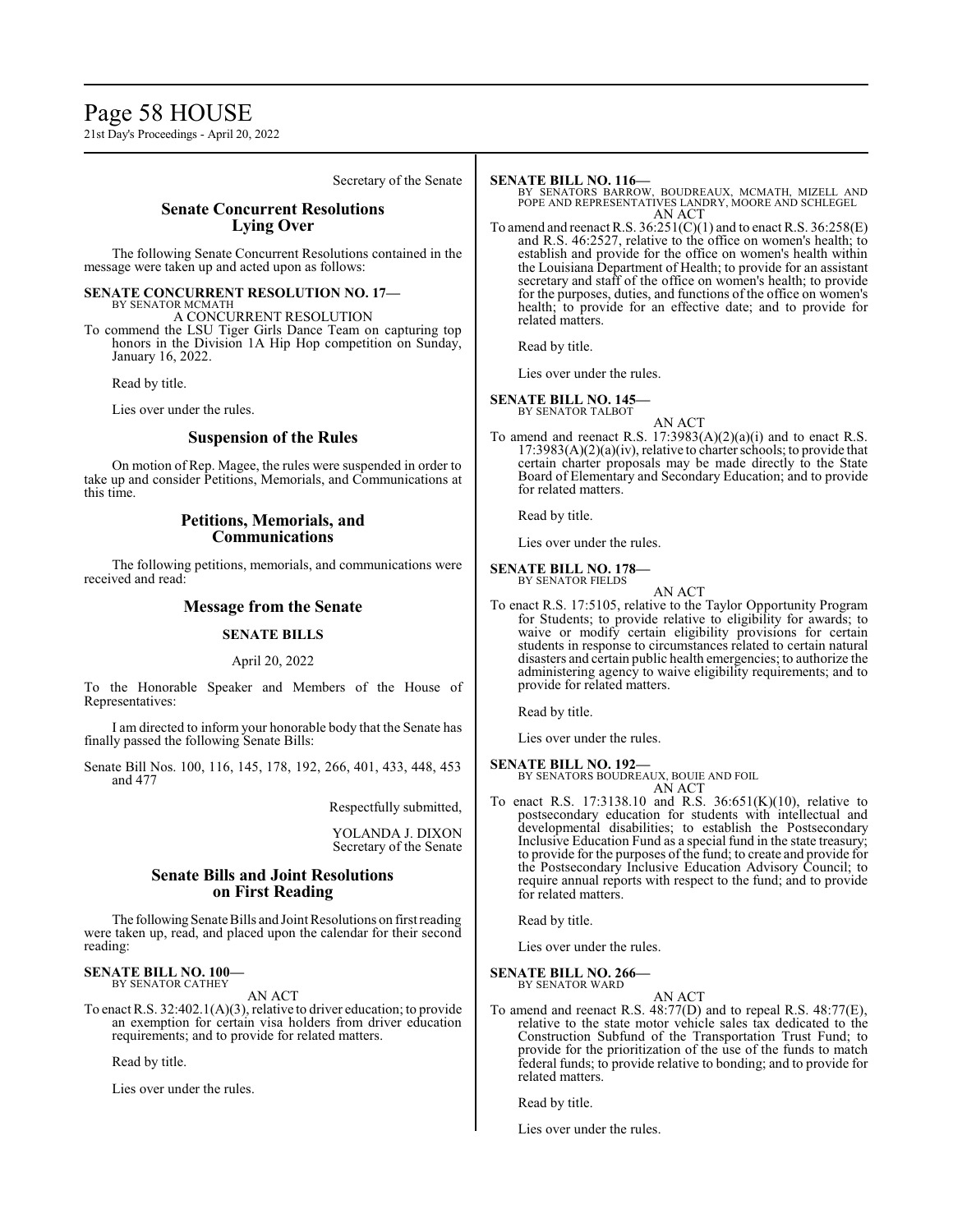# Page 59 HOUSE

21st Day's Proceedings - April 20, 2022

#### **SENATE BILL NO. 401—** BY SENATOR MCMATH

AN ACT

To amend and reenact R.S. 33:1236(55)(a), relative to the powers of parish governing authorities; to provide for certain fees in St. Tammany and Washington parishes; and to provide for related matters.

Read by title.

Lies over under the rules.

#### **SENATE BILL NO. 433—**

BY SENATORS WHITE AND FOIL AN ACT

To enact R.S. 2:348, relative to membership of certain airport commissions; to provide for additional commissioners in any parish with a population greater than four hundred fifty thousand and less than four hundred sixty thousand, according to the latest federal decennial census; to provide for legislative representation; to provide for a designee; and to provide for related matters.

Read by title.

Lies over under the rules.

#### **SENATE BILL NO. 448—** BY SENATOR LUNEAU

AN ACT

To amend and reenact R.S. 56:40.3(E), relative to civil and aquatic life penalties; to provide for the collection of civil penalties for restitution of wildlife; to provide with respect to hearing officer rulings; to provide with respect to legal delays; to provide relative to administrative hearing; and to provide for related matters.

Read by title.

Lies over under the rules.

#### **SENATE BILL NO. 453—** BY SENATOR MCMATH

AN ACT To enact R.S. 32:378.4, relative to low speed autonomous motor vehicles; to provide for regulatory exceptions for automated vehicles; and to provide for related matters.

Read by title.

Lies over under the rules.

#### **SENATE BILL NO. 477—** BY SENATOR SMITH

AN ACT

To enact R.S. 32:387.2, relative to special permits; to establish a permit for the operation of a combination of vehicles or tandem loads hauling containers to and from port facilities; to provide for the adoption of administrative rules; to provide for terms, conditions, requirements, and specifications; and to provide for related matters.

Read by title.

Lies over under the rules.

# **Senate Bills and Joint Resolutions on Second Reading to be Referred**

The following Senate Bills and Joint Resolutions on second reading to be referred were taken up, read, and referred to committees, as follows:

# **Motion**

On motion of Rep. Davis, the Committee on Transportation, Highways and Public Works was discharged from further consideration of Senate Bill No. 152.

**SENATE BILL NO. 152—** BY SENATOR ABRAHAM

AN ACT To amend and reenact R.S. 32:1261(A)(1)(l), relative to unauthorized acts of manufacturers, distributors, wholesalers, distributor branches, factory branches, and converters; to provide for protests; to provide for hearings performed by the Louisiana Motor Vehicle Commission; to provide for terms, conditions, and procedures; and to provide for related matters.

Read by title.

On motion of Rep. Davis, the bill was recommitted to the Committee on Commerce.

# **Privileged Report of the Legislative Bureau**

### April 20, 2022

To the Speaker and Members of the House of Representatives:

I am directed by your Legislative Bureau to submit the following report:

Senate Bill No. 38 Reported without amendments.

Senate Bill No. 91 Reported without amendments.

Senate Bill No. 245 Reported without amendments.

Senate Bill No. 270 Reported without amendments.

Respectfully submitted,

DODIE HORTON Chair

# **Privileged Report of the Committee on Enrollment**

April 20, 2022

To the honorable Speaker and Members of the House of Representatives:

I am directed by your Committee on Enrollment to submit the following report:

The following House Resolutions have been properly enrolled:

**HOUSE RESOLUTION NO. 71—** BY REPRESENTATIVE ZERINGUE

A RESOLUTION

To commend Professor Nancy Rabalais on her 2021 election to the National Academy of Sciences.

**HOUSE RESOLUTION NO. 72—** BY REPRESENTATIVES HARRIS AND BOURRIAQUE A RESOLUTION

To commend Dr. Paul Coreil on his induction into the 2022 Louisiana Agriculture Hall of Distinction.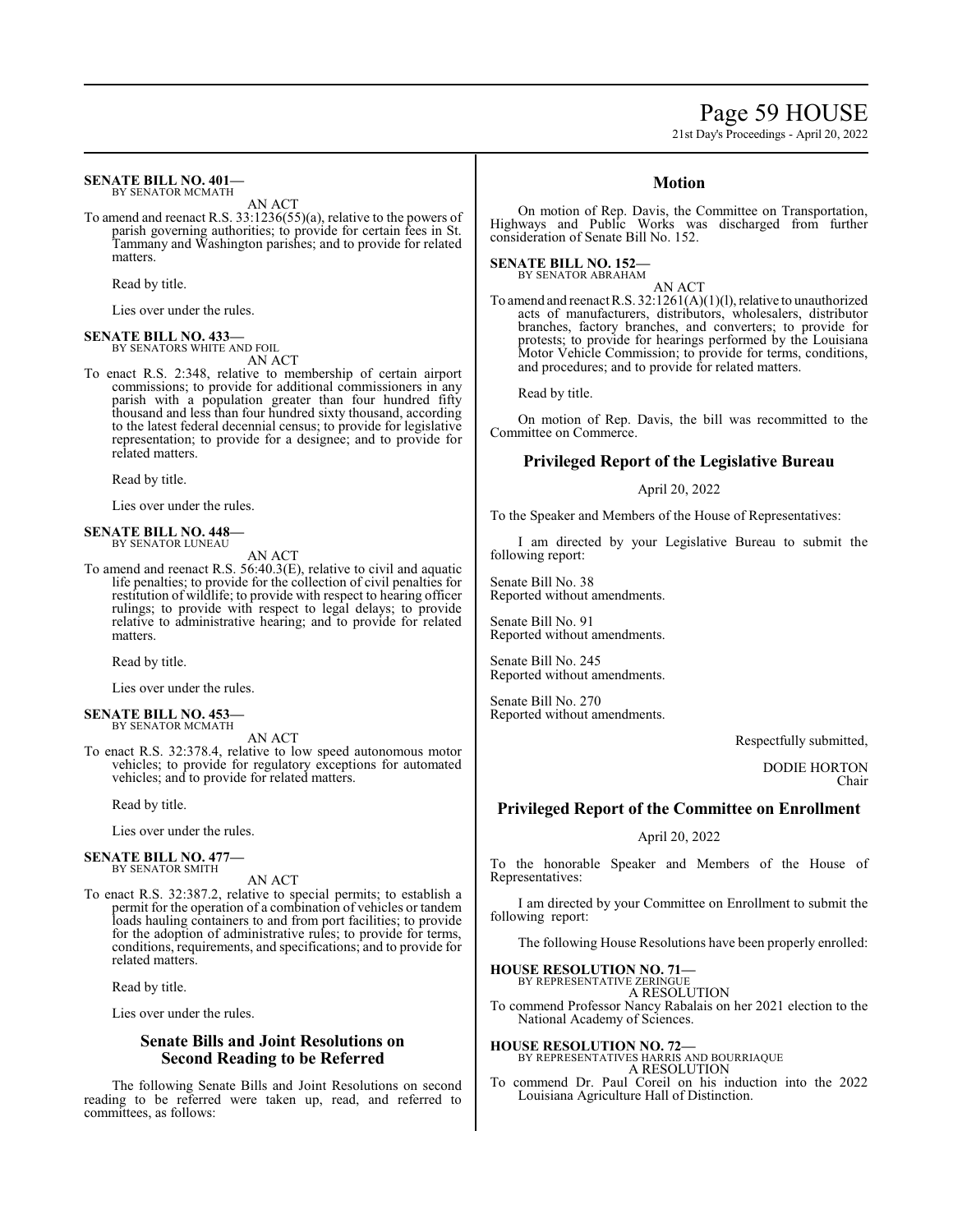# Page 60 HOUSE

21st Day's Proceedings - April 20, 2022

#### **HOUSE RESOLUTION NO. 73—** BY REPRESENTATIVE MAGEE

A RESOLUTION

To designate Wednesday, April 20, 2022, as LSU Day at the state capitol and commends Louisiana State University for its contributions.

**HOUSE RESOLUTION NO. 74—** BY REPRESENTATIVE DEVILLIER

A RESOLUTION

To commend Louisiana State University at Eunice's Alpha Sigma Iota Chapter of Phi Theta Kappa Honor Society on being a REACH Award recipient for the third consecutive year.

**HOUSE RESOLUTION NO. 75—**

BY REPRESENTATIVE FREIBERG A RESOLUTION

To commend Dr. Graca Vicente on her promotion to Boyd Professor of Chemistry at Louisiana State University and on her receipt of a 2022 Southeastern Conference Faculty Achievement Award.

Respectfully submitted,

STEPHANIE HILFERTY Chairwoman

The above House Resolutions contained in the report were signed by the Speaker of the House and taken by the Clerk of the House to the Secretary of State in accordance with the rules of the House.

# **Privileged Report of the Committee on Enrollment**

#### April 20, 2022

To the honorable Speaker and Members of the House of Representatives:

I am directed by your Committee on Enrollment to submit the following report:

The following House Concurrent Resolutions have been properly enrolled:

# **HOUSE CONCURRENT RESOLUTION NO. 73—**

BY REPRESENTATIVE BAGLEY A CONCURRENT RESOLUTION

To commend Tunde Abubakar for his efforts to recruit minority students to healthcare professions.

# **HOUSE CONCURRENT RESOLUTION NO. 74—**

BY REPRESENTATIVES TARVER AND BOURRIAQUE AND SENATORS ABRAHAM AND STINE A CONCURRENT RESOLUTION

To commend Coach Glenn Cecchini on the occasion of his one thousandth baseball victory at Barbe High School.

#### **HOUSE CONCURRENT RESOLUTION NO. 75—** BY REPRESENTATIVE JENKINS

A CONCURRENT RESOLUTION

To commend Dr. Jeremy Kamil on his contributions to Louisiana State University and the state of Louisiana.

Respectfully submitted,

STEPHANIE HILFERTY Chairwoman

The above House Concurrent Resolutions contained in the report were signed by the Speaker of the House and taken to the Senate by the Clerk of the House and were signed by the President of the Senate and taken by the Clerk of the House to the in accordance with the rules of the House.

# **Suspension of the Rules**

On motion ofRep. Zeringue, the rules were suspended to permit the Committee on Appropriations to submit their weekly schedule on a day other than required by House Rule 14.23.

# **Suspension of the Rules**

On motion ofRep. Davis, the rules were suspended to permit the Committee on Commerce to submit their weekly schedule on a day other than required by House Rule 14.23.

# **Adjournment**

On motion of Rep. Thompson, at 6:57 P.M., the House agreed to adjourn until Thursday, April 21, 2022, at 10:00 A.M.

The Speaker of the House declared the House adjourned until 10:00 A.M., Thursday, April 21, 2022.

> MICHELLE D. FONTENOT Clerk of the House

ANGELA S. SMITH Assistant Clerk of the House / Journal Clerk

# **Weekly Committee Schedules**

The following committees posted weekly committee schedules as follows:

Committee on Administration of Criminal Justice

Wednesday, April 27, 2022

Committee Room 6

9:00 a.m.

### INSTRUMENTS TO BE HEARD:

- **HB 321 BOYD PARDON/PAROLE** Provides relative to parole for certain persons
- **HB 517 SELDERS CORRECTIONS** Creates and provides for the Medical Advisory Council within the Dept. of Public Safety and Corrections
- **HB 569 EMERSON PROPERTY** Provides for the forfeiture of property
- **HB 601 HUGHES LIABILITY** Provides relative to immunity for certain actions involving drug-related overdoses
- **HB 626 ADAMS CONTROLLED SUBSTANCES** Creates the crime of aggravated distribution of a controlled dangerous substance
- **HB 628 BRYANT PAROLE** Provides relative to parole eligibility
- **HB676 JORDAN CRIMINAL/HABITOFFENDERS** Provides relative to sentencing for habitual offenders
- **HB 728 DUPLESSIS PAROLE** Provides relative to medical parole
- **HB 730 DUPLESSIS PAROLE** Provides relative to parole eligibility for certain persons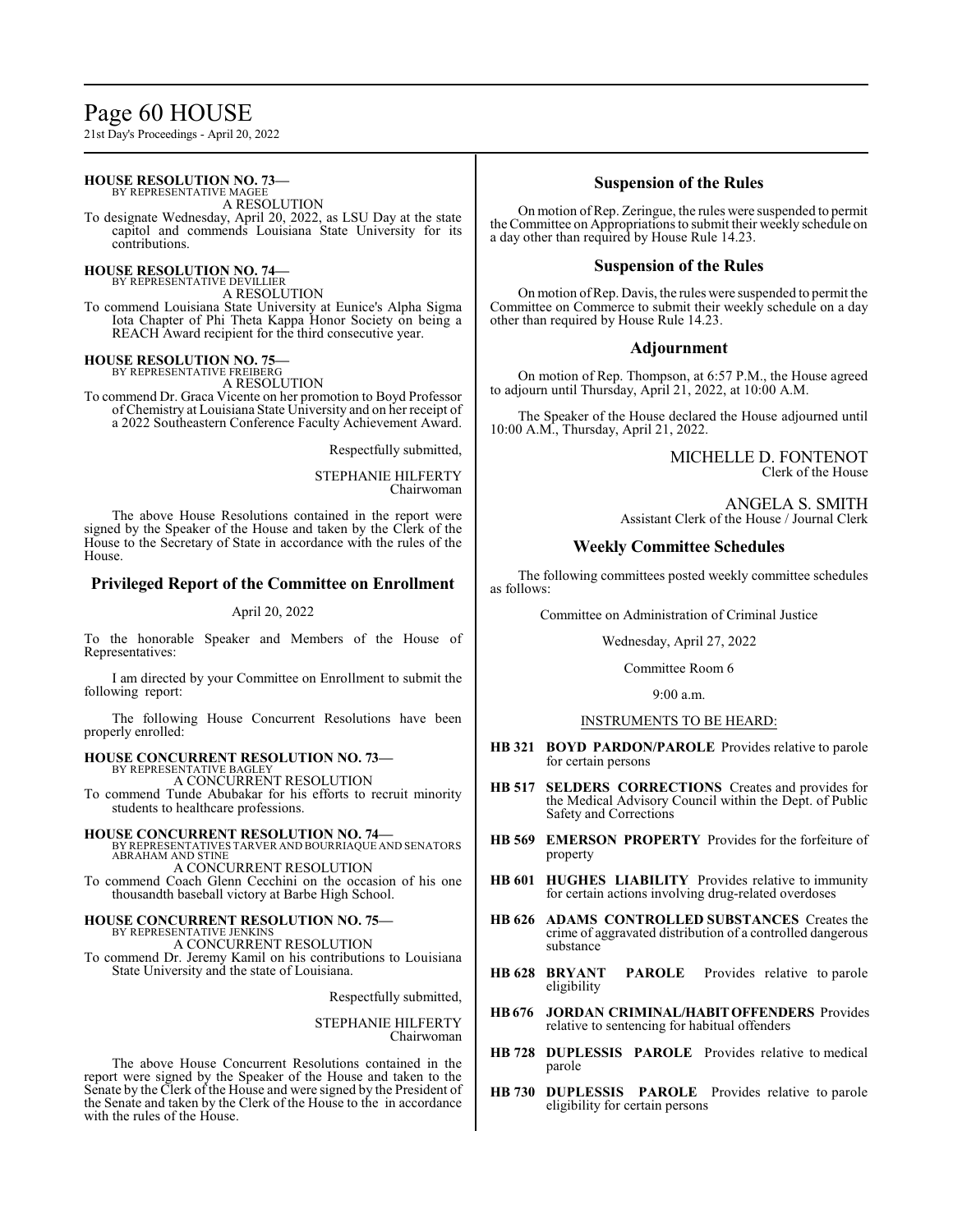21st Day's Proceedings - April 20, 2022

- **HB 734 FONTENOT CRIMINAL/SENTENCING** Provides relative to sentencing provisions for crimes of violence
- **HB 746 DUPLESSIS JUVENILES/DETENTION FAC** Provides relative to solitary confinement in juvenile facilities
- **HB 774 GLOVER CRIMINAL/RECORDS** Provides relative to expungements for certain amounts of possession of marijuana
- **HB 775 GLOVER DRUGS** Provides relative to the definition of drug paraphernalia
- **HB 820 VILLIO CRIMINAL/FORFEITURE** Provides relative to civil forfeiture
- **HB 844 ADAMS CONTROLLED SUBSTANCES** Provides relative to penalties for distribution or possession with intent to distribute heroin and fentanyl and carfentanil
- **HB 875 BRYANT CONTROLLED SUBSTANCES** Provides relative to penalties for the distribution of fentanyl or carfentanil which causes serious bodily injury
- **HB 894 JORDAN CRIMINAL/FORFEITURE** Provides relative to criminal forfeiture
- **HB 908 FREIBERG PAROLE** Provides relative to information contained in pre-parole reports
- **HB 926 ADAMS DRUGS/CONTROLLED** Provides relative to publication of arrests for certain offenses involving heroin, fentanyl, or carfentanil
- **HB 1027 LANDRY CRIME** Provides relative to criminal and civil liability of certain pregnancy outcomes
- **HB 1028 GLOVER CONTROLLED SUBSTANCES** Provides relative to penalties for possession or use of marijuana drug paraphernalia

Any person who does not feel comfortable giving testimony in person may submit a prepared statement in accordance with House Rule 14.33 in lieu of appearing before the committee:

A. Any interested person or any committee member may file with the committee a prepared statement concerning a specific instrument or matter under consideration by the committee or concerning any matter within the committee's scope of authority, and the committee records shall reflect receipt of such statement and the date and time thereof.

B. Any person who files a prepared statement which contains data or statistical information shall include in such prepared statement sufficient information to identify the source of the data or statistical information. For the purposes of this Paragraph, the term "source" shall mean a publication, website, person, or other source from which the data or statistical information contained in the prepared statement was obtained by the person or persons who prepared the statement.

NOTE: Statements emailed to h-acrj@legis.la.gov and received prior to noon on Tuesday, April 26, 2022, will be distributed to the committee members prior to the meeting.

LEGISLATIVE INSTRUMENTS MAY BE DELETED (DOES NOT REQUIRE<br>HOUSE RULES SUSPENSION) OR ADDED (REQUIRES HOUSE RULES<br>SUSPENSION) PRIOR TO THE MEETING DATE. (HOUSE RULES 14.23 AND<br>14.24) SEE THE DAILY NOTICE OF COMMITTEE MEETING TO MEETING DATE.

> TONY BACALA Vice Chairman

# Committee on Appropriations

Monday, April 25, 2022

Committee Room 5

9:00 a.m.

### INSTRUMENTS TO BE HEARD:

- **HB 29 NELSON APPROPRIATIONS** (Constitutional Amendment) To require the legislature to appropriate no less than fifty percent of nonrecurring state revenues for application to certain state retirement system unfunded accrued liability
- **HB 31 TARVER, PHILLIP RETIREMENT/STATE SYSTEMS** (Constitutional Amendment) Dedicates a certain amount of state nonrecurring revenue to state retirement systems for supplemental benefit payments
- **HB 55 BUTLER MEDICAID** Provides for Medicaid coverage of dental care for certain residents of intermediate care facilities
- **HB 65 ZERINGUE JUDGES** Provides with respect to annual financial reports on district and local court funding and expenses
- **HB 80 EDMONDS BUDGETARY CONTROLS** Restricts spending of state general fund revenue-direct to 98% of the official forecast
- **HB 90 MARCELLE HEALTH/LDH** Creates the office on women's health within the La. Department of Health and provides for the duties and functions of the office
- **HB 329 ZERINGUE TAX APPEALS/BOARD** Provides for the payment of certain judgments issued by the Board of Tax Appeals for approved claims
- **HB724 BAGLEY ECONOMIC DEVELOPMENT** Establishes a grant program for site development and improvement
- **HR 30 ZERINGUE JUDGES** Establishes a task force to study the funding and workload of judicial districts and circuits

Any person who does not feel comfortable giving testimony in person may submit a prepared statement in accordance with House Rule 14.33 in lieu of appearing before the committee:

A. Any interested person or any committee member may file with the committee a prepared statement concerning a specific instrument or matter under consideration by the committee or concerning any matter within the committee's scope of authority, and the committee records shall reflect receipt of such statement and the date and time thereof.

B. Any person who files a prepared statement which contains data or statistical information shall include in such prepared statement sufficient information to identify the source of the data or statistical information. For the purposes of this Paragraph, the term "source" shall mean a publication, website, person, or other source fromwhich the data or statistical information contained in the prepared statement was obtained by the person or persons who prepared the statement.

NOTE: Statements emailed to h-app@legis.la.gov and received prior to noon on Friday, April 22, 2022, will be distributed to the committee members prior to the meeting.

Tuesday, April 26, 2022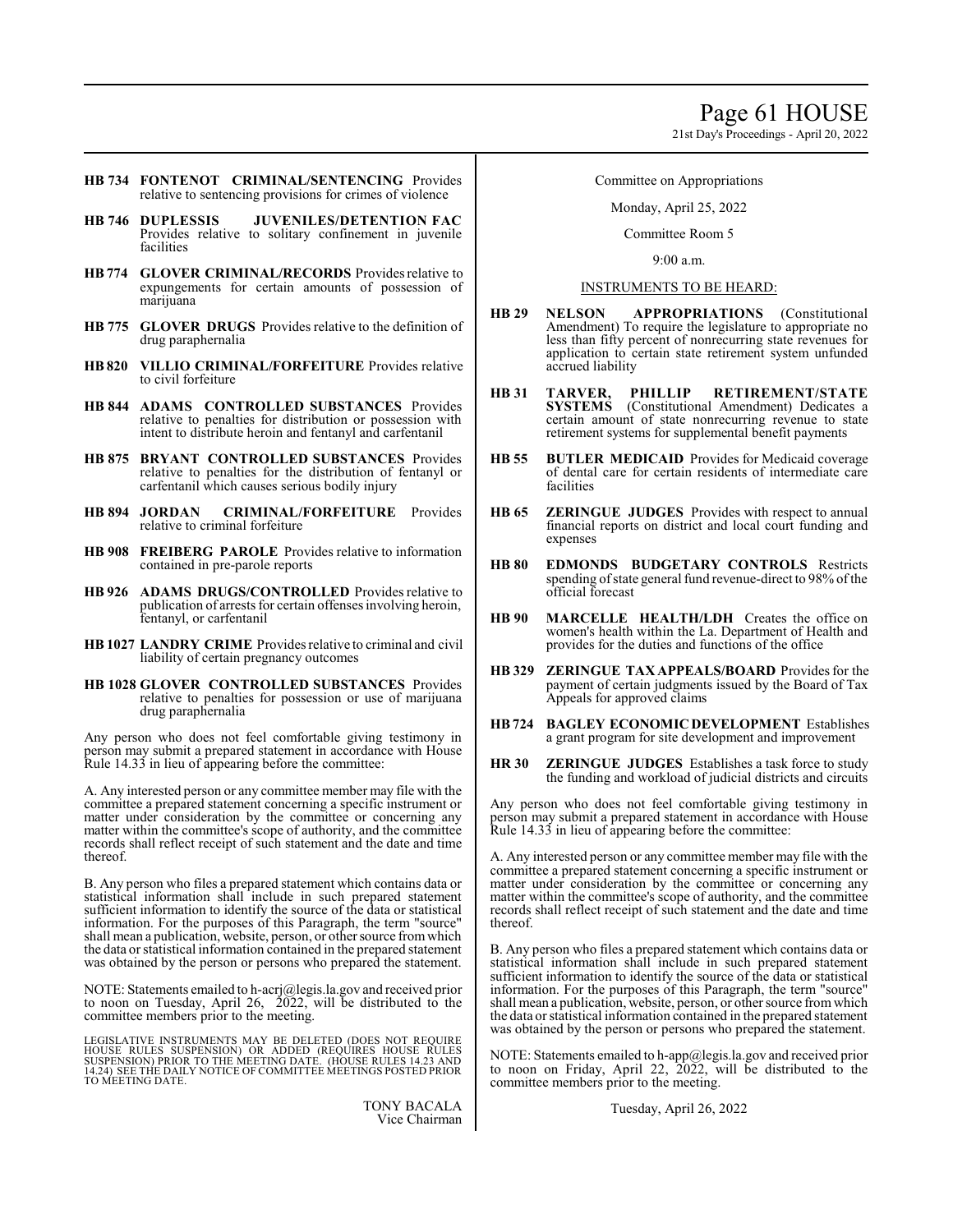21st Day's Proceedings - April 20, 2022

Committee Room 5

#### 9:00 a.m.

#### INSTRUMENTS TO BE HEARD:

- **HB136 MARINO EDUCATION** Requires dyslexia education as a component of teacher education programs
- **HB156 FREIBERG TEACHERS/CERTIFICATION** Provides relative to criminal history review with respect to teacher certification
- **HB 194 BUTLER SCHOOLS/CHOICE** Creates and provides for a program to provide state funding for the education of students with exceptionalities not enrolled in public school
- **HB 196 NELSON HIGHER EDUCATION** Creates the Stimulating More Advanced Research and Technology (SMART) Program and the SMART Fund for the purpose of awarding grants to support research at public postsecondary education institutions
- **HB452 FREIBERG SCHOOLS/CHOICE** Creates and provides for a program to provide state funding for the education of certain students who have been victims of bullying and are not enrolled in public school
- **HB 567 BOYD SCHOOLS/FOOD PROGRAMS** Creates the Lifestyle Choices pilot program
- **HB 656 GEYMANN FISCAL CONTROLS** Limits the amount of recurring revenue that can be recognized by the Revenue Estimating Conference
- **HB736 BEAULLIEU EDUCATION/PERSONNEL** Establishes the Athletic Trainer Professional Development Programin the Dept. of Education and provides for administration, qualification, and implementation of the various components of the program
- **HB 824 SCHLEGEL SCHOOLS/CHOICE** Creates and provides for a program to provide state funding for the education of students not enrolled in a public school
- **HB 845 GEYMANN FISCAL CONTROLS** Prohibits changes in budget authority that would allow certain federal funds to be used on ordinary recurring expenses of state government
- **HB 852 SCHLEGEL STUDENTS** Creates a book delivery program for certain public school students
- **HB 1052 LANDRY FUNDS/FUNDING** Establishes the Hazard Mitigation Revolving Loan Fund

Any person who does not feel comfortable giving testimony in person may submit a prepared statement in accordance with House Rule 14.33 in lieu of appearing before the committee:

A. Any interested person or any committee member may file with the committee a prepared statement concerning a specific instrument or matter under consideration by the committee or concerning any matter within the committee's scope of authority, and the committee records shall reflect receipt of such statement and the date and time thereof.

B. Any person who files a prepared statement which contains data or statistical information shall include in such prepared statement sufficient information to identify the source of the data or statistical information. For the purposes of this Paragraph, the term "source" shall mean a publication, website, person, or other source fromwhich the data or statistical information contained in the prepared statement was obtained by the person or persons who prepared the statement.

NOTE: Statements emailed to h-app@legis.la.gov and received prior to noon on Monday, April 25, 2022, will be distributed to the committee members prior to the meeting.

LEGISLATIVE INSTRUMENTS MAY BE DELETED (DOES NOT REQUIRE<br>HOUSE RULES SUSPENSION) OR ADDED (REQUIRES HOUSE RULES<br>SUSPENSION) PRIOR TO THE MEETING DATE. (HOUSE RULES 14.23 AND<br>14.24) SEE THE DAILY NOTICE OF COMMITTEE MEETING TO MEETING DATE.

> JEROME "ZEE" ZERINGUE Chairman

Committee on Commerce

Monday, April 25, 2022

Committee Room 1

9:30 a.m.

#### INSTRUMENTS TO BE HEARD:

- **HB 303 FREEMAN DISCRIMINATION** Provides relative to discrimination in sale or rental of housing and other prohibited practices
- **HB 342 HODGES FINANCIAL INSTITUTIONS** Provides relative to discrimination by financial institutions
- **HB 555 OWEN, CHARLES LICENSING** Provides relative to occupational licenses
- **HB 565 BACALA FIRE PROTECT/FIRE MARSHAL** Provides relative to duties of the fire marshal
- **HB 597 FREEMAN BOARDS/COMMISSIONS** Provides relative to occupational licensing
- **HB 639 PRESSLY LICENSING** Provides relative to occupational licensing for workers with criminal histories
- **HB 665 WILLARD HOUSING** Provides relative to the Louisiana Equal Housing Opportunity Act
- **HB 806 FREEMAN COMMERCIAL REGULATIONS** Provides relative to solar and battery storage
- **HB 971 ROMERO CONTRACTORS** Provides relative to home improvement contracting
- **HB 1015 SCHEXNAYDER ECONOMIC DEVELOPMENT** Provides relative to financial incentives for events held in Louisiana
- **HB1040 LACOMBE COMMERCE** Provides relative to payment processing services
- **HB 1048 MCKNIGHT ECONOMIC DEVELOPMENT** Provides relative to economic development
- **HR 25 ORGERON ENERGY PRODUCTION** Urges and requests the Louisiana Public Service Commission to investigate the benefits, feasibility, and pathways to achieving 5-gigawatts of offshore wind energy development by 2035
- **SB 381 WARD LOANS** Creates the "Louisiana Credit Access Loan Act". (gov sig)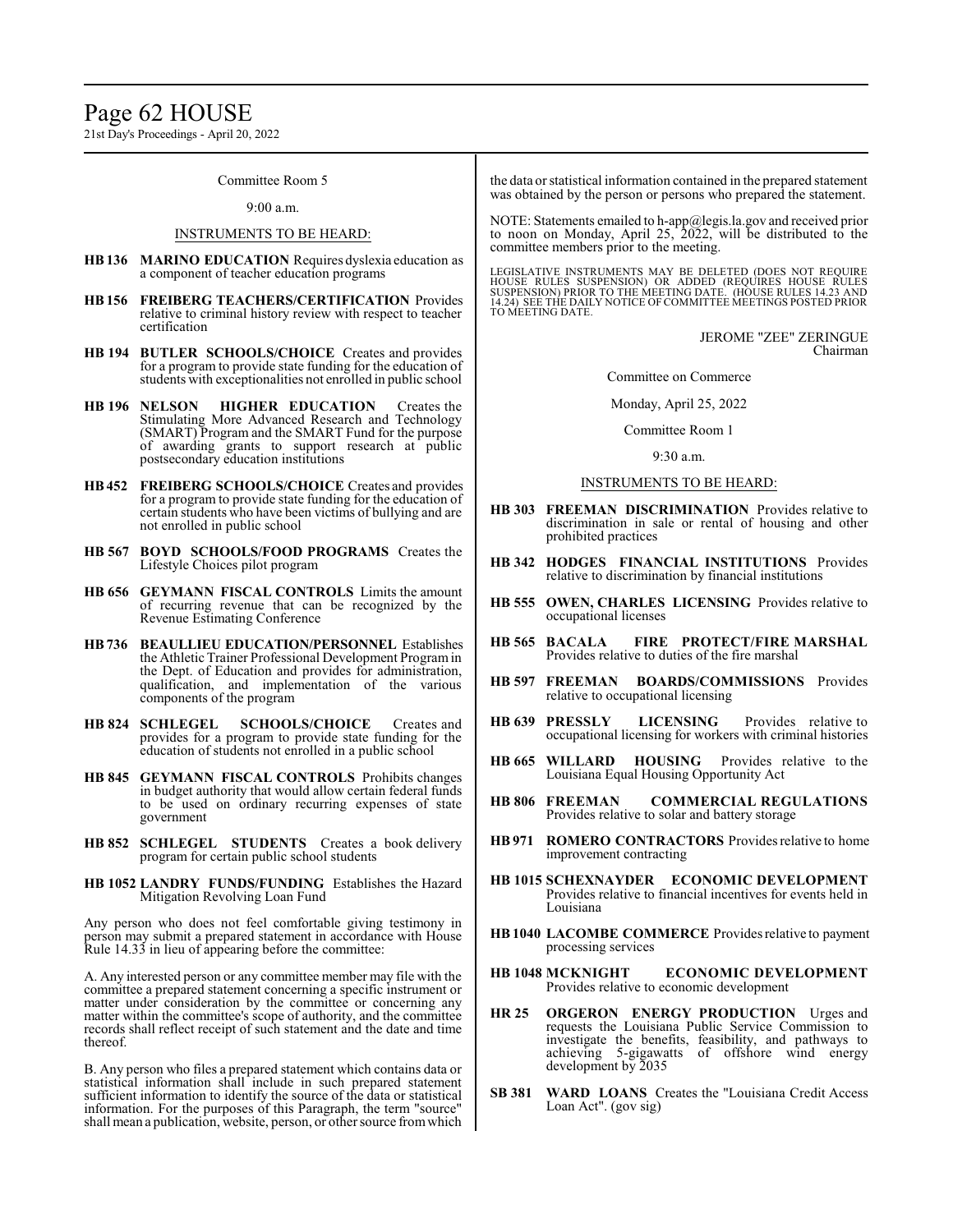# Page 63 HOUSE

21st Day's Proceedings - April 20, 2022

Any person who does not feel comfortable giving testimony in person may submit a prepared statement in accordance with House Rule 14.33 in lieu of appearing before the committee:

A. Any interested person or any committee member may file with the committee a prepared statement concerning a specific instrument or matter under consideration by the committee or concerning any matter within the committee's scope of authority, and the committee records shall reflect receipt of such statement and the date and time thereof.

B. Any person who files a prepared statement which contains data or statistical information shall include in such prepared statement sufficient information to identify the source of the data or statistical information. For the purposes of this Paragraph, the term "source" shall mean a publication, website, person, or other source fromwhich the data or statistical information contained in the prepared statement was obtained by the person or persons who prepared the statement.

NOTE: Statements emailed to h-com@legis.la.gov and received prior to noon on Friday, April 22, 2022, will be distributed to the committee members prior to the meeting.

Tuesday, April 26, 2022

Committee Room 1

9:30 a.m.

### INSTRUMENTS TO BE HEARD:

- **HB300 DEVILLIER PLUMBERS** Providesrelative to licensure for plumbers
- **HB 610 GREEN CREDIT/CONSUMER LOANS** Provides relative to student loans
- **HB 668 PHELPS CREDIT/UNIONS** Provides relative to credit unions
- **HB 675 JORDAN COMMERCE** Provides relative to consumer credit loans and transactions
- **HB 752 DUBUISSON PUBLIC SERVICE COMN** Provides for notice of a rate change by a common carrier or public utility
- **HB 934 CARTER, ROBBY INSURANCE COMMISSIONER** Repeals an exemption from the Unfair Trade Practices and Consumer Protection Law for insurance regulators
- **HB937 BUTLER COSMETOLOGY/BOARD** Provides relative to the membership of the La. State Board of Cosmetology
- **HB997 DUPLESSIS VETERANS** Provides relative to interment of military personnel

Any person who does not feel comfortable giving testimony in person may submit a prepared statement in accordance with House Rule 14.33 in lieu of appearing before the committee:

A. Any interested person or any committee member may file with the committee a prepared statement concerning a specific instrument or matter under consideration by the committee or concerning any matter within the committee's scope of authority, and the committee records shall reflect receipt of such statement and the date and time thereof.

B. Any person who files a prepared statement which contains data or statistical information shall include in such prepared statement sufficient information to identify the source of the data or statistical information. For the purposes of this Paragraph, the term "source"

shall mean a publication, website, person, or other source fromwhich the data or statistical information contained in the prepared statement was obtained by the person or persons who prepared the statement.

NOTE: Statements emailed to h-com@legis.la.gov and received prior to noon on Monday, April 26, 2022, will be distributed to the committee members prior to the meeting.

LEGISLATIVE INSTRUMENTS MAY BE DELETED (DOES NOT REQUIRE<br>HOUSE RULES SUSPENSION) OR ADDED (REQUIRES HOUSE RULES<br>SUSPENSION) PRIOR TO THE MEETING DATE. (HOUSE RULES 14.23 AND<br>14.24) SEE THE DAILY NOTICE OF COMMITTEE MEETING

PAULA P. DAVIS Chairman

Committee on Education

Wednesday, April 27, 2022

Committee Room 1

9:00 a.m.

#### INSTRUMENTS TO BE HEARD:

- **HCR 23 HARRIS, LANCE SCHOOLS/FINANCE-MFP** Provides for legislative approval of the MFP formula for FY 2022-2023
- **HB47 EDMONSTON VACCINES/VACCINATION** Requires that any communication issued to students or parents relative to immunization requirements include exemption information and an exemption form
- **HB 195 FREEMAN SCHOOLS** Requires public schools to provide free menstrual products in student restrooms or other easily accessible locations
- **HB 214 NELSON TEACHERS/CERTIFICATION** Requires passage of a reading instruction test as a condition of teacher certification in elementary education
- **HB 222 MARCELLE STUDENT/DISCIPLINE** Provides relative to out-of-school suspensions and expulsions of public school students
- **HB 244 MINCEY SCHOOLS** Provides relative to public school calendar requirements
- **HB 269 NELSON STUDENTS** Prohibits promotion to the fourth grade of certain students whose reading deficiencies have not been remedied by the end of the third grade
- **HB 364 MCKNIGHT HIGHER EDUCATION** Provides relative to disciplinary proceedings for students enrolled in public postsecondaryeducation institutions and student-led organizations
- **HB367 BRASS SCHOOLS/EMPLOYEES** Requiresteachers or other school employees placed on administrative leave during a law enforcement investigation to remain on leave at least until the completion of the investigation by the law enforcement agency
- **HB423 MINCEY VOTING/REGISTRATION** Requires public school governing authorities to providehigh school seniors the opportunity to register to vote
- **HB 516 LANDRY EDUCATION** Requires each governing authority of a public high school to adopt policies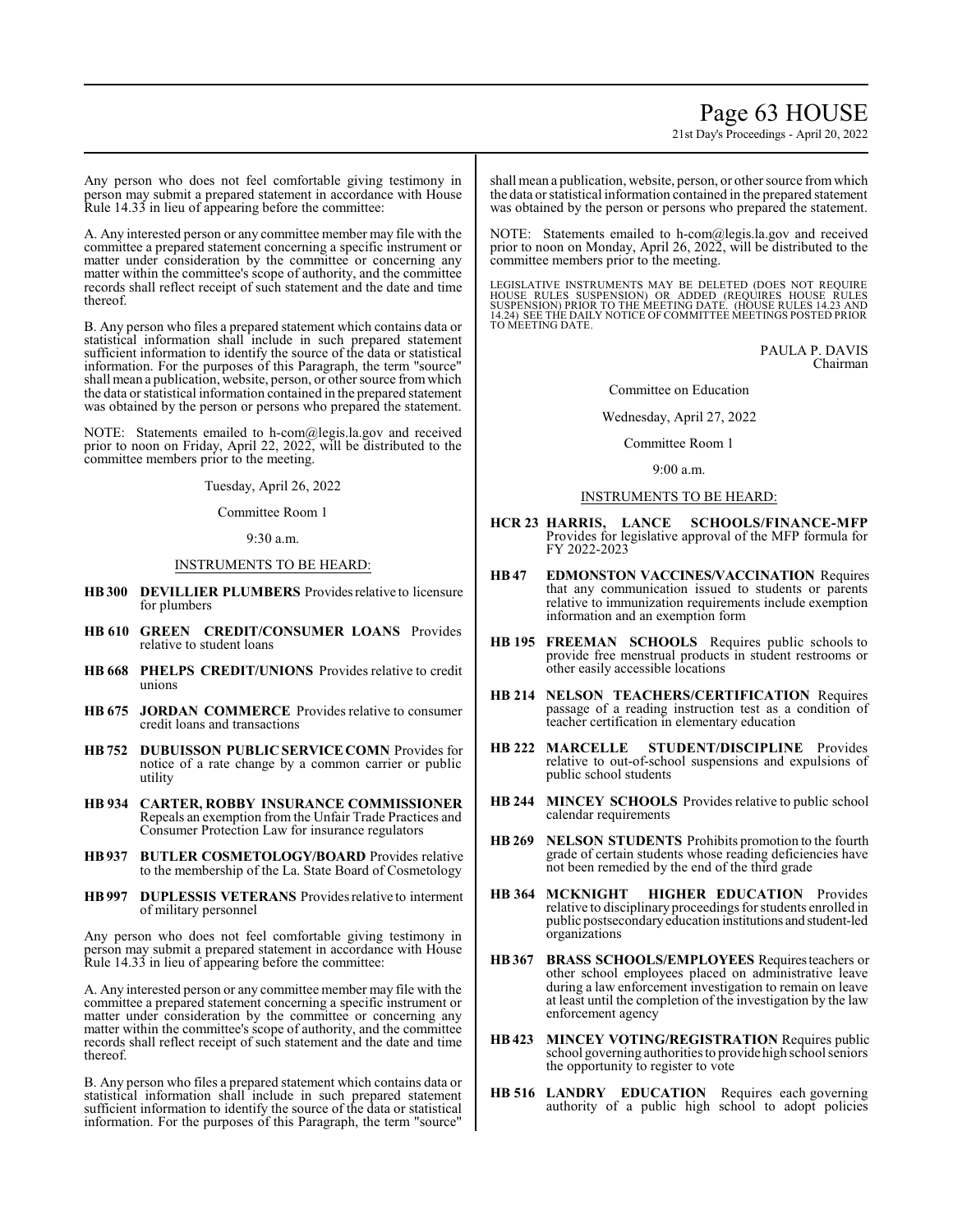# Page 64 HOUSE

21st Day's Proceedings - April 20, 2022

regarding attendance, breastfeeding, and child care for students who are pregnant or parenting

- **HB 526 EDMONDS SCHOOLS/FINANCE** Requires school boards to post certain fiscal information on their websites
- **HB616 MCKNIGHT SCHOOLS/HIGH SCHOOL** Creates and provides for a program to provide funding for dual enrollment expenses for public high school students
- **HB617 MINCEY EDUCATION ACCOUNTABILITY** Creates the Reimagine Accountability Commission to study and report findings and recommendations relative to the school and district accountability system
- **HB 649 HILFERTY STUDENT/DISCIPLINE** Prohibits corporal punishment in public schools
- **HB 809 BAGLEY ATHLETICS** Prohibits schools from being members of or participating in events sponsored by an athletic association unless the association allows member schools to participate in voluntary competition with schools belonging to other athletic associations
- **HB 865 NELSON CURRICULA** Provides relative to textbooks and instructional materials used in reading instruction
- **HB 911 HUGHES EDUCATION** Provides relative to early literacy
- **HB 927 SELDERS SCHOOLS** Authorizes a tuition increase at Louisiana State University Laboratory School and Southern University Laboratory School
- **HB 970 WHITE, M EARLY CHILDHOOD** Creates an early childhood literacy program for the purpose of delivering an age-appropriate book monthly to eligible children under the age of five
- **HB 1025 MINCEY EDUCATION ACCOUNTABILITY** Provides relative to the administration of the ACT and the school and district accountability system

Any person who does not feel comfortable giving testimony in person may submit a prepared statement in accordance with House Rule 14.33 in lieu of appearing before the committee:

A. Any interested person or any committee member may file with the committee a prepared statement concerning a specific instrument or matter under consideration by the committee or concerning any matter within the committee's scope of authority, and the committee records shall reflect receipt of such statement and the date and time thereof.

B. Any person who files a prepared statement which contains data or statistical information shall include in such prepared statement sufficient information to identify the source of the data or statistical information. For the purposes of this Paragraph, the term "source" shall mean a publication, website, person, or other source fromwhich the data or statistical information contained in the prepared statement was obtained by the person or persons who prepared the statement.

NOTE: Statements emailed to h-educ@legis.la.gov and received prior to noon on Tuesday, April 26, 2022, will be distributed to the committee members prior to the meeting.

LEGISLATIVE INSTRUMENTS MAY BE DELETED (DOES NOT REQUIRE<br>HOUSE RULES SUSPENSION) OR ADDED (REQUIRES HOUSE RULES<br>SUSPENSION) PRIOR TO THE MEETING DATE. (HOUSE RULES 14.23 AND<br>14.24) SEE THE DAILY NOTICE OF COMMITTEE MEETING TO MEETING DATE.

LANCE HARRIS

Chairman

#### Committee on Health and Welfare

#### Wednesday, April 27, 2022

Committee Room 5

9:00 a.m.

#### INSTRUMENTS TO BE HEARD:

- **HB 117 ECHOLS DRUGS/PRESCRIPTION** Provides relative to prescribing, administering, and dispensing of drugs for off-label use
- **HB 566 BAGLEY MEDICAL MARIJUANA** Increases the number of entities eligible for licensure as medical marijuana production facilities
- **HB 600 FRIEMAN VACCINES/VACCINATION** Provides for release of opt-out information to the public when state law requires a vaccination or immunization
- **HB 605 LANDRY MENTAL HEALTH** Prohibits certain licensed professionals fromengaging with anyminor in the practice known as conversion therapy
- **HB 673 JORDAN INSURANCE/HEALTH** Provides relative to the regulation of pharmacy benefit managers
- **HB 711 TURNER HEALTH CARE/PROVIDERS** Provides relative to clinical laboratory personnel
- **HB 941 ILLG PHYSICIANS** Provides requirements and limitations relative to certain procedures performed on the spine
- **HB 958 MILLER, D. HEALTH CARE/PROVIDERS** Provides for licensure and regulation of nurse staffing agencies by the Louisiana Department of Health
- **HB 968 PHELPS HEALTH/SICKLE CELL ANEM** Establishes a state sickle cell disease registry
- **HB 982 DUPLESSIS FUNDS/FUNDING** Establishes the Future of Louisiana Program and provides for the administration of, distributions from, and qualifications for such program
- **HB 989 CREWS CHILDREN** Provides relative to reporting certain information relating to minors who undergo abortions
- **HB 1012 LYONS MEDICAID** Provides relative to nonemergency medical transportation services within the La. Medicaid program
- **HCR 44 MILLER, D. HEALTH** Creates and provides for the Health Inequities and Disparities in Rural Areas Task Force
- **HCR 45 BAGLEY HEALTH/BEHAVIORAL** Requests a comprehensive assessment and report on substance use disorder treatment capacity and needs statewide
- **HCR 65 ECHOLS HEALTH** Urges and requests the Louisiana Alzheimer's Coalition to submit its Alzheimer's state plan no later than March 31, 2023

Any person who does not feel comfortable giving testimony in person may submit a prepared statement in accordance with House Rule 14.33 in lieu of appearing before the committee: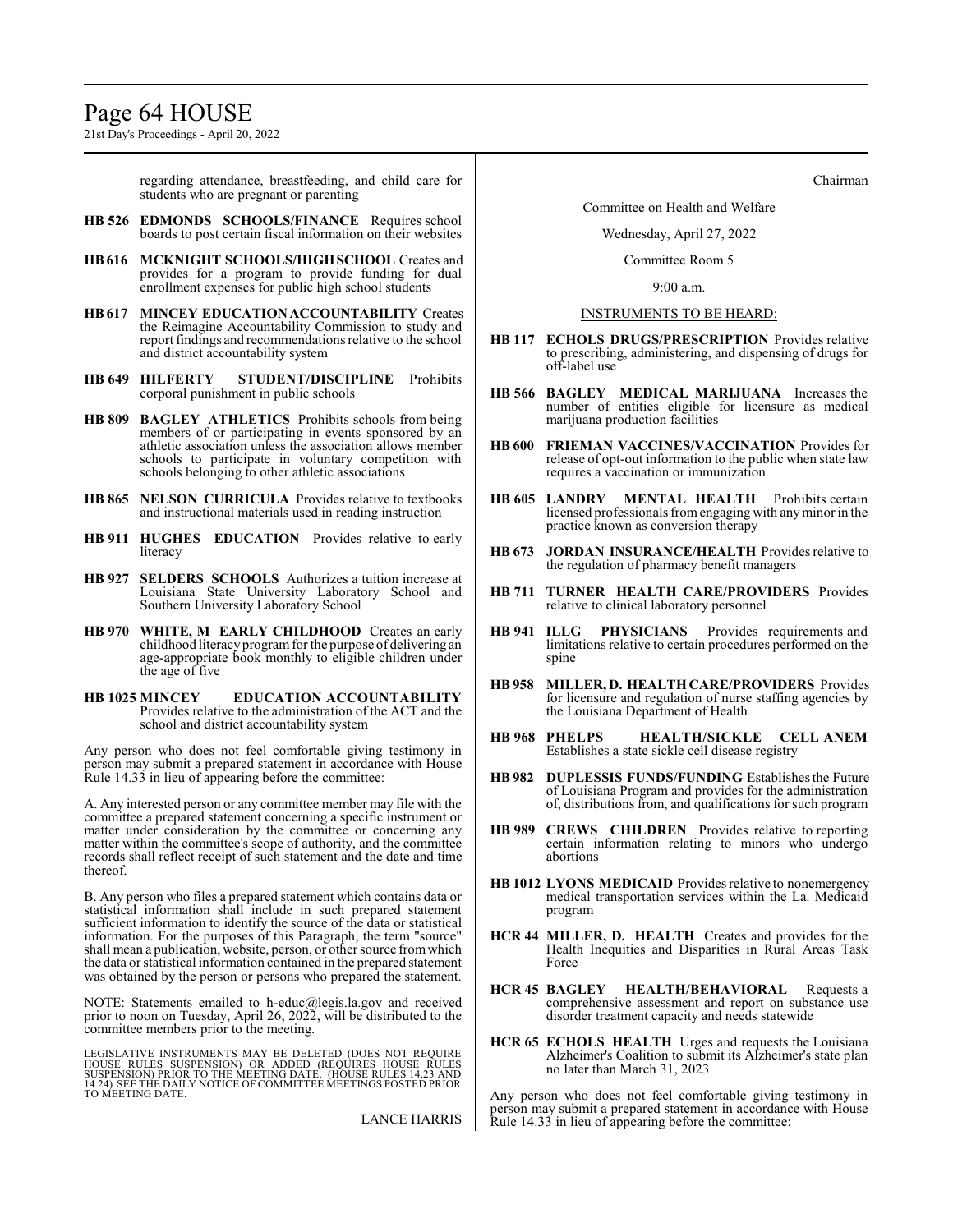# Page 65 HOUSE

21st Day's Proceedings - April 20, 2022

A. Any interested person or any committee member may file with the committee a prepared statement concerning a specific instrument or matter under consideration by the committee or concerning any matter within the committee's scope of authority, and the committee records shall reflect receipt of such statement and the date and time thereof.

B. Any person who files a prepared statement which contains data or statistical information shall include in such prepared statement sufficient information to identify the source of the data or statistical information. For the purposes of this Paragraph, the term "source" shall mean a publication, website, person, or other source fromwhich the data or statistical information contained in the prepared statement was obtained by the person or persons who prepared the statement.

NOTE: Statements emailed to h-hw@legis.la.gov and received prior to noon on Tuesday, April 26, 2022, will be distributed to the committee members prior to the meeting.

LEGISLATIVE INSTRUMENTS MAY BE DELETED (DOES NOT REQUIRE<br>HOUSE RULES SUSPENSION) OR ADDED (REQUIRES HOUSE RULES<br>SUSPENSION) PRIOR TO THE MEETING DATE. (HOUSE RULES 14.23 AND<br>14.24) SEETHE DAILY NOTICE OF COMMITTEE MEETINGS

LAWRENCE A. "LARRY" BAGLEY Chairman

Committee on House and Governmental Affairs

Wednesday, April 27, 2022

Committee Room 3

9:00 a.m.

### INSTRUMENTS TO BE HEARD:

- **HCR 17 HODGES FLOODING/CONTROL** Continues the Comite River Diversion Canal Project Task Force
- **HB 394 STAGNI REGISTRARS OF VOTERS** Provides relative to the salaries of registrars of voters and their chief deputies and confidential assistants
- **HB357 JENKINS ELECTIONS/POLLING PLACES** Provides relative to polling places
- **HB680 NEWELL ELECTIONS/POLLINGPLACES** Provides relative to notice of changes to polling places
- **HB 720 GAINES ELECTIONS** Provides for election procedures during a state of emergency.
- **HB 496 SELDERS ETHICS** Allows public employees of a political subdivision that operates parks and recreational facilities to rent facilities at a discounted rate subject to certain conditions
- **HB 954 SEABAUGH LEGISLATIVE AGCY/LAW INST** Provides relative to certain duties of the La. State Law Institute
- **HB 969 SEABAUGH LEGISLATIVE SESSIONS** Provides procedures relative to vetoed bills
- **HB 1006 MAGEE LEGISLATIVE AGENCIES** Provides relative to the Louisiana State Law Institute
- **HB 384 WHEAT HEALTH CARE/FACILITIES** Requires pediatric day health care facilities to provide for installation and operation of cameras at their premises

Any person who does not feel comfortable giving testimony in person may submit a prepared statement in accordance with House Rule 14.33 in lieu of appearing before the committee:

A. Any interested person or any committee member may file with the committee a prepared statement concerning a specific instrument or matter under consideration by the committee or concerning any matter within the committee's scope of authority, and the committee records shall reflect receipt of such statement and the date and time thereof.

B. Any person who files a prepared statement which contains data or statistical information shall include in such prepared statement sufficient information to identify the source of the data or statistical information. For the purposes of this Paragraph, the term "source" shall mean a publication, website, person, or other source fromwhich the data or statistical information contained in the prepared statement was obtained by the person or persons who prepared the statement.

NOTE: Statements emailed to h&ga@legis.la.gov and received prior to noon on Tuesday, April 26, 2022, will be distributed to the committee members prior to the meeting.

LEGISLATIVE INSTRUMENTS MAY BE DELETED (DOES NOT REQUIRE<br>HOUSE RULES SUSPENSION) OR ADDED (REQUIRES HOUSE RULES<br>SUSPENSION) PRIOR TO THE MEETING DATE. (HOUSE RULES 14.23 AND<br>14.24) SEE THE DAILY NOTICE OF COMMITTEE MEETING TO MEETING DATE.

> JOHN M. STEFANSKI Chairman

Committee on Insurance

#### Wednesday, April 27, 2022

Committee Room 2

9:30 a.m.

#### INSTRUMENTS TO BE HEARD:

- **HB 532 HUVAL INSURANCE/HEALTH** Provides relative to health insurance coverage for fire employees
- **HB 537 DAVIS INSURANCE/HEALTH** Requires health insurance coverage for infertility treatments
- **HB 936 HUVAL INSURERS** Provides for the payment and adjustment of claims
- **HB 999 FIRMENT INSURANCE CLAIMS-ADJUSTR** Provides for public adjusters

**HB1005 LARVADAIN INSURERS** Provides for surety insurance

Any person who does not feel comfortable giving testimony in person may submit a prepared statement in accordance with House Rule 14.33 in lieu of appearing before the committee:

A. Any interested person or any committee member may file with the committee a prepared statement concerning a specific instrument or matter under consideration by the committee or concerning any matter within the committee's scope of authority, and the committee records shall reflect of such statement and the date and time thereof.

B. Any person who files a prepared statement which contains data or statistical information shall include in such prepared statement sufficient information to identify the source of the data or statistical information. For the purposes of this Paragraph, the term "source" shall mean a publication, website, person, or other source fromwhich the data or statistical information contained in the prepared statement was obtained by the person or persons who prepared the statement.